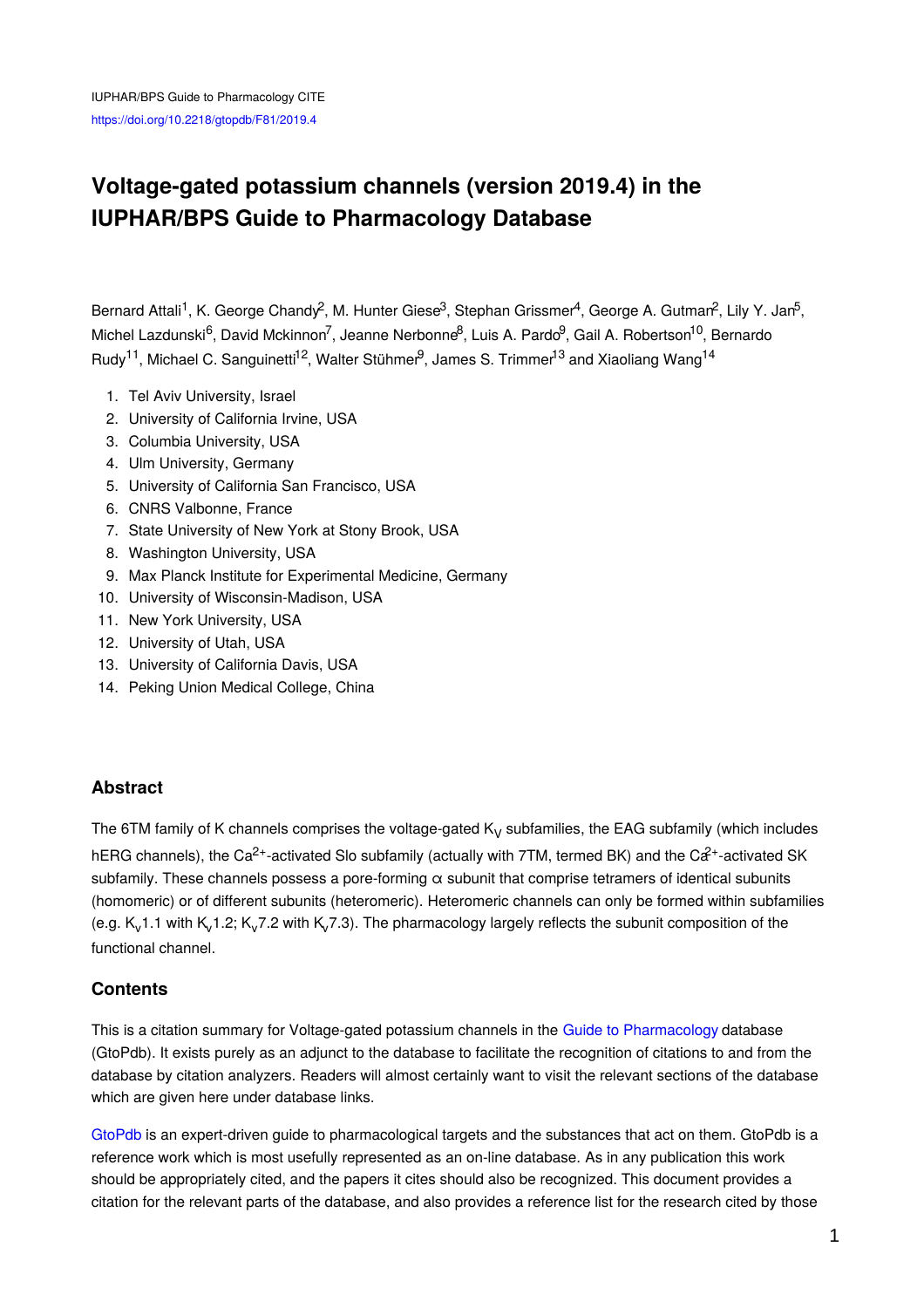parts.

Please note that the database version for the citations given in GtoPdb are to the most recent preceding version in which the family or its subfamilies and targets were substantially changed. The links below are to the current version. If you need to consult the cited version, rather than the most recent version, please contact the GtoPdb curators.

#### **Database links**

[Voltage-gated](http://www.guidetopharmacology.org/GRAC/FamilyDisplayForward?familyId=81) potassium channels <http://www.guidetopharmacology.org/GRAC/FamilyDisplayForward?familyId=81> Introduction to [Voltage-gated](http://www.guidetopharmacology.org/GRAC/FamilyIntroductionForward?familyId=81) potassium channels <http://www.guidetopharmacology.org/GRAC/FamilyIntroductionForward?familyId=81> Channels and Subunits  $K_v 1.1$  $K_v 1.1$ <http://www.guidetopharmacology.org/GRAC/ObjectDisplayForward?objectId=538>  $K<sub>v</sub>1.2$  $K<sub>v</sub>1.2$ <http://www.guidetopharmacology.org/GRAC/ObjectDisplayForward?objectId=539>  $K<sub>v</sub>1.3$  $K<sub>v</sub>1.3$ <http://www.guidetopharmacology.org/GRAC/ObjectDisplayForward?objectId=540>  $K_v 1.4$  $K_v 1.4$ <http://www.guidetopharmacology.org/GRAC/ObjectDisplayForward?objectId=541>  $K_v$ [1.5](http://www.guidetopharmacology.org/GRAC/ObjectDisplayForward?objectId=542) <http://www.guidetopharmacology.org/GRAC/ObjectDisplayForward?objectId=542>  $K_v$ [1.6](http://www.guidetopharmacology.org/GRAC/ObjectDisplayForward?objectId=543) <http://www.guidetopharmacology.org/GRAC/ObjectDisplayForward?objectId=543>  $K<sub>v</sub>1.7$  $K<sub>v</sub>1.7$ <http://www.guidetopharmacology.org/GRAC/ObjectDisplayForward?objectId=544>  $K, 1.8$  $K, 1.8$ <http://www.guidetopharmacology.org/GRAC/ObjectDisplayForward?objectId=545>  $K<sub>v</sub>2.1$  $K<sub>v</sub>2.1$ <http://www.guidetopharmacology.org/GRAC/ObjectDisplayForward?objectId=546>  $K_v2.2$  $K_v2.2$ <http://www.guidetopharmacology.org/GRAC/ObjectDisplayForward?objectId=547>  $K_v3.1$  $K_v3.1$ <http://www.guidetopharmacology.org/GRAC/ObjectDisplayForward?objectId=548>  $K_v3.2$  $K_v3.2$ <http://www.guidetopharmacology.org/GRAC/ObjectDisplayForward?objectId=549>  $K<sub>v</sub>3.3$  $K<sub>v</sub>3.3$ <http://www.guidetopharmacology.org/GRAC/ObjectDisplayForward?objectId=550>  $K, 3.4$  $K, 3.4$ <http://www.guidetopharmacology.org/GRAC/ObjectDisplayForward?objectId=551>  $K_v4.1$  $K_v4.1$ <http://www.guidetopharmacology.org/GRAC/ObjectDisplayForward?objectId=552>  $K_v$ [4.2](http://www.guidetopharmacology.org/GRAC/ObjectDisplayForward?objectId=553) <http://www.guidetopharmacology.org/GRAC/ObjectDisplayForward?objectId=553>  $K_v4.3$  $K_v4.3$ <http://www.guidetopharmacology.org/GRAC/ObjectDisplayForward?objectId=554>  $K<sub>v</sub>5.1$  $K<sub>v</sub>5.1$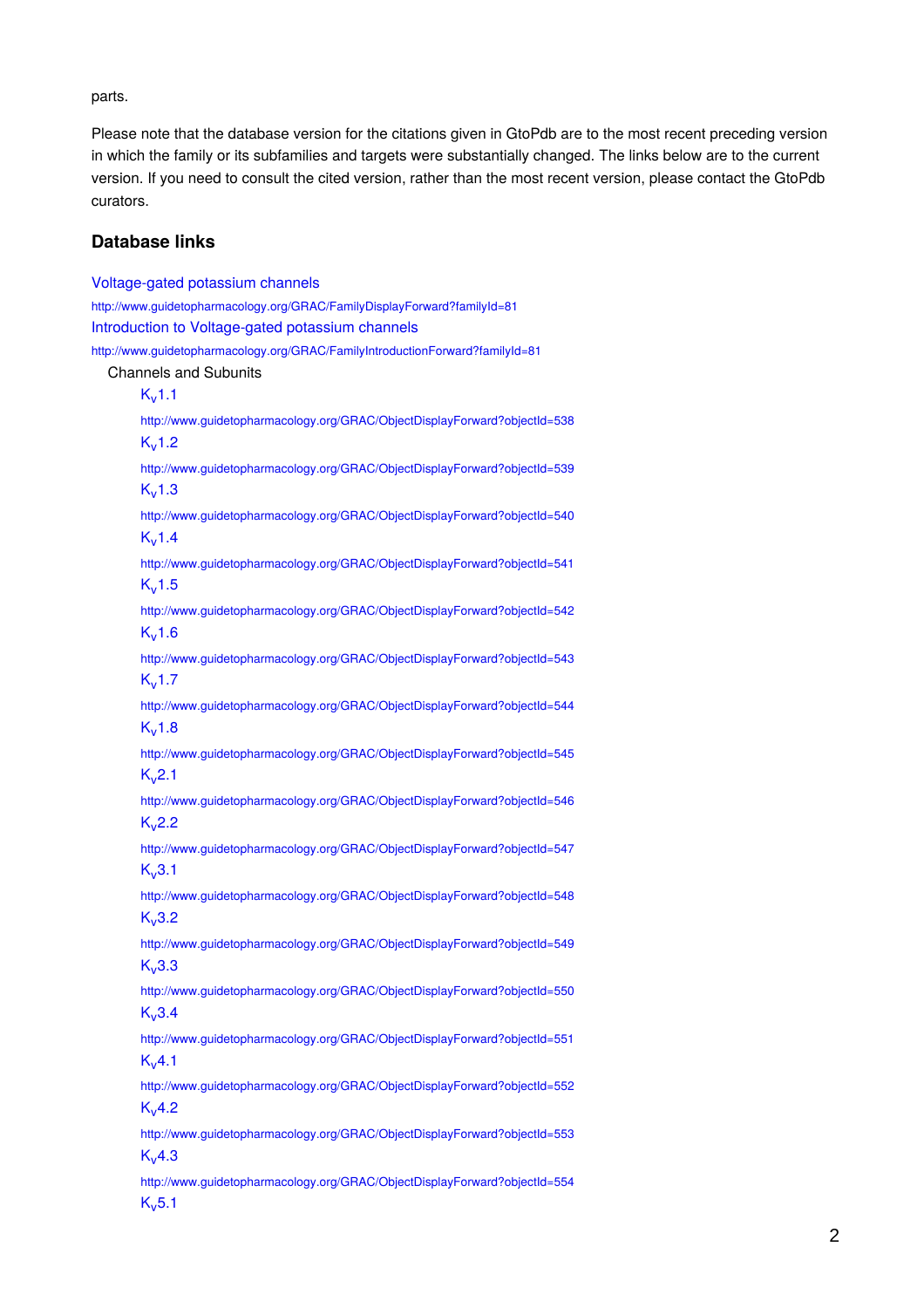<http://www.guidetopharmacology.org/GRAC/ObjectDisplayForward?objectId=555>  $K_v 6.1$  $K_v 6.1$ <http://www.guidetopharmacology.org/GRAC/ObjectDisplayForward?objectId=556>  $K, 6.2$  $K, 6.2$ <http://www.guidetopharmacology.org/GRAC/ObjectDisplayForward?objectId=557>  $K, 6.3$  $K, 6.3$ <http://www.guidetopharmacology.org/GRAC/ObjectDisplayForward?objectId=558>  $K_v 6.4$  $K_v 6.4$ <http://www.guidetopharmacology.org/GRAC/ObjectDisplayForward?objectId=559>  $K_v$ [7.1](http://www.guidetopharmacology.org/GRAC/ObjectDisplayForward?objectId=560) <http://www.guidetopharmacology.org/GRAC/ObjectDisplayForward?objectId=560>  $K_v$ [7.2](http://www.guidetopharmacology.org/GRAC/ObjectDisplayForward?objectId=561) <http://www.guidetopharmacology.org/GRAC/ObjectDisplayForward?objectId=561>  $K_v 7.3$  $K_v 7.3$ <http://www.guidetopharmacology.org/GRAC/ObjectDisplayForward?objectId=562>  $K_v$ [7.4](http://www.guidetopharmacology.org/GRAC/ObjectDisplayForward?objectId=563) <http://www.guidetopharmacology.org/GRAC/ObjectDisplayForward?objectId=563>  $K_v$ [7.5](http://www.guidetopharmacology.org/GRAC/ObjectDisplayForward?objectId=564) <http://www.guidetopharmacology.org/GRAC/ObjectDisplayForward?objectId=564>  $K_v8.1$  $K_v8.1$ <http://www.guidetopharmacology.org/GRAC/ObjectDisplayForward?objectId=565>  $K_v, 8.2$  $K_v, 8.2$ <http://www.guidetopharmacology.org/GRAC/ObjectDisplayForward?objectId=566>  $K_v$ [9.1](http://www.guidetopharmacology.org/GRAC/ObjectDisplayForward?objectId=567) <http://www.guidetopharmacology.org/GRAC/ObjectDisplayForward?objectId=567>  $K_v9.2$  $K_v9.2$ <http://www.guidetopharmacology.org/GRAC/ObjectDisplayForward?objectId=568>  $K<sub>v</sub>9.3$  $K<sub>v</sub>9.3$ <http://www.guidetopharmacology.org/GRAC/ObjectDisplayForward?objectId=569>  $K_v$ [10.1](http://www.guidetopharmacology.org/GRAC/ObjectDisplayForward?objectId=570) <http://www.guidetopharmacology.org/GRAC/ObjectDisplayForward?objectId=570>  $K_v$ [10.2](http://www.guidetopharmacology.org/GRAC/ObjectDisplayForward?objectId=571) <http://www.guidetopharmacology.org/GRAC/ObjectDisplayForward?objectId=571>  $K<sub>v</sub>11.1$  $K<sub>v</sub>11.1$ <http://www.guidetopharmacology.org/GRAC/ObjectDisplayForward?objectId=572>  $K_v$ [11.2](http://www.guidetopharmacology.org/GRAC/ObjectDisplayForward?objectId=573) <http://www.guidetopharmacology.org/GRAC/ObjectDisplayForward?objectId=573>  $K_v$ [11.3](http://www.guidetopharmacology.org/GRAC/ObjectDisplayForward?objectId=574) <http://www.guidetopharmacology.org/GRAC/ObjectDisplayForward?objectId=574>  $K<sub>v</sub>12.1$  $K<sub>v</sub>12.1$ <http://www.guidetopharmacology.org/GRAC/ObjectDisplayForward?objectId=575>  $K<sub>v</sub>12.2$  $K<sub>v</sub>12.2$ <http://www.guidetopharmacology.org/GRAC/ObjectDisplayForward?objectId=576>  $K_v$ [12.3](http://www.guidetopharmacology.org/GRAC/ObjectDisplayForward?objectId=577) <http://www.guidetopharmacology.org/GRAC/ObjectDisplayForward?objectId=577>

#### **References**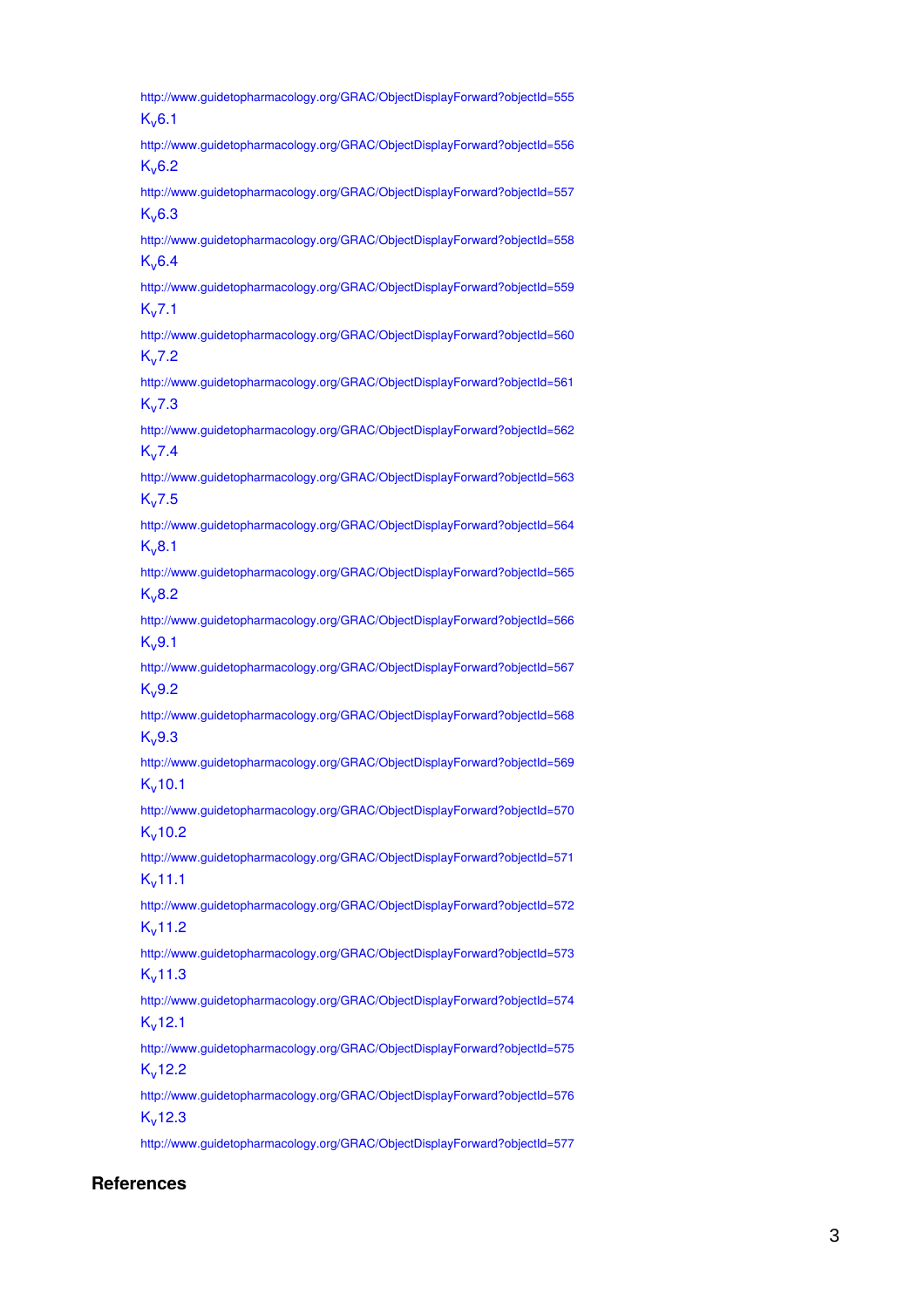- 1. A-González N and Castrillo A. (2011) Liver X receptors as regulators of macrophage inflammatory and metabolic pathways. *Biochim. Biophys. Acta* **1812**: 982-94 [\[PMID:21193033\]](http://www.ncbi.nlm.nih.gov/pubmed/21193033?dopt=AbstractPlus)
- 2. Abbott GW, Butler MH, Bendahhou S, Dalakas MC, Ptacek LJ and Goldstein SA. (2001) MiRP2 forms potassium channels in skeletal muscle with Kv3.4 and is associated with periodic paralysis. *Cell* **104**: 217- 31 [\[PMID:11207363\]](http://www.ncbi.nlm.nih.gov/pubmed/11207363?dopt=AbstractPlus)
- 3. Abbott GW, Butler MH and Goldstein SA. (2006) Phosphorylation and protonation of neighboring MiRP2 sites: function and pathophysiology of MiRP2-Kv3.4 potassium channels in periodic paralysis. *FASEB J.* **20**: 293-301 [\[PMID:16449802\]](http://www.ncbi.nlm.nih.gov/pubmed/16449802?dopt=AbstractPlus)
- 4. Abbott GW, Sesti F, Splawski I, Buck ME, Lehmann MH, Timothy KW, Keating MT and Goldstein SA. (1999) MiRP1 forms IKr potassium channels with HERG and is associated with cardiac arrhythmia. *Cell* **97**: 175-87 [\[PMID:10219239\]](http://www.ncbi.nlm.nih.gov/pubmed/10219239?dopt=AbstractPlus)
- 5. Adams JP, Anderson AE, Varga AW, Dineley KT, Cook RG, Pfaffinger PJ and Sweatt JD. (2000) The Atype potassium channel Kv4.2 is a substrate for the mitogen-activated protein kinase ERK. *J. Neurochem.* **75**: 2277-87 [\[PMID:11080179\]](http://www.ncbi.nlm.nih.gov/pubmed/11080179?dopt=AbstractPlus)
- 6. Adelman JP, Bond CT, Pessia M and Maylie J. (1995) Episodic ataxia results from voltage-dependent potassium channels with altered functions. *Neuron* **15**: 1449-54 [\[PMID:8845167\]](http://www.ncbi.nlm.nih.gov/pubmed/8845167?dopt=AbstractPlus)
- 7. Ahn HS, Kim SE, Jang HJ, Kim MJ, Rhie DJ, Yoon SH, Jo YH, Kim MS, Sung KW and Hahn SJ. (2006) Interaction of riluzole with the closed inactivated state of Kv4.3 channels. *J. Pharmacol. Exp. Ther.***319**: 323-31 [\[PMID:16815868\]](http://www.ncbi.nlm.nih.gov/pubmed/16815868?dopt=AbstractPlus)
- 8. Akemann W and Knöpfel T. (2006) Interaction of Kv3 potassium channels and resurgent sodium current influences the rate of spontaneous firing of Purkinje neurons. *J. Neurosci.* **26**: 4602-12 [\[PMID:16641240\]](http://www.ncbi.nlm.nih.gov/pubmed/16641240?dopt=AbstractPlus)
- 9. Al-Sabi A, Shamotienko O, Dhochartaigh SN, Muniyappa N, Le Berre M, Shaban H, Wang J, Sack JT and Dolly JO. (2010) Arrangement of Kv1 alpha subunits dictates sensitivity to tetraethylammonium. *J. Gen. Physiol.* **136**: 273-82 [\[PMID:20805574\]](http://www.ncbi.nlm.nih.gov/pubmed/20805574?dopt=AbstractPlus)
- 10. Albrecht B, Lorra C, Stocker M and Pongs O. (1993) Cloning and characterization of a human delayed rectifier potassium channel gene. *Recept. Channels* **1**: 99-110 [\[PMID:8081723\]](http://www.ncbi.nlm.nih.gov/pubmed/8081723?dopt=AbstractPlus)
- 11. Albrecht B, Weber K and Pongs O. (1995) Characterization of a voltage-activated K-channel gene cluster on human chromosome 12p13. *Recept. Channels* **3**: 213-20 [\[PMID:8821794\]](http://www.ncbi.nlm.nih.gov/pubmed/8821794?dopt=AbstractPlus)
- 12. Ambriz-Rivas M, Islas LD and Gomez-Lagunas F. (2005) K+-dependent stability and ion conduction of Shab K+ channels: a comparison with Shaker channels. *Pflugers Arch.* **450**: 255-61 [\[PMID:15909181\]](http://www.ncbi.nlm.nih.gov/pubmed/15909181?dopt=AbstractPlus)
- 13. An WF, Bowlby MR, Betty M, Cao J, Ling HP, Mendoza G, Hinson JW, Mattsson KI, Strassle BW and Trimmer JS *et al.*. (2000) Modulation of A-type potassium channels by a family of calcium sensors.*Nature* **403**: 553-6 [\[PMID:10676964\]](http://www.ncbi.nlm.nih.gov/pubmed/10676964?dopt=AbstractPlus)
- 14. Anderson CL, Delisle BP, Anson BD, Kilby JA, Will ML, Tester DJ, Gong Q, Zhou Z, Ackerman MJ and January CT. (2006) Most LQT2 mutations reduce Kv11.1 (hERG) current by a class 2 (trafficking-deficient) mechanism. *Circulation* **113**: 365-73 [\[PMID:16432067\]](http://www.ncbi.nlm.nih.gov/pubmed/16432067?dopt=AbstractPlus)
- 15. Anderson ME. (2005) Calmodulin kinase signaling in heart: an intriguing candidate target for therapy of myocardial dysfunction and arrhythmias. *Pharmacol. Ther.* **106**: 39-55 [\[PMID:15781121\]](http://www.ncbi.nlm.nih.gov/pubmed/15781121?dopt=AbstractPlus)
- 16. Angelo K, Jespersen T, Grunnet M, Nielsen MS, Klaerke DA and Olesen SP. (2002) KCNE5 induces timeand voltage-dependent modulation of the KCNQ1 current. *Biophys. J.* **83**: 1997-2006 [\[PMID:12324418\]](http://www.ncbi.nlm.nih.gov/pubmed/12324418?dopt=AbstractPlus)
- 17. Apud JA, Zhang F, Decot H, Bigos KL and Weinberger DR. (2012) Genetic variation in KCNH2 associated with expression in the brain of a unique hERG isoform modulates treatment response in patients with schizophrenia. *Am J Psychiatry* **169**: 725-34 [\[PMID:22706279\]](http://www.ncbi.nlm.nih.gov/pubmed/22706279?dopt=AbstractPlus)
- 18. Arcangeli A. (2005) Expression and role of hERG channels in cancer cells.*Novartis Found. Symp.* **266**: 225-32; discussion 232-4 [\[PMID:16050271\]](http://www.ncbi.nlm.nih.gov/pubmed/16050271?dopt=AbstractPlus)
- 19. Arcangeli A, Rosati B, Cherubini A, Crociani O, Fontana L, Ziller C, Wanke E and Olivotto M. (1997) HERG- and IRK-like inward rectifier currents are sequentially expressed during neuronal development of neural crest cells and their derivatives. *Eur. J. Neurosci.* **9**: 2596-604 [\[PMID:9517465\]](http://www.ncbi.nlm.nih.gov/pubmed/9517465?dopt=AbstractPlus)
- 20. Archer SL, Souil E, Dinh-Xuan AT, Schremmer B, Mercier JC, El Yaagoubi A, Nguyen-Huu L, Reeve HL and Hampl V. (1998) Molecular identification of the role of voltage-gated K+ channels, Kv1.5 and Kv2.1, in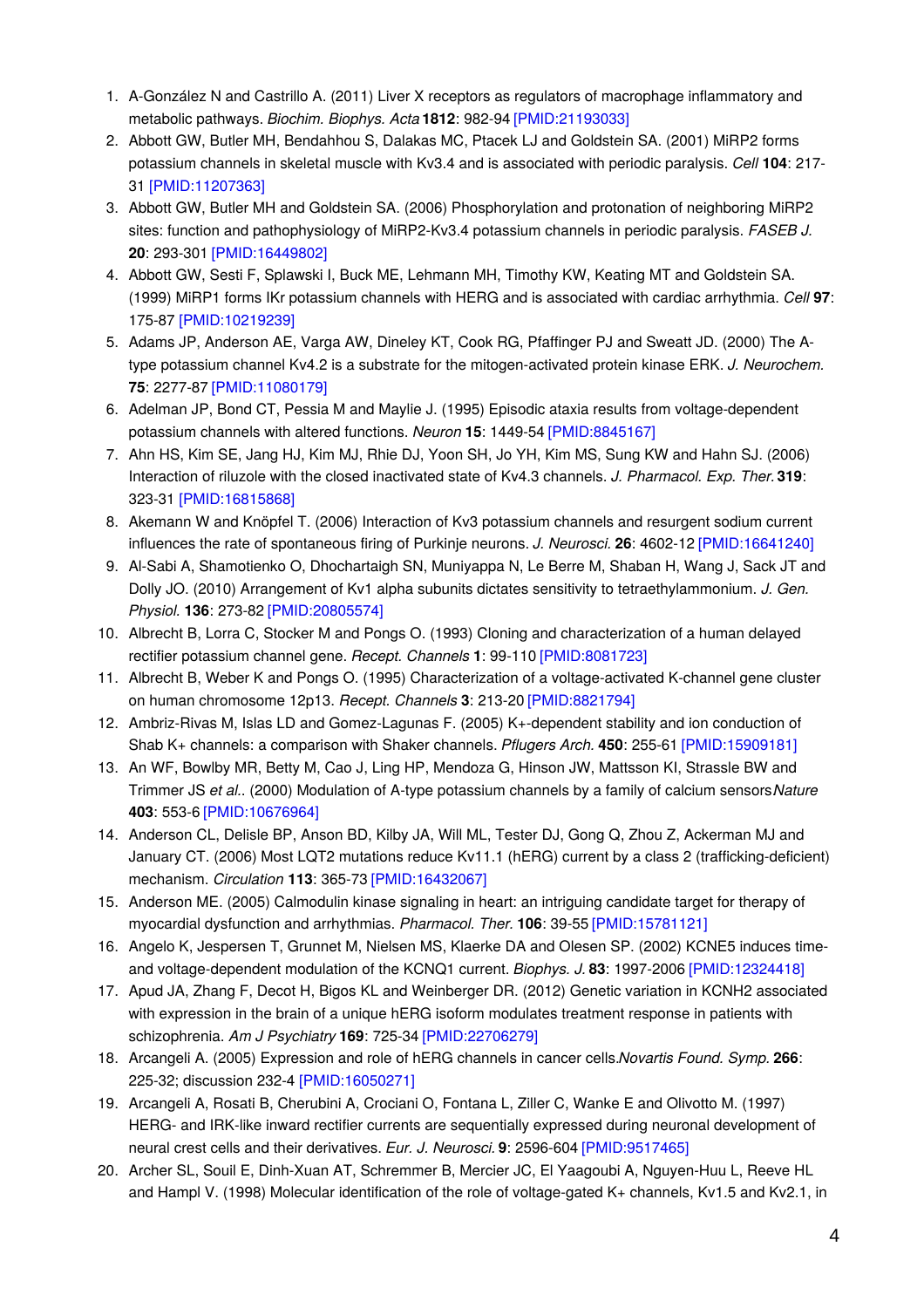hypoxic pulmonary vasoconstriction and control of resting membrane potential in rat pulmonary artery myocytes. *J. Clin. Invest.* **101**: 2319-30 [\[PMID:9616203\]](http://www.ncbi.nlm.nih.gov/pubmed/9616203?dopt=AbstractPlus)

- 21. Arkett SA, Dixon J, Yang JN, Sakai DD, Minkin C and Sims SM. (1994) Mammalian osteoclasts express a transient potassium channel with properties of Kv1.3. *Recept. Channels* **2**: 281-93 [\[PMID:7536610\]](http://www.ncbi.nlm.nih.gov/pubmed/7536610?dopt=AbstractPlus)
- 22. Attali B, Romey G, Honoré E, Schmid-Alliana A, Mattéi MG, Lesage F, Ricard P, Barhanin J and Lazdunski M. (1992) Cloning, functional expression, and regulation of two K+ channels in human T lymphocytes. *J. Biol. Chem.* **267**: 8650-7 [\[PMID:1373731\]](http://www.ncbi.nlm.nih.gov/pubmed/1373731?dopt=AbstractPlus)
- 23. Attali B, Wang N, Kolot A, Sobko A, Cherepanov V and Soliven B. (1997) Characterization of delayed rectifier Kv channels in oligodendrocytes and progenitor cells. *J. Neurosci.* **17**: 8234-45 [\[PMID:9334399\]](http://www.ncbi.nlm.nih.gov/pubmed/9334399?dopt=AbstractPlus)
- 24. Aydar E, Palmer CP, Klyachko VA and Jackson MB. (2002) The sigma receptor as a ligand-regulated auxiliary potassium channel subunit. *Neuron* **34**: 399-410 [\[PMID:11988171\]](http://www.ncbi.nlm.nih.gov/pubmed/11988171?dopt=AbstractPlus)
- 25. Bachmann A, Gutcher I, Kopp K, Brendel J, Bosch RF, Busch AE and Gögelein H. (2001) Characterization of a novel Kv1.5 channel blocker in Xenopus oocytes, CHO cells, human and rat cardiomyocytes. *Naunyn Schmiedebergs Arch. Pharmacol.* **364**: 472-8 [\[PMID:11692231\]](http://www.ncbi.nlm.nih.gov/pubmed/11692231?dopt=AbstractPlus)
- 26. Bahl A, Barton P, Bowers K, Brough S, Evans R, Luckhurst CA, Mochel T, Perry MW, Rigby A and Riley RJ *et al.*. (2012) The discovery of CCR3/H1 dual antagonists with reduced hERG risk.*Bioorg. Med. Chem. Lett.* **22**: 6688-93 [\[PMID:23031591\]](http://www.ncbi.nlm.nih.gov/pubmed/23031591?dopt=AbstractPlus)
- 27. Bal M, Zhang J, Zaika O, Hernandez CC and Shapiro MS. (2008) Homomeric and heteromeric assembly of KCNQ (Kv7) K+ channels assayed by total internal reflection fluorescence/fluorescence resonance energy transfer and patch clamp analysis. *J. Biol. Chem.* **283**: 30668-76 [\[PMID:18786918\]](http://www.ncbi.nlm.nih.gov/pubmed/18786918?dopt=AbstractPlus)
- 28. Banfi S, Borsani G, Rossi E, Bernard L, Guffanti A, Rubboli F, Marchitiello A, Giglio S, Coluccia E, Zollo M, Zuffardi O and Ballabio A. (1996) Identification and mapping of human cDNAs homologous to Drosophila mutant genes through EST database searching. *Nat. Genet.* **13**: 167-74 [\[PMID:8640222\]](http://www.ncbi.nlm.nih.gov/pubmed/8640222?dopt=AbstractPlus)
- 29. Baranauskas G, Tkatch T and Surmeier DJ. (1999) Delayed rectifier currents in rat globus pallidus neurons are attributable to Kv2.1 and Kv3.1/3.2 K(+) channels. *J. Neurosci.* **19**: 6394-404 [\[PMID:10414968\]](http://www.ncbi.nlm.nih.gov/pubmed/10414968?dopt=AbstractPlus)
- 30. Bardien-Kruger S, Wulff H, Arieff Z, Brink P, Chandy KG and Corfield V. (2002) Characterisation of the human voltage-gated potassium channel gene, KCNA7, a candidate gene for inherited cardiac disorders, and its exclusion as cause of progressive familial heart block I (PFHBI). *Eur. J. Hum. Genet.***10**: 36-43 [\[PMID:11896454\]](http://www.ncbi.nlm.nih.gov/pubmed/11896454?dopt=AbstractPlus)
- 31. Barhanin J, Lesage F, Guillemare E, Fink M, Lazdunski M and Romey G. (1996) K(V)LQT1 and lsK (minK) proteins associate to form the I(Ks) cardiac potassium current. *Nature* **384**: 78-80 [\[PMID:8900282\]](http://www.ncbi.nlm.nih.gov/pubmed/8900282?dopt=AbstractPlus)
- 32. Barro-Soria R, Rebolledo S, Liin SI, Perez ME, Sampson KJ, Kass RS and Larsson HP. (2014) KCNE1 divides the voltage sensor movement in KCNQ1/KCNE1 channels into two steps. *Nat Commun* **5**: 3750 [\[PMID:24769622\]](http://www.ncbi.nlm.nih.gov/pubmed/24769622?dopt=AbstractPlus)
- 33. Barry DM, Trimmer JS, Merlie JP and Nerbonne JM. (1995) Differential expression of voltage-gated K+ channel subunits in adult rat heart. Relation to functional K+ channels? *Circ. Res.* **77**: 361-9 [\[PMID:7614722\]](http://www.ncbi.nlm.nih.gov/pubmed/7614722?dopt=AbstractPlus)
- 34. Barry DM, Xu H, Schuessler RB and Nerbonne JM. (1998) Functional knockout of the transient outward current, long-QT syndrome, and cardiac remodeling in mice expressing a dominant-negative Kv4 alpha subunit. *Circ. Res.* **83**: 560-7 [\[PMID:9734479\]](http://www.ncbi.nlm.nih.gov/pubmed/9734479?dopt=AbstractPlus)
- 35. Bartok A, Toth A, Somodi S, Szanto TG, Hajdu P, Panyi G and Varga Z. (2014) Margatoxin is a nonselective inhibitor of human Kv1.3 K+ channels. *Toxicon* **87**: 6-16 [\[PMID:24878374\]](http://www.ncbi.nlm.nih.gov/pubmed/24878374?dopt=AbstractPlus)
- 36. Becchetti A, De Fusco M, Crociani O, Cherubini A, Restano-Cassulini R, Lecchi M, Masi A, Arcangeli A, Casari G and Wanke E. (2002) The functional properties of the human ether-à-go-go-like (HELK2) K+ channel. *Eur. J. Neurosci.* **16**: 415-28 [\[PMID:12193184\]](http://www.ncbi.nlm.nih.gov/pubmed/12193184?dopt=AbstractPlus)
- 37. Beck EJ, Bowlby M, An WF, Rhodes KJ and Covarrubias M. (2002) Remodelling inactivation gating of Kv4 channels by KChIP1, a small-molecular-weight calcium-binding protein. *J. Physiol. (Lond.)* **538**: 691-706 [\[PMID:11826158\]](http://www.ncbi.nlm.nih.gov/pubmed/11826158?dopt=AbstractPlus)
- 38. Beck EJ and Covarrubias M. (2001) Kv4 channels exhibit modulation of closed-state inactivation in insideout patches. *Biophys. J.* **81**: 867-83 [\[PMID:11463631\]](http://www.ncbi.nlm.nih.gov/pubmed/11463631?dopt=AbstractPlus)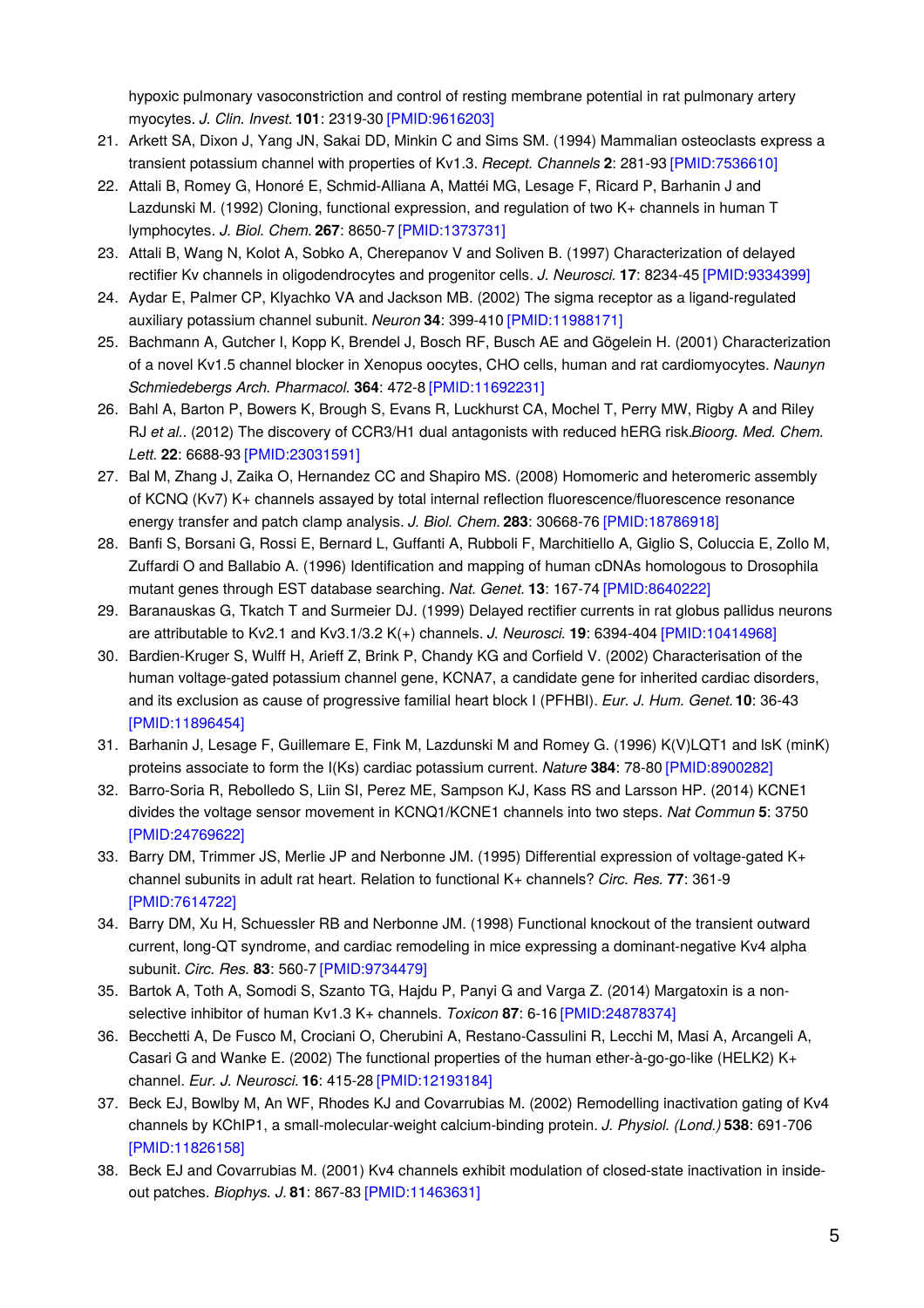- 39. Beckh S and Pongs O. (1990) Members of the RCK potassium channel family are differentially expressed in the rat nervous system. *EMBO J.* **9**: 777-82 [\[PMID:2311579\]](http://www.ncbi.nlm.nih.gov/pubmed/2311579?dopt=AbstractPlus)
- 40. Beeton C, Barbaria J, Giraud P, Devaux J, Benoliel AM, Gola M, Sabatier JM, Bernard D, Crest M and Béraud E. (2001) Selective blocking of voltage-gated K+ channels improves experimental autoimmune encephalomyelitis and inhibits T cell activation. *J. Immunol.* **166**: 936-44 [\[PMID:11145670\]](http://www.ncbi.nlm.nih.gov/pubmed/11145670?dopt=AbstractPlus)
- 41. Beeton C, Pennington MW, Wulff H, Singh S, Nugent D, Crossley G, Khaytin I, Calabresi PA, Chen CY, Gutman GA and Chandy KG. (2005) Targeting effector memory T cells with a selective peptide inhibitor of Kv1.3 channels for therapy of autoimmune diseases. *Mol. Pharmacol.* **67**: 1369-81 [\[PMID:15665253\]](http://www.ncbi.nlm.nih.gov/pubmed/15665253?dopt=AbstractPlus)
- 42. Beeton C, Wulff H, Barbaria J, Clot-Faybesse O, Pennington M, Bernard D, Cahalan MD, Chandy KG and Béraud E. (2001) Selective blockade of T lymphocyte K(+) channels ameliorates experimental autoimmune encephalomyelitis, a model for multiple sclerosis. *Proc. Natl. Acad. Sci. U.S.A.* **98**: 13942-7 [\[PMID:11717451\]](http://www.ncbi.nlm.nih.gov/pubmed/11717451?dopt=AbstractPlus)
- 43. Beeton C, Wulff H, Standifer NE, Azam P, Mullen KM, Pennington MW, Kolski-Andreaco A, Wei E, Grino A, Counts DR, Wang PH, LeeHealey CJ, S Andrews B, Sankaranarayanan A, Homerick D, Roeck WW, Tehranzadeh J, Stanhope KL, Zimin P, Havel PJ, Griffey S, Knaus HG, Nepom GT, Gutman GA, Calabresi PA and Chandy KG. (2006) Kv1.3 channels are a therapeutic target for T cell-mediated autoimmune diseases. *Proc. Natl. Acad. Sci. U.S.A.* **103**: 17414-9 [\[PMID:17088564\]](http://www.ncbi.nlm.nih.gov/pubmed/17088564?dopt=AbstractPlus)
- 44. Beisel KW, Rocha-Sanchez SM, Morris KA, Nie L, Feng F, Kachar B, Yamoah EN and Fritzsch B. (2005) Differential expression of KCNQ4 in inner hair cells and sensory neurons is the basis of progressive highfrequency hearing loss. *J. Neurosci.* **25**: 9285-93 [\[PMID:16207888\]](http://www.ncbi.nlm.nih.gov/pubmed/16207888?dopt=AbstractPlus)
- 45. Bekele-Arcuri Z, Matos MF, Manganas L, Strassle BW, Monaghan MM, Rhodes KJ and Trimmer JS. (1996) Generation and characterization of subtype-specific monoclonal antibodies to K+ channel alphaand beta-subunit polypeptides. *Neuropharmacology* **35**: 851-65 [\[PMID:8938716\]](http://www.ncbi.nlm.nih.gov/pubmed/8938716?dopt=AbstractPlus)
- 46. Bellocq C, van Ginneken AC, Bezzina CR, Alders M, Escande D, Mannens MM, Baró I and Wilde AA. (2004) Mutation in the KCNQ1 gene leading to the short QT-interval syndrome. *Circulation* **109**: 2394-7 [\[PMID:15159330\]](http://www.ncbi.nlm.nih.gov/pubmed/15159330?dopt=AbstractPlus)
- 47. Bentzen BH, Schmitt N, Calloe K, Dalby Brown W, Grunnet M and Olesen SP. (2006) The acrylamide (S)- 1 differentially affects Kv7 (KCNQ) potassium channels. *Neuropharmacology* **51**: 1068-77 [\[PMID:16904708\]](http://www.ncbi.nlm.nih.gov/pubmed/16904708?dopt=AbstractPlus)
- 48. Biervert C, Schroeder BC, Kubisch C, Berkovic SF, Propping P, Jentsch TJ and Steinlein OK. (1998) A potassium channel mutation in neonatal human epilepsy. *Science* **279**: 403-6 [\[PMID:9430594\]](http://www.ncbi.nlm.nih.gov/pubmed/9430594?dopt=AbstractPlus)
- 49. Biju KC, Marks DR, Mast TG and Fadool DA. (2008) Deletion of voltage-gated channel affects glomerular refinement and odorant receptor expression in the mouse olfactory system. *J. Comp. Neurol.* **506**: 161-79 [\[PMID:18022950\]](http://www.ncbi.nlm.nih.gov/pubmed/18022950?dopt=AbstractPlus)
- 50. Bildl W, Haupt A, Müller CS, Biniossek ML, Thumfart JO, Hüber B, Fakler B and Schulte U. (2012) Extending the dynamic range of label-free mass spectrometric quantification of affinity purifications. *Mol. Cell Proteomics* **11**: M111.007955 [\[PMID:22067099\]](http://www.ncbi.nlm.nih.gov/pubmed/22067099?dopt=AbstractPlus)
- 51. Bilet A and Bauer CK. (2012) Effects of the small molecule HERG activator NS1643 on Kv11.3 channels. *PLoS ONE* **7**: e50886 [\[PMID:23226420\]](http://www.ncbi.nlm.nih.gov/pubmed/23226420?dopt=AbstractPlus)
- 52. Blaine JT and Ribera AB. (1998) Heteromultimeric potassium channels formed by members of the Kv2 subfamily. *J. Neurosci.* **18**: 9585-93 [\[PMID:9822719\]](http://www.ncbi.nlm.nih.gov/pubmed/9822719?dopt=AbstractPlus)
- 53. Blaine JT, Taylor AD and Ribera AB. (2004) Carboxyl tail region of the Kv2.2 subunit mediates novel developmental regulation of channel density. *J. Neurophysiol.* **92**: 3446-54 [\[PMID:15306626\]](http://www.ncbi.nlm.nih.gov/pubmed/15306626?dopt=AbstractPlus)
- 54. Blair TA, Roberds SL, Tamkun MM and Hartshorne RP. (1991) Functional characterization of RK5, a voltage-gated K+ channel cloned from the rat cardiovascular system. *FEBS Lett.* **295**: 211-3 [\[PMID:1722463\]](http://www.ncbi.nlm.nih.gov/pubmed/1722463?dopt=AbstractPlus)
- 55. Bocksteins E, Labro AJ, Snyders DJ and Mohapatra DP. (2012) The electrically silent Kv6.4 subunit confers hyperpolarized gating charge movement in Kv2.1/Kv6.4 heterotetrameric channels. *PLoS ONE* **7**: e37143 [\[PMID:22615922\]](http://www.ncbi.nlm.nih.gov/pubmed/22615922?dopt=AbstractPlus)
- 56. Bocksteins E, Mayeur E, Van Tilborg A, Regnier G, Timmermans JP and Snyders DJ. (2014) The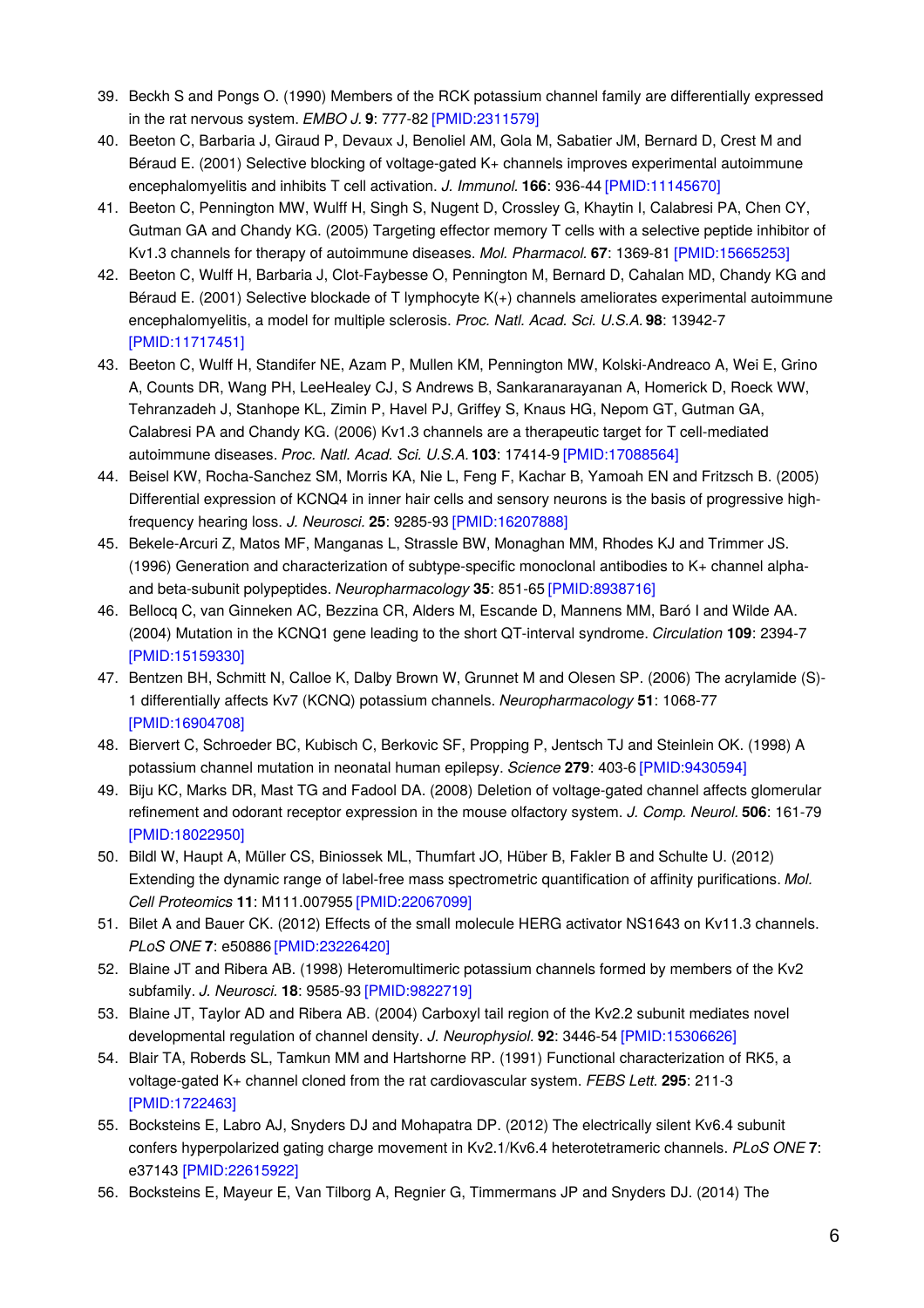subfamily-specific interaction between Kv2.1 and Kv6.4 subunits is determined by interactions between the N- and C-termini. *PLoS ONE* **9**: e98960 [\[PMID:24901643\]](http://www.ncbi.nlm.nih.gov/pubmed/24901643?dopt=AbstractPlus)

- 57. Boczek NJ, Ye D, Johnson EK, Wang W, Crotti L, Tester DJ, Dagradi F, Mizusawa Y, Torchio M and Alders M *et al.*. (2014) Characterization of SEMA3A-encoded semaphorin as a naturally occurring Kv4.3 protein inhibitor and its contribution to Brugada syndrome. *Circ. Res.* **115**: 460-9 [\[PMID:24963029\]](http://www.ncbi.nlm.nih.gov/pubmed/24963029?dopt=AbstractPlus)
- 58. Bracey K, Ju M, Tian C, Stevens L and Wray D. (2008) Tubulin as a binding partner of the heag2 voltagegated potassium channel. *J. Membr. Biol.* **222**: 115-25 [\[PMID:18458804\]](http://www.ncbi.nlm.nih.gov/pubmed/18458804?dopt=AbstractPlus)
- 59. Brahmajothi MV, Morales MJ, Liu S, Rasmusson RL, Campbell DL and Strauss HC. (1996) In situ hybridization reveals extensive diversity of K+ channel mRNA in isolated ferret cardiac myocytes. *Circ. Res.* **78**: 1083-9 [\[PMID:8635239\]](http://www.ncbi.nlm.nih.gov/pubmed/8635239?dopt=AbstractPlus)
- 60. Brew HM, Gittelman JX, Silverstein RS, Hanks TD, Demas VP, Robinson LC, Robbins CA, McKee-Johnson J, Chiu SY and Messing A *et al.*. (2007) Seizures and reduced life span in mice lacking the potassium channel subunit Kv1.2, but hypoexcitability and enlarged Kv1 currents in auditory neurons. *J. Neurophysiol.* **98**: 1501-25 [\[PMID:17634333\]](http://www.ncbi.nlm.nih.gov/pubmed/17634333?dopt=AbstractPlus)
- 61. Brooke RE, Atkinson L, Edwards I, Parson SH and Deuchars J. (2006) Immunohistochemical localisation of the voltage gated potassium ion channel subunit Kv3.3 in the rat medulla oblongata and thoracic spinal cord. *Brain Res.* **1070**: 101-15 [\[PMID:16403474\]](http://www.ncbi.nlm.nih.gov/pubmed/16403474?dopt=AbstractPlus)
- 62. Brooke RE, Corns L, Edwards IJ and Deuchars J. (2010) Kv3.3 immunoreactivity in the vestibular nuclear complex of the rat with focus on the medial vestibular nucleus: targeting of Kv3.3 neurones by terminals positive for vesicular glutamate transporter 1. *Brain Res.* **1345**: 45-58 [\[PMID:20471378\]](http://www.ncbi.nlm.nih.gov/pubmed/20471378?dopt=AbstractPlus)
- 63. Browne DL, Gancher ST, Nutt JG, Brunt ER, Smith EA, Kramer P and Litt M. (1994) Episodic ataxia/myokymia syndrome is associated with point mutations in the human potassium channel gene, KCNA1. *Nat. Genet.* **8**: 136-40 [\[PMID:7842011\]](http://www.ncbi.nlm.nih.gov/pubmed/7842011?dopt=AbstractPlus)
- 64. Brueggemann LI, Mackie AR, Cribbs LL, Freda J, Tripathi A, Majetschak M and Byron KL. (2014) Differential protein kinase C-dependent modulation of Kv7.4 and Kv7.5 subunits of vascular Kv7 channels. *J. Biol. Chem.* **289**: 2099-111 [\[PMID:24297175\]](http://www.ncbi.nlm.nih.gov/pubmed/24297175?dopt=AbstractPlus)
- 65. Brueggemann LI, Moran CJ, Barakat JA, Yeh JZ, Cribbs LL and Byron KL. (2007) Vasopressin stimulates action potential firing by protein kinase C-dependent inhibition of KCNQ5 in A7r5 rat aortic smooth muscle cells. *Am. J. Physiol. Heart Circ. Physiol.***292**: H1352-63 [\[PMID:17071736\]](http://www.ncbi.nlm.nih.gov/pubmed/17071736?dopt=AbstractPlus)
- 66. Brugada R, Hong K, Dumaine R, Cordeiro J, Gaita F, Borggrefe M, Menendez TM, Brugada J, Pollevick GD and Wolpert C *et al.*. (2004) Sudden death associated with short-QT syndrome linked to mutations in HERG. *Circulation* **109**: 30-5 [\[PMID:14676148\]](http://www.ncbi.nlm.nih.gov/pubmed/14676148?dopt=AbstractPlus)
- 67. Brundel BJ, Van Gelder IC, Henning RH, Tuinenburg AE, Wietses M, Grandjean JG, Wilde AA, Van Gilst WH and Crijns HJ. (2001) Alterations in potassium channel gene expression in atria of patients with persistent and paroxysmal atrial fibrillation: differential regulation of protein and mRNA levels for K+ channels. *J. Am. Coll. Cardiol.***37**: 926-32 [\[PMID:11693772\]](http://www.ncbi.nlm.nih.gov/pubmed/11693772?dopt=AbstractPlus)
- 68. Brüggemann A, Pardo LA, Stühmer W and Pongs O. (1993) Ether-à-go-go encodes a voltage-gated channel permeable to K+ and Ca2+ and modulated by cAMP. *Nature* **365**: 445-8 [\[PMID:7692301\]](http://www.ncbi.nlm.nih.gov/pubmed/7692301?dopt=AbstractPlus)
- 69. Brüggemann A, Stühmer W and Pardo LA. (1997) Mitosis-promoting factor-mediated suppression of a cloned delayed rectifier potassium channel expressed in Xenopus oocytes. *Proc. Natl. Acad. Sci. U.S.A.* **94**: 537-42 [\[PMID:9012819\]](http://www.ncbi.nlm.nih.gov/pubmed/9012819?dopt=AbstractPlus)
- 70. Busch AE, Busch GL, Ford E, Suessbrich H, Lang HJ, Greger R, Kunzelmann K, Attali B and Stühmer W. (1997) The role of the IsK protein in the specific pharmacological properties of the IKs channel complex. *Br. J. Pharmacol.* **122**: 187-9 [\[PMID:9313924\]](http://www.ncbi.nlm.nih.gov/pubmed/9313924?dopt=AbstractPlus)
- 71. Busch AE, Herzer T, Wagner CA, Schmidt F, Raber G, Waldegger S and Lang F. (1994) Positive regulation by chloride channel blockers of IsK channels expressed in Xenopus oocytes. *Mol. Pharmacol.* **46**: 750-3 [\[PMID:7969055\]](http://www.ncbi.nlm.nih.gov/pubmed/7969055?dopt=AbstractPlus)
- 72. Bähring R, Boland LM, Varghese A, Gebauer M and Pongs O. (2001) Kinetic analysis of open- and closedstate inactivation transitions in human Kv4.2 A-type potassium channels. *J. Physiol. (Lond.)* **535**: 65-81 [\[PMID:11507158\]](http://www.ncbi.nlm.nih.gov/pubmed/11507158?dopt=AbstractPlus)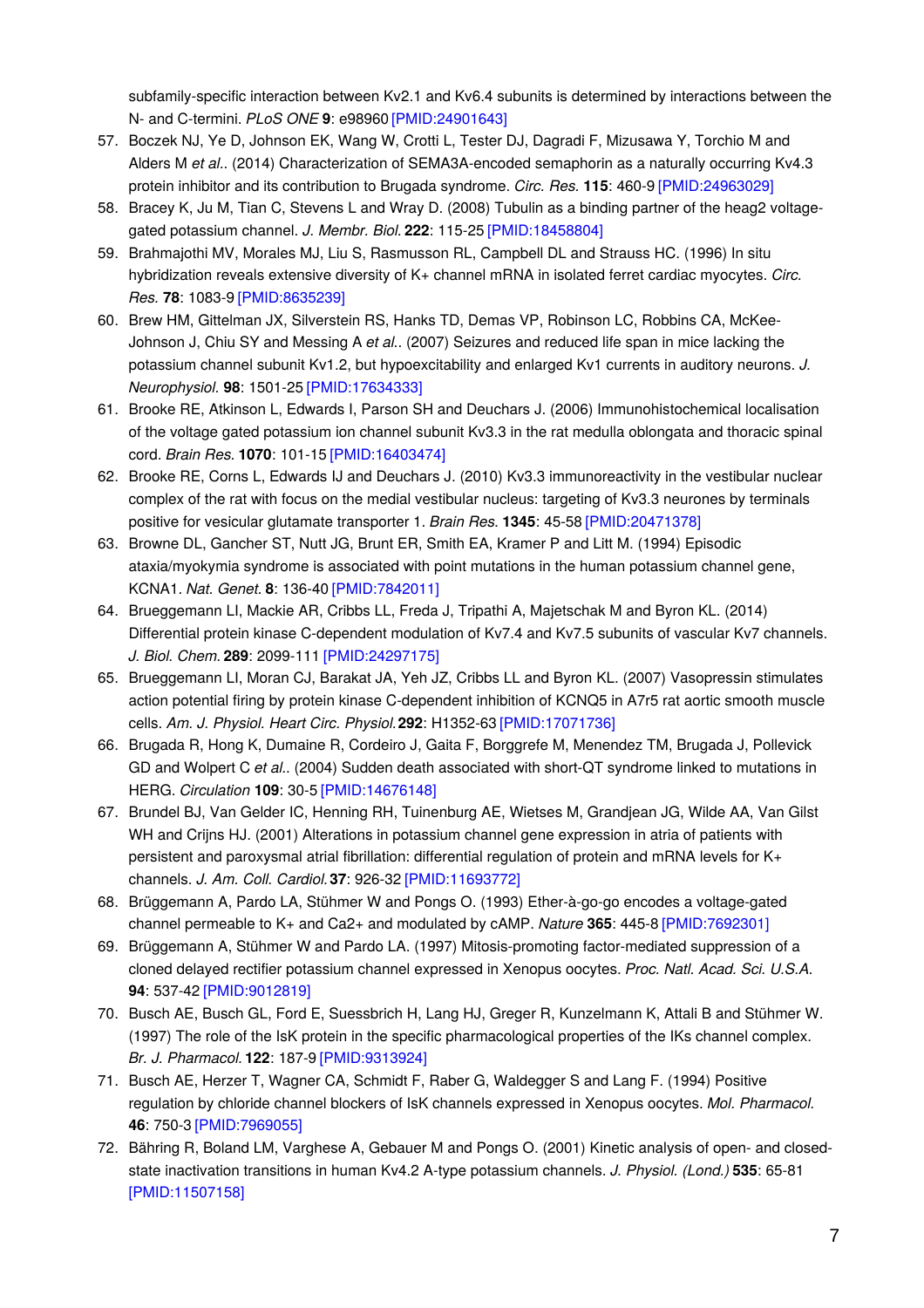- 73. Caballero R, Pourrier M, Schram G, Delpón E, Tamargo J and Nattel S. (2003) Effects of flecainide and quinidine on Kv4.2 currents: voltage dependence and role of S6 valines. *Br. J. Pharmacol.* **138**: 1475-84 [\[PMID:12721103\]](http://www.ncbi.nlm.nih.gov/pubmed/12721103?dopt=AbstractPlus)
- 74. Cachero TG, Morielli AD and Peralta EG. (1998) The small GTP-binding protein RhoA regulates a delayed rectifier potassium channel. *Cell* **93**: 1077-85 [\[PMID:9635436\]](http://www.ncbi.nlm.nih.gov/pubmed/9635436?dopt=AbstractPlus)
- 75. Cahalan MD, Chandy KG, DeCoursey TE and Gupta S. (1985) A voltage-gated potassium channel in human T lymphocytes. *J. Physiol. (Lond.)* **358**: 197-237 [\[PMID:2580081\]](http://www.ncbi.nlm.nih.gov/pubmed/2580081?dopt=AbstractPlus)
- 76. Camacho J, Sánchez A, Stühmer W and Pardo LA. (2000) Cytoskeletal interactions determine the electrophysiological properties of human EAG potassium channels. *Pflugers Arch.* **441**: 167-74 [\[PMID:11211100\]](http://www.ncbi.nlm.nih.gov/pubmed/11211100?dopt=AbstractPlus)
- 77. Carlisle FA, Steel KP and Lewis MA. (2012) Specific expression of Kcna10, Pxn and Odf2 in the organ of Corti. *Gene Expr. Patterns* **12**: 172-9 [\[PMID:22446089\]](http://www.ncbi.nlm.nih.gov/pubmed/22446089?dopt=AbstractPlus)
- 78. Carninci P, Kasukawa T, Katayama S, Gough J, Frith MC, Maeda N, Oyama R, Ravasi T, Lenhard B and Wells C *et al.*. (2005) The transcriptional landscape of the mammalian genome.*Science* **309**: 1559-63 [\[PMID:16141072\]](http://www.ncbi.nlm.nih.gov/pubmed/16141072?dopt=AbstractPlus)
- 79. Carrasquillo Y, Burkhalter A and Nerbonne JM. (2012) A-type K+ channels encoded by Kv4.2, Kv4.3 and Kv1.4 differentially regulate intrinsic excitability of cortical pyramidal neurons. *J. Physiol. (Lond.)* **590**: 3877- 90 [\[PMID:22615428\]](http://www.ncbi.nlm.nih.gov/pubmed/22615428?dopt=AbstractPlus)
- 80. Casis O, Olesen SP and Sanguinetti MC. (2006) Mechanism of action of a novel human ether-a-go-gorelated gene channel activator. *Mol. Pharmacol.* **69**: 658-65 [\[PMID:16284303\]](http://www.ncbi.nlm.nih.gov/pubmed/16284303?dopt=AbstractPlus)
- 81. Castellano A, Chiara MD, Mellström B, Molina A, Monje F, Naranjo JR and López-Barneo J. (1997) Identification and functional characterization of a K+ channel alpha-subunit with regulatory properties specific to brain. *J. Neurosci.* **17**: 4652-61 [\[PMID:9169526\]](http://www.ncbi.nlm.nih.gov/pubmed/9169526?dopt=AbstractPlus)
- 82. Chadha PS, Zunke F, Davis AJ, Jepps TA, Linders JT, Schwake M, Towart R and Greenwood IA. (2012) Pharmacological dissection of K(v)7.1 channels in systemic and pulmonary arteries. *Br. J. Pharmacol.* **166**: 1377-87 [\[PMID:22251082\]](http://www.ncbi.nlm.nih.gov/pubmed/22251082?dopt=AbstractPlus)
- 83. Chagot B, Escoubas P, Villegas E, Bernard C, Ferrat G, Corzo G, Lazdunski M and Darbon H. (2004) Solution structure of Phrixotoxin 1, a specific peptide inhibitor of Kv4 potassium channels from the venom of the theraphosid spider Phrixotrichus auratus. *Protein Sci.* **13**: 1197-208 [\[PMID:15096626\]](http://www.ncbi.nlm.nih.gov/pubmed/15096626?dopt=AbstractPlus)
- 84. Chandy KG Wulff H Beeton C Calabresi P Gutman GA Pennington M. (2006) Kv1.3 Potassium Channel: Physiology, Pharmacology and Therapeutic Indications. *In Voltage-gated Ion Channels as Drug Targets* Edited by Triggle, D: WILEY-VCH Weinheim: 214-272 [ISBN: 3-527-31258-7]
- 85. Chandy KG, Williams CB, Spencer RH, Aguilar BA, Ghanshani S, Tempel BL and Gutman GA. (1990) A family of three mouse potassium channel genes with intronless coding regions. *Science* **247**: 973-5 [\[PMID:2305265\]](http://www.ncbi.nlm.nih.gov/pubmed/2305265?dopt=AbstractPlus)
- 86. Chandy KG, Wulff H, Beeton C, Pennington M, Gutman GA and Cahalan MD. (2004) K+ channels as targets for specific immunomodulation. *Trends Pharmacol. Sci.* **25**: 280-9 [\[PMID:15120495\]](http://www.ncbi.nlm.nih.gov/pubmed/15120495?dopt=AbstractPlus)
- 87. Chang SY, Zagha E, Kwon ES, Ozaita A, Bobik M, Martone ME, Ellisman MH, Heintz N and Rudy B. (2007) Distribution of Kv3.3 potassium channel subunits in distinct neuronal populations of mouse brain. *J. Comp. Neurol.* **502**: 953-72 [\[PMID:17444489\]](http://www.ncbi.nlm.nih.gov/pubmed/17444489?dopt=AbstractPlus)
- 88. Charlier C, Singh NA, Ryan SG, Lewis TB, Reus BE, Leach RJ and Leppert M. (1998) A pore mutation in a novel KQT-like potassium channel gene in an idiopathic epilepsy family. *Nat. Genet.* **18**: 53-5 [\[PMID:9425900\]](http://www.ncbi.nlm.nih.gov/pubmed/9425900?dopt=AbstractPlus)
- 89. Chen H, von Hehn C, Kaczmarek LK, Ment LR, Pober BR and Hisama FM. (2007) Functional analysis of a novel potassium channel (KCNA1) mutation in hereditary myokymia. *Neurogenetics* **8**: 131-5 [\[PMID:17136396\]](http://www.ncbi.nlm.nih.gov/pubmed/17136396?dopt=AbstractPlus)
- 90. Chen L, Kurokawa J and Kass RS. (2005) Phosphorylation of the A-kinase-anchoring protein Yotiao contributes to protein kinase A regulation of a heart potassium channel. *J. Biol. Chem.* **280**: 31347-52 [\[PMID:16002409\]](http://www.ncbi.nlm.nih.gov/pubmed/16002409?dopt=AbstractPlus)
- 91. Chen M, Li J, Zhang F and Liu Z. (2014) Isolation and characterization of SsmTx-I, a Specific Kv2.1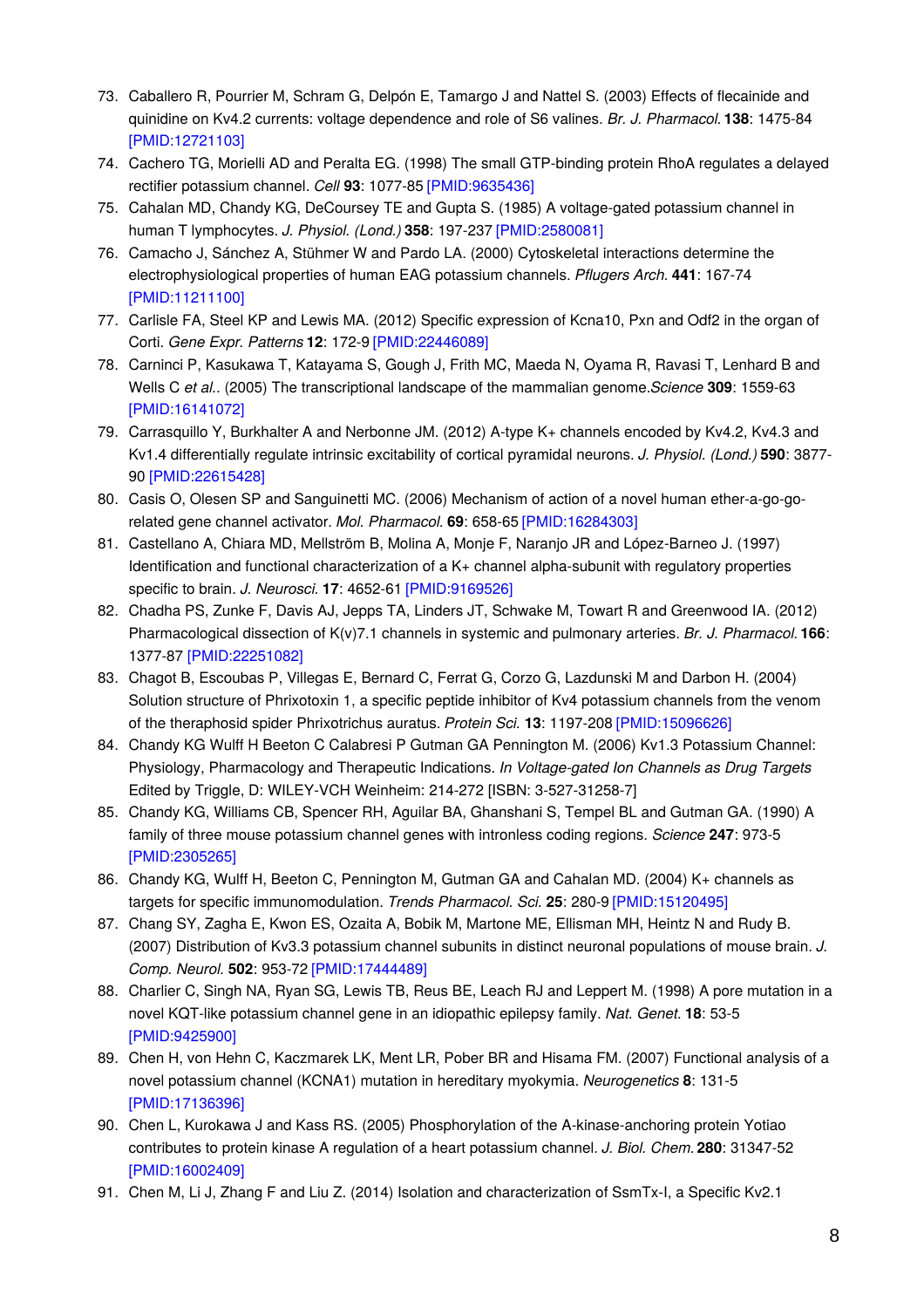blocker from the venom of the centipede Scolopendra Subspinipes Mutilans L. Koch. *J. Pept. Sci.* **20**: 159- 64 [\[PMID:24464516\]](http://www.ncbi.nlm.nih.gov/pubmed/24464516?dopt=AbstractPlus)

- 92. Chen YH, Xu SJ, Bendahhou S, Wang XL, Wang Y, Xu WY, Jin HW, Sun H, Su XY and Zhuang QN*et al.*. (2003) KCNQ1 gain-of-function mutation in familial atrial fibrillation. *Science* **299**: 251-4 [\[PMID:12522251\]](http://www.ncbi.nlm.nih.gov/pubmed/12522251?dopt=AbstractPlus)
- 93. Chiara MD, Monje F, Castellano A and López-Barneo J. (1999) A small domain in the N terminus of the regulatory alpha-subunit Kv2. 3 modulates Kv2.1 potassium channel gating. *J. Neurosci.* **19**: 6865-73 [\[PMID:10436044\]](http://www.ncbi.nlm.nih.gov/pubmed/10436044?dopt=AbstractPlus)
- 94. Chittajallu R, Chen Y, Wang H, Yuan X, Ghiani CA, Heckman T, McBain CJ and Gallo V. (2002) Regulation of Kv1 subunit expression in oligodendrocyte progenitor cells and their role in G1/S phase progression of the cell cycle. *Proc. Natl. Acad. Sci. U.S.A.* **99**: 2350-5 [\[PMID:11854528\]](http://www.ncbi.nlm.nih.gov/pubmed/11854528?dopt=AbstractPlus)
- 95. Choi BH, Choi JS, Yoon SH, Rhie DJ, Min DS, Jo YH, Kim MS and Hahn SJ. (2001) Effects of norfluoxetine, the major metabolite of fluoxetine, on the cloned neuronal potassium channel Kv3.1. *Neuropharmacology* **41**: 443-53 [\[PMID:11543764\]](http://www.ncbi.nlm.nih.gov/pubmed/11543764?dopt=AbstractPlus)
- 96. Choi SH, Shin TJ, Hwang SH, Lee BH, Kang J, Kim HJ, Jo SH, Choe H and Nah SY. (2011) Ginsenoside Rg(3) decelerates hERG K(+) channel deactivation through Ser631 residue interaction. *Eur. J. Pharmacol.* **663**: 59-67 [\[PMID:21586280\]](http://www.ncbi.nlm.nih.gov/pubmed/21586280?dopt=AbstractPlus)
- 97. Chow A, Erisir A, Farb C, Nadal MS, Ozaita A, Lau D, Welker E and Rudy B. (1999) K(+) channel expression distinguishes subpopulations of parvalbumin- and somatostatin-containing neocortical interneurons. *J. Neurosci.* **19**: 9332-45 [\[PMID:10531438\]](http://www.ncbi.nlm.nih.gov/pubmed/10531438?dopt=AbstractPlus)
- 98. Christophersen IE, Olesen MS, Liang B, Andersen MN, Larsen AP, Nielsen JB, Haunsø S, Olesen SP, Tveit A and Svendsen JH *et al.*. (2013) Genetic variation in KCNA5: impact on the atrial-specific potassium current IKur in patients with lone atrial fibrillation. *Eur. Heart J.* **34**: 1517-25 [\[PMID:23264583\]](http://www.ncbi.nlm.nih.gov/pubmed/23264583?dopt=AbstractPlus)
- 99. Christopoulos A, Changeux JP, Catterall WA, Fabbro D, Burris TP, Cidlowski JA, Olsen RW, Peters JA, Neubig RR and Pin JP *et al.*. (2014) International union of basic and clinical pharmacology. XC. multisite pharmacology: recommendations for the nomenclature of receptor allosterism and allosteric ligands. *Pharmacol. Rev.* **66**: 918-47 [\[PMID:25026896\]](http://www.ncbi.nlm.nih.gov/pubmed/25026896?dopt=AbstractPlus)
- 100. Cicek MS, Koestler DC, Fridley BL, Kalli KR, Armasu SM, Larson MC, Wang C, Winham SJ, Vierkant RA and Rider DN *et al.*. (2013) Epigenome-wide ovarian cancer analysis identifies a methylation profile differentiating clear-cell histology with epigenetic silencing of the HERG K+ channel. *Hum. Mol. Genet.* **22**: 3038-47 [\[PMID:23571109\]](http://www.ncbi.nlm.nih.gov/pubmed/23571109?dopt=AbstractPlus)
- 101. Clancy SM, Chen B, Bertaso F, Mamet J and Jegla T. (2009) KCNE1 and KCNE3 beta-subunits regulate membrane surface expression of Kv12.2 K(+) channels in vitro and form a tripartite complex in vivo. *PLoS ONE* **4**: e6330 [\[PMID:19623261\]](http://www.ncbi.nlm.nih.gov/pubmed/19623261?dopt=AbstractPlus)
- 102. Coghlan MJ, Carroll WA and Gopalakrishnan M. (2001) Recent developments in the biology and medicinal chemistry of potassium channel modulators: update from a decade of progress. *J. Med. Chem.* **44**: 1627- 53 [\[PMID:11356099\]](http://www.ncbi.nlm.nih.gov/pubmed/11356099?dopt=AbstractPlus)
- 103. Coleman SK, Newcombe J, Pryke J and Dolly JO. (1999) Subunit composition of Kv1 channels in human CNS. *J. Neurochem.* **73**: 849-58 [\[PMID:10428084\]](http://www.ncbi.nlm.nih.gov/pubmed/10428084?dopt=AbstractPlus)
- 104. Colinas O, Gallego M, Setién R, López-López JR, Pérez-García MT and Casis O. (2006) Differential modulation of Kv4.2 and Kv4.3 channels by calmodulin-dependent protein kinase II in rat cardiac myocytes. *Am. J. Physiol. Heart Circ. Physiol.***291**: H1978-87 [\[PMID:16648177\]](http://www.ncbi.nlm.nih.gov/pubmed/16648177?dopt=AbstractPlus)
- 105. Cooper EC, Aldape KD, Abosch A, Barbaro NM, Berger MS, Peacock WS, Jan YN and Jan LY. (2000) Colocalization and coassembly of two human brain M-type potassium channel subunits that are mutated in epilepsy. *Proc. Natl. Acad. Sci. U.S.A.* **97**: 4914-9 [\[PMID:10781098\]](http://www.ncbi.nlm.nih.gov/pubmed/10781098?dopt=AbstractPlus)
- 106. Cooper EC, Harrington E, Jan YN and Jan LY. (2001) M channel KCNQ2 subunits are localized to key sites for control of neuronal network oscillations and synchronization in mouse brain. *J. Neurosci.* **21**: 9529- 40 [\[PMID:11739564\]](http://www.ncbi.nlm.nih.gov/pubmed/11739564?dopt=AbstractPlus)
- 107. Cotton J, Crest M, Bouet F, Alessandri N, Gola M, Forest E, Karlsson E, Castañeda O, Harvey AL and Vita C *et al.*. (1997) A potassium-channel toxin from the sea anemone Bunodosoma granulifera, an inhibitor for Kv1 channels. Revision of the amino acid sequence, disulfide-bridge assignment, chemical synthesis, and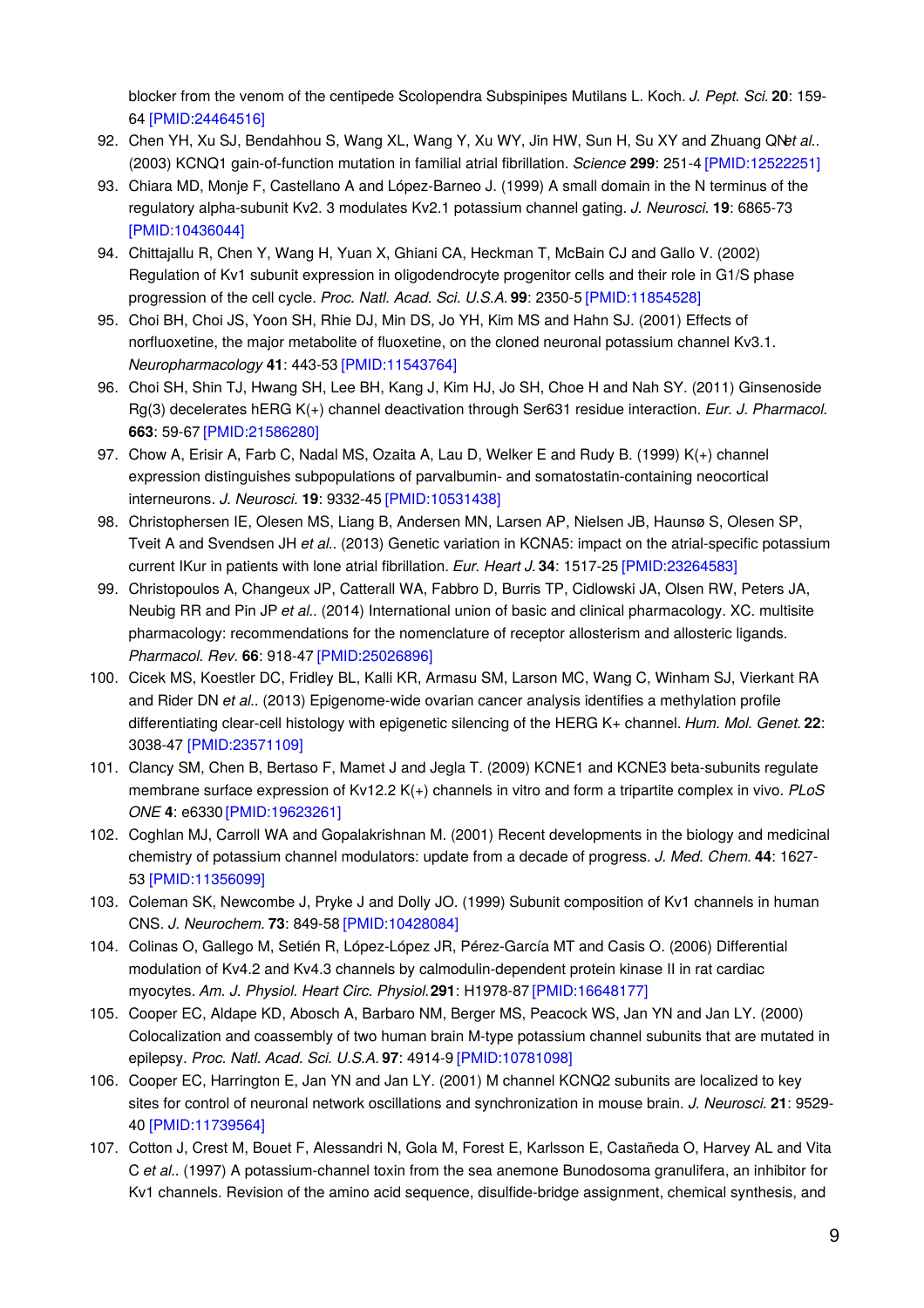biological activity. *Eur. J. Biochem.* **244**: 192-202 [\[PMID:9063464\]](http://www.ncbi.nlm.nih.gov/pubmed/9063464?dopt=AbstractPlus)

- 108. Coucke PJ, Van Hauwe P, Kelley PM, Kunst H, Schatteman I, Van Velzen D, Meyers J, Ensink RJ, Verstreken M and Declau F *et al.*. (1999) Mutations in the KCNQ4 gene are responsible for autosomal dominant deafness in four DFNA2 families. *Hum. Mol. Genet.* **8**: 1321-8 [\[PMID:10369879\]](http://www.ncbi.nlm.nih.gov/pubmed/10369879?dopt=AbstractPlus)
- 109. Cukovic D, Lu GW, Wible B, Steele DF and Fedida D. (2001) A discrete amino terminal domain of Kv1.5 and Kv1.4 potassium channels interacts with the spectrin repeats of alpha-actinin-2. *FEBS Lett.* **498**: 87-92 [\[PMID:11389904\]](http://www.ncbi.nlm.nih.gov/pubmed/11389904?dopt=AbstractPlus)
- 110. Curran ME, Landes GM and Keating MT. (1992) Molecular cloning, characterization, and genomic localization of a human potassium channel gene. *Genomics* **12**: 729-37 [\[PMID:1349297\]](http://www.ncbi.nlm.nih.gov/pubmed/1349297?dopt=AbstractPlus)
- 111. Curran ME, Splawski I, Timothy KW, Vincent GM, Green ED and Keating MT. (1995) A molecular basis for cardiac arrhythmia: HERG mutations cause long QT syndrome. *Cell* **80**: 795-803 [\[PMID:7889573\]](http://www.ncbi.nlm.nih.gov/pubmed/7889573?dopt=AbstractPlus)
- 112. Czirják G, Tóth ZE and Enyedi P. (2007) Characterization of the heteromeric potassium channel formed by kv2.1 and the retinal subunit kv8.2 in Xenopus oocytes. *J. Neurophysiol.* **98**: 1213-22 [\[PMID:17652418\]](http://www.ncbi.nlm.nih.gov/pubmed/17652418?dopt=AbstractPlus)
- 113. Dallas ML, Atkinson L, Milligan CJ, Morris NP, Lewis DI, Deuchars SA and Deuchars J. (2005) Localization and function of the Kv3.1b subunit in the rat medulla oblongata: focus on the nucleus tractus solitarii. *J. Physiol. (Lond.)* **562**: 655-72 [\[PMID:15528247\]](http://www.ncbi.nlm.nih.gov/pubmed/15528247?dopt=AbstractPlus)
- 114. Davies AR and Kozlowski RZ. (2001) Kv channel subunit expression in rat pulmonary arteries.*Lung* **179**: 147-61 [\[PMID:11891605\]](http://www.ncbi.nlm.nih.gov/pubmed/11891605?dopt=AbstractPlus)
- 115. De Biasi M, Drewe JA, Kirsch GE and Brown AM. (1993) Histidine substitution identifies a surface position and confers Cs+ selectivity on a K+ pore. *Biophys. J.* **65**: 1235-42 [\[PMID:8241404\]](http://www.ncbi.nlm.nih.gov/pubmed/8241404?dopt=AbstractPlus)
- 116. DeCoursey TE, Chandy KG, Gupta S and Cahalan MD. (1984) Voltage-gated K+ channels in human T lymphocytes: a role in mitogenesis? *Nature* **307**: 465-8 [\[PMID:6320007\]](http://www.ncbi.nlm.nih.gov/pubmed/6320007?dopt=AbstractPlus)
- 117. Dedek K, Kunath B, Kananura C, Reuner U, Jentsch TJ and Steinlein OK. (2001) Myokymia and neonatal epilepsy caused by a mutation in the voltage sensor of the KCNQ2 K+ channel. *Proc. Natl. Acad. Sci. U.S.A.* **98**: 12272-7 [\[PMID:11572947\]](http://www.ncbi.nlm.nih.gov/pubmed/11572947?dopt=AbstractPlus)
- 118. Demolombe S, Franco D, de Boer P, Kuperschmidt S, Roden D, Pereon Y, Jarry A, Moorman AF and Escande D. (2001) Differential expression of KvLQT1 and its regulator IsK in mouse epithelia. *Am. J. Physiol., Cell Physiol.* **280**: C359-72 [\[PMID:11208532\]](http://www.ncbi.nlm.nih.gov/pubmed/11208532?dopt=AbstractPlus)
- 119. Deschênes I and Tomaselli GF. (2002) Modulation of Kv4.3 current by accessory subunits.*FEBS Lett.* **528**: 183-8 [\[PMID:12297301\]](http://www.ncbi.nlm.nih.gov/pubmed/12297301?dopt=AbstractPlus)
- 120. Deutsch C and Chen LQ. (1993) Heterologous expression of specific K+ channels in T lymphocytes: functional consequences for volume regulation. *Proc. Natl. Acad. Sci. U.S.A.* **90**: 10036-40 [\[PMID:8234253\]](http://www.ncbi.nlm.nih.gov/pubmed/8234253?dopt=AbstractPlus)
- 121. Dilks D, Ling HP, Cockett M, Sokol P and Numann R. (1999) Cloning and expression of the human kv4.3 potassium channel. *J. Neurophysiol.* **81**: 1974-7 [\[PMID:10200233\]](http://www.ncbi.nlm.nih.gov/pubmed/10200233?dopt=AbstractPlus)
- 122. Ding XW, Yan JJ, An P, Lü P and Luo HS. (2007) Aberrant expression of ether à go-go potassium channel in colorectal cancer patients and cell lines. *World J. Gastroenterol.* **13**: 1257-61 [\[PMID:17451210\]](http://www.ncbi.nlm.nih.gov/pubmed/17451210?dopt=AbstractPlus)
- 123. Diochot S, Drici MD, Moinier D, Fink M and Lazdunski M. (1999) Effects of phrixotoxins on the Kv4 family of potassium channels and implications for the role of Ito1 in cardiac electrogenesis. *Br. J. Pharmacol.* **126**: 251-63 [\[PMID:10051143\]](http://www.ncbi.nlm.nih.gov/pubmed/10051143?dopt=AbstractPlus)
- 124. Diochot S, Loret E, Bruhn T, Béress L and Lazdunski M. (2003) APETx1, a new toxin from the sea anemone Anthopleura elegantissima, blocks voltage-gated human ether-a-go-go-related gene potassium channels. *Mol. Pharmacol.* **64**: 59-69 [\[PMID:12815161\]](http://www.ncbi.nlm.nih.gov/pubmed/12815161?dopt=AbstractPlus)
- 125. Diochot S, Schweitz H, Béress L and Lazdunski M. (1998) Sea anemone peptides with a specific blocking activity against the fast inactivating potassium channel Kv3.4. *J. Biol. Chem.* **273**: 6744-9 [\[PMID:9506974\]](http://www.ncbi.nlm.nih.gov/pubmed/9506974?dopt=AbstractPlus)
- 126. Dixon JE, Shi W, Wang HS, McDonald C, Yu H, Wymore RS, Cohen IS and McKinnon D. (1996) Role of the Kv4.3 K+ channel in ventricular muscle. A molecular correlate for the transient outward current. *Circ. Res.* **79**: 659-68 [\[PMID:8831489\]](http://www.ncbi.nlm.nih.gov/pubmed/8831489?dopt=AbstractPlus)
- 127. Dodson PD, Barker MC and Forsythe ID. (2002) Two heteromeric Kv1 potassium channels differentially regulate action potential firing. *J. Neurosci.* **22**: 6953-61 [\[PMID:12177193\]](http://www.ncbi.nlm.nih.gov/pubmed/12177193?dopt=AbstractPlus)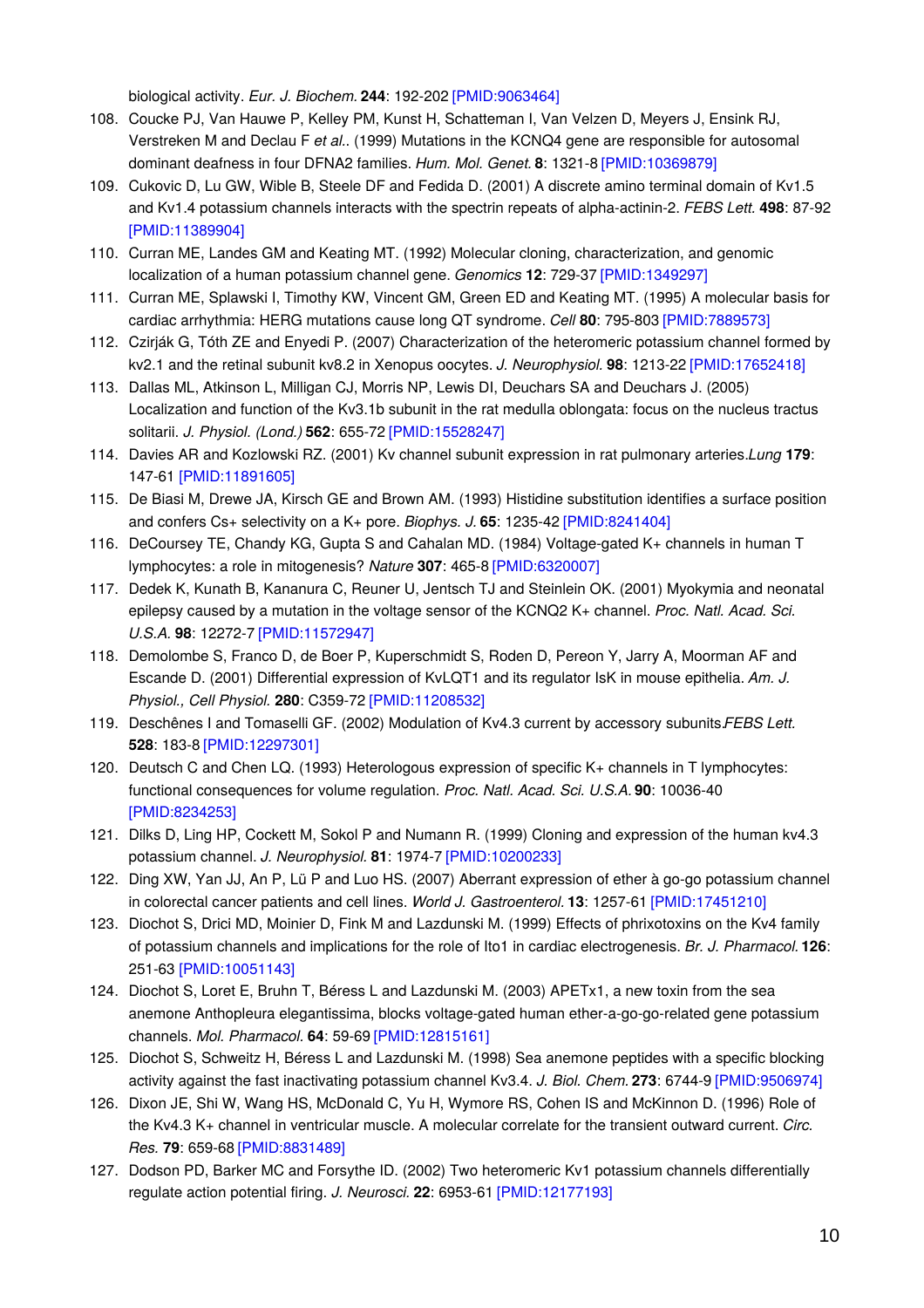- 128. Dong MQ, Lau CP, Gao Z, Tseng GN and Li GR. (2006) Characterization of recombinant human cardiac KCNQ1/KCNE1 channels (I (Ks)) stably expressed in HEK 293 cells. *J. Membr. Biol.* **210**: 183-92 [\[PMID:16909339\]](http://www.ncbi.nlm.nih.gov/pubmed/16909339?dopt=AbstractPlus)
- 129. Douglass J, Osborne PB, Cai YC, Wilkinson M, Christie MJ and Adelman JP. (1990) Characterization and functional expression of a rat genomic DNA clone encoding a lymphocyte potassium channel. *J. Immunol.* **144**: 4841-50 [\[PMID:2351830\]](http://www.ncbi.nlm.nih.gov/pubmed/2351830?dopt=AbstractPlus)
- 130. Down K, Amour A, Baldwin IR, Cooper AW, Deakin AM, Felton LM, Guntrip SB, Hardy C, Harrison ZA and Jones KL *et al.*. (2015) Optimization of Novel Indazoles as Highly Potent and Selective Inhibitors of Phosphoinositide 3-Kinase δ for the Treatment of Respiratory Disease. *J. Med. Chem.* **58**: 7381-99 [\[PMID:26301626\]](http://www.ncbi.nlm.nih.gov/pubmed/26301626?dopt=AbstractPlus)
- 131. Downie BR, Sánchez A, Knötgen H, Contreras-Jurado C, Gymnopoulos M, Weber C, Stühmer W and Pardo LA. (2008) Eag1 expression interferes with hypoxia homeostasis and induces angiogenesis in tumors. *J. Biol. Chem.* **283**: 36234-40 [\[PMID:18927085\]](http://www.ncbi.nlm.nih.gov/pubmed/18927085?dopt=AbstractPlus)
- 132. Drewe JA, Verma S, Frech G and Joho RH. (1992) Distinct spatial and temporal expression patterns of K+ channel mRNAs from different subfamilies. *J. Neurosci.* **12**: 538-48 [\[PMID:1740690\]](http://www.ncbi.nlm.nih.gov/pubmed/1740690?dopt=AbstractPlus)
- 133. Duarri A, Jezierska J, Fokkens M, Meijer M, Schelhaas HJ, den Dunnen WF, van Dijk F, Verschuuren-Bemelmans C, Hageman G and van de Vlies P *et al.*. (2012) Mutations in potassium channel kcnd3 cause spinocerebellar ataxia type 19. *Ann. Neurol.* **72**: 870-80 [\[PMID:23280838\]](http://www.ncbi.nlm.nih.gov/pubmed/23280838?dopt=AbstractPlus)
- 134. Duarri A, Nibbeling EA, Fokkens MR, Meijer M, Boerrigter M, Verschuuren-Bemelmans CC, Kremer BP, van de Warrenburg BP, Dooijes D and Boddeke E *et al.*. (2015) Functional analysis helps to define KCNC3 mutational spectrum in dutch ataxia cases. *PLoS ONE* **10**: e0116599 [\[PMID:25756792\]](http://www.ncbi.nlm.nih.gov/pubmed/25756792?dopt=AbstractPlus)
- 135. Dudina EE, Korolkova YV, Bocharova NE, Koshelev SG, Egorov TA, Huys I, Tytgat J and Grishin EV. (2001) OsK2, a new selective inhibitor of Kv1.2 potassium channels purified from the venom of the scorpion Orthochirus scrobiculosus. *Biochem. Biophys. Res. Commun.* **286**: 841-7 [\[PMID:11527374\]](http://www.ncbi.nlm.nih.gov/pubmed/11527374?dopt=AbstractPlus)
- 136. Dupuis DS, Schrøder RL, Jespersen T, Christensen JK, Christophersen P, Jensen BS and Olesen SP. (2002) Activation of KCNQ5 channels stably expressed in HEK293 cells by BMS-204352. *Eur. J. Pharmacol.* **437**: 129-37 [\[PMID:11890900\]](http://www.ncbi.nlm.nih.gov/pubmed/11890900?dopt=AbstractPlus)
- 137. Ebbinghaus J, Legros C, Nolting A, Guette C, Celerier ML, Pongs O and Bähring R. (2004) Modulation of Kv4.2 channels by a peptide isolated from the venom of the giant bird-eating tarantula Theraphosa leblondi. *Toxicon* **43**: 923-32 [\[PMID:15208026\]](http://www.ncbi.nlm.nih.gov/pubmed/15208026?dopt=AbstractPlus)
- 138. Ebihara M, Ohba H, Kikuchi M and Yoshikawa T. (2004) Structural characterization and promoter analysis of human potassium channel Kv8.1 (KCNV1) gene. *Gene* **325**: 89-96 [\[PMID:14697513\]](http://www.ncbi.nlm.nih.gov/pubmed/14697513?dopt=AbstractPlus)
- 139. Elmedyb P, Olesen SP and Grunnet M. (2007) Activation of ERG2 potassium channels by the diphenylurea NS1643. *Neuropharmacology* **53**: 283-94 [\[PMID:17610913\]](http://www.ncbi.nlm.nih.gov/pubmed/17610913?dopt=AbstractPlus)
- 140. Engeland B, Neu A, Ludwig J, Roeper J and Pongs O. (1998) Cloning and functional expression of rat ether-à-go-go-like K+ channel genes. *J. Physiol. (Lond.)* **513 ( Pt 3)**: 647-54 [\[PMID:9824707\]](http://www.ncbi.nlm.nih.gov/pubmed/9824707?dopt=AbstractPlus)
- 141. Erisir A, Lau D, Rudy B and Leonard CS. (1999) Function of specific K(+) channels in sustained highfrequency firing of fast-spiking neocortical interneurons. *J. Neurophysiol.* **82**: 2476-89 [\[PMID:10561420\]](http://www.ncbi.nlm.nih.gov/pubmed/10561420?dopt=AbstractPlus)
- 142. Escoubas P, Diochot S, Célérier ML, Nakajima T and Lazdunski M. (2002) Novel tarantula toxins for subtypes of voltage-dependent potassium channels in the Kv2 and Kv4 subfamilies. *Mol. Pharmacol.* **62**: 48-57 [\[PMID:12065754\]](http://www.ncbi.nlm.nih.gov/pubmed/12065754?dopt=AbstractPlus)
- 143. Espinosa F, Marks G, Heintz N and Joho RH. (2004) Increased motor drive and sleep loss in mice lacking Kv3-type potassium channels. *Genes Brain Behav.* **3**: 90-100 [\[PMID:15005717\]](http://www.ncbi.nlm.nih.gov/pubmed/15005717?dopt=AbstractPlus)
- 144. Espinosa F, McMahon A, Chan E, Wang S, Ho CS, Heintz N and Joho RH. (2001) Alcohol hypersensitivity, increased locomotion, and spontaneous myoclonus in mice lacking the potassium channels Kv3.1 and Kv3.3. *J. Neurosci.* **21**: 6657-65 [\[PMID:11517255\]](http://www.ncbi.nlm.nih.gov/pubmed/11517255?dopt=AbstractPlus)
- 145. Espinosa F, Torres-Vega MA, Marks GA and Joho RH. (2008) Ablation of Kv3.1 and Kv3.3 potassium channels disrupts thalamocortical oscillations in vitro and in vivo. *J. Neurosci.* **28**: 5570-81 [\[PMID:18495891\]](http://www.ncbi.nlm.nih.gov/pubmed/18495891?dopt=AbstractPlus)
- 146. Eunson LH, Rea R, Zuberi SM, Youroukos S, Panayiotopoulos CP, Liguori R, Avoni P, McWilliam RC,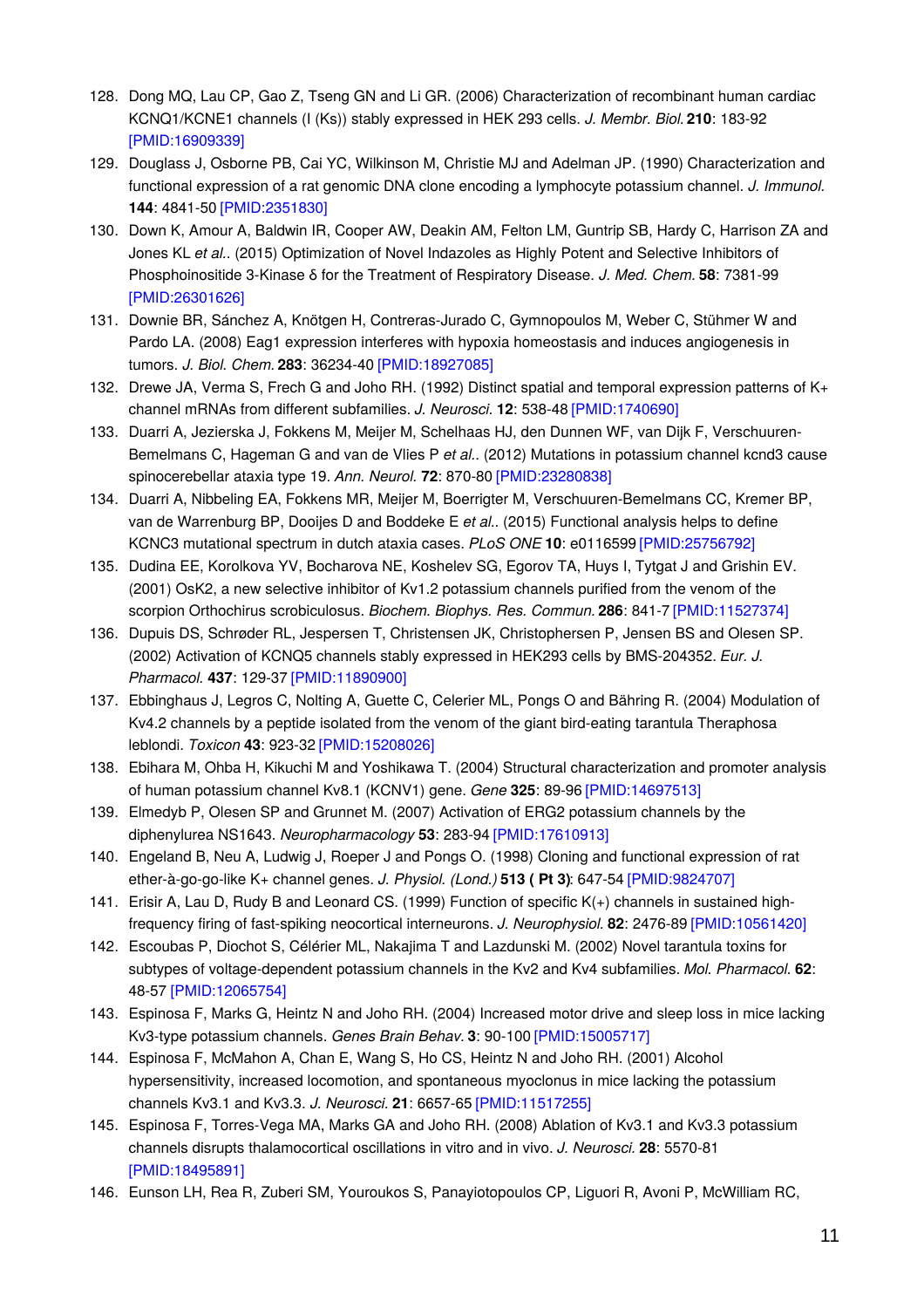Stephenson JB and Hanna MG *et al.*. (2000) Clinical, genetic, and expression studies of mutations in the potassium channel gene KCNA1 reveal new phenotypic variability. *Ann. Neurol.* **48**: 647-56 [\[PMID:11026449\]](http://www.ncbi.nlm.nih.gov/pubmed/11026449?dopt=AbstractPlus)

- 147. Fadool DA and Levitan IB. (1998) Modulation of olfactory bulb neuron potassium current by tyrosine phosphorylation. *J. Neurosci.* **18**: 6126-37 [\[PMID:9698307\]](http://www.ncbi.nlm.nih.gov/pubmed/9698307?dopt=AbstractPlus)
- 148. Fadool DA, Tucker K, Perkins R, Fasciani G, Thompson RN, Parsons AD, Overton JM, Koni PA, Flavell RA and Kaczmarek LK. (2004) Kv1.3 channel gene-targeted deletion produces "Super-Smeller Mice" with altered glomeruli, interacting scaffolding proteins, and biophysics. *Neuron* **41**: 389-404 [\[PMID:14766178\]](http://www.ncbi.nlm.nih.gov/pubmed/14766178?dopt=AbstractPlus)
- 149. Faivre JF, Calmels TP, Rouanet S, Javré JL, Cheval B and Bril A. (1999) Characterisation of Kv4.3 in HEK293 cells: comparison with the rat ventricular transient outward potassium current. *Cardiovasc. Res.* **41**: 188-99 [\[PMID:10325966\]](http://www.ncbi.nlm.nih.gov/pubmed/10325966?dopt=AbstractPlus)
- 150. Fantozzi I, Platoshyn O, Wong AH, Zhang S, Remillard CV, Furtado MR, Petrauskene OV and Yuan JX. (2006) Bone morphogenetic protein-2 upregulates expression and function of voltage-gated K+ channels in human pulmonary artery smooth muscle cells. *Am. J. Physiol. Lung Cell Mol. Physiol.***291**: L993-1004 [\[PMID:16815889\]](http://www.ncbi.nlm.nih.gov/pubmed/16815889?dopt=AbstractPlus)
- 151. Farias LM, Ocaña DB, Díaz L, Larrea F, Avila-Chávez E, Cadena A, Hinojosa LM, Lara G, Villanueva LA, Vargas C, Hernández-Gallegos E, Camacho-Arroyo I, Dueñas-González A, Pérez-Cárdenas E, Pardo LA, Morales A, Taja-Chayeb L, Escamilla J, Sánchez-Peña C and Camacho J. (2004) Ether a go-go potassium channels as human cervical cancer markers. *Cancer Res.* **64**: 6996-7001 [\[PMID:15466192\]](http://www.ncbi.nlm.nih.gov/pubmed/15466192?dopt=AbstractPlus)
- 152. Farrelly AM, Ro S, Callaghan BP, Khoyi MA, Fleming N, Horowitz B, Sanders KM and Keef KD. (2003) Expression and function of KCNH2 (HERG) in the human jejunum. *Am. J. Physiol. Gastrointest. Liver Physiol.* **284**: G883-95 [\[PMID:12736144\]](http://www.ncbi.nlm.nih.gov/pubmed/12736144?dopt=AbstractPlus)
- 153. Fedida D, Wible B, Wang Z, Fermini B, Faust F, Nattel S and Brown AM. (1993) Identity of a novel delayed rectifier current from human heart with a cloned K+ channel current. *Circ. Res.* **73**: 210-6 [\[PMID:8508531\]](http://www.ncbi.nlm.nih.gov/pubmed/8508531?dopt=AbstractPlus)
- 154. Felix JP, Bugianesi RM, Schmalhofer WA, Borris R, Goetz MA, Hensens OD, Bao JM, Kayser F, Parsons WH and Rupprecht K *et al.*. (1999) Identification and biochemical characterization of a novel nortriterpene inhibitor of the human lymphocyte voltage-gated potassium channel, Kv1.3. *Biochemistry* **38**: 4922-30 [\[PMID:10213593\]](http://www.ncbi.nlm.nih.gov/pubmed/10213593?dopt=AbstractPlus)
- 155. Felix R, Serrano CJ, Treviño CL, Muñoz-Garay C, Bravo A, Navarro A, Pacheco J, Tsutsumi V and Darszon A. (2002) Identification of distinct K+ channels in mouse spermatogenic cells and sperm. *Zygote* **10**: 183-8 [\[PMID:12056459\]](http://www.ncbi.nlm.nih.gov/pubmed/12056459?dopt=AbstractPlus)
- 156. Feng J, Wible B, Li GR, Wang Z and Nattel S. (1997) Antisense oligodeoxynucleotides directed against Kv1.5 mRNA specifically inhibit ultrarapid delayed rectifier K+ current in cultured adult human atrial myocytes. *Circ. Res.* **80**: 572-9 [\[PMID:9118489\]](http://www.ncbi.nlm.nih.gov/pubmed/9118489?dopt=AbstractPlus)
- 157. Fernandez FR, Morales E, Rashid AJ, Dunn RJ and Turner RW. (2003) Inactivation of Kv3.3 potassium channels in heterologous expression systems. *J. Biol. Chem.* **278**: 40890-8 [\[PMID:12923191\]](http://www.ncbi.nlm.nih.gov/pubmed/12923191?dopt=AbstractPlus)
- 158. Feske S, Wulff H and Skolnik EY. (2015) Ion channels in innate and adaptive immunity.*Annu. Rev. Immunol.* **33**: 291-353 [\[PMID:25861976\]](http://www.ncbi.nlm.nih.gov/pubmed/25861976?dopt=AbstractPlus)
- 159. Ficker E, Dennis AT, Wang L and Brown AM. (2003) Role of the cytosolic chaperones Hsp70 and Hsp90 in maturation of the cardiac potassium channel HERG. *Circ. Res.* **92**: e87-100 [\[PMID:12775586\]](http://www.ncbi.nlm.nih.gov/pubmed/12775586?dopt=AbstractPlus)
- 160. Ficker E, Jarolimek W, Kiehn J, Baumann A and Brown AM. (1998) Molecular determinants of dofetilide block of HERG K+ channels. *Circ. Res.* **82**: 386-95 [\[PMID:9486667\]](http://www.ncbi.nlm.nih.gov/pubmed/9486667?dopt=AbstractPlus)
- 161. Figueroa KP, Minassian NA, Stevanin G, Waters M, Garibyan V, Forlani S, Strzelczyk A, Bürk K, Brice A and Dürr A *et al.*. (2010) KCNC3: phenotype, mutations, channel biophysics-a study of 260 familial ataxia patients. *Hum. Mutat.* **31**: 191-6 [\[PMID:19953606\]](http://www.ncbi.nlm.nih.gov/pubmed/19953606?dopt=AbstractPlus)
- 162. Figueroa KP, Waters MF, Garibyan V, Bird TD, Gomez CM, Ranum LP, Minassian NA, Papazian DM and Pulst SM. (2011) Frequency of KCNC3 DNA variants as causes of spinocerebellar ataxia 13 (SCA13). *PLoS ONE* **6**: e17811 [\[PMID:21479265\]](http://www.ncbi.nlm.nih.gov/pubmed/21479265?dopt=AbstractPlus)
- 163. Fink M, Duprat F, Lesage F, Heurteaux C, Romey G, Barhanin J and Lazdunski M. (1996) A new K+ channel beta subunit to specifically enhance Kv2.2 (CDRK) expression. *J. Biol. Chem.* **271**: 26341-8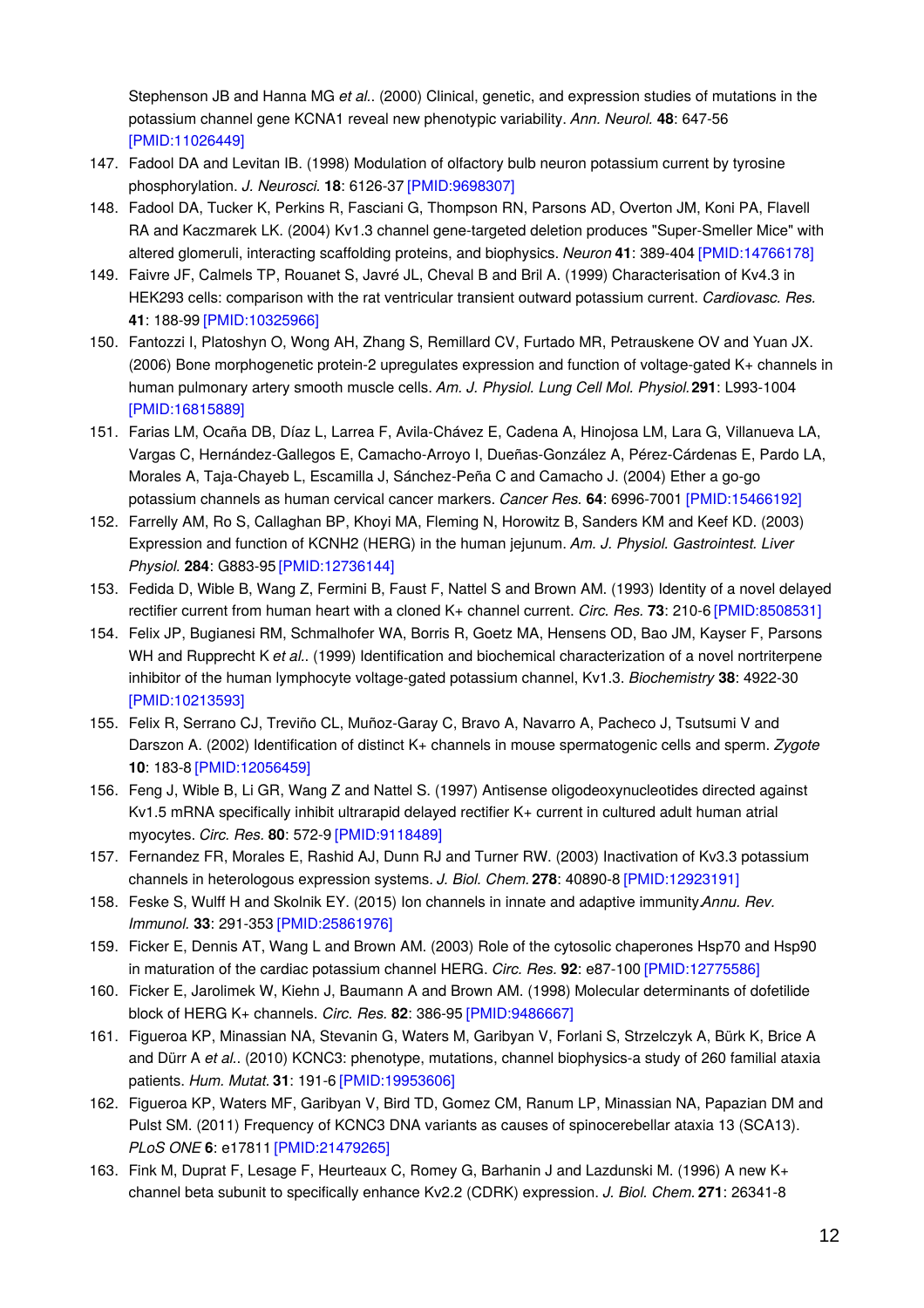[\[PMID:8824288\]](http://www.ncbi.nlm.nih.gov/pubmed/8824288?dopt=AbstractPlus)

- 164. Finley MR, Li Y, Hua F, Lillich J, Mitchell KE, Ganta S, Gilmour RF and Freeman LC. (2002) Expression and coassociation of ERG1, KCNQ1, and KCNE1 potassium channel proteins in horse heart. *Am. J. Physiol. Heart Circ. Physiol.* **283**: H126-38 [\[PMID:12063283\]](http://www.ncbi.nlm.nih.gov/pubmed/12063283?dopt=AbstractPlus)
- 165. Finol-Urdaneta RK, Remedi MS, Raasch W, Becker S, Clark RB, Strüver N, Pavlov E, Nichols CG, French RJ and Terlau H. (2012) Block of Kv1.7 potassium currents increases glucose-stimulated insulin secretion. *EMBO Mol Med* **4**: 424-34 [\[PMID:22438204\]](http://www.ncbi.nlm.nih.gov/pubmed/22438204?dopt=AbstractPlus)
- 166. Finol-Urdaneta RK, Strüver N and Terlau H. (2006) Molecular and Functional Differences between Heart mKv1.7 Channel Isoforms. *J. Gen. Physiol.* **128**: 133-45 [\[PMID:16801386\]](http://www.ncbi.nlm.nih.gov/pubmed/16801386?dopt=AbstractPlus)
- 167. Foeger NC, Wang W, Mellor RL and Nerbonne JM. (2013) Stabilization of Kv4 protein by the accessory K(+) channel interacting protein 2 (KChIP2) subunit is required for the generation of native myocardial fast transient outward K(+) currents. *J. Physiol. (Lond.)* **591**: 4149-66 [\[PMID:23713033\]](http://www.ncbi.nlm.nih.gov/pubmed/23713033?dopt=AbstractPlus)
- 168. Folander K, Douglass J and Swanson R. (1994) Confirmation of the assignment of the gene encoding Kv1.3, a voltage-gated potassium channel (KCNA3) to the proximal short arm of human chromosome 1. *Genomics* **23**: 295-6 [\[PMID:7829094\]](http://www.ncbi.nlm.nih.gov/pubmed/7829094?dopt=AbstractPlus)
- 169. Fordyce CB, Jagasia R, Zhu X and Schlichter LC. (2005) Microglia Kv1.3 channels contribute to their ability to kill neurons. *J. Neurosci.* **25**: 7139-49 [\[PMID:16079396\]](http://www.ncbi.nlm.nih.gov/pubmed/16079396?dopt=AbstractPlus)
- 170. Frank-Hansen R, Larsen LA, Andersen P, Jespersgaard C and Christiansen M. (2005) Mutations in the genes KCND2 and KCND3 encoding the ion channels Kv4.2 and Kv4.3, conducting the cardiac fast transient outward current (ITO,f), are not a frequent cause of long QT syndrome. *Clin. Chim. Acta* **351**: 95- 100 [\[PMID:15563876\]](http://www.ncbi.nlm.nih.gov/pubmed/15563876?dopt=AbstractPlus)
- 171. Franqueza L, Longobardo M, Vicente J, Delpón E, Tamkun MM, Tamargo J, Snyders DJ and Valenzuela C. (1997) Molecular determinants of stereoselective bupivacaine block of hKv1.5 channels. *Circ. Res.* **81**: 1053-64 [\[PMID:9400387\]](http://www.ncbi.nlm.nih.gov/pubmed/9400387?dopt=AbstractPlus)
- 172. Franqueza L, Valenzuela C, Delpón E, Longobardo M, Caballero R and Tamargo J. (1998) Effects of propafenone and 5-hydroxy-propafenone on hKv1.5 channels. *Br. J. Pharmacol.* **125**: 969-78 [\[PMID:9846634\]](http://www.ncbi.nlm.nih.gov/pubmed/9846634?dopt=AbstractPlus)
- 173. Franqueza L, Valenzuela C, Eck J, Tamkun MM, Tamargo J and Snyders DJ. (1999) Functional expression of an inactivating potassium channel (Kv4.3) in a mammalian cell line. *Cardiovasc. Res.* **41**: 212-9 [\[PMID:10325968\]](http://www.ncbi.nlm.nih.gov/pubmed/10325968?dopt=AbstractPlus)
- 174. Frech GC, VanDongen AM, Schuster G, Brown AM and Joho RH. (1989) A novel potassium channel with delayed rectifier properties isolated from rat brain by expression cloning. *Nature* **340**: 642-5 [\[PMID:2770868\]](http://www.ncbi.nlm.nih.gov/pubmed/2770868?dopt=AbstractPlus)
- 175. Frey BW, Lynch FT, Kinsella JM, Horowitz B, Sanders KM and Carl A. (2000) Blocking of cloned and native delayed rectifier K channels from visceral smooth muscles by phencyclidine. *Neurogastroenterol. Motil.* **12**: 509-16 [\[PMID:11123705\]](http://www.ncbi.nlm.nih.gov/pubmed/11123705?dopt=AbstractPlus)
- 176. Frings S, Brüll N, Dzeja C, Angele A, Hagen V, Kaupp UB and Baumann A. (1998) Characterization of ether-à-go-go channels present in photoreceptors reveals similarity to IKx, a K+ current in rod inner segments. *J. Gen. Physiol.* **111**: 583-99 [\[PMID:9524140\]](http://www.ncbi.nlm.nih.gov/pubmed/9524140?dopt=AbstractPlus)
- 177. Furlan F, Guasti L, Avossa D, Becchetti A, Cilia E, Ballerini L and Arcangeli A. (2005) Interneurons transiently express the ERG K+ channels during development of mouse spinal networks in vitro. *Neuroscience* **135**: 1179-92 [\[PMID:16165280\]](http://www.ncbi.nlm.nih.gov/pubmed/16165280?dopt=AbstractPlus)
- 178. Furlan F, Taccola G, Grandolfo M, Guasti L, Arcangeli A, Nistri A and Ballerini L. (2007) ERG conductance expression modulates the excitability of ventral horn GABAergic interneurons that control rhythmic oscillations in the developing mouse spinal cord. *J. Neurosci.* **27**: 919-28 [\[PMID:17251434\]](http://www.ncbi.nlm.nih.gov/pubmed/17251434?dopt=AbstractPlus)
- 179. Gaborit N, Steenman M, Lamirault G, Le Meur N, Le Bouter S, Lande G, Léger J, Charpentier F, Christ T and Dobrev D *et al.*. (2005) Human atrial ion channel and transporter subunit gene-expression remodeling associated with valvular heart disease and atrial fibrillation. *Circulation* **112**: 471-81 [\[PMID:16027256\]](http://www.ncbi.nlm.nih.gov/pubmed/16027256?dopt=AbstractPlus)
- 180. Gamper N, Li Y and Shapiro MS. (2005) Structural requirements for differential sensitivity of KCNQ K+ channels to modulation by Ca2+/calmodulin. *Mol. Biol. Cell* **16**: 3538-51 [\[PMID:15901836\]](http://www.ncbi.nlm.nih.gov/pubmed/15901836?dopt=AbstractPlus)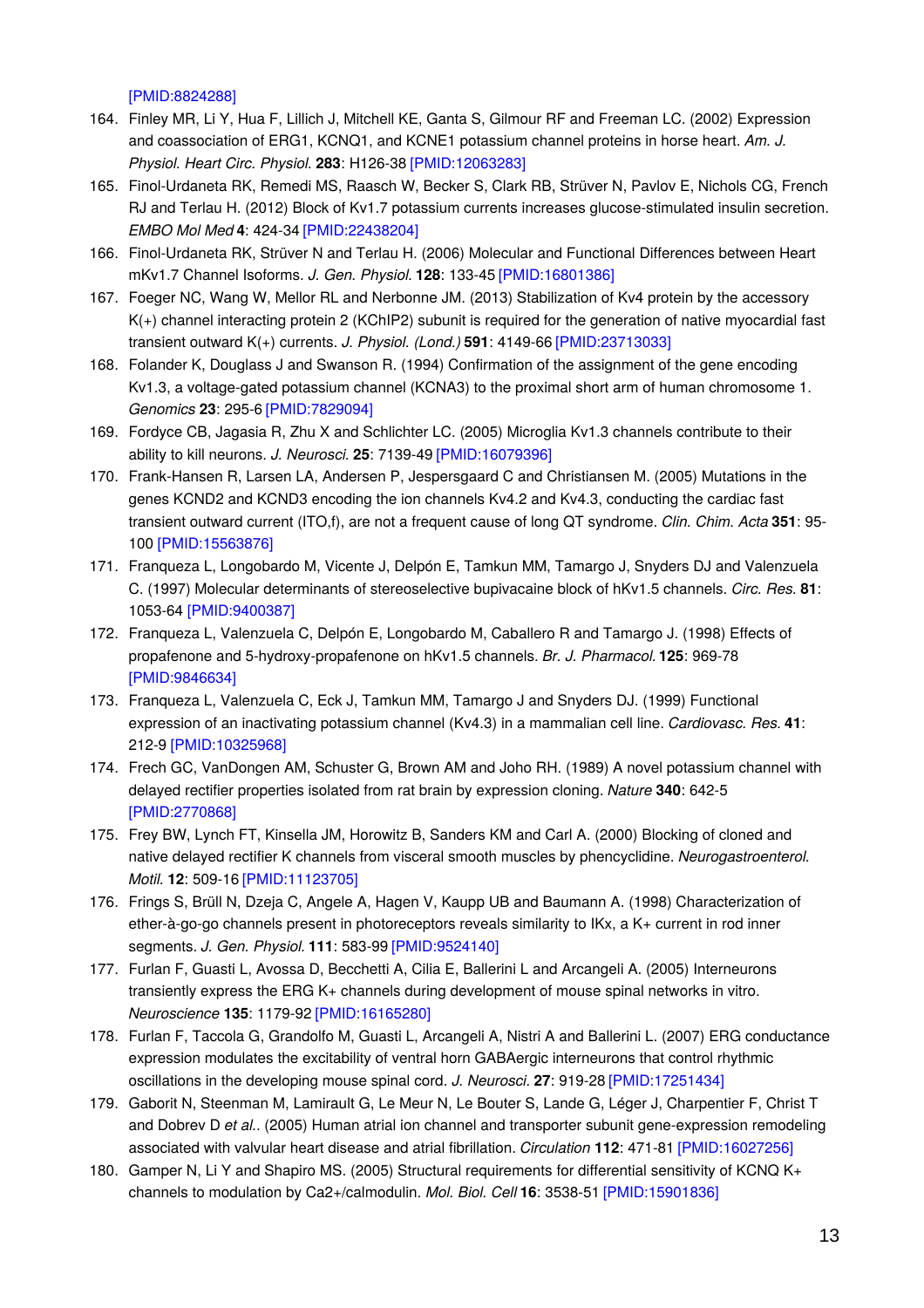- 181. Gamper N and Shapiro MS. (2007) Regulation of ion transport proteins by membrane phosphoinositides. *Nat. Rev. Neurosci.* **8**: 921-34 [\[PMID:17971783\]](http://www.ncbi.nlm.nih.gov/pubmed/17971783?dopt=AbstractPlus)
- 182. Gamper N, Stockand JD and Shapiro MS. (2003) Subunit-specific modulation of KCNQ potassium channels by Src tyrosine kinase. *J. Neurosci.* **23**: 84-95 [\[PMID:12514204\]](http://www.ncbi.nlm.nih.gov/pubmed/12514204?dopt=AbstractPlus)
- 183. Gao Z, Zhang T, Wu M, Xiong Q, Sun H, Zhang Y, Zu L, Wang W and Li M. (2010) Isoform-specific prolongation of Kv7 (KCNQ) potassium channel opening mediated by new molecular determinants for drug-channel interactions. *J. Biol. Chem.* **285**: 28322-32 [\[PMID:20584905\]](http://www.ncbi.nlm.nih.gov/pubmed/20584905?dopt=AbstractPlus)
- 184. Garcia-Calvo M, Leonard RJ, Novick J, Stevens SP, Schmalhofer W, Kaczorowski GJ and Garcia ML. (1993) Purification, characterization, and biosynthesis of margatoxin, a component of Centruroides margaritatus venom that selectively inhibits voltage-dependent potassium channels. *J. Biol. Chem.* **268**: 18866-74 [\[PMID:8360176\]](http://www.ncbi.nlm.nih.gov/pubmed/8360176?dopt=AbstractPlus)
- 185. García-Ferreiro RE, Kerschensteiner D, Major F, Monje F, Stühmer W and Pardo LA. (2004) Mechanism of block of hEag1 K+ channels by imipramine and astemizole. *J. Gen. Physiol.* **124**: 301-17 [\[PMID:15365094\]](http://www.ncbi.nlm.nih.gov/pubmed/15365094?dopt=AbstractPlus)
- 186. Garg V, Stary-Weinzinger A and Sanguinetti MC. (2013) ICA-105574 interacts with a common binding site to elicit opposite effects on inactivation gating of EAG and ERG potassium channels. *Mol. Pharmacol.* **83**: 805-13 [\[PMID:23319419\]](http://www.ncbi.nlm.nih.gov/pubmed/23319419?dopt=AbstractPlus)
- 187. Gazula VR, Strumbos JG, Mei X, Chen H, Rahner C and Kaczmarek LK. (2010) Localization of Kv1.3 channels in presynaptic terminals of brainstem auditory neurons. *J. Comp. Neurol.* **518**: 3205-20 [\[PMID:20575068\]](http://www.ncbi.nlm.nih.gov/pubmed/20575068?dopt=AbstractPlus)
- 188. Geiger JR and Jonas P. (2000) Dynamic control of presynaptic Ca(2+) inflow by fast-inactivating K(+) channels in hippocampal mossy fiber boutons. *Neuron* **28**: 927-39 [\[PMID:11163277\]](http://www.ncbi.nlm.nih.gov/pubmed/11163277?dopt=AbstractPlus)
- 189. Gerlach AC, Stoehr SJ and Castle NA. (2010) Pharmacological removal of human ether-à-go-go-related gene potassium channel inactivation by 3-nitro-N-(4-phenoxyphenyl) benzamide (ICA-105574). *Mol. Pharmacol.* **77**: 58-68 [\[PMID:19805508\]](http://www.ncbi.nlm.nih.gov/pubmed/19805508?dopt=AbstractPlus)
- 190. Gessner G and Heinemann SH. (2003) Inhibition of hEAG1 and hERG1 potassium channels by clofilium and its tertiary analogue LY97241. *Br. J. Pharmacol.* **138**: 161-71 [\[PMID:12522086\]](http://www.ncbi.nlm.nih.gov/pubmed/12522086?dopt=AbstractPlus)
- 191. Gessner G, Macianskiene R, Starkus JG, Schönherr R and Heinemann SH. (2010) The amiodarone derivative KB130015 activates hERG1 potassium channels via a novel mechanism. *Eur. J. Pharmacol.* **632**: 52-9 [\[PMID:20097192\]](http://www.ncbi.nlm.nih.gov/pubmed/20097192?dopt=AbstractPlus)
- 192. Gessner G, Zacharias M, Bechstedt S, Schönherr R and Heinemann SH. (2004) Molecular determinants for high-affinity block of human EAG potassium channels by antiarrhythmic agents. *Mol. Pharmacol.* **65**: 1120-9 [\[PMID:15102940\]](http://www.ncbi.nlm.nih.gov/pubmed/15102940?dopt=AbstractPlus)
- 193. Ghanshani S, Pak M, McPherson JD, Strong M, Dethlefs B, Wasmuth JJ, Salkoff L, Gutman GA and Chandy KG. (1992) Genomic organization, nucleotide sequence, and cellular distribution of a Shaw-related potassium channel gene, Kv3.3, and mapping of Kv3.3 and Kv3.4 to human chromosomes 19 and 1. *Genomics* **12**: 190-6 [\[PMID:1740329\]](http://www.ncbi.nlm.nih.gov/pubmed/1740329?dopt=AbstractPlus)
- 194. Ghanshani S, Wulff H, Miller MJ, Rohm H, Neben A, Gutman GA, Cahalan MD and Chandy KG. (2000) Up-regulation of the IKCa1 potassium channel during T-cell activation. Molecular mechanism and functional consequences. *J. Biol. Chem.* **275**: 37137-49 [\[PMID:10961988\]](http://www.ncbi.nlm.nih.gov/pubmed/10961988?dopt=AbstractPlus)
- 195. Gidh-Jain M, Huang B, Jain P and el-Sherif N. (1996) Differential expression of voltage-gated K+ channel genes in left ventricular remodeled myocardium after experimental myocardial infarction. *Circ. Res.* **79**: 669-75 [\[PMID:8831490\]](http://www.ncbi.nlm.nih.gov/pubmed/8831490?dopt=AbstractPlus)
- 196. Gilling M, Rasmussen HB, Calloe K, Sequeira AF, Baretto M, Oliveira G, Almeida J, Lauritsen MB, Ullmann R and Boonen SE *et al.*. (2013) Dysfunction of the Heteromeric KV7.3/KV7.5 Potassium Channel is Associated with Autism Spectrum Disorders. *Front Genet* **4**: 54 [\[PMID:23596459\]](http://www.ncbi.nlm.nih.gov/pubmed/23596459?dopt=AbstractPlus)
- 197. Giudicessi JR, Ye D, Kritzberger CJ, Nesterenko VV, Tester DJ, Antzelevitch C and Ackerman MJ. (2012) Novel mutations in the KCND3-encoded Kv4.3 K+ channel associated with autopsy-negative sudden unexplained death. *Hum. Mutat.* **33**: 989-97 [\[PMID:22457051\]](http://www.ncbi.nlm.nih.gov/pubmed/22457051?dopt=AbstractPlus)
- 198. Giudicessi JR, Ye D, Tester DJ, Crotti L, Mugione A, Nesterenko VV, Albertson RM, Antzelevitch C,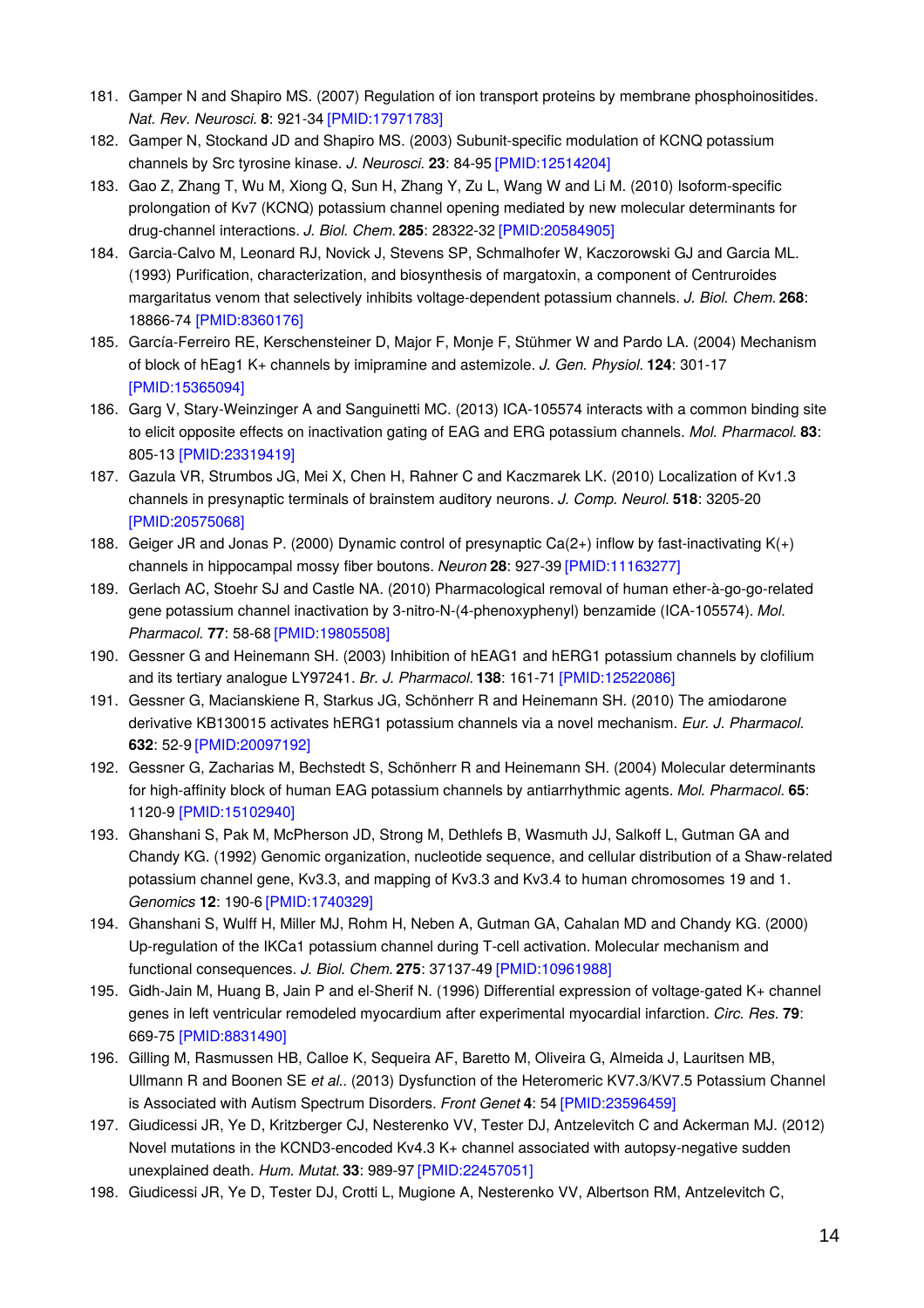Schwartz PJ and Ackerman MJ. (2011) Transient outward current (I(to)) gain-of-function mutations in the KCND3-encoded Kv4.3 potassium channel and Brugada syndrome. *Heart Rhythm* **8**: 1024-32 [\[PMID:21349352\]](http://www.ncbi.nlm.nih.gov/pubmed/21349352?dopt=AbstractPlus)

- 199. Glaudemans B, van der Wijst J, Scola RH, Lorenzoni PJ, Heister A, van der Kemp AW, Knoers NV, Hoenderop JG and Bindels RJ. (2009) A missense mutation in the Kv1.1 voltage-gated potassium channel-encoding gene KCNA1 is linked to human autosomal dominant hypomagnesemia. *J. Clin. Invest.* **119**: 936-42 [\[PMID:19307729\]](http://www.ncbi.nlm.nih.gov/pubmed/19307729?dopt=AbstractPlus)
- 200. Glazebrook PA, Ramirez AN, Schild JH, Shieh CC, Doan T, Wible BA and Kunze DL. (2002) Potassium channels Kv1.1, Kv1.2 and Kv1.6 influence excitability of rat visceral sensory neurons. *J. Physiol. (Lond.)* **541**: 467-82 [\[PMID:12042352\]](http://www.ncbi.nlm.nih.gov/pubmed/12042352?dopt=AbstractPlus)
- 201. Goldberg EM, Watanabe S, Chang SY, Joho RH, Huang ZJ, Leonard CS and Rudy B. (2005) Specific functions of synaptically localized potassium channels in synaptic transmission at the neocortical GABAergic fast-spiking cell synapse. *J. Neurosci.* **25**: 5230-5 [\[PMID:15917463\]](http://www.ncbi.nlm.nih.gov/pubmed/15917463?dopt=AbstractPlus)
- 202. Gong Q, Zhang L, Vincent GM, Horne BD and Zhou Z. (2007) Nonsense mutations in hERG cause a decrease in mutant mRNA transcripts by nonsense-mediated mRNA decay in human long-QT syndrome. *Circulation* **116**: 17-24 [\[PMID:17576861\]](http://www.ncbi.nlm.nih.gov/pubmed/17576861?dopt=AbstractPlus)
- 203. Gordon E, Cohen JL, Engel R and Abbott GW. (2006) 1,4-Diazabicyclo[2.2.2]octane derivatives: a novel class of voltage-gated potassium channel blockers. *Mol. Pharmacol.* **69**: 718-26 [\[PMID:16317109\]](http://www.ncbi.nlm.nih.gov/pubmed/16317109?dopt=AbstractPlus)
- 204. Gordon E, Lozinskaya IM, Lin Z, Semus SF, Blaney FE, Willette RN and Xu X. (2008) 2-[2-(3,4-dichlorophenyl)-2,3-dihydro-1H-isoindol-5-ylamino]-nicotinic acid (PD-307243) causes instantaneous current through human ether-a-go-go-related gene potassium channels. *Mol. Pharmacol.* **73**: 639-51 [\[PMID:18042732\]](http://www.ncbi.nlm.nih.gov/pubmed/18042732?dopt=AbstractPlus)
- 205. Gordon E, Panaghie G, Deng L, Bee KJ, Roepke TK, Krogh-Madsen T, Christini DJ, Ostrer H, Basson CT and Chung W *et al.*. (2008) A KCNE2 mutation in a patient with cardiac arrhythmia induced by auditory stimuli and serum electrolyte imbalance. *Cardiovasc. Res.* **77**: 98-106 [\[PMID:18006462\]](http://www.ncbi.nlm.nih.gov/pubmed/18006462?dopt=AbstractPlus)
- 206. Grigg JJ, Brew HM and Tempel BL. (2000) Differential expression of voltage-gated potassium channel genes in auditory nuclei of the mouse brainstem. *Hear. Res.* **140**: 77-90 [\[PMID:10675636\]](http://www.ncbi.nlm.nih.gov/pubmed/10675636?dopt=AbstractPlus)
- 207. Grissmer S, Dethlefs B, Wasmuth JJ, Goldin AL, Gutman GA, Cahalan MD and Chandy KG. (1990) Expression and chromosomal localization of a lymphocyte K+ channel gene. *Proc. Natl. Acad. Sci. U.S.A.* **87**: 9411-5 [\[PMID:2251283\]](http://www.ncbi.nlm.nih.gov/pubmed/2251283?dopt=AbstractPlus)
- 208. Grissmer S, Ghanshani S, Dethlefs B, McPherson JD, Wasmuth JJ, Gutman GA, Cahalan MD and Chandy KG. (1992) The Shaw-related potassium channel gene, Kv3.1, on human chromosome 11, encodes the type l K+ channel in T cells. *J. Biol. Chem.* **267**: 20971-9 [\[PMID:1400413\]](http://www.ncbi.nlm.nih.gov/pubmed/1400413?dopt=AbstractPlus)
- 209. Grissmer S, Nguyen AN, Aiyar J, Hanson DC, Mather RJ, Gutman GA, Karmilowicz MJ, Auperin DD and Chandy KG. (1994) Pharmacological characterization of five cloned voltage-gated K+ channels, types Kv1.1, 1.2, 1.3, 1.5, and 3.1, stably expressed in mammalian cell lines. *Mol. Pharmacol.* **45**: 1227-34 [\[PMID:7517498\]](http://www.ncbi.nlm.nih.gov/pubmed/7517498?dopt=AbstractPlus)
- 210. Grunnet M, Jespersen T, Rasmussen HB, Ljungstrøm T, Jorgensen NK, Olesen SP and Klaerke DA. (2002) KCNE4 is an inhibitory subunit to the KCNQ1 channel. *J. Physiol. (Lond.)* **542**: 119-30 [\[PMID:12096056\]](http://www.ncbi.nlm.nih.gov/pubmed/12096056?dopt=AbstractPlus)
- 211. Grupe A, Schröter KH, Ruppersberg JP, Stocker M, Drewes T, Beckh S and Pongs O. (1990) Cloning and expression of a human voltage-gated potassium channel. A novel member of the RCK potassium channel family. *EMBO J.* **9**: 1749-56 [\[PMID:2347305\]](http://www.ncbi.nlm.nih.gov/pubmed/2347305?dopt=AbstractPlus)
- 212. Gu N, Vervaeke K, Hu H and Storm JF. (2005) Kv7/KCNQ/M and HCN/h, but not KCa2/SK channels, contribute to the somatic medium after-hyperpolarization and excitability control in CA1 hippocampal pyramidal cells. *J. Physiol. (Lond.)* **566**: 689-715 [\[PMID:15890705\]](http://www.ncbi.nlm.nih.gov/pubmed/15890705?dopt=AbstractPlus)
- 213. Gu Y, Barry J, McDougel R, Terman D and Gu C. (2012) Alternative splicing regulates kv3.1 polarized targeting to adjust maximal spiking frequency. *J. Biol. Chem.* **287**: 1755-69 [\[PMID:22105078\]](http://www.ncbi.nlm.nih.gov/pubmed/22105078?dopt=AbstractPlus)
- 214. Guan D, Armstrong WE and Foehring RC. (2013) Kv2 channels regulate firing rate in pyramidal neurons from rat sensorimotor cortex. *J. Physiol. (Lond.)* **591**: 4807-25 [\[PMID:23878373\]](http://www.ncbi.nlm.nih.gov/pubmed/23878373?dopt=AbstractPlus)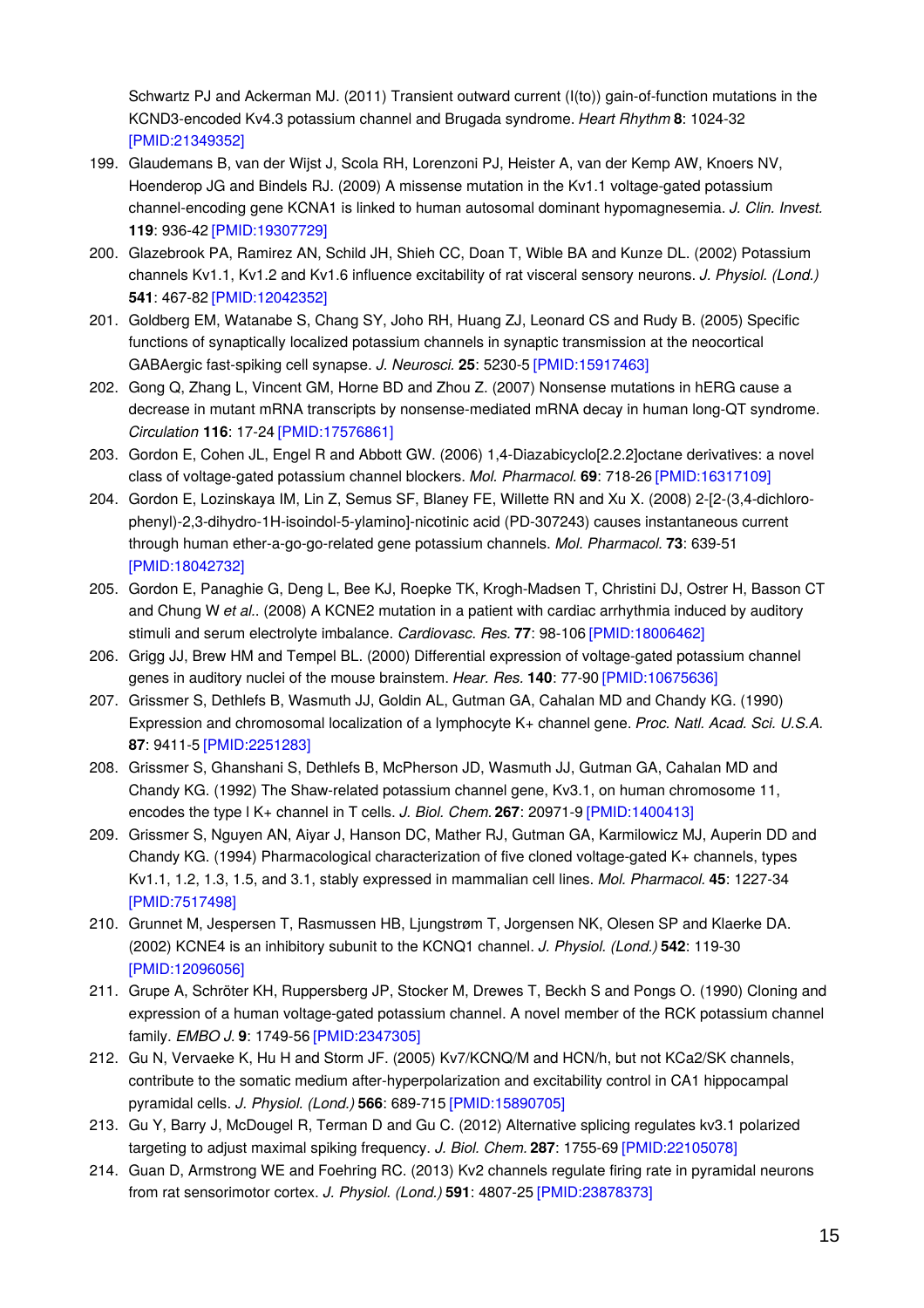- 215. Guasti L, Cilia E, Crociani O, Hofmann G, Polvani S, Becchetti A, Wanke E, Tempia F and Arcangeli A. (2005) Expression pattern of the ether-a-go-go-related (ERG) family proteins in the adult mouse central nervous system: evidence for coassembly of different subunits. *J. Comp. Neurol.* **491**: 157-74 [\[PMID:16127690\]](http://www.ncbi.nlm.nih.gov/pubmed/16127690?dopt=AbstractPlus)
- 216. Guo J, Wang T, Li X, Shallow H, Yang T, Li W, Xu J, Fridman MD, Yang X and Zhang S. (2012) Cell surface expression of human ether-a-go-go-related gene (hERG) channels is regulated by caveolin-3 protein via the ubiquitin ligase Nedd4-2. *J. Biol. Chem.* **287**: 33132-41 [\[PMID:22879586\]](http://www.ncbi.nlm.nih.gov/pubmed/22879586?dopt=AbstractPlus)
- 217. Guo W, Jung WE, Marionneau C, Aimond F, Xu H, Yamada KA, Schwarz TL, Demolombe S and Nerbonne JM. (2005) Targeted deletion of Kv4.2 eliminates I(to,f) and results in electrical and molecular remodeling, with no evidence of ventricular hypertrophy or myocardial dysfunction. *Circ. Res.* **97**: 1342-50 [\[PMID:16293790\]](http://www.ncbi.nlm.nih.gov/pubmed/16293790?dopt=AbstractPlus)
- 218. Guo W, Li H, Aimond F, Johns DC, Rhodes KJ, Trimmer JS and Nerbonne JM. (2002) Role of heteromultimers in the generation of myocardial transient outward K+ currents. *Circ. Res.* **90**: 586-93 [\[PMID:11909823\]](http://www.ncbi.nlm.nih.gov/pubmed/11909823?dopt=AbstractPlus)
- 219. Guo W, Malin SA, Johns DC, Jeromin A and Nerbonne JM. (2002) Modulation of Kv4-encoded K(+) currents in the mammalian myocardium by neuronal calcium sensor-1. *J. Biol. Chem.* **277**: 26436-43 [\[PMID:11994284\]](http://www.ncbi.nlm.nih.gov/pubmed/11994284?dopt=AbstractPlus)
- 220. Guo W, Xu H, London B and Nerbonne JM. (1999) Molecular basis of transient outward K+ current diversity in mouse ventricular myocytes. *J. Physiol. (Lond.)* **521 Pt 3**: 587-99 [\[PMID:10601491\]](http://www.ncbi.nlm.nih.gov/pubmed/10601491?dopt=AbstractPlus)
- 221. Guo X, Ma X, Yang Q, Xu J, Huang L, Jia J, Shan J, Liu L, Chen W and Chu H*et al.*. (2014) Discovery of 1-aryloxyethyl piperazine derivatives as Kv1.5 potassium channel inhibitors (part I). *Eur J Med Chem* **81**: 89-94 [\[PMID:24824064\]](http://www.ncbi.nlm.nih.gov/pubmed/24824064?dopt=AbstractPlus)
- 222. Gurrola GB, Hernández-López RA, Rodríguez de la Vega RC, Varga Z, Batista CV, Salas-Castillo SP, Panyi G, del Río-Portilla F and Possani LD. (2012) Structure, function, and chemical synthesis of Vaejovis mexicanus peptide 24: a novel potent blocker of Kv1.3 potassium channels of human T lymphocytes. *Biochemistry* **51**: 4049-61 [\[PMID:22540187\]](http://www.ncbi.nlm.nih.gov/pubmed/22540187?dopt=AbstractPlus)
- 223. Gutman GA, Chandy KG, Grissmer S, Lazdunski M, McKinnon D, Pardo LA, Robertson GA, Rudy B, Sanguinetti MC and Stühmer W *et al.*. (2005) International Union of Pharmacology. LIII. Nomenclature and molecular relationships of voltage-gated potassium channels. *Pharmacol. Rev.* **57**: 473-508 [\[PMID:16382104\]](http://www.ncbi.nlm.nih.gov/pubmed/16382104?dopt=AbstractPlus)
- 224. Gómez-Varela D, Contreras-Jurado C, Furini S, García-Ferreiro R, Stühmer W and Pardo LA. (2006) Different relevance of inactivation and F468 residue in the mechanisms of hEag1 channel blockage by astemizole, imipramine and dofetilide. *FEBS Lett.* **580**: 5059-66 [\[PMID:16949586\]](http://www.ncbi.nlm.nih.gov/pubmed/16949586?dopt=AbstractPlus)
- 225. Gómez-Varela D, Zwick-Wallasch E, Knötgen H, Sánchez A, Hettmann T, Ossipov D, Weseloh R, Contreras-Jurado C, Rothe M and Stühmer W *et al.*. (2007) Monoclonal antibody blockade of the human Eag1 potassium channel function exerts antitumor activity. *Cancer Res.* **67**: 7343-9 [\[PMID:17671204\]](http://www.ncbi.nlm.nih.gov/pubmed/17671204?dopt=AbstractPlus)
- 226. Göpel SO, Kanno T, Barg S and Rorsman P. (2000) Patch-clamp characterisation of somatostatinsecreting -cells in intact mouse pancreatic islets. *J. Physiol. (Lond.)* **528**: 497-507 [\[PMID:11060127\]](http://www.ncbi.nlm.nih.gov/pubmed/11060127?dopt=AbstractPlus)
- 227. Haas M, Ward DC, Lee J, Roses AD, Clarke V, D'Eustachio P, Lau D, Vega-Saenz de Miera E and Rudy B. (1993) Localization of Shaw-related K+ channel genes on mouse and human chromosomes. *Mamm. Genome* **4**: 711-5 [\[PMID:8111118\]](http://www.ncbi.nlm.nih.gov/pubmed/8111118?dopt=AbstractPlus)
- 228. Hadley JK, Noda M, Selyanko AA, Wood IC, Abogadie FC and Brown DA. (2000) Differential tetraethylammonium sensitivity of KCNQ1-4 potassium channels. *Br. J. Pharmacol.* **129**: 413-5 [\[PMID:10711337\]](http://www.ncbi.nlm.nih.gov/pubmed/10711337?dopt=AbstractPlus)
- 229. Hadley JK, Passmore GM, Tatulian L, Al-Qatari M, Ye F, Wickenden AD and Brown DA. (2003) Stoichiometry of expressed KCNQ2/KCNQ3 potassium channels and subunit composition of native ganglionic M channels deduced from block by tetraethylammonium. *J. Neurosci.* **23**: 5012-9 [\[PMID:12832524\]](http://www.ncbi.nlm.nih.gov/pubmed/12832524?dopt=AbstractPlus)
- 230. Haffner CD, Thomson SA, Guo Y, Schaller LT, Boggs S, Dickerson S, Gobel J, Gillie D and Condreay JP. (2010) N-{3-[(1,1-dioxido-1,2-benzothiazol-3-yl)(phenyl)amino]propyl}benzamide analogs as potent Kv1.3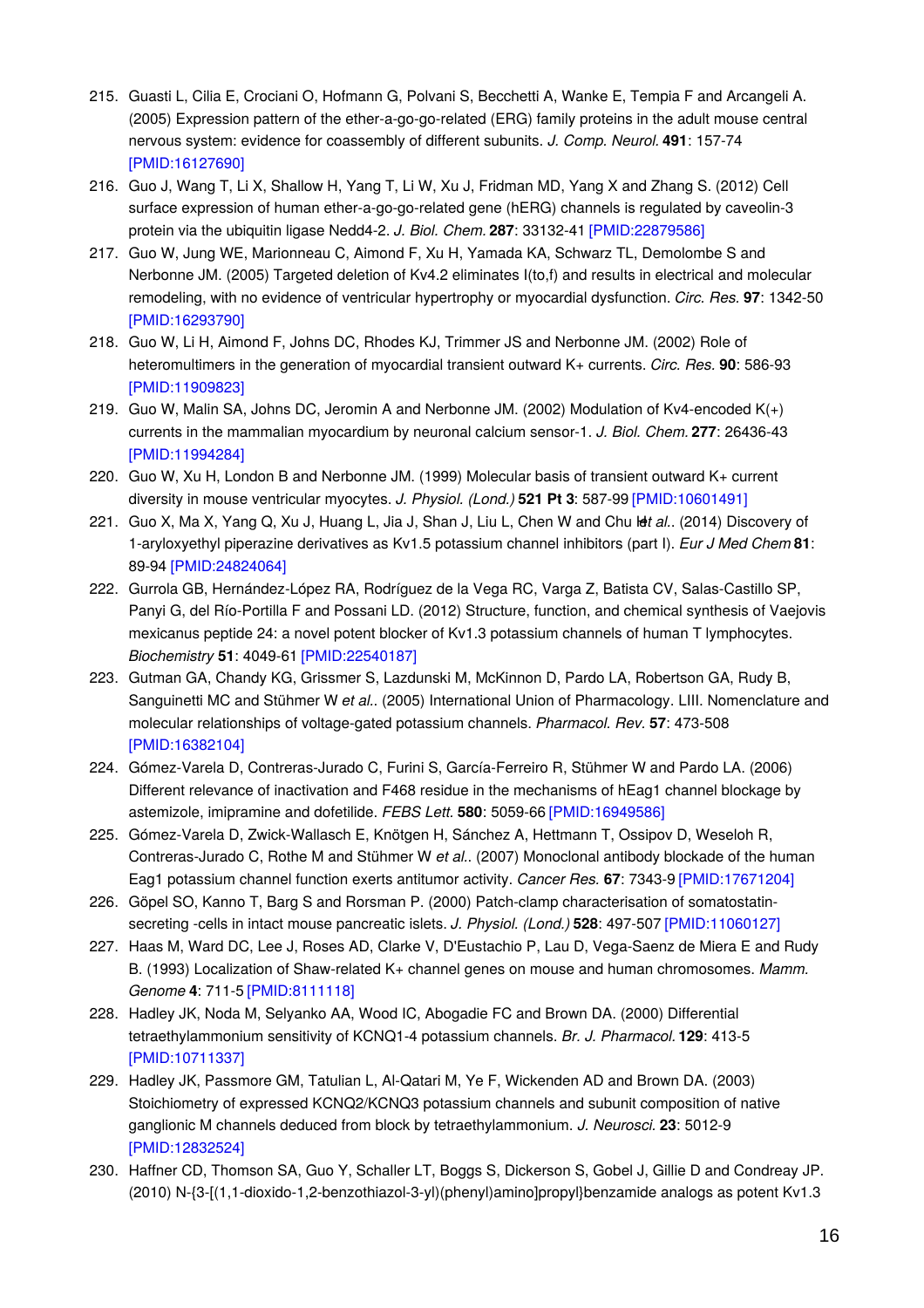inhibitors. Part 1. *Bioorg. Med. Chem. Lett.* **20**: 6983-8 [\[PMID:20971642\]](http://www.ncbi.nlm.nih.gov/pubmed/20971642?dopt=AbstractPlus)

- 231. Haitin Y and Attali B. (2008) The C-terminus of Kv7 channels: a multifunctional module.*J. Physiol. (Lond.)* **586**: 1803-10 [\[PMID:18218681\]](http://www.ncbi.nlm.nih.gov/pubmed/18218681?dopt=AbstractPlus)
- 232. Han W, Nattel S, Noguchi T and Shrier A. (2006) C-terminal domain of Kv4.2 and associated KChIP2 interactions regulate functional expression and gating of Kv4.2. *J. Biol. Chem.* **281**: 27134-44 [\[PMID:16820361\]](http://www.ncbi.nlm.nih.gov/pubmed/16820361?dopt=AbstractPlus)
- 233. Hanada T, Lin L, Chandy KG, Oh SS and Chishti AH. (1997) Human homologue of the Drosophila discs large tumor suppressor binds to p56lck tyrosine kinase and Shaker type Kv1.3 potassium channel in T lymphocytes. *J. Biol. Chem.* **272**: 26899-904 [\[PMID:9341123\]](http://www.ncbi.nlm.nih.gov/pubmed/9341123?dopt=AbstractPlus)
- 234. Hanner M, Schmalhofer WA, Green B, Bordallo C, Liu J, Slaughter RS, Kaczorowski GJ and Garcia ML. (1999) Binding of correolide to K(v)1 family potassium channels. Mapping the domains of high affinity interaction. *J. Biol. Chem.* **274**: 25237-44 [\[PMID:10464244\]](http://www.ncbi.nlm.nih.gov/pubmed/10464244?dopt=AbstractPlus)
- 235. Hansen RS, Diness TG, Christ T, Demnitz J, Ravens U, Olesen SP and Grunnet M. (2006) Activation of human ether-a-go-go-related gene potassium channels by the diphenylurea 1,3-bis-(2-hydroxy-5 trifluoromethyl-phenyl)-urea (NS1643). *Mol. Pharmacol.* **69**: 266-77 [\[PMID:16219910\]](http://www.ncbi.nlm.nih.gov/pubmed/16219910?dopt=AbstractPlus)
- 236. Hansen RS, Diness TG, Christ T, Wettwer E, Ravens U, Olesen SP and Grunnet M. (2006) Biophysical characterization of the new human ether-a-go-go-related gene channel opener NS3623 [N-(4-bromo-2- (1H-tetrazol-5-yl)-phenyl)-N'-(3'-trifluoromethylphenyl)urea]. *Mol. Pharmacol.* **70**: 1319-29 [\[PMID:16825484\]](http://www.ncbi.nlm.nih.gov/pubmed/16825484?dopt=AbstractPlus)
- 237. Harrell MD, Harbi S, Hoffman JF, Zavadil J and Coetzee WA. (2007) Large-scale analysis of ion channel gene expression in the mouse heart during perinatal development. *Physiol. Genomics* **28**: 273-83 [\[PMID:16985003\]](http://www.ncbi.nlm.nih.gov/pubmed/16985003?dopt=AbstractPlus)
- 238. Hartmann HA, Kirsch GE, Drewe JA, Taglialatela M, Joho RH and Brown AM. (1991) Exchange of conduction pathways between two related K+ channels. *Science* **251**: 942-4 [\[PMID:2000495\]](http://www.ncbi.nlm.nih.gov/pubmed/2000495?dopt=AbstractPlus)
- 239. Harvey AL. (2001) Twenty years of dendrotoxins.*Toxicon* **39**: 15-26 [\[PMID:10936620\]](http://www.ncbi.nlm.nih.gov/pubmed/10936620?dopt=AbstractPlus)
- 240. Hatano N, Ohya S and Imaizumi Y. (2002) Functional interaction between KChIP1 and GFP-fused Kv4.3L co-expressed in HEK293 cells. *Pflugers Arch.* **444**: 80-8 [\[PMID:11976919\]](http://www.ncbi.nlm.nih.gov/pubmed/11976919?dopt=AbstractPlus)
- 241. Hatano N, Ohya S, Muraki K, Giles W and Imaizumi Y. (2003) Dihydropyridine Ca2+ channel antagonists and agonists block Kv4.2, Kv4.3 and Kv1.4 K+ channels expressed in HEK293 cells. *Br. J. Pharmacol.* **139**: 533-44 [\[PMID:12788813\]](http://www.ncbi.nlm.nih.gov/pubmed/12788813?dopt=AbstractPlus)
- 242. Hattan D, Nesti E, Cachero TG and Morielli AD. (2002) Tyrosine phosphorylation of Kv1.2 modulates its interaction with the actin-binding protein cortactin. *J. Biol. Chem.* **277**: 38596-606 [\[PMID:12151401\]](http://www.ncbi.nlm.nih.gov/pubmed/12151401?dopt=AbstractPlus)
- 243. He Y, Kang Y, Leung YM, Xia F, Gao X, Xie H, Gaisano HY and Tsushima RG. (2006) Modulation of Kv2.1 channel gating and TEA sensitivity by distinct domains of SNAP-25. *Biochem. J.* **396**: 363-9 [\[PMID:16478442\]](http://www.ncbi.nlm.nih.gov/pubmed/16478442?dopt=AbstractPlus)
- 244. Heinemann SH, Rettig J, Graack HR and Pongs O. (1996) Functional characterization of Kv channel betasubunits from rat brain. *J. Physiol. (Lond.)* **493 ( Pt 3)**: 625-33 [\[PMID:8799886\]](http://www.ncbi.nlm.nih.gov/pubmed/8799886?dopt=AbstractPlus)
- 245. Heitzmann D, Grahammer F, von Hahn T, Schmitt-Gräff A, Romeo E, Nitschke R, Gerlach U, Lang HJ, Verrey F and Barhanin J *et al.*. (2004) Heteromeric KCNE2/KCNQ1 potassium channels in the luminal membrane of gastric parietal cells. *J. Physiol. (Lond.)* **561**: 547-57 [\[PMID:15579540\]](http://www.ncbi.nlm.nih.gov/pubmed/15579540?dopt=AbstractPlus)
- 246. Helms LM, Felix JP, Bugianesi RM, Garcia ML, Stevens S, Leonard RJ, Knaus HG, Koch R, Wanner SG and Kaczorowski GJ *et al.*. (1997) Margatoxin binds to a homomultimer of K(V)1.3 channels in Jurkat cells. Comparison with K(V)1.3 expressed in CHO cells. *Biochemistry* **36**: 3737-44 [\[PMID:9132027\]](http://www.ncbi.nlm.nih.gov/pubmed/9132027?dopt=AbstractPlus)
- 247. Hemmerlein B, Weseloh RM, Mello de Queiroz F, Knötgen H, Sánchez A, Rubio ME, Martin S, Schliephacke T, Jenke M, Heinz-Joachim-Radzun W and Pardo LA. (2006) Overexpression of Eag1 potassium channels in clinical tumours. *Mol. Cancer* **5**: 41 [\[PMID:17022810\]](http://www.ncbi.nlm.nih.gov/pubmed/17022810?dopt=AbstractPlus)
- 248. Hemmick LM, Perney TM, Flamm RE, Kaczmarek LK and Birnberg NC. (1992) Expression of the H-ras oncogene induces potassium conductance and neuron-specific potassium channel mRNAs in the AtT20 cell line. *J. Neurosci.* **12**: 2007-14 [\[PMID:1607925\]](http://www.ncbi.nlm.nih.gov/pubmed/1607925?dopt=AbstractPlus)
- 249. Hermanstyne TO, Kihira Y, Misono K, Deitchler A, Yanagawa Y and Misonou H. (2010)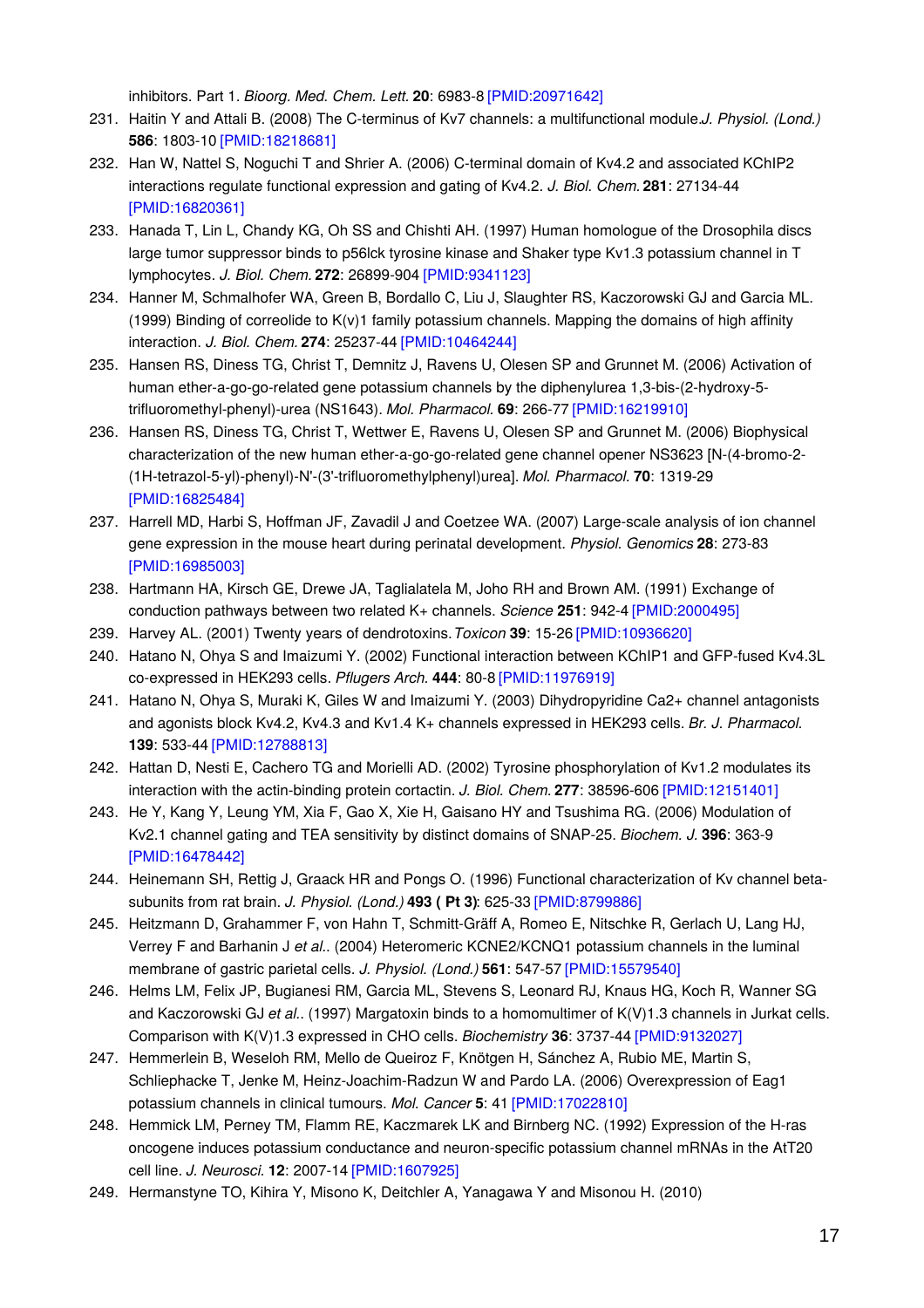Immunolocalization of the voltage-gated potassium channel Kv2.2 in GABAergic neurons in the basal forebrain of rats and mice. *J. Comp. Neurol.* **518**: 4298-310 [\[PMID:20853508\]](http://www.ncbi.nlm.nih.gov/pubmed/20853508?dopt=AbstractPlus)

- 250. Hernandez CC, Zaika O, Tolstykh GP and Shapiro MS. (2008) Regulation of neural KCNQ channels: signalling pathways, structural motifs and functional implications. *J. Physiol. (Lond.)* **586**: 1811-21 [\[PMID:18238808\]](http://www.ncbi.nlm.nih.gov/pubmed/18238808?dopt=AbstractPlus)
- 251. Hernández-Pineda R, Chow A, Amarillo Y, Moreno H, Saganich M, Vega-Saenz de Miera EC, Hernández-Cruz A and Rudy B. (1999) Kv3.1-Kv3.2 channels underlie a high-voltage-activating component of the delayed rectifier K+ current in projecting neurons from the globus pallidus. *J. Neurophysiol.* **82**: 1512-28 [\[PMID:10482766\]](http://www.ncbi.nlm.nih.gov/pubmed/10482766?dopt=AbstractPlus)
- 252. Herrington J, Solly K, Ratliff KS, Li N, Zhou YP, Howard A, Kiss L, Garcia ML, McManus OB and Deng Q *et al.*. (2011) Identification of novel and selective Kv2 channel inhibitors.*Mol. Pharmacol.* **80**: 959-64 [\[PMID:21948463\]](http://www.ncbi.nlm.nih.gov/pubmed/21948463?dopt=AbstractPlus)
- 253. Herrington J, Zhou YP, Bugianesi RM, Dulski PM, Feng Y, Warren VA, Smith MM, Kohler MG, Garsky VM and Sanchez M *et al.*. (2006) Blockers of the delayed-rectifier potassium current in pancreatic beta-cells enhance glucose-dependent insulin secretion. *Diabetes* **55**: 1034-42 [\[PMID:16567526\]](http://www.ncbi.nlm.nih.gov/pubmed/16567526?dopt=AbstractPlus)
- 254. Herrmann M, Ruprecht K, Sauter M, Martinez J, van Heteren P, Glas M, Best B, Meyerhans A, Roemer K and Mueller-Lantzsch N. (2010) Interaction of human immunodeficiency virus gp120 with the voltage-gated potassium channel BEC1. *FEBS Lett.* **584**: 3513-8 [\[PMID:20638388\]](http://www.ncbi.nlm.nih.gov/pubmed/20638388?dopt=AbstractPlus)
- 255. Herrmann S, Ninkovic M, Kohl T, Lörinczi É and Pardo LA. (2012) Cortactin controls surface expression of the voltage-gated potassium channel K(V)10.1. *J. Biol. Chem.* **287**: 44151-63 [\[PMID:23144454\]](http://www.ncbi.nlm.nih.gov/pubmed/23144454?dopt=AbstractPlus)
- 256. Herrmann S, Ninkovic M, Kohl T and Pardo LA. (2013) PIST (GOPC) modulates the oncogenic voltagegated potassium channel KV10.1. *Front Physiol* **4**: 201 [\[PMID:23966943\]](http://www.ncbi.nlm.nih.gov/pubmed/23966943?dopt=AbstractPlus)
- 257. Herson PS, Virk M, Rustay NR, Bond CT, Crabbe JC, Adelman JP and Maylie J. (2003) A mouse model of episodic ataxia type-1. *Nat. Neurosci.* **6**: 378-83 [\[PMID:12612586\]](http://www.ncbi.nlm.nih.gov/pubmed/12612586?dopt=AbstractPlus)
- 258. Herzberg IM, Trudeau MC and Robertson GA. (1998) Transfer of rapid inactivation and sensitivity to the class III antiarrhythmic drug E-4031 from HERG to M-eag channels. *J. Physiol. (Lond.)* **511 ( Pt 1)**: 3-14 [\[PMID:9679158\]](http://www.ncbi.nlm.nih.gov/pubmed/9679158?dopt=AbstractPlus)
- 259. Hill AP, Sunde M, Campbell TJ and Vandenberg JI. (2007) Mechanism of block of the hERG K+ channel by the scorpion toxin CnErg1. *Biophys. J.* **92**: 3915-29 [\[PMID:17369411\]](http://www.ncbi.nlm.nih.gov/pubmed/17369411?dopt=AbstractPlus)
- 260. Ho CS, Grange RW and Joho RH. (1997) Pleiotropic effects of a disrupted K+ channel gene: reduced body weight, impaired motor skill and muscle contraction, but no seizures. *Proc. Natl. Acad. Sci. U.S.A.* **94**: 1533-8 [\[PMID:9037088\]](http://www.ncbi.nlm.nih.gov/pubmed/9037088?dopt=AbstractPlus)
- 261. Holmes TC, Fadool DA, Ren R and Levitan IB. (1996) Association of Src tyrosine kinase with a human potassium channel mediated by SH3 domain. *Science* **274**: 2089-91 [\[PMID:8953041\]](http://www.ncbi.nlm.nih.gov/pubmed/8953041?dopt=AbstractPlus)
- 262. Holmqvist MH, Cao J, Hernandez-Pineda R, Jacobson MD, Carroll KI, Sung MA, Betty M, Ge P, Gilbride KJ and Brown ME *et al.*. (2002) Elimination of fast inactivation in Kv4 A-type potassium channels by an auxiliary subunit domain. *Proc. Natl. Acad. Sci. U.S.A.* **99**: 1035-40 [\[PMID:11805342\]](http://www.ncbi.nlm.nih.gov/pubmed/11805342?dopt=AbstractPlus)
- 263. Holmqvist MH, Cao J, Knoppers MH, Jurman ME, Distefano PS, Rhodes KJ, Xie Y and An WF. (2001) Kinetic modulation of Kv4-mediated A-current by arachidonic acid is dependent on potassium channel interacting proteins. *J. Neurosci.* **21**: 4154-61 [\[PMID:11404400\]](http://www.ncbi.nlm.nih.gov/pubmed/11404400?dopt=AbstractPlus)
- 264. Hong K, Piper DR, Diaz-Valdecantos A, Brugada J, Oliva A, Burashnikov E, Santos-de-Soto J, Grueso-Montero J, Diaz-Enfante E and Brugada P *et al.*. (2005) De novo KCNQ1 mutation responsible for atrial fibrillation and short QT syndrome in utero. *Cardiovasc. Res.* **68**: 433-40 [\[PMID:16109388\]](http://www.ncbi.nlm.nih.gov/pubmed/16109388?dopt=AbstractPlus)
- 265. Hopkins WF, Allen ML, Houamed KM and Tempel BL. (1994) Properties of voltage-gated K+ currents expressed in Xenopus oocytes by mKv1.1, mKv1.2 and their heteromultimers as revealed by mutagenesis of the dendrotoxin-binding site in mKv1.1. *Pflugers Arch.* **428**: 382-90 [\[PMID:7816560\]](http://www.ncbi.nlm.nih.gov/pubmed/7816560?dopt=AbstractPlus)
- 266. Hoppe UC, Johns DC, Marbán E and O'Rourke B. (1999) Manipulation of cellular excitability by cell fusion: effects of rapid introduction of transient outward K+ current on the guinea pig action potential. *Circ. Res.* **84**: 964-72 [\[PMID:10222344\]](http://www.ncbi.nlm.nih.gov/pubmed/10222344?dopt=AbstractPlus)
- 267. Hoshi N, Takahashi H, Shahidullah M, Yokoyama S and Higashida H. (1998) KCR1, a membrane protein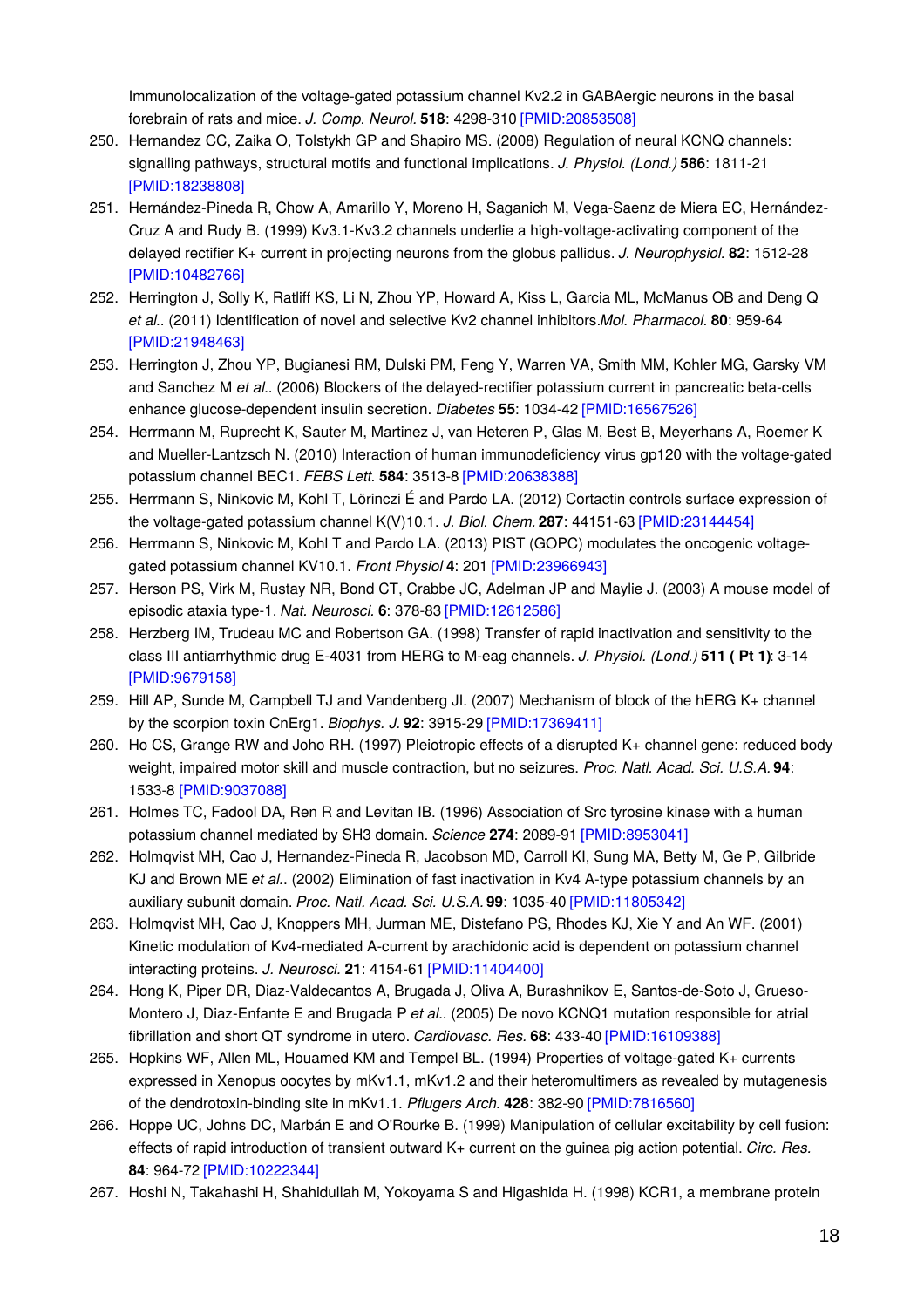that facilitates functional expression of non-inactivating K+ currents associates with rat EAG voltagedependent K+ channels. *J. Biol. Chem.* **273**: 23080-5 [\[PMID:9722534\]](http://www.ncbi.nlm.nih.gov/pubmed/9722534?dopt=AbstractPlus)

- 268. Hu HJ, Carrasquillo Y, Karim F, Jung WE, Nerbonne JM, Schwarz TL and Gereau 4th RW. (2006) The kv4.2 potassium channel subunit is required for pain plasticity. *Neuron* **50**: 89-100 [\[PMID:16600858\]](http://www.ncbi.nlm.nih.gov/pubmed/16600858?dopt=AbstractPlus)
- 269. Huang B, Qin D and El-Sherif N. (2001) Spatial alterations of Kv channels expression and K(+) currents in post-MI remodeled rat heart. *Cardiovasc. Res.* **52**: 246-54 [\[PMID:11684072\]](http://www.ncbi.nlm.nih.gov/pubmed/11684072?dopt=AbstractPlus)
- 270. Huang H and Trussell LO. (2011) KCNQ5 channels control resting properties and release probability of a synapse. *Nat. Neurosci.* **14**: 840-7 [\[PMID:21666672\]](http://www.ncbi.nlm.nih.gov/pubmed/21666672?dopt=AbstractPlus)
- 271. Huang X, He Y, Dubuc AM, Hashizume R, Zhang W, Reimand J, Yang H, Wang TA, Stehbens SJ, Younger S, Barshow S, Zhu S, Cooper MK, Peacock J, Ramaswamy V, Garzia L, Wu X, Remke M, Forester, CM, Kim CC, Weiss WA, James CD, Shuman MA, Bader GD, Mueller S, Taylor MD, Jan YN and Jan LY. EAG2 potassium channel with evolutionarily conserved function as a brain tumor target. *Nature Neurosci.*
- 272. Huffaker SJ, Chen J, Nicodemus KK, Sambataro F, Yang F, Mattay V, Lipska BK, Hyde TM, Song J and Rujescu D *et al.*. (2009) A primate-specific, brain isoform of KCNH2 affects cortical physiology, cognition, neuronal repolarization and risk of schizophrenia. *Nat. Med.* **15**: 509-18 [\[PMID:19412172\]](http://www.ncbi.nlm.nih.gov/pubmed/19412172?dopt=AbstractPlus)
- 273. Hugnot JP, Salinas M, Lesage F, Guillemare E, de Weille J, Heurteaux C, Mattéi MG and Lazdunski M. (1996) Kv8.1, a new neuronal potassium channel subunit with specific inhibitory properties towards Shab and Shaw channels. *EMBO J.* **15**: 3322-31 [\[PMID:8670833\]](http://www.ncbi.nlm.nih.gov/pubmed/8670833?dopt=AbstractPlus)
- 274. Hulme JT, Coppock EA, Felipe A, Martens JR and Tamkun MM. (1999) Oxygen sensitivity of cloned voltage-gated K(+) channels expressed in the pulmonary vasculature. *Circ. Res.* **85**: 489-97 [\[PMID:10488051\]](http://www.ncbi.nlm.nih.gov/pubmed/10488051?dopt=AbstractPlus)
- 275. Hurlock EC, Bose M, Pierce G and Joho RH. (2009) Rescue of motor coordination by Purkinje celltargeted restoration of Kv3.3 channels in Kcnc3-null mice requires Kcnc1. *J. Neurosci.* **29**: 15735-44 [\[PMID:20016089\]](http://www.ncbi.nlm.nih.gov/pubmed/20016089?dopt=AbstractPlus)
- 276. Hurlock EC, McMahon A and Joho RH. (2008) Purkinje-cell-restricted restoration of Kv3.3 function restores complex spikes and rescues motor coordination in Kcnc3 mutants. *J. Neurosci.* **28**: 4640-8 [\[PMID:18448641\]](http://www.ncbi.nlm.nih.gov/pubmed/18448641?dopt=AbstractPlus)
- 277. Hurst RS, Busch AE, Kavanaugh MP, Osborne PB, North RA and Adelman JP. (1991) Identification of amino acid residues involved in dendrotoxin block of rat voltage-dependent potassium channels. *Mol. Pharmacol.* **40**: 572-6 [\[PMID:1921987\]](http://www.ncbi.nlm.nih.gov/pubmed/1921987?dopt=AbstractPlus)
- 278. Hwang PM, Fotuhi M, Bredt DS, Cunningham AM and Snyder SH. (1993) Contrasting immunohistochemical localizations in rat brain of two novel K+ channels of the Shab subfamily. *J. Neurosci.* **13**: 1569-76 [\[PMID:8463836\]](http://www.ncbi.nlm.nih.gov/pubmed/8463836?dopt=AbstractPlus)
- 279. Hwang PM, Glatt CE, Bredt DS, Yellen G and Snyder SH. (1992) A novel K+ channel with unique localizations in mammalian brain: molecular cloning and characterization. *Neuron* **8**: 473-81 [\[PMID:1550672\]](http://www.ncbi.nlm.nih.gov/pubmed/1550672?dopt=AbstractPlus)
- 280. Höltje M, Brunk I, Grosse J, Beyer E, Veh RW, Bergmann M, Grosse G and Ahnert-Hilger G. (2007) Differential distribution of voltage-gated potassium channels Kv 1.1-Kv1.6 in the rat retina during development. *J. Neurosci. Res.* **85**: 19-33 [\[PMID:17075900\]](http://www.ncbi.nlm.nih.gov/pubmed/17075900?dopt=AbstractPlus)
- 281. Iannotti FA, Silvestri C, Mazzarella E, Martella A, Calvigioni D, Piscitelli F, Ambrosino P, Petrosino S, Czifra G and Bíró T *et al.*. (2014) The endocannabinoid 2-AG controls skeletal muscle cell differentiation via CB1 receptor-dependent inhibition of Kv7 channels. *Proc. Natl. Acad. Sci. U.S.A.* **111**: E2472-81 [\[PMID:24927567\]](http://www.ncbi.nlm.nih.gov/pubmed/24927567?dopt=AbstractPlus)
- 282. Imperial JS, Chen P, Sporning A, Terlau H, Daly NL, Craik DJ, Alewood PF and Olivera BM. (2008) Tyrosine-rich conopeptides affect voltage-gated K+ channels. *J. Biol. Chem.* **283**: 23026-32 [\[PMID:18505731\]](http://www.ncbi.nlm.nih.gov/pubmed/18505731?dopt=AbstractPlus)
- 283. Isbrandt D, Leicher T, Waldschütz R, Zhu X, Luhmann U, Michel U, Sauter K and Pongs O. (2000) Gene structures and expression profiles of three human KCND (Kv4) potassium channels mediating A-type currents I(TO) and I(SA). *Genomics* **64**: 144-54 [\[PMID:10729221\]](http://www.ncbi.nlm.nih.gov/pubmed/10729221?dopt=AbstractPlus)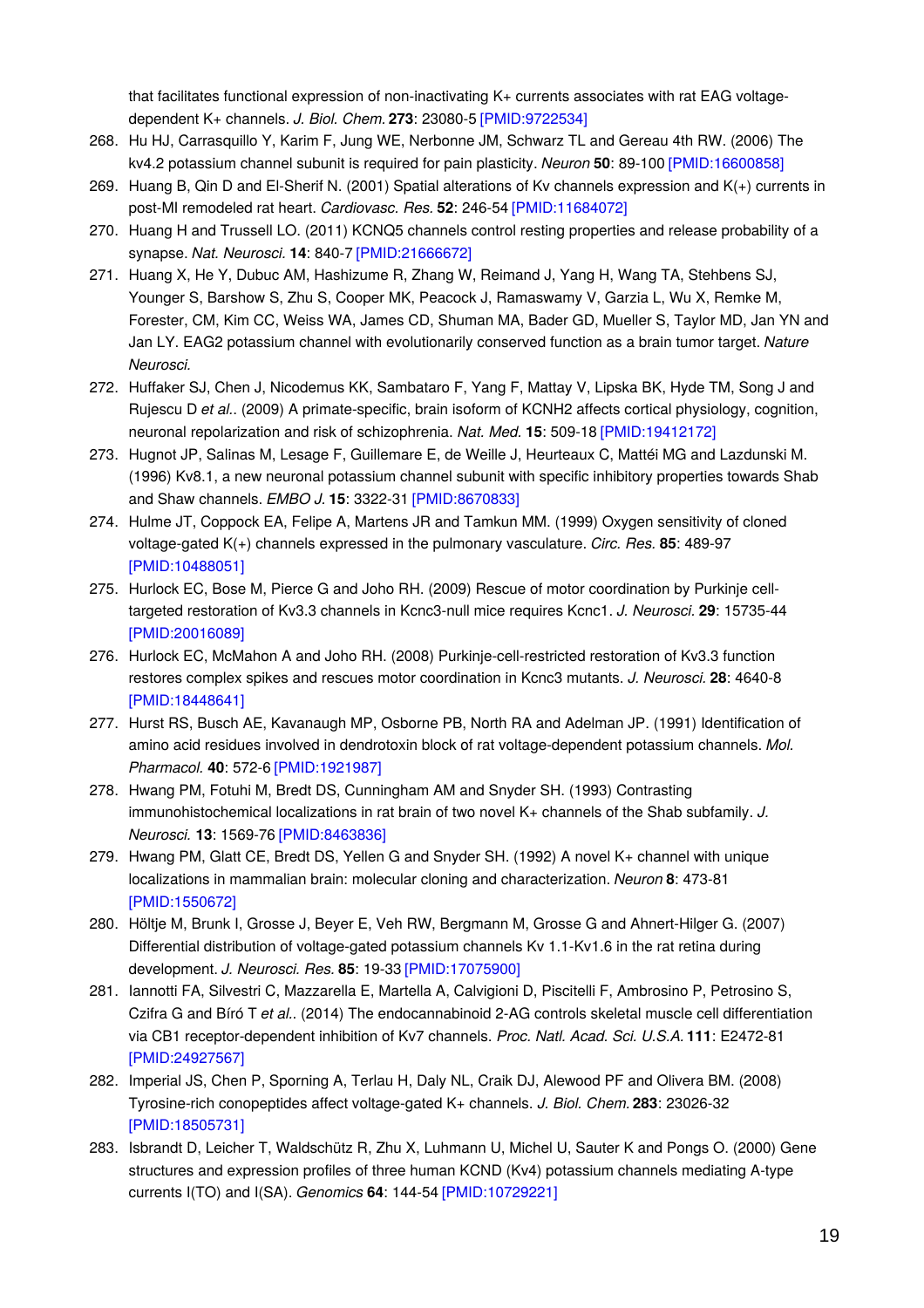- 284. Ishikawa T, Nakamura Y, Saitoh N, Li WB, Iwasaki S and Takahashi T. (2003) Distinct roles of Kv1 and Kv3 potassium channels at the calyx of Held presynaptic terminal. *J. Neurosci.* **23**: 10445-53 [\[PMID:14614103\]](http://www.ncbi.nlm.nih.gov/pubmed/14614103?dopt=AbstractPlus)
- 285. Itri JN, Michel S, Vansteensel MJ, Meijer JH and Colwell CS. (2005) Fast delayed rectifier potassium current is required for circadian neural activity. *Nat. Neurosci.* **8**: 650-6 [\[PMID:15852012\]](http://www.ncbi.nlm.nih.gov/pubmed/15852012?dopt=AbstractPlus)
- 286. Iwasa H, Kurabayashi M, Nagai R, Nakamura Y and Tanaka T. (2001) Genetic variations in five genes involved in the excitement of cardiomyocytes. *J. Hum. Genet.* **46**: 549-52 [\[PMID:11558906\]](http://www.ncbi.nlm.nih.gov/pubmed/11558906?dopt=AbstractPlus)
- 287. Iwasa H, Kurabayashi M, Nagai R, Nakamura Y and Tanaka T. (2001) Multiple single-nucleotide polymorphisms (SNPs) in the Japanese population in six candidate genes for long QT syndrome. *J. Hum. Genet.* **46**: 158-62 [\[PMID:11310586\]](http://www.ncbi.nlm.nih.gov/pubmed/11310586?dopt=AbstractPlus)
- 288. Iwasaki YK, Yamashita T, Sekiguchi A, Hatano S, Sagara K, Iinuma H, Fu LT, Kobayashi Y, Katoh T and Takano T. (2006) A method for the simultaneous analysis of mRNA levels of multiple cardiac ion channels with a multi-probe RNase protection assay. *Europace* **8**: 1011-5 [\[PMID:17005589\]](http://www.ncbi.nlm.nih.gov/pubmed/17005589?dopt=AbstractPlus)
- 289. Jacob A, Hurley IR, Goodwin LO, Cooper GW and Benoff S. (2000) Molecular characterization of a voltage-gated potassium channel expressed in rat testis. *Mol. Hum. Reprod.* **6**: 303-13 [\[PMID:10729311\]](http://www.ncbi.nlm.nih.gov/pubmed/10729311?dopt=AbstractPlus)
- 290. Jacobson DA, Kuznetsov A, Lopez JP, Kash S, Ammälä CE and Philipson LH. (2007) Kv2.1 ablation alters glucose-induced islet electrical activity, enhancing insulin secretion. *Cell Metab.* **6**: 229-35 [\[PMID:17767909\]](http://www.ncbi.nlm.nih.gov/pubmed/17767909?dopt=AbstractPlus)
- 291. Jang GM, Leong LE, Hoang LT, Wang PH, Gutman GA and Semler BL. (2004) Structurally distinct elements mediate internal ribosome entry within the 5'-noncoding region of a voltage-gated potassium channel mRNA. *J. Biol. Chem.* **279**: 47419-30 [\[PMID:15339906\]](http://www.ncbi.nlm.nih.gov/pubmed/15339906?dopt=AbstractPlus)
- 292. Jenke M, Sánchez A, Monje F, Stühmer W, Weseloh RM and Pardo LA. (2003) C-terminal domains implicated in the functional surface expression of potassium channels. *EMBO J.* **22**: 395-403 [\[PMID:12554641\]](http://www.ncbi.nlm.nih.gov/pubmed/12554641?dopt=AbstractPlus)
- 293. Jensen HS, Callø K, Jespersen T, Jensen BS and Olesen SP. (2005) The KCNQ5 potassium channel from mouse: a broadly expressed M-current like potassium channel modulated by zinc, pH, and volume changes. *Brain Res. Mol. Brain Res.***139**: 52-62 [\[PMID:15963599\]](http://www.ncbi.nlm.nih.gov/pubmed/15963599?dopt=AbstractPlus)
- 294. Jerng HH, Pfaffinger PJ and Covarrubias M. (2004) Molecular physiology and modulation of somatodendritic A-type potassium channels. *Mol. Cell. Neurosci.* **27**: 343-69 [\[PMID:15555915\]](http://www.ncbi.nlm.nih.gov/pubmed/15555915?dopt=AbstractPlus)
- 295. Jerng HH, Qian Y and Pfaffinger PJ. (2004) Modulation of Kv4.2 channel expression and gating by dipeptidyl peptidase 10 (DPP10). *Biophys. J.* **87**: 2380-96 [\[PMID:15454437\]](http://www.ncbi.nlm.nih.gov/pubmed/15454437?dopt=AbstractPlus)
- 296. Jerng HH, Shahidullah M and Covarrubias M. (1999) Inactivation gating of Kv4 potassium channels: molecular interactions involving the inner vestibule of the pore. *J. Gen. Physiol.* **113**: 641-60 [\[PMID:10228180\]](http://www.ncbi.nlm.nih.gov/pubmed/10228180?dopt=AbstractPlus)
- 297. Jiang B, Sun X, Cao K and Wang R. (2002) Endogenous Kv channels in human embryonic kidney (HEK-293) cells. *Mol. Cell. Biochem.* **238**: 69-79 [\[PMID:12349911\]](http://www.ncbi.nlm.nih.gov/pubmed/12349911?dopt=AbstractPlus)
- 298. Jiang M, Tseng-Crank J and Tseng GN. (1997) Suppression of slow delayed rectifier current by a truncated isoform of KvLQT1 cloned from normal human heart. *J. Biol. Chem.* **272**: 24109-12 [\[PMID:9305853\]](http://www.ncbi.nlm.nih.gov/pubmed/9305853?dopt=AbstractPlus)
- 299. Jiao S, Liu Z, Ren WH, Ding Y, Zhang YQ, Zhang ZH and Mei YA. (2007) cAMP/protein kinase A signalling pathway protects against neuronal apoptosis and is associated with modulation of Kv2.1 in cerebellar granule cells. *J. Neurochem.* **100**: 979-91 [\[PMID:17156132\]](http://www.ncbi.nlm.nih.gov/pubmed/17156132?dopt=AbstractPlus)
- 300. Jin HW, Zhang W, Qu LT and Wang XL. (2003) [Electrophysiological correspondence between Kv4.2 current and transient outward potassium current in the cultured rat hippocampal neuron]. *Sheng Li Xue Bao* **55**: 711-6 [\[PMID:14695490\]](http://www.ncbi.nlm.nih.gov/pubmed/14695490?dopt=AbstractPlus)
- 301. Johnston J, Griffin SJ, Baker C, Skrzypiec A, Chernova T and Forsythe ID. (2008) Initial segment Kv2.2 channels mediate a slow delayed rectifier and maintain high frequency action potential firing in medial nucleus of the trapezoid body neurons. *J. Physiol. (Lond.)* **586**: 3493-509 [\[PMID:18511484\]](http://www.ncbi.nlm.nih.gov/pubmed/18511484?dopt=AbstractPlus)
- 302. Joho RH, Marks GA and Espinosa F. (2006) Kv3 potassium channels control the duration of different arousal states by distinct stochastic and clock-like mechanisms. *Eur. J. Neurosci.* **23**: 1567-74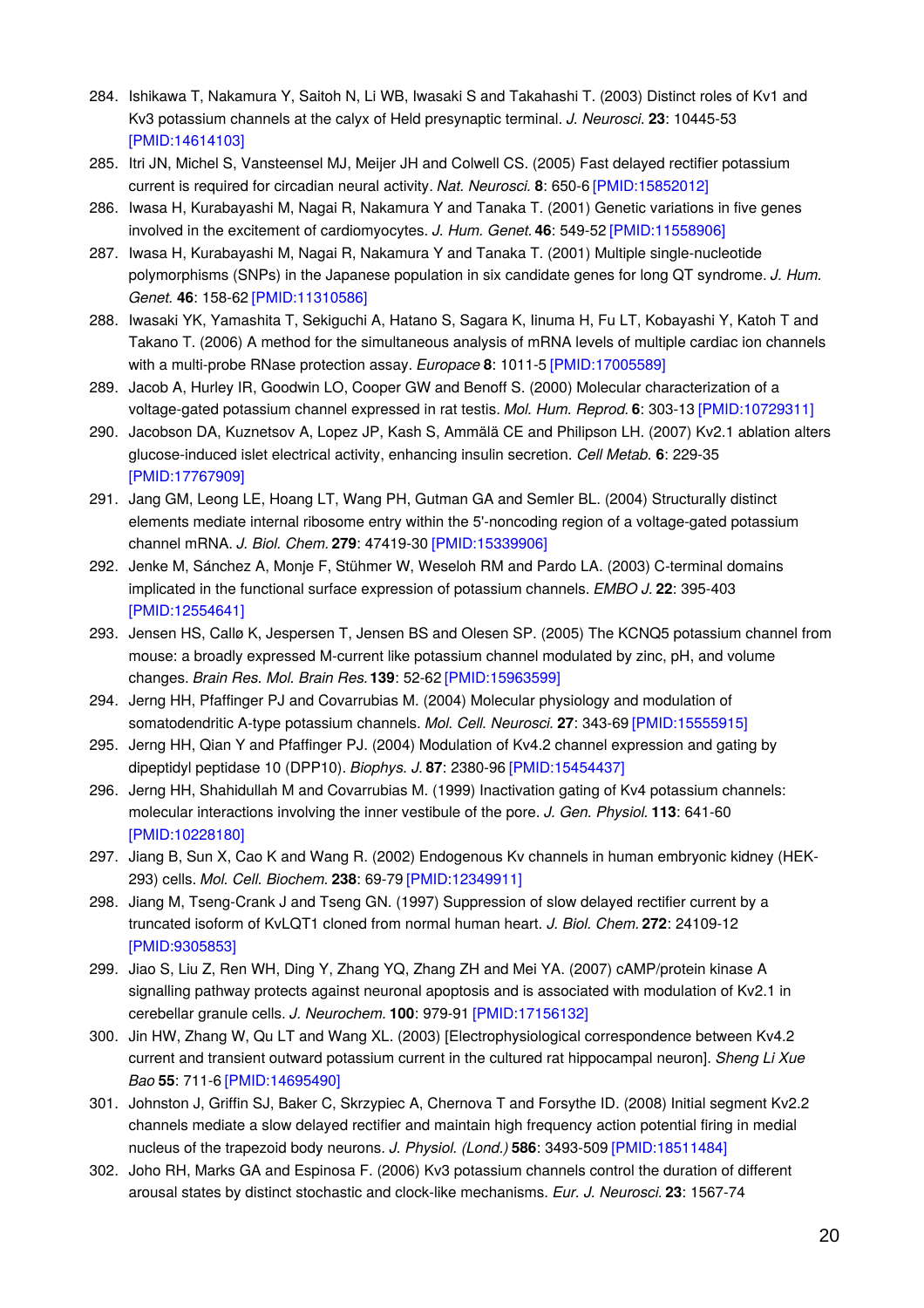[\[PMID:16553620\]](http://www.ncbi.nlm.nih.gov/pubmed/16553620?dopt=AbstractPlus)

- 303. Joho RH, Street C, Matsushita S and Knöpfel T. (2006) Behavioral motor dysfunction in Kv3-type potassium channel-deficient mice. *Genes Brain Behav.* **5**: 472-82 [\[PMID:16923152\]](http://www.ncbi.nlm.nih.gov/pubmed/16923152?dopt=AbstractPlus)
- 304. Jones EM, Roti Roti EC, Wang J, Delfosse SA and Robertson GA. (2004) Cardiac IKr channels minimally comprise hERG 1a and 1b subunits. *J. Biol. Chem.* **279**: 44690-4 [\[PMID:15304481\]](http://www.ncbi.nlm.nih.gov/pubmed/15304481?dopt=AbstractPlus)
- 305. Jorge BS, Campbell CM, Miller AR, Rutter ED, Gurnett CA, Vanoye CG, George Jr AL and Kearney JA. (2011) Voltage-gated potassium channel KCNV2 (Kv8.2) contributes to epilepsy susceptibility. *Proc. Natl. Acad. Sci. U.S.A.* **108**: 5443-8 [\[PMID:21402906\]](http://www.ncbi.nlm.nih.gov/pubmed/21402906?dopt=AbstractPlus)
- 306. Jow F and Wang K. (2000) Cloning and functional expression of rKCNQ2 K(+) channel from rat brain. *Brain Res. Mol. Brain Res.***80**: 269-78 [\[PMID:11038262\]](http://www.ncbi.nlm.nih.gov/pubmed/11038262?dopt=AbstractPlus)
- 307. Ju M and Wray D. (2002) Molecular identification and characterisation of the human eag2 potassium channel. *FEBS Lett.* **524**: 204-10 [\[PMID:12135768\]](http://www.ncbi.nlm.nih.gov/pubmed/12135768?dopt=AbstractPlus)
- 308. Jung DK, Lee SY, Kim D, Joo KM, Cha CI, Yang HS, Lee WB and Chung YH. (2005) Age-related changes in the distribution of Kv1.1 and Kv3.1 in rat cochlear nuclei. *Neurol. Res.* **27**: 436-40 [\[PMID:15949244\]](http://www.ncbi.nlm.nih.gov/pubmed/15949244?dopt=AbstractPlus)
- 309. Kalman K, Nguyen A, Tseng-Crank J, Dukes ID, Chandy G, Hustad CM, Copeland NG, Jenkins NA, Mohrenweiser H and Brandriff B *et al.*. (1998) Genomic organization, chromosomal localization, tissue distribution, and biophysical characterization of a novel mammalian Shaker-related voltage-gated potassium channel, Kv1.7. *J. Biol. Chem.* **273**: 5851-7 [\[PMID:9488722\]](http://www.ncbi.nlm.nih.gov/pubmed/9488722?dopt=AbstractPlus)
- 310. Kalman K, Pennington MW, Lanigan MD, Nguyen A, Rauer H, Mahnir V, Paschetto K, Kem WR, Grissmer S and Gutman GA *et al.*. (1998) ShK-Dap22, a potent Kv1.3-specific immunosuppressive polypeptide.*J. Biol. Chem.* **273**: 32697-707 [\[PMID:9830012\]](http://www.ncbi.nlm.nih.gov/pubmed/9830012?dopt=AbstractPlus)
- 311. Kamb A, Weir M, Rudy B, Varmus H and Kenyon C. (1989) Identification of genes from pattern formation, tyrosine kinase, and potassium channel families by DNA amplification. *Proc. Natl. Acad. Sci. U.S.A.* **86**: 4372-6 [\[PMID:2734290\]](http://www.ncbi.nlm.nih.gov/pubmed/2734290?dopt=AbstractPlus)
- 312. Kanemasa T, Gan L, Perney TM, Wang LY and Kaczmarek LK. (1995) Electrophysiological and pharmacological characterization of a mammalian Shaw channel expressed in NIH 3T3 fibroblasts. *J. Neurophysiol.* **74**: 207-17 [\[PMID:7472324\]](http://www.ncbi.nlm.nih.gov/pubmed/7472324?dopt=AbstractPlus)
- 313. Kang J, Chen XL, Wang H, Ji J, Cheng H, Incardona J, Reynolds W, Viviani F, Tabart M and Rampe D. (2005) Discovery of a small molecule activator of the human ether-a-go-go-related gene (HERG) cardiac K+ channel. *Mol. Pharmacol.* **67**: 827-36 [\[PMID:15548764\]](http://www.ncbi.nlm.nih.gov/pubmed/15548764?dopt=AbstractPlus)
- 314. Kaprielian R, Wickenden AD, Kassiri Z, Parker TG, Liu PP and Backx PH. (1999) Relationship between K+ channel down-regulation and [Ca2+]i in rat ventricular myocytes following myocardial infarction. *J. Physiol. (Lond.)* **517 ( Pt 1)**: 229-45 [\[PMID:10226162\]](http://www.ncbi.nlm.nih.gov/pubmed/10226162?dopt=AbstractPlus)
- 315. Kashuba VI, Kvasha SM, Protopopov AI, Gizatullin RZ, Rynditch AV, Wahlestedt C, Wasserman WW and Zabarovsky ER. (2001) Initial isolation and analysis of the human Kv1.7 (KCNA7) gene, a member of the voltage-gated potassium channel gene family. *Gene* **268**: 115-22 [\[PMID:11368907\]](http://www.ncbi.nlm.nih.gov/pubmed/11368907?dopt=AbstractPlus)
- 316. Kazmierczak M, Zhang X, Chen B, Mulkey DK, Shi Y, Wagner PG, Pivaroff-Ward K, Sassic JK, Bayliss DA and Jegla T. (2013) External pH modulates EAG superfamily K+ channels through EAG-specific acidic residues in the voltage sensor. *J. Gen. Physiol.* **141**: 721-35 [\[PMID:23712551\]](http://www.ncbi.nlm.nih.gov/pubmed/23712551?dopt=AbstractPlus)
- 317. Keating MT and Sanguinetti MC. (2001) Molecular and cellular mechanisms of cardiac arrhythmias.*Cell* **104**: 569-80 [\[PMID:11239413\]](http://www.ncbi.nlm.nih.gov/pubmed/11239413?dopt=AbstractPlus)
- 318. Kerschensteiner D and Stocker M. (1999) Heteromeric assembly of Kv2.1 with Kv9.3: effect on the state dependence of inactivation. *Biophys. J.* **77**: 248-57 [\[PMID:10388754\]](http://www.ncbi.nlm.nih.gov/pubmed/10388754?dopt=AbstractPlus)
- 319. Keserü GM. (2003) Prediction of hERG potassium channel affinity by traditional and hologram qSAR methods. *Bioorg. Med. Chem. Lett.* **13**: 2773-5 [\[PMID:12873512\]](http://www.ncbi.nlm.nih.gov/pubmed/12873512?dopt=AbstractPlus)
- 320. Khanna R, Roy L, Zhu X and Schlichter LC. (2001) K+ channels and the microglial respiratory burstAm. *J. Physiol., Cell Physiol.* **280**: C796-806 [\[PMID:11245596\]](http://www.ncbi.nlm.nih.gov/pubmed/11245596?dopt=AbstractPlus)
- 321. Kharkovets T, Hardelin JP, Safieddine S, Schweizer M, El-Amraoui A, Petit C and Jentsch TJ. (2000) KCNQ4, a K+ channel mutated in a form of dominant deafness, is expressed in the inner ear and the central auditory pathway. *Proc. Natl. Acad. Sci. U.S.A.* **97**: 4333-8 [\[PMID:10760300\]](http://www.ncbi.nlm.nih.gov/pubmed/10760300?dopt=AbstractPlus)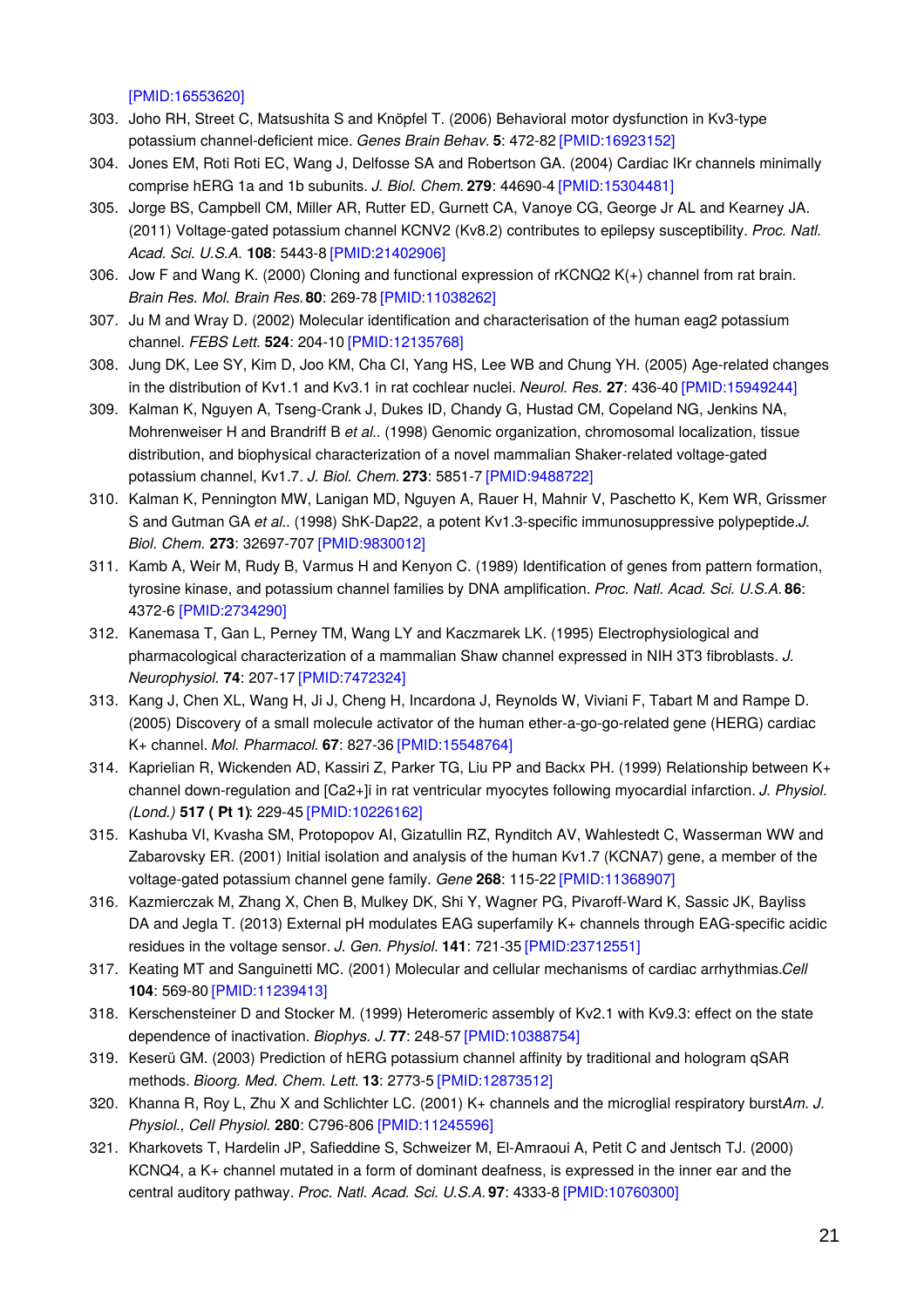- 322. Kihira Y, Hermanstyne TO and Misonou H. (2010) Formation of heteromeric Kv2 channels in mammalian brain neurons. *J. Biol. Chem.* **285**: 15048-55 [\[PMID:20202934\]](http://www.ncbi.nlm.nih.gov/pubmed/20202934?dopt=AbstractPlus)
- 323. Kim E, Niethammer M, Rothschild A, Jan YN and Sheng M. (1995) Clustering of Shaker-type K+ channels by interaction with a family of membrane-associated guanylate kinases. *Nature* **378**: 85-8 [\[PMID:7477295\]](http://www.ncbi.nlm.nih.gov/pubmed/7477295?dopt=AbstractPlus)
- 324. Kim E and Sheng M. (1996) Differential K+ channel clustering activity of PSD-95 and SAP97, two related membrane-associated putative guanylate kinases. *Neuropharmacology* **35**: 993-1000 [\[PMID:8938729\]](http://www.ncbi.nlm.nih.gov/pubmed/8938729?dopt=AbstractPlus)
- 325. Kim SE, Ahn HS, Choi BH, Jang HJ, Kim MJ, Rhie DJ, Yoon SH, Jo YH, Kim MS, Sung KW and Hahn SJ. (2007) Open channel block of A-type, kv4.3, and delayed rectifier K+ channels, Kv1.3 and Kv3.1, by sibutramine. *J. Pharmacol. Exp. Ther.***321**: 753-62 [\[PMID:17312186\]](http://www.ncbi.nlm.nih.gov/pubmed/17312186?dopt=AbstractPlus)
- 326. Kirchberger NM, Wulfsen I, Schwarz JR and Bauer CK. (2006) Effects of TRH on heteromeric rat erg1a/1b K+ channels are dominated by the rerg1b subunit. *J. Physiol. (Lond.)* **571**: 27-42 [\[PMID:16339175\]](http://www.ncbi.nlm.nih.gov/pubmed/16339175?dopt=AbstractPlus)
- 327. Kirsch GE and Drewe JA. (1993) Gating-dependent mechanism of 4-aminopyridine block in two related potassium channels. *J. Gen. Physiol.* **102**: 797-816 [\[PMID:8301258\]](http://www.ncbi.nlm.nih.gov/pubmed/8301258?dopt=AbstractPlus)
- 328. Kirsch GE, Drewe JA, Taglialatela M, Joho RH, DeBiasi M, Hartmann HA and Brown AM. (1992) A single nonpolar residue in the deep pore of related K+ channels acts as a K+:Rb+ conductance switch. *Biophys. J.* **62**: 136-43; discussion 143-4 [\[PMID:1600093\]](http://www.ncbi.nlm.nih.gov/pubmed/1600093?dopt=AbstractPlus)
- 329. Klemic KG, Kirsch GE and Jones SW. (2001) U-type inactivation of Kv3.1 and Shaker potassium channels. *Biophys. J.* **81**: 814-26 [\[PMID:11463627\]](http://www.ncbi.nlm.nih.gov/pubmed/11463627?dopt=AbstractPlus)
- 330. Klocke R, Roberds SL, Tamkun MM, Gronemeier M, Augustin A, Albrecht B, Pongs O and Jockusch H. (1993) Chromosomal mapping in the mouse of eight K(+)-channel genes representing the four Shaker-like subfamilies Shaker, Shab, Shaw, and Shal. *Genomics* **18**: 568-74 [\[PMID:7905852\]](http://www.ncbi.nlm.nih.gov/pubmed/7905852?dopt=AbstractPlus)
- 331. Klumpp DJ, Farber DB, Bowes C, Song EJ and Pinto LH. (1991) The potassium channel MBK1 (Kv1.1) is expressed in the mouse retina. *Cell. Mol. Neurobiol.* **11**: 611-22 [\[PMID:1723658\]](http://www.ncbi.nlm.nih.gov/pubmed/1723658?dopt=AbstractPlus)
- 332. Klumpp DJ, Song EJ and Pinto LH. (1995) Identification and localization of K+ channels in the mouse retina. *Vis. Neurosci.* **12**: 1177-90 [\[PMID:8962835\]](http://www.ncbi.nlm.nih.gov/pubmed/8962835?dopt=AbstractPlus)
- 333. Knobloch K, Brendel J, Peukert S, Rosenstein B, Busch AE and Wirth KJ. (2002) Electrophysiological and antiarrhythmic effects of the novel I(Kur) channel blockers, S9947 and S20951, on left vs. right pig atrium in vivo in comparison with the I(Kr) blockers dofetilide, azimilide, d,l-sotalol and ibutilide. *Naunyn Schmiedebergs Arch. Pharmacol.* **366**: 482-7 [\[PMID:12382079\]](http://www.ncbi.nlm.nih.gov/pubmed/12382079?dopt=AbstractPlus)
- 334. Koch RO, Wanner SG, Koschak A, Hanner M, Schwarzer C, Kaczorowski GJ, Slaughter RS, Garcia ML and Knaus HG. (1997) Complex subunit assembly of neuronal voltage-gated K+ channels. Basis for highaffinity toxin interactions and pharmacology. *J. Biol. Chem.* **272**: 27577-81 [\[PMID:9346893\]](http://www.ncbi.nlm.nih.gov/pubmed/9346893?dopt=AbstractPlus)
- 335. Koh SD, Ward SM, Dick GM, Epperson A, Bonner HP, Sanders KM, Horowitz B and Kenyon JL. (1999) Contribution of delayed rectifier potassium currents to the electrical activity of murine colonic smooth muscle. *J. Physiol. (Lond.)* **515 ( Pt 2)**: 475-87 [\[PMID:10050014\]](http://www.ncbi.nlm.nih.gov/pubmed/10050014?dopt=AbstractPlus)
- 336. Kong W, Po S, Yamagishi T, Ashen MD, Stetten G and Tomaselli GF. (1998) Isolation and characterization of the human gene encoding Ito: further diversity by alternative mRNA splicing. *Am. J. Physiol.* **275**: H1963-70 [\[PMID:9843794\]](http://www.ncbi.nlm.nih.gov/pubmed/9843794?dopt=AbstractPlus)
- 337. Koni PA, Khanna R, Chang MC, Tang MD, Kaczmarek LK, Schlichter LC and Flavella RA. (2003) Compensatory anion currents in Kv1.3 channel-deficient thymocytes. *J. Biol. Chem.* **278**: 39443-51 [\[PMID:12878608\]](http://www.ncbi.nlm.nih.gov/pubmed/12878608?dopt=AbstractPlus)
- 338. Koo GC, Blake JT, Talento A, Nguyen M, Lin S, Sirotina A, Shah K, Mulvany K, Hora Jr D and Cunningham P *et al.*. (1997) Blockade of the voltage-gated potassium channel Kv1.3 inhibits immune responses in vivo. *J. Immunol.* **158**: 5120-8 [\[PMID:9164927\]](http://www.ncbi.nlm.nih.gov/pubmed/9164927?dopt=AbstractPlus)
- 339. Korn SJ and Ikeda SR. (1995) Permeation selectivity by competition in a delayed rectifier potassium channel. *Science* **269**: 410-2 [\[PMID:7618108\]](http://www.ncbi.nlm.nih.gov/pubmed/7618108?dopt=AbstractPlus)
- 340. Korolkova YV, Tseng GN and Grishin EV. (2004) Unique interaction of scorpion toxins with the hERG channel. *J. Mol. Recognit.* **17**: 209-17 [\[PMID:15137031\]](http://www.ncbi.nlm.nih.gov/pubmed/15137031?dopt=AbstractPlus)
- 341. Koschak A, Bugianesi RM, Mitterdorfer J, Kaczorowski GJ, Garcia ML and Knaus HG. (1998) Subunit composition of brain voltage-gated potassium channels determined by hongotoxin-1, a novel peptide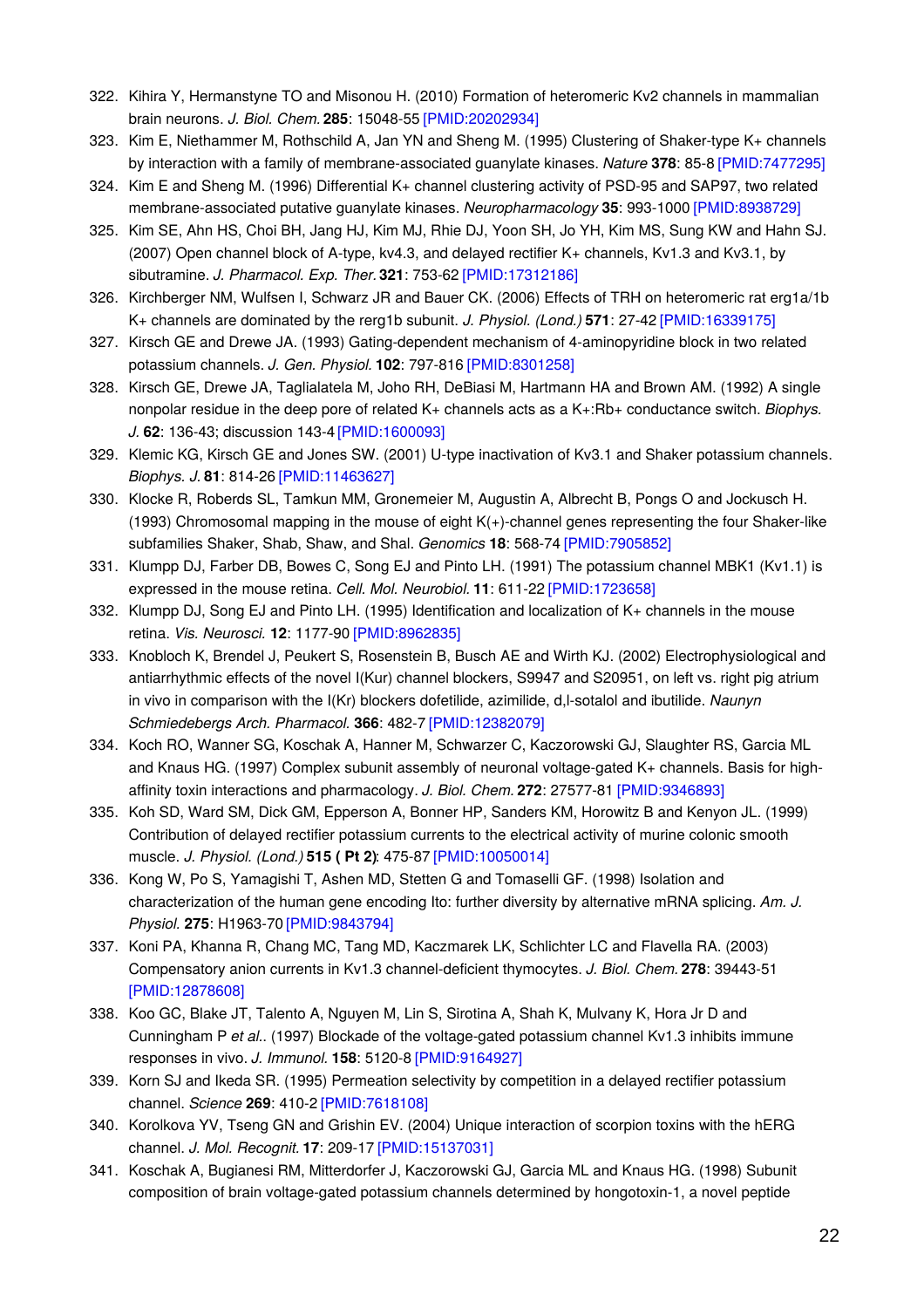derived from Centruroides limbatus venom. *J. Biol. Chem.* **273**: 2639-44 [\[PMID:9446567\]](http://www.ncbi.nlm.nih.gov/pubmed/9446567?dopt=AbstractPlus)

- 342. Kosenko A, Kang S, Smith IM, Greene DL, Langeberg LK, Scott JD and Hoshi N. (2012) Coordinated signal integration at the M-type potassium channel upon muscarinic stimulation. *EMBO J.* **31**: 3147-56 [\[PMID:22643219\]](http://www.ncbi.nlm.nih.gov/pubmed/22643219?dopt=AbstractPlus)
- 343. Kotecha SA and Schlichter LC. (1999) A Kv1.5 to Kv1.3 switch in endogenous hippocampal microglia and a role in proliferation. *J. Neurosci.* **19**: 10680-93 [\[PMID:10594052\]](http://www.ncbi.nlm.nih.gov/pubmed/10594052?dopt=AbstractPlus)
- 344. Kramer JW, Post MA, Brown AM and Kirsch GE. (1998) Modulation of potassium channel gating by coexpression of Kv2.1 with regulatory Kv5.1 or Kv6.1 alpha-subunits. *Am. J. Physiol.* **274**: C1501-10 [\[PMID:9696692\]](http://www.ncbi.nlm.nih.gov/pubmed/9696692?dopt=AbstractPlus)
- 345. Kubisch C, Schroeder BC, Friedrich T, Lütjohann B, El-Amraoui A, Marlin S, Petit C and Jentsch TJ. (1999) KCNQ4, a novel potassium channel expressed in sensory outer hair cells, is mutated in dominant deafness. *Cell* **96**: 437-46 [\[PMID:10025409\]](http://www.ncbi.nlm.nih.gov/pubmed/10025409?dopt=AbstractPlus)
- 346. Kulkarni RS, Zorn LJ, Anantharam V, Bayley H and Treistman SN. (1996) Inhibitory effects of ketamine and halothane on recombinant potassium channels from mammalian brain. *Anesthesiology* **84**: 900-9 [\[PMID:8638845\]](http://www.ncbi.nlm.nih.gov/pubmed/8638845?dopt=AbstractPlus)
- 347. Kunzelmann K, Hübner M, Schreiber R, Levy-Holzman R, Garty H, Bleich M, Warth R, Slavik M, von Hahn T and Greger R. (2001) Cloning and function of the rat colonic epithelial K+ channel KVLQT1. *J. Membr. Biol.* **179**: 155-64 [\[PMID:11220365\]](http://www.ncbi.nlm.nih.gov/pubmed/11220365?dopt=AbstractPlus)
- 348. Kupershmidt S, Yang IC, Hayashi K, Wei J, Chanthaphaychith S, Petersen CI, Johns DC, George Jr AL, Roden DM and Balser JR. (2003) The IKr drug response is modulated by KCR1 in transfected cardiac and noncardiac cell lines. *FASEB J.* **17**: 2263-5 [\[PMID:14525949\]](http://www.ncbi.nlm.nih.gov/pubmed/14525949?dopt=AbstractPlus)
- 349. Kuryshev YA, Wible BA, Gudz TI, Ramirez AN and Brown AM. (2001) KChAP/Kvbeta1.2 interactions and their effects on cardiac Kv channel expression. *Am. J. Physiol., Cell Physiol.***281**: C290-9 [\[PMID:11401852\]](http://www.ncbi.nlm.nih.gov/pubmed/11401852?dopt=AbstractPlus)
- 350. Kääb S, Dixon J, Duc J, Ashen D, Näbauer M, Beuckelmann DJ, Steinbeck G, McKinnon D and Tomaselli GF. (1998) Molecular basis of transient outward potassium current downregulation in human heart failure: a decrease in Kv4.3 mRNA correlates with a reduction in current density. *Circulation* **98**: 1383-93 [\[PMID:9760292\]](http://www.ncbi.nlm.nih.gov/pubmed/9760292?dopt=AbstractPlus)
- 351. Lan M, Shi Y, Han Z, Hao Z, Pan Y, Liu N, Guo C, Hong L, Wang J and Qiao T*et al.*. (2005) Expression of delayed rectifier potassium channels and their possible roles in proliferation of human gastric cancer cells. *Cancer Biol. Ther.* **4**: 1342-7 [\[PMID:16258262\]](http://www.ncbi.nlm.nih.gov/pubmed/16258262?dopt=AbstractPlus)
- 352. Lang R, Lee G, Liu W, Tian S, Rafi H, Orias M, Segal AS and Desir GV. (2000) KCNA10: a novel ion channel functionally related to both voltage-gated potassium and CNG cation channels. *Am. J. Physiol. Renal Physiol.* **278**: F1013-21 [\[PMID:10836990\]](http://www.ncbi.nlm.nih.gov/pubmed/10836990?dopt=AbstractPlus)
- 353. Lansu K and Gentile S. (2013) Potassium channel activation inhibits proliferation of breast cancer cells by activating a senescence program. *Cell Death Dis* **4**: e652 [\[PMID:23744352\]](http://www.ncbi.nlm.nih.gov/pubmed/23744352?dopt=AbstractPlus)
- 354. Lau D, Vega-Saenz de Miera EC, Contreras D, Ozaita A, Harvey M, Chow A, Noebels JL, Paylor R, Morgan JI, Leonard CS and Rudy B. (2000) Impaired fast-spiking, suppressed cortical inhibition, and increased susceptibility to seizures in mice lacking Kv3.2 K+ channel proteins. *J. Neurosci.* **20**: 9071-85 [\[PMID:11124984\]](http://www.ncbi.nlm.nih.gov/pubmed/11124984?dopt=AbstractPlus)
- 355. Lecain E, Sauvaget E, Crisanti P, Van Den Abbeele T and Huy PT. (1999) Potassium channel ether à gogo mRNA expression in the spiral ligament of the rat. *Hear. Res.* **133**: 133-8 [\[PMID:10416871\]](http://www.ncbi.nlm.nih.gov/pubmed/10416871?dopt=AbstractPlus)
- 356. Lee CW, Kim S, Roh SH, Endoh H, Kodera Y, Maeda T, Kohno T, Wang JM, Swartz KJ and Kim JI. (2004) Solution structure and functional characterization of SGTx1, a modifier of Kv2.1 channel gating. *Biochemistry* **43**: 890-7 [\[PMID:14744131\]](http://www.ncbi.nlm.nih.gov/pubmed/14744131?dopt=AbstractPlus)
- 357. Lee H, Lin MC, Kornblum HI, Papazian DM and Nelson SF. (2014) Exome sequencing identifies de novo gain of function missense mutation in KCND2 in identical twins with autism and seizures that slows potassium channel inactivation. *Hum. Mol. Genet.* **23**: 3481-9 [\[PMID:24501278\]](http://www.ncbi.nlm.nih.gov/pubmed/24501278?dopt=AbstractPlus)
- 358. Lee HC, Wang JM and Swartz KJ. (2003) Interaction between extracellular Hanatoxin and the resting conformation of the voltage-sensor paddle in Kv channels. *Neuron* **40**: 527-36 [\[PMID:14642277\]](http://www.ncbi.nlm.nih.gov/pubmed/14642277?dopt=AbstractPlus)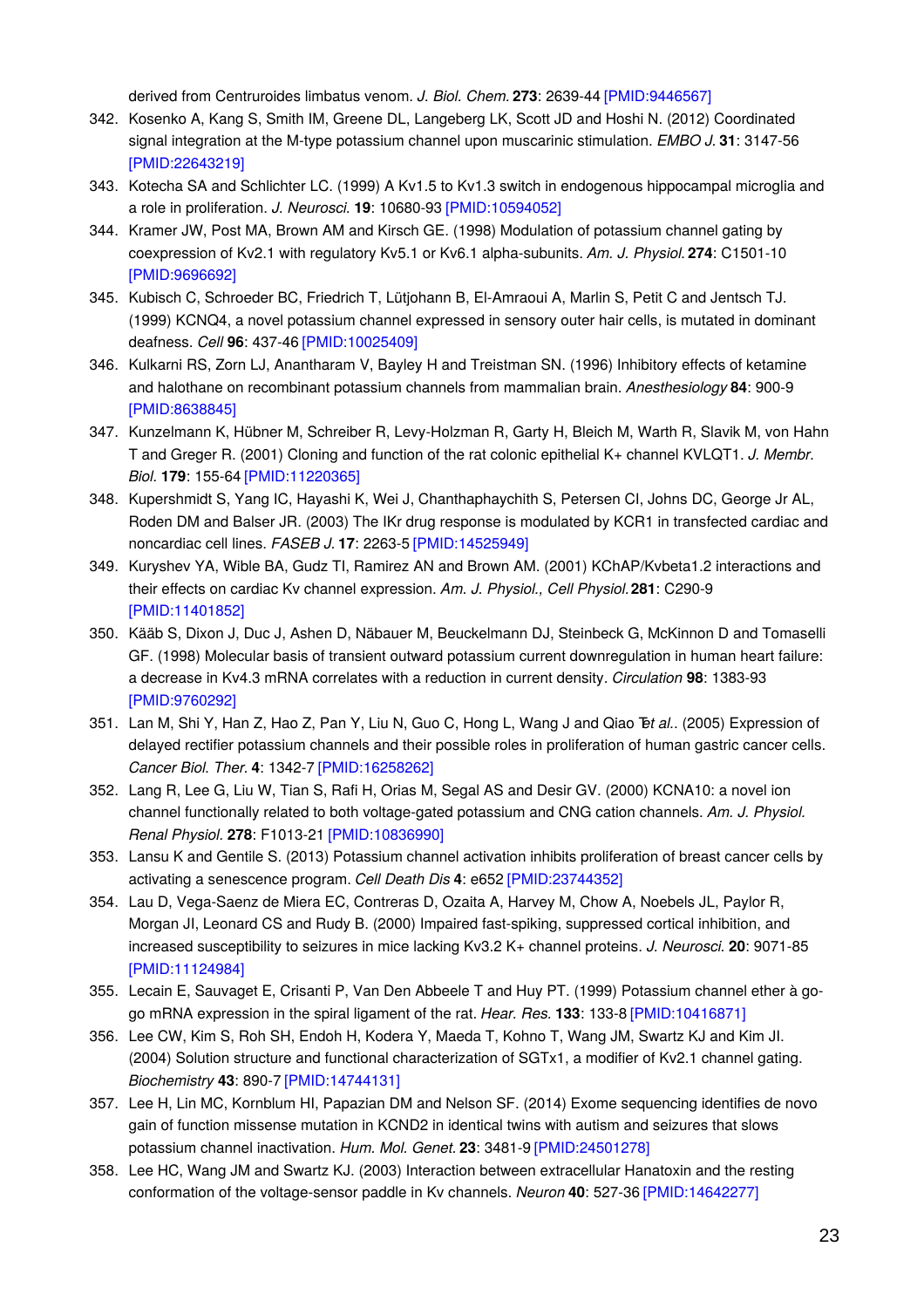- 359. Lee MP, Hu RJ, Johnson LA and Feinberg AP. (1997) Human KVLQT1 gene shows tissue-specific imprinting and encompasses Beckwith-Wiedemann syndrome chromosomal rearrangements. *Nat. Genet.* **15**: 181-5 [\[PMID:9020845\]](http://www.ncbi.nlm.nih.gov/pubmed/9020845?dopt=AbstractPlus)
- 360. Lee SI, Conrad T, Jones SM, Lagziel A, Starost MF, Belyantseva IA, Friedman TB and Morell RJ. (2013) A null mutation of mouse Kcna10 causes significant vestibular and mild hearing dysfunction. *Hear. Res.* **300**: 1-9 [\[PMID:23528307\]](http://www.ncbi.nlm.nih.gov/pubmed/23528307?dopt=AbstractPlus)
- 361. Lee SY, Maniak PJ, Ingbar DH and O'Grady SM. (2003) Adult alveolar epithelial cells express multiple subtypes of voltage-gated K+ channels that are located in apical membrane. *Am. J. Physiol., Cell Physiol.* **284**: C1614-24 [\[PMID:12606310\]](http://www.ncbi.nlm.nih.gov/pubmed/12606310?dopt=AbstractPlus)
- 362. Lee YC, Durr A, Majczenko K, Huang YH, Liu YC, Lien CC, Tsai PC, Ichikawa Y, Goto J and Monin ML*et al.*. (2012) Mutations in KCND3 cause spinocerebellar ataxia type 22.*Ann. Neurol.* **72**: 859-69 [\[PMID:23280837\]](http://www.ncbi.nlm.nih.gov/pubmed/23280837?dopt=AbstractPlus)
- 363. Lees-Miller JP, Duan Y, Teng GQ and Duff HJ. (2000) Molecular determinant of high-affinity dofetilide binding to HERG1 expressed in Xenopus oocytes: involvement of S6 sites. *Mol. Pharmacol.* **57**: 367-74 [\[PMID:10648647\]](http://www.ncbi.nlm.nih.gov/pubmed/10648647?dopt=AbstractPlus)
- 364. Leicher T, Bähring R, Isbrandt D and Pongs O. (1998) Coexpression of the KCNA3B gene product with Kv1.5 leads to a novel A-type potassium channel. *J. Biol. Chem.* **273**: 35095-101 [\[PMID:9857044\]](http://www.ncbi.nlm.nih.gov/pubmed/9857044?dopt=AbstractPlus)
- 365. Lenz S, Perney TM, Qin Y, Robbins E and Chesselet MF. (1994) GABA-ergic interneurons of the striatum express the Shaw-like potassium channel Kv3.1. *Synapse* **18**: 55-66 [\[PMID:7825124\]](http://www.ncbi.nlm.nih.gov/pubmed/7825124?dopt=AbstractPlus)
- 366. Leoni AL, Marionneau C, Demolombe S, Le Bouter S, Mangoni ME, Escande D and Charpentier F. (2005) Chronic heart rate reduction remodels ion channel transcripts in the mouse sinoatrial node but not in the ventricle. *Physiol. Genomics* **24**: 4-12 [\[PMID:16219869\]](http://www.ncbi.nlm.nih.gov/pubmed/16219869?dopt=AbstractPlus)
- 367. Lerche C, Scherer CR, Seebohm G, Derst C, Wei AD, Busch AE and Steinmeyer K. (2000) Molecular cloning and functional expression of KCNQ5, a potassium channel subunit that may contribute to neuronal M-current diversity. *J. Biol. Chem.* **275**: 22395-400 [\[PMID:10787416\]](http://www.ncbi.nlm.nih.gov/pubmed/10787416?dopt=AbstractPlus)
- 368. Levite M, Cahalon L, Peretz A, Hershkoviz R, Sobko A, Ariel A, Desai R, Attali B and Lider O. (2000) Extracellular K(+) and opening of voltage-gated potassium channels activate T cell integrin function: physical and functional association between Kv1.3 channels and beta1 integrins. *J. Exp. Med.* **191**: 1167- 76 [\[PMID:10748234\]](http://www.ncbi.nlm.nih.gov/pubmed/10748234?dopt=AbstractPlus)
- 369. Lewis A, Green K, Dawson C, Redrup L, Huynh KD, Lee JT, Hemberger M and Reik W. (2006) Epigenetic dynamics of the Kcnq1 imprinted domain in the early embryo. *Development* **133**: 4203-10 [\[PMID:17021040\]](http://www.ncbi.nlm.nih.gov/pubmed/17021040?dopt=AbstractPlus)
- 370. Lewis RS and Cahalan MD. (1988) Subset-specific expression of potassium channels in developing murine T lymphocytes. *Science* **239**: 771-5 [\[PMID:2448877\]](http://www.ncbi.nlm.nih.gov/pubmed/2448877?dopt=AbstractPlus)
- 371. Li GR, Feng J, Yue L, Carrier M and Nattel S. (1996) Evidence for two components of delayed rectifier K+ current in human ventricular myocytes. *Circ. Res.* **78**: 689-96 [\[PMID:8635226\]](http://www.ncbi.nlm.nih.gov/pubmed/8635226?dopt=AbstractPlus)
- 372. Li HL, Qu YJ, Lu YC, Bondarenko VE, Wang S, Skerrett IM and Morales MJ. (2006) DPP10 is an inactivation modulatory protein of Kv4.3 and Kv1.4. *Am. J. Physiol., Cell Physiol.***291**: C966-76 [\[PMID:16738002\]](http://www.ncbi.nlm.nih.gov/pubmed/16738002?dopt=AbstractPlus)
- 373. Li Q, Rottländer M, Xu M, Christoffersen CT, Frederiksen K, Wang MW and Jensen HS. (2011) Identification of novel KCNQ4 openers by a high-throughput fluorescence-based thallium flux assay. *Anal. Biochem.* **418**: 66-72 [\[PMID:21782781\]](http://www.ncbi.nlm.nih.gov/pubmed/21782781?dopt=AbstractPlus)
- 374. Li XN, Herrington J, Petrov A, Ge L, Eiermann G, Xiong Y, Jensen MV, Hohmeier HE, Newgard CB and Garcia ML *et al.*. (2013) The role of voltage-gated potassium channels Kv2.1 and Kv2.2 in the regulation of insulin and somatostatin release from pancreatic islets. *J. Pharmacol. Exp. Ther.***344**: 407-16 [\[PMID:23161216\]](http://www.ncbi.nlm.nih.gov/pubmed/23161216?dopt=AbstractPlus)
- 375. Li Y, Chen L, Kass RS and Dessauer CW. (2012) The A-kinase anchoring protein Yotiao facilitates complex formation between adenylyl cyclase type 9 and the IKs potassium channel in heart. *J. Biol. Chem.* **287**: 29815-24 [\[PMID:22778270\]](http://www.ncbi.nlm.nih.gov/pubmed/22778270?dopt=AbstractPlus)
- 376. Li Y, Gamper N, Hilgemann DW and Shapiro MS. (2005) Regulation of Kv7 (KCNQ) K+ channel open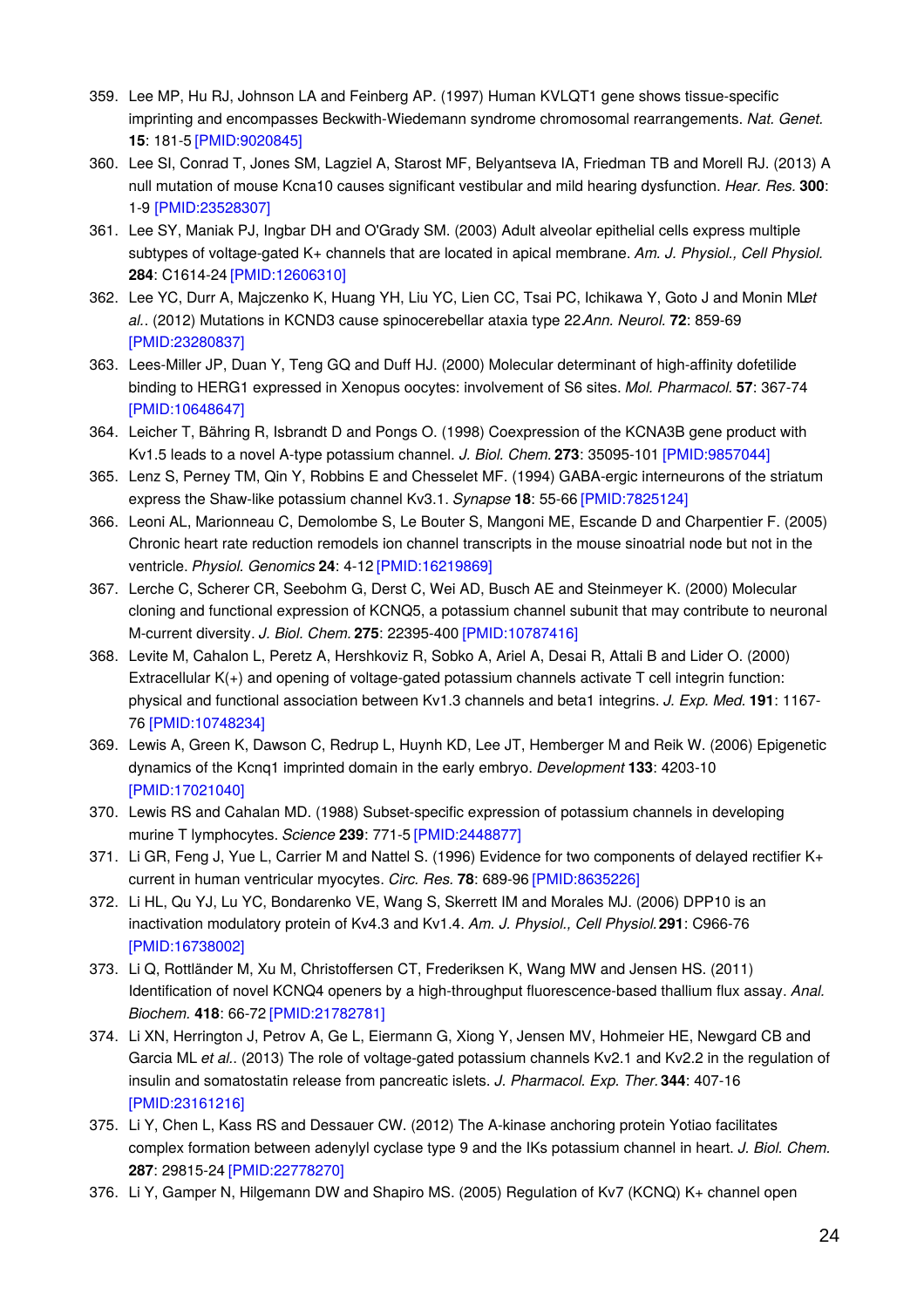probability by phosphatidylinositol 4,5-bisphosphate. *J. Neurosci.* **25**: 9825-35 [\[PMID:16251430\]](http://www.ncbi.nlm.nih.gov/pubmed/16251430?dopt=AbstractPlus)

- 377. Li Y, Gamper N and Shapiro MS. (2004) Single-channel analysis of KCNQ K+ channels reveals the mechanism of augmentation by a cysteine-modifying reagent. *J. Neurosci.* **24**: 5079-90 [\[PMID:15175377\]](http://www.ncbi.nlm.nih.gov/pubmed/15175377?dopt=AbstractPlus)
- 378. Li Y, Um SY and McDonald TV. (2006) Voltage-gated potassium channels: regulation by accessory subunits. *Neuroscientist* **12**: 199-210 [\[PMID:16684966\]](http://www.ncbi.nlm.nih.gov/pubmed/16684966?dopt=AbstractPlus)
- 379. Li Y, Wang P, Xu J and Desir GV. (2006) Voltage-gated potassium channel Kv1.3 regulates GLUT4 trafficking to the plasma membrane via a Ca2+-dependent mechanism. *Am. J. Physiol., Cell Physiol.***290**: C345-51 [\[PMID:16403947\]](http://www.ncbi.nlm.nih.gov/pubmed/16403947?dopt=AbstractPlus)
- 380. Liang CZ, Guo QK, Hao ZY, Yang S, Wang DB, Wu LX, Liu C, Wang KX and Zhang XJ. (2006) K channel expression in prostate epithelium and its implications in men with chronic prostatitis. *BJU Int.* **97**: 190-2 [\[PMID:16336354\]](http://www.ncbi.nlm.nih.gov/pubmed/16336354?dopt=AbstractPlus)
- 381. Liao Z, Yuan C, Deng M, Li J, Chen J, Yang Y, Hu W and Liang S. (2006) Solution structure and functional characterization of jingzhaotoxin-XI: a novel gating modifier of both potassium and sodium channels. *Biochemistry* **45**: 15591-600 [\[PMID:17176080\]](http://www.ncbi.nlm.nih.gov/pubmed/17176080?dopt=AbstractPlus)
- 382. Liao Z, Yuan C, Peng K, Xiao Y and Liang S. (2007) Solution structure of Jingzhaotoxin-III, a peptide toxin inhibiting both Nav1.5 and Kv2.1 channels. *Toxicon* **50**: 135-43 [\[PMID:17481690\]](http://www.ncbi.nlm.nih.gov/pubmed/17481690?dopt=AbstractPlus)
- 383. Lien CC, Martina M, Schultz JH, Ehmke H and Jonas P. (2002) Gating, modulation and subunit composition of voltage-gated K(+) channels in dendritic inhibitory interneurones of rat hippocampus. *J. Physiol. (Lond.)* **538**: 405-19 [\[PMID:11790809\]](http://www.ncbi.nlm.nih.gov/pubmed/11790809?dopt=AbstractPlus)
- 384. Lin YL, Chen CY, Cheng CP and Chang LS. (2004) Protein-protein interactions of KChIP proteins and Kv4.2. *Biochem. Biophys. Res. Commun.* **321**: 606-10 [\[PMID:15358149\]](http://www.ncbi.nlm.nih.gov/pubmed/15358149?dopt=AbstractPlus)
- 385. Liu J, Deng JX, Pan BX and Huang QB. (2006) [KCNE2 modulates the function of Kv4.3 channel].*Nan Fang Yi Ke Da Xue Xue Bao* **26**: 1754-6 [\[PMID:17259113\]](http://www.ncbi.nlm.nih.gov/pubmed/17259113?dopt=AbstractPlus)
- 386. Liu PW and Bean BP. (2014) Kv2 channel regulation of action potential repolarization and firing patterns in superior cervical ganglion neurons and hippocampal CA1 pyramidal neurons. *J. Neurosci.* **34**: 4991-5002 [\[PMID:24695716\]](http://www.ncbi.nlm.nih.gov/pubmed/24695716?dopt=AbstractPlus)
- 387. Liu QH, Fleischmann BK, Hondowicz B, Maier CC, Turka LA, Yui K, Kotlikoff MI, Wells AD and Freedman BD. (2002) Modulation of Kv channel expression and function by TCR and costimulatory signals during peripheral CD4(+) lymphocyte differentiation. *J. Exp. Med.* **196**: 897-909 [\[PMID:12370252\]](http://www.ncbi.nlm.nih.gov/pubmed/12370252?dopt=AbstractPlus)
- 388. Liu SJ and Kaczmarek LK. (1998) The expression of two splice variants of the Kv3.1 potassium channel gene is regulated by different signaling pathways. *J. Neurosci.* **18**: 2881-90 [\[PMID:9526005\]](http://www.ncbi.nlm.nih.gov/pubmed/9526005?dopt=AbstractPlus)
- 389. Lock LF, Gilbert DJ, Street VA, Migeon MB, Jenkins NA, Copeland NG and Tempel BL. (1994) Voltagegated potassium channel genes are clustered in paralogous regions of the mouse genome. *Genomics* **20**: 354-62 [\[PMID:8034307\]](http://www.ncbi.nlm.nih.gov/pubmed/8034307?dopt=AbstractPlus)
- 390. London B, Baker LC, Petkova-Kirova P, Nerbonne JM, Choi BR and Salama G. (2007) Dispersion of repolarization and refractoriness are determinants of arrhythmia phenotype in transgenic mice with long QT. *J. Physiol. (Lond.)* **578**: 115-29 [\[PMID:17110412\]](http://www.ncbi.nlm.nih.gov/pubmed/17110412?dopt=AbstractPlus)
- 391. London B, Trudeau MC, Newton KP, Beyer AK, Copeland NG, Gilbert DJ, Jenkins NA, Satler CA and Robertson GA. (1997) Two isoforms of the mouse ether-a-go-go-related gene coassemble to form channels with properties similar to the rapidly activating component of the cardiac delayed rectifier  $K_{+}$ current. *Circ. Res.* **81**: 870-8 [\[PMID:9351462\]](http://www.ncbi.nlm.nih.gov/pubmed/9351462?dopt=AbstractPlus)
- 392. Lopatin AN and Nichols CG. (1994) Internal Na+ and Mg2+ blockade of DRK1 (Kv2.1) potassium channels expressed in Xenopus oocytes. Inward rectification of a delayed rectifier. *J. Gen. Physiol.* **103**: 203-16 [\[PMID:8189205\]](http://www.ncbi.nlm.nih.gov/pubmed/8189205?dopt=AbstractPlus)
- 393. Loussouarn G, Park KH, Bellocq C, Baró I, Charpentier F and Escande D. (2003) Phosphatidylinositol-4,5 bisphosphate, PIP2, controls KCNQ1/KCNE1 voltage-gated potassium channels: a functional homology between voltage-gated and inward rectifier K+ channels. *EMBO J.* **22**: 5412-21 [\[PMID:14532114\]](http://www.ncbi.nlm.nih.gov/pubmed/14532114?dopt=AbstractPlus)
- 394. Ludwig J, Owen D and Pongs O. (1997) Carboxy-terminal domain mediates assembly of the voltage-gated rat ether-à-go-go potassium channel. *EMBO J.* **16**: 6337-45 [\[PMID:9400421\]](http://www.ncbi.nlm.nih.gov/pubmed/9400421?dopt=AbstractPlus)
- 395. Ludwig J, Terlau H, Wunder F, Brüggemann A, Pardo LA, Marquardt A, Stühmer W and Pongs O. (1994)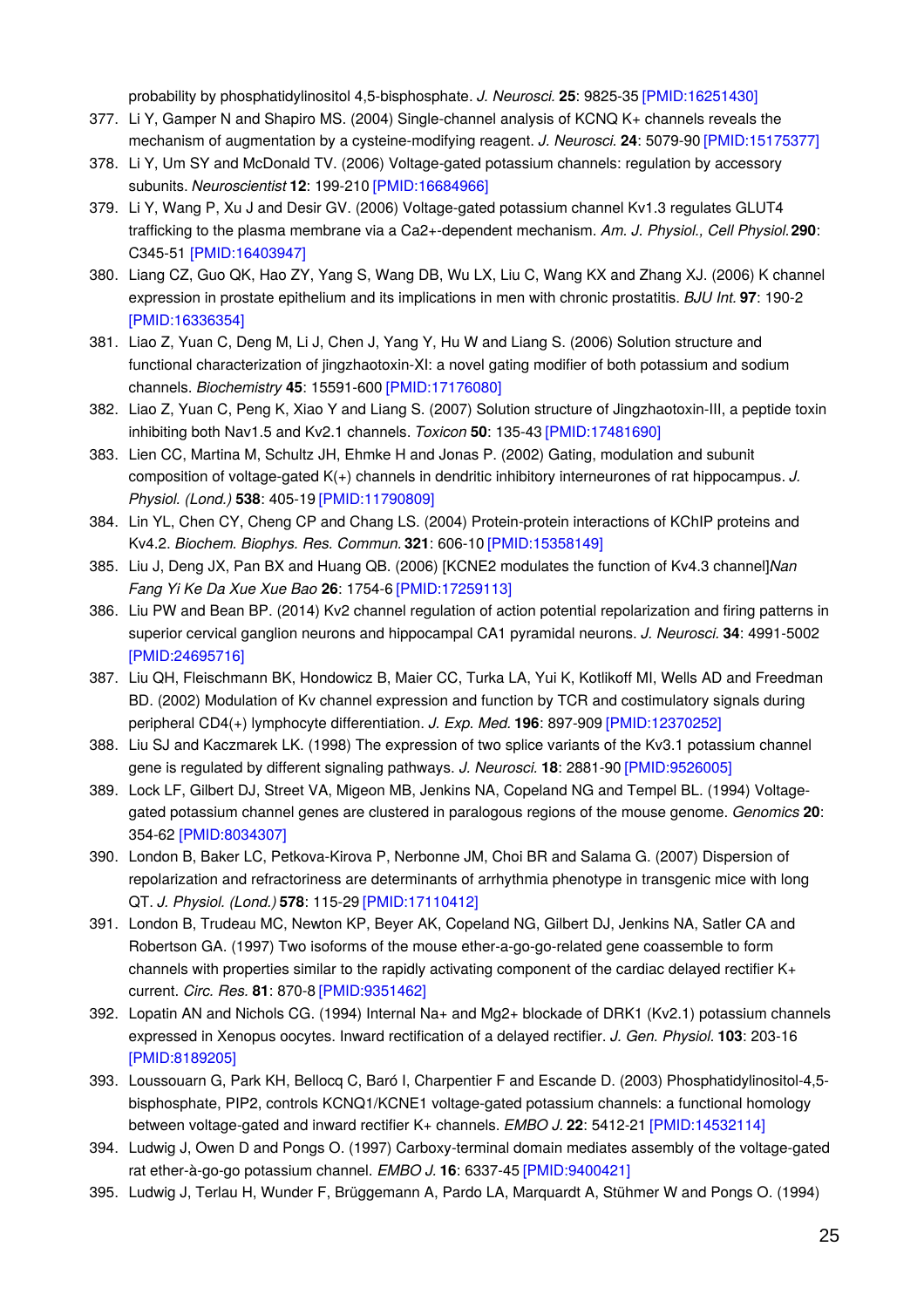Functional expression of a rat homologue of the voltage gated either á go-go potassium channel reveals differences in selectivity and activation kinetics between the Drosophila channel and its mammalian counterpart. *EMBO J.* **13**: 4451-8 [\[PMID:7925287\]](http://www.ncbi.nlm.nih.gov/pubmed/7925287?dopt=AbstractPlus)

- 396. Ludwig J, Weseloh R, Karschin C, Liu Q, Netzer R, Engeland B, Stansfeld C and Pongs O. (2000) Cloning and functional expression of rat eag2, a new member of the ether-à-go-go family of potassium channels and comparison of its distribution with that of eag1. *Mol. Cell. Neurosci.* **16**: 59-70 [\[PMID:10882483\]](http://www.ncbi.nlm.nih.gov/pubmed/10882483?dopt=AbstractPlus)
- 397. Lundby A and Olesen SP. (2006) KCNE3 is an inhibitory subunit of the Kv4.3 potassium channel. *Biochem. Biophys. Res. Commun.* **346**: 958-67 [\[PMID:16782062\]](http://www.ncbi.nlm.nih.gov/pubmed/16782062?dopt=AbstractPlus)
- 398. Luneau C, Wiedmann R, Smith JS and Williams JB. (1991) Shaw-like rat brain potassium channel cDNA's with divergent 3' ends. *FEBS Lett.* **288**: 163-7 [\[PMID:1879548\]](http://www.ncbi.nlm.nih.gov/pubmed/1879548?dopt=AbstractPlus)
- 399. Luneau CJ, Williams JB, Marshall J, Levitan ES, Oliva C, Smith JS, Antanavage J, Folander K, Stein RB and Swanson R *et al.*. (1991) Alternative splicing contributes to K+ channel diversity in the mammalian central nervous system. *Proc. Natl. Acad. Sci. U.S.A.* **88**: 3932-6 [\[PMID:2023941\]](http://www.ncbi.nlm.nih.gov/pubmed/2023941?dopt=AbstractPlus)
- 400. Macaulay EC, Roberts HE, Cheng X, Jeffs AR, Baguley BC and Morison IM. (2014) Retrotransposon hypomethylation in melanoma and expression of a placenta-specific gene. *PLoS ONE* **9**: e95840 [\[PMID:24759919\]](http://www.ncbi.nlm.nih.gov/pubmed/24759919?dopt=AbstractPlus)
- 401. MacDonald PE, Ha XF, Wang J, Smukler SR, Sun AM, Gaisano HY, Salapatek AM, Backx PH and Wheeler MB. (2001) Members of the Kv1 and Kv2 voltage-dependent K(+) channel families regulate insulin secretion. *Mol. Endocrinol.* **15**: 1423-35 [\[PMID:11463864\]](http://www.ncbi.nlm.nih.gov/pubmed/11463864?dopt=AbstractPlus)
- 402. Mackenzie AB, Chirakkal H and North RA. (2003) Kv1.3 potassium channels in human alveolar macrophages. *Am. J. Physiol. Lung Cell Mol. Physiol.***285**: L862-8 [\[PMID:12909584\]](http://www.ncbi.nlm.nih.gov/pubmed/12909584?dopt=AbstractPlus)
- 403. Madeja M, Müller V, Musshoff U and Speckmann EJ. (2000) Sensitivity of native and cloned hippocampal delayed-rectifier potassium channels to verapamil. *Neuropharmacology* **39**: 202-10 [\[PMID:10670415\]](http://www.ncbi.nlm.nih.gov/pubmed/10670415?dopt=AbstractPlus)
- 404. Main MJ, Cryan JE, Dupere JR, Cox B, Clare JJ and Burbidge SA. (2000) Modulation of KCNQ2/3 potassium channels by the novel anticonvulsant retigabine. *Mol. Pharmacol.* **58**: 253-62 [\[PMID:10908292\]](http://www.ncbi.nlm.nih.gov/pubmed/10908292?dopt=AbstractPlus)
- 405. Malayev AA, Nelson DJ and Philipson LH. (1995) Mechanism of clofilium block of the human Kv1.5 delayed rectifier potassium channel. *Mol. Pharmacol.* **47**: 198-205 [\[PMID:7838129\]](http://www.ncbi.nlm.nih.gov/pubmed/7838129?dopt=AbstractPlus)
- 406. Malin SA and Nerbonne JM. (2002) Delayed rectifier K+ currents, IK, are encoded by Kv2 alpha-subunits and regulate tonic firing in mammalian sympathetic neurons. *J. Neurosci.* **22**: 10094-105 [\[PMID:12451110\]](http://www.ncbi.nlm.nih.gov/pubmed/12451110?dopt=AbstractPlus)
- 407. Malysz J, Farrugia G, Ou Y, Szurszewski JH, Nehra A and Gibbons SJ. (2002) The Kv2.2 alpha subunit contributes to delayed rectifier K(+) currents in myocytes from rabbit corpus cavernosum. *J. Androl.* **23**: 899-910 [\[PMID:12399537\]](http://www.ncbi.nlm.nih.gov/pubmed/12399537?dopt=AbstractPlus)
- 408. Mandikian D, Bocksteins E, Parajuli LK, Bishop HI, Cerda O, Shigemoto R and Trimmer JS. (2014) Cell type-specific spatial and functional coupling between mammalian brain Kv2.1 K+ channels and ryanodine receptors. *J. Comp. Neurol.* **522**: 3555-74 [\[PMID:24962901\]](http://www.ncbi.nlm.nih.gov/pubmed/24962901?dopt=AbstractPlus)
- 409. Manganas LN, Akhtar S, Antonucci DE, Campomanes CR, Dolly JO and Trimmer JS. (2001) Episodic ataxia type-1 mutations in the Kv1.1 potassium channel display distinct folding and intracellular trafficking properties. *J. Biol. Chem.* **276**: 49427-34 [\[PMID:11679591\]](http://www.ncbi.nlm.nih.gov/pubmed/11679591?dopt=AbstractPlus)
- 410. Mareschi K, Novara M, Rustichelli D, Ferrero I, Guido D, Carbone E, Medico E, Madon E, Vercelli A and Fagioli F. (2006) Neural differentiation of human mesenchymal stem cells: Evidence for expression of neural markers and eag K+ channel types. *Exp. Hematol.* **34**: 1563-72 [\[PMID:17046576\]](http://www.ncbi.nlm.nih.gov/pubmed/17046576?dopt=AbstractPlus)
- 411. Marionneau C, Carrasquillo Y, Norris AJ, Townsend RR, Isom LL, Link AJ and Nerbonne JM. (2012) The sodium channel accessory subunit Navβ1 regulates neuronal excitability through modulation of repolarizing voltage-gated K⁺ channels. *J. Neurosci.* **32**: 5716-27 [\[PMID:22539834\]](http://www.ncbi.nlm.nih.gov/pubmed/22539834?dopt=AbstractPlus)
- 412. Marionneau C, LeDuc RD, Rohrs HW, Link AJ, Townsend RR and Nerbonne JM. (2009) Proteomic analyses of native brain K(V)4.2 channel complexes. *Channels (Austin)* **3**: 284-94 [\[PMID:19713751\]](http://www.ncbi.nlm.nih.gov/pubmed/19713751?dopt=AbstractPlus)
- 413. Martens JR, Sakamoto N, Sullivan SA, Grobaski TD and Tamkun MM. (2001) Isoform-specific localization of voltage-gated K+ channels to distinct lipid raft populations. Targeting of Kv1.5 to caveolae. *J. Biol. Chem.* **276**: 8409-14 [\[PMID:11115511\]](http://www.ncbi.nlm.nih.gov/pubmed/11115511?dopt=AbstractPlus)
- 414. Martire M, Castaldo P, D'Amico M, Preziosi P, Annunziato L and Taglialatela M. (2004) M channels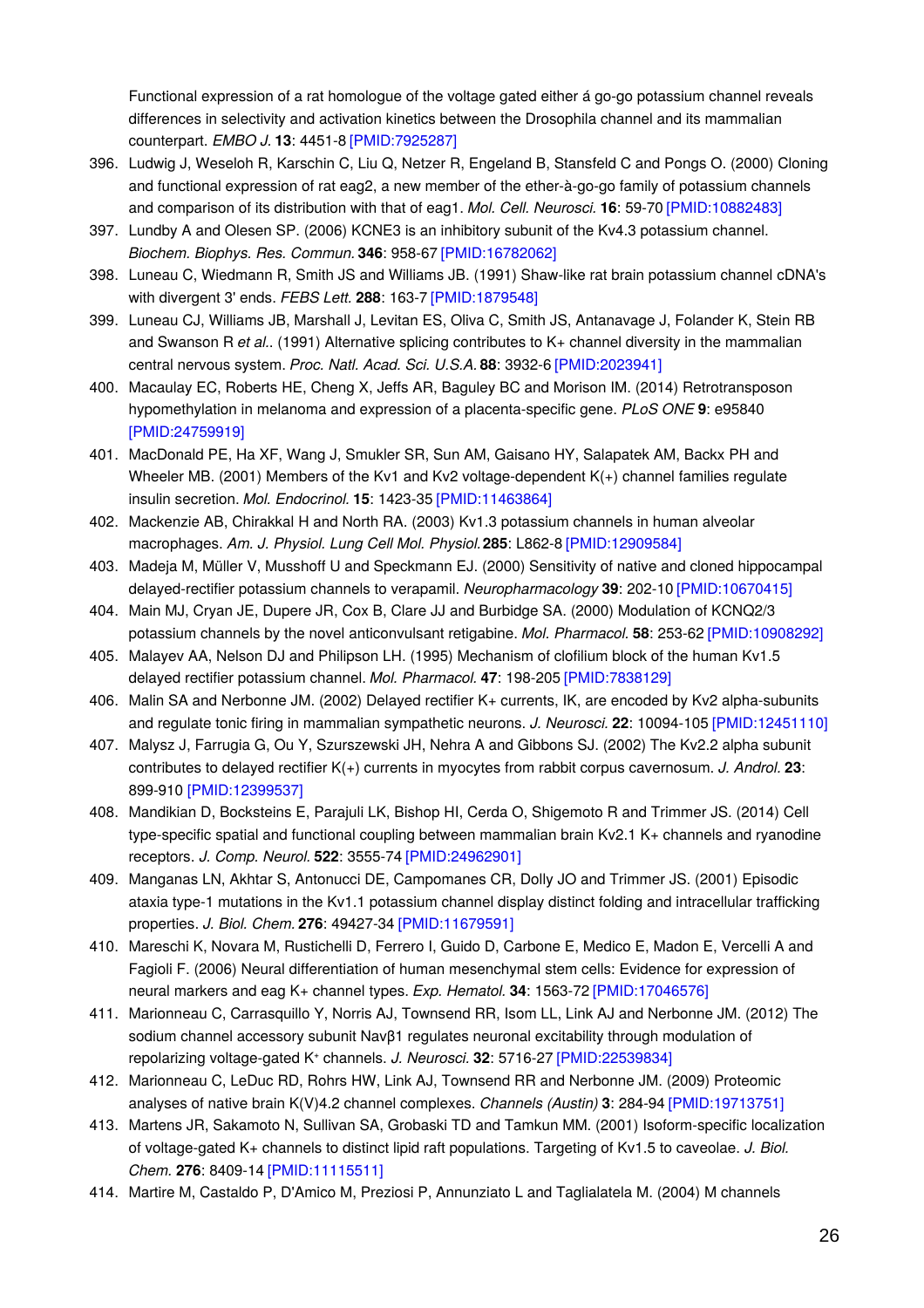containing KCNQ2 subunits modulate norepinephrine, aspartate, and GABA release from hippocampal nerve terminals. *J. Neurosci.* **24**: 592-7 [\[PMID:14736843\]](http://www.ncbi.nlm.nih.gov/pubmed/14736843?dopt=AbstractPlus)

- 415. Maruoka ND, Steele DF, Au BP, Dan P, Zhang X, Moore ED and Fedida D. (2000) alpha-actinin-2 couples to cardiac Kv1.5 channels, regulating current density and channel localization in HEK cells. *FEBS Lett.* **473**: 188-94 [\[PMID:10812072\]](http://www.ncbi.nlm.nih.gov/pubmed/10812072?dopt=AbstractPlus)
- 416. Maruyama Y. (1987) A patch-clamp study of mammalian platelets and their voltage-gated potassium current. *J. Physiol. (Lond.)* **391**: 467-85 [\[PMID:2451010\]](http://www.ncbi.nlm.nih.gov/pubmed/2451010?dopt=AbstractPlus)
- 417. Marx SO, Kurokawa J, Reiken S, Motoike H, D'Armiento J, Marks AR and Kass RS. (2002) Requirement of a macromolecular signaling complex for beta adrenergic receptor modulation of the KCNQ1-KCNE1 potassium channel. *Science* **295**: 496-9 [\[PMID:11799244\]](http://www.ncbi.nlm.nih.gov/pubmed/11799244?dopt=AbstractPlus)
- 418. Massengill JL, Smith MA, Son DI and O'Dowd DK. (1997) Differential expression of K4-AP currents and Kv3.1 potassium channel transcripts in cortical neurons that develop distinct firing phenotypes. *J. Neurosci.* **17**: 3136-47 [\[PMID:9096148\]](http://www.ncbi.nlm.nih.gov/pubmed/9096148?dopt=AbstractPlus)
- 419. Matsubara H, Liman ER, Hess P and Koren G. (1991) Pretranslational mechanisms determine the type of potassium channels expressed in the rat skeletal and cardiac muscles. *J. Biol. Chem.* **266**: 13324-8 [\[PMID:1712780\]](http://www.ncbi.nlm.nih.gov/pubmed/1712780?dopt=AbstractPlus)
- 420. Matsubara H, Suzuki J and Inada M. (1993) Shaker-related potassium channel, Kv1.4, mRNA regulation in cultured rat heart myocytes and differential expression of Kv1.4 and Kv1.5 genes in myocardial development and hypertrophy. *J. Clin. Invest.* **92**: 1659-66 [\[PMID:7691883\]](http://www.ncbi.nlm.nih.gov/pubmed/7691883?dopt=AbstractPlus)
- 421. Matteson DR and Deutsch C. (1984) K channels in T lymphocytes: a patch clamp study using monoclonal antibody adhesion. *Nature* **307**: 468-71 [\[PMID:6320008\]](http://www.ncbi.nlm.nih.gov/pubmed/6320008?dopt=AbstractPlus)
- 422. Mattmann ME, Yu H, Lin Z, Xu K, Huang X, Long S, Wu M, McManus OB, Engers DW and Le UM*et al.*. (2012) Identification of (R)-N-(4-(4-methoxyphenyl)thiazol-2-yl)-1-tosylpiperidine-2-carboxamide, ML277, as a novel, potent and selective K(v)7.1 (KCNQ1) potassium channel activator. *Bioorg. Med. Chem. Lett.* **22**: 5936-41 [\[PMID:22910039\]](http://www.ncbi.nlm.nih.gov/pubmed/22910039?dopt=AbstractPlus)
- 423. Matus-Leibovitch N, Vogel Z, Ezra-Macabee V, Etkin S, Nevo I and Attali B. (1996) Chronic morphine administration enhances the expression of Kv1.5 and Kv1.6 voltage-gated K+ channels in rat spinal cord. *Brain Res. Mol. Brain Res.***40**: 261-70 [\[PMID:8872310\]](http://www.ncbi.nlm.nih.gov/pubmed/8872310?dopt=AbstractPlus)
- 424. Mazzanti CM, Bergen A, Enoch MA, Michelini S and Goldman D. (1996) Identification of a Ser857-Asn857 substitution in DRK1 (KCNB1), population frequencies and lack of association to the low voltage alpha EEG trait. *Hum. Genet.* **98**: 134-7 [\[PMID:8698327\]](http://www.ncbi.nlm.nih.gov/pubmed/8698327?dopt=AbstractPlus)
- 425. McCord MC and Aizenman E. (2013) Convergent Ca2+ and Zn2+ signaling regulates apoptotic Kv2.1 K+ currents. *Proc. Natl. Acad. Sci. U.S.A.* **110**: 13988-93 [\[PMID:23918396\]](http://www.ncbi.nlm.nih.gov/pubmed/23918396?dopt=AbstractPlus)
- 426. McCormack K, McCormack T, Tanouye M, Rudy B and Stühmer W. (1995) Alternative splicing of the human Shaker K+ channel beta 1 gene and functional expression of the beta 2 gene product. *FEBS Lett.* **370**: 32-6 [\[PMID:7649300\]](http://www.ncbi.nlm.nih.gov/pubmed/7649300?dopt=AbstractPlus)
- 427. McCormack T, Rudy B and Seldin MF. (1999) Chromosomal mapping of the potassium channel genes Kcnq2 and Kcnq3 in mouse. *Genomics* **56**: 360-1 [\[PMID:10087209\]](http://www.ncbi.nlm.nih.gov/pubmed/10087209?dopt=AbstractPlus)
- 428. McCormack T, Vega-Saenz de Miera EC and Rudy B. (1990) Molecular cloning of a member of a third class of Shaker-family K+ channel genes in mammals. *Proc. Natl. Acad. Sci. U.S.A.* **87**: 5227-31 [\[PMID:2367536\]](http://www.ncbi.nlm.nih.gov/pubmed/2367536?dopt=AbstractPlus)
- 429. McDonald AJ and Mascagni F. (2006) Differential expression of Kv3.1b and Kv3.2 potassium channel subunits in interneurons of the basolateral amygdala. *Neuroscience* **138**: 537-47 [\[PMID:16413129\]](http://www.ncbi.nlm.nih.gov/pubmed/16413129?dopt=AbstractPlus)
- 430. McDonald TV, Yu Z, Ming Z, Palma E, Meyers MB, Wang KW, Goldstein SA and Fishman GI. (1997) A minK-HERG complex regulates the cardiac potassium current I(Kr). *Nature* **388**: 289-92 [\[PMID:9230439\]](http://www.ncbi.nlm.nih.gov/pubmed/9230439?dopt=AbstractPlus)
- 431. McKay BE and Turner RW. (2004) Kv3 K+ channels enable burst output in rat cerebellar Purkinje cells. *Eur. J. Neurosci.* **20**: 729-39 [\[PMID:15255983\]](http://www.ncbi.nlm.nih.gov/pubmed/15255983?dopt=AbstractPlus)
- 432. McKay MC and Worley JF. (2001) Linoleic acid both enhances activation and blocks Kv1.5 and Kv2.1 channels by two separate mechanisms. *Am. J. Physiol., Cell Physiol.***281**: C1277-84 [\[PMID:11546665\]](http://www.ncbi.nlm.nih.gov/pubmed/11546665?dopt=AbstractPlus)
- 433. McKinnon D. (1989) Isolation of a cDNA clone coding for a putative second potassium channel indicates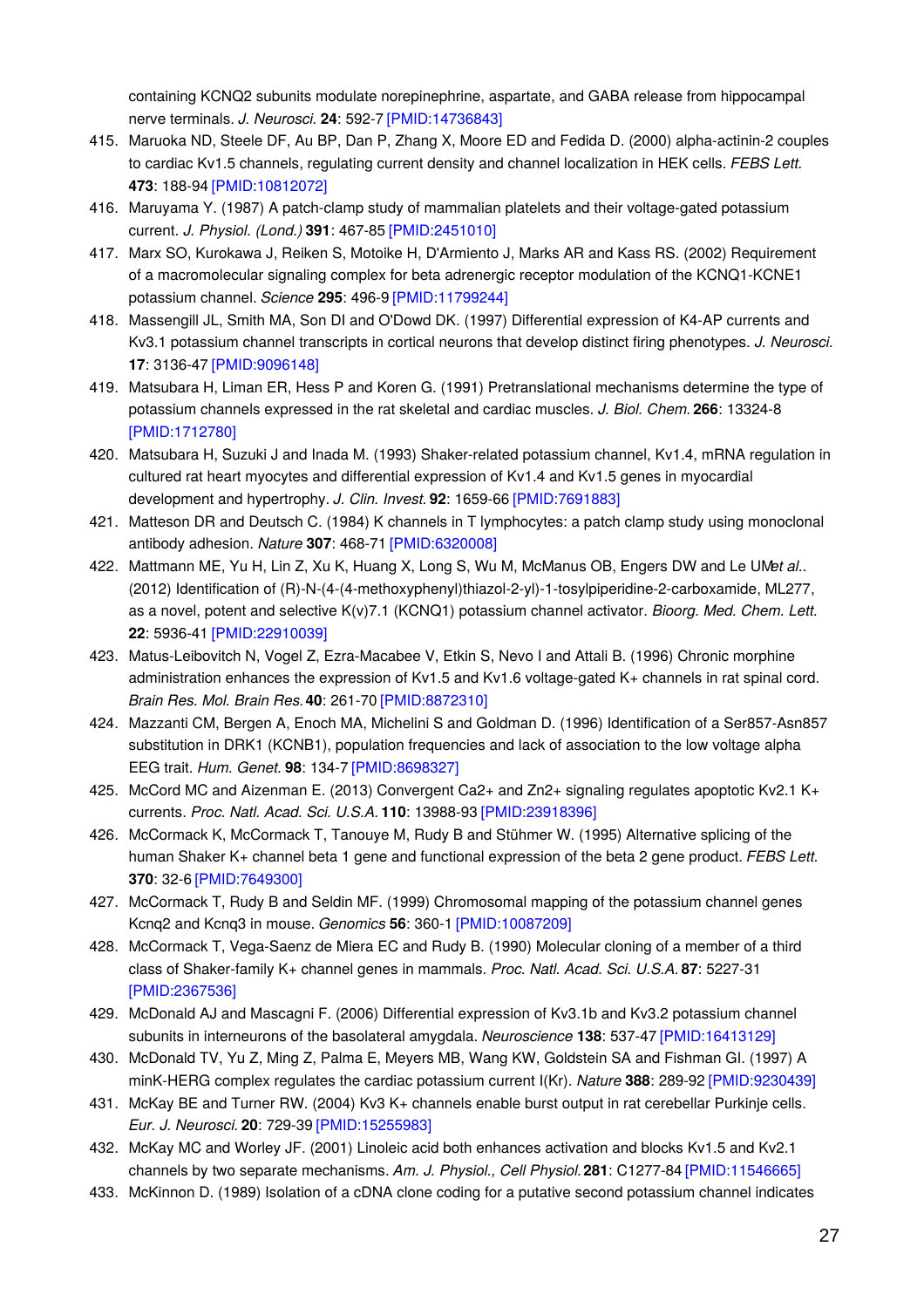the existence of a gene family. *J. Biol. Chem.* **264**: 8230-6 [\[PMID:2722779\]](http://www.ncbi.nlm.nih.gov/pubmed/2722779?dopt=AbstractPlus)

- 434. Melis R, Stauffer D, Zhao X, Zhu XL, Albrecht B, Pongs O, Brothman A and Leppert M. (1995) Physical and genetic localization of a Shab subfamily potassium channel (KCNB1) gene to chromosomal region 20q13.2. *Genomics* **25**: 285-7 [\[PMID:7774931\]](http://www.ncbi.nlm.nih.gov/pubmed/7774931?dopt=AbstractPlus)
- 435. Mello de Queiroz F, Suarez-Kurtz G, Stühmer W and Pardo LA. (2006) Ether à go-go potassium channel expression in soft tissue sarcoma patients. *Mol. Cancer* **5**: 42 [\[PMID:17022811\]](http://www.ncbi.nlm.nih.gov/pubmed/17022811?dopt=AbstractPlus)
- 436. Mencía A, González-Nieto D, Modamio-Høybjør S, Etxeberría A, Aránguez G, Salvador N, Del Castillo I, Villarroel A, Moreno F and Barrio L *et al.*. (2008) A novel KCNQ4 pore-region mutation (p.G296S) causes deafness by impairing cell-surface channel expression. *Hum. Genet.* **123**: 41-53 [\[PMID:18030493\]](http://www.ncbi.nlm.nih.gov/pubmed/18030493?dopt=AbstractPlus)
- 437. Meyer R and Heinemann SH. (1998) Characterization of an eag-like potassium channel in human neuroblastoma cells. *J. Physiol. (Lond.)* **508 ( Pt 1)**: 49-56 [\[PMID:9490815\]](http://www.ncbi.nlm.nih.gov/pubmed/9490815?dopt=AbstractPlus)
- 438. Meyer R, Schönherr R, Gavrilova-Ruch O, Wohlrab W and Heinemann SH. (1999) Identification of ether à go-go and calcium-activated potassium channels in human melanoma cells. *J. Membr. Biol.* **171**: 107-15 [\[PMID:10489423\]](http://www.ncbi.nlm.nih.gov/pubmed/10489423?dopt=AbstractPlus)
- 439. Michelakis ED, McMurtry MS, Wu XC, Dyck JR, Moudgil R, Hopkins TA, Lopaschuk GD, Puttagunta L, Waite R and Archer SL. (2002) Dichloroacetate, a metabolic modulator, prevents and reverses chronic hypoxic pulmonary hypertension in rats: role of increased expression and activity of voltage-gated potassium channels. *Circulation* **105**: 244-50 [\[PMID:11790708\]](http://www.ncbi.nlm.nih.gov/pubmed/11790708?dopt=AbstractPlus)
- 440. Michne WF, Guiles JW, Treasurywala AM, Castonguay LA, Weigelt CA, Oconnor B, Volberg WA, Grant AM, Chadwick CC and Krafte DS *et al.*. (1995) Novel inhibitors of potassium ion channels on human T lymphocytes. *J. Med. Chem.* **38**: 1877-83 [\[PMID:7540207\]](http://www.ncbi.nlm.nih.gov/pubmed/7540207?dopt=AbstractPlus)
- 441. Middleton RE, Sanchez M, Linde AR, Bugianesi RM, Dai G, Felix JP, Koprak SL, Staruch MJ, Bruguera M and Cox R *et al.*. (2003) Substitution of a single residue in Stichodactyla helianthus peptide, ShK-Dap22, reveals a novel pharmacological profile. *Biochemistry* **42**: 13698-707 [\[PMID:14622016\]](http://www.ncbi.nlm.nih.gov/pubmed/14622016?dopt=AbstractPlus)
- 442. Migeon MB, Street VA, Demas VP and Tempel BL. (1992) Cloning, sequence and chromosomal localization of MK6, a murine potassium channel gene. *Epilepsy Res. Suppl.* **9**: 173-80; discussion 180-1 [\[PMID:1285906\]](http://www.ncbi.nlm.nih.gov/pubmed/1285906?dopt=AbstractPlus)
- 443. Mikami M, Yasuda T, Terao A, Nakamura M, Ueno S, Tanabe H, Tanaka T, Onuma T, Goto Y, Kaneko S and Sano A. (1999) Localization of a gene for benign adult familial myoclonic epilepsy to chromosome 8q23.3-q24.1. *Am. J. Hum. Genet.***65**: 745-51 [\[PMID:10441581\]](http://www.ncbi.nlm.nih.gov/pubmed/10441581?dopt=AbstractPlus)
- 444. Misonou H, Menegola M, Mohapatra DP, Guy LK, Park KS and Trimmer JS. (2006) Bidirectional activitydependent regulation of neuronal ion channel phosphorylation. *J. Neurosci.* **26**: 13505-14 [\[PMID:17192433\]](http://www.ncbi.nlm.nih.gov/pubmed/17192433?dopt=AbstractPlus)
- 445. Mitcheson J, Perry M, Stansfeld P, Sanguinetti MC, Witchel H and Hancox J. (2005) Structural determinants for high-affinity block of hERG potassium channels. *Novartis Found. Symp.* **266**: 136-50; discussion 150-8 [\[PMID:16050266\]](http://www.ncbi.nlm.nih.gov/pubmed/16050266?dopt=AbstractPlus)
- 446. Mitcheson JS, Chen J and Sanguinetti MC. (2000) Trapping of a methanesulfonanilide by closure of the HERG potassium channel activation gate. *J. Gen. Physiol.* **115**: 229-40 [\[PMID:10694252\]](http://www.ncbi.nlm.nih.gov/pubmed/10694252?dopt=AbstractPlus)
- 447. Miyake A, Mochizuki S, Yokoi H, Kohda M and Furuichi K. (1999) New ether-à-go-go K(+) channel family members localized in human telencephalon. *J. Biol. Chem.* **274**: 25018-25 [\[PMID:10455180\]](http://www.ncbi.nlm.nih.gov/pubmed/10455180?dopt=AbstractPlus)
- 448. Miyake A, Takahashi S, Nakamura Y, Inamura K, Matsumoto S, Mochizuki S and Katou M. (2009) Disruption of the ether-a-go-go K+ channel gene BEC1/KCNH3 enhances cognitive function. *J. Neurosci.* **29**: 14637-45 [\[PMID:19923296\]](http://www.ncbi.nlm.nih.gov/pubmed/19923296?dopt=AbstractPlus)
- 449. Moreno H, Kentros C, Bueno E, Weiser M, Hernandez A, Vega-Saenz de Miera E, Ponce A, Thornhill W and Rudy B. (1995) Thalamocortical projections have a K+ channel that is phosphorylated and modulated by cAMP-dependent protein kinase. *J. Neurosci.* **15**: 5486-501 [\[PMID:7643197\]](http://www.ncbi.nlm.nih.gov/pubmed/7643197?dopt=AbstractPlus)
- 450. Moreno H, Vega-Saenz de Miera E, Nadal MS, Amarillo Y and Rudy B. (2001) Modulation of Kv3 potassium channels expressed in CHO cells by a nitric oxide-activated phosphatase. *J. Physiol. (Lond.)* **530**: 345-58 [\[PMID:11281123\]](http://www.ncbi.nlm.nih.gov/pubmed/11281123?dopt=AbstractPlus)
- 451. Mori S, Nakamura M, Yasuda T, Ueno S, Kaneko S and Sano A. (2011) Remapping and mutation analysis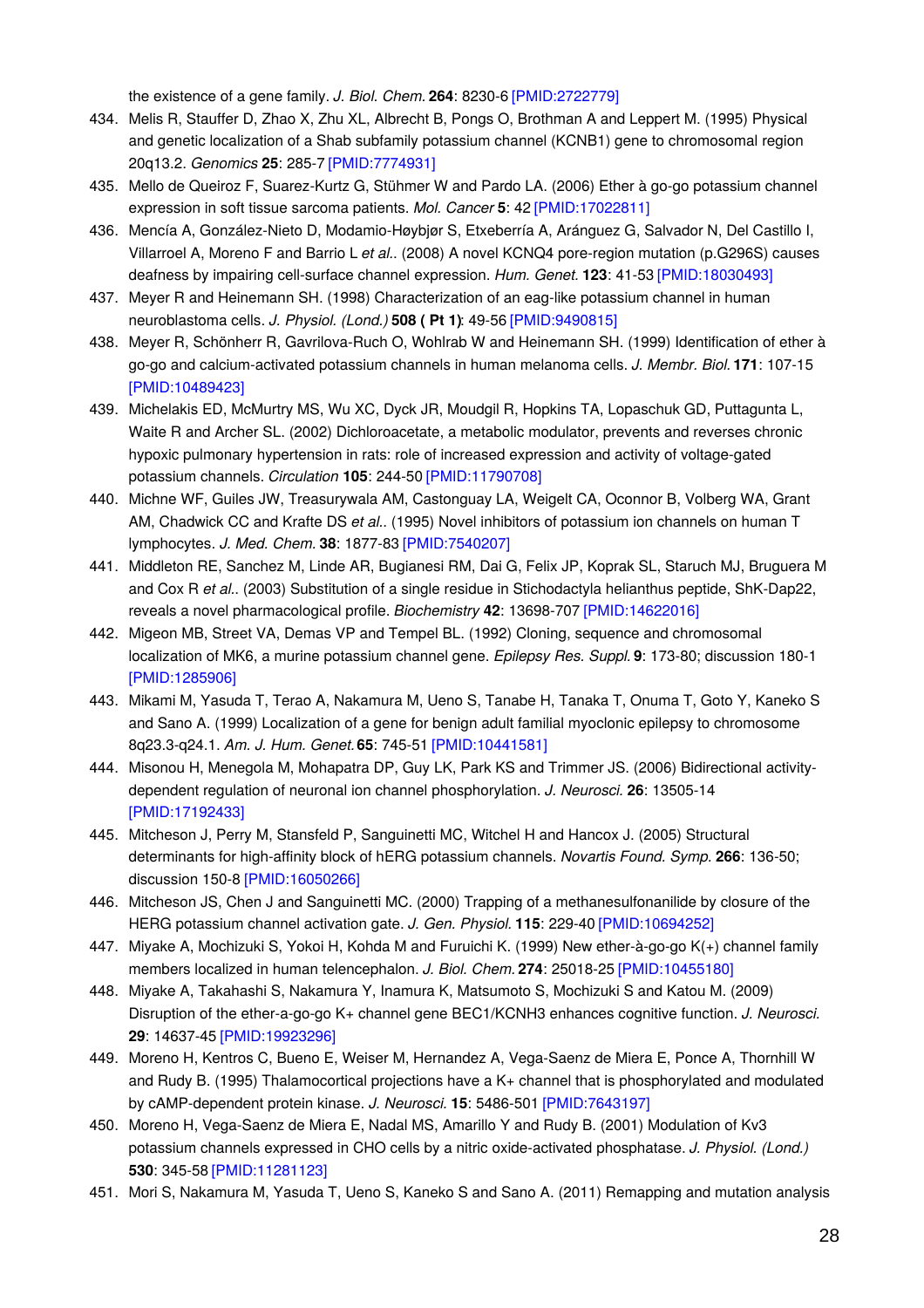of benign adult familial myoclonic epilepsy in a Japanese pedigree. *J. Hum. Genet.* **56**: 742-7 [\[PMID:21850007\]](http://www.ncbi.nlm.nih.gov/pubmed/21850007?dopt=AbstractPlus)

- 452. Mouhat S, Visan V, Ananthakrishnan S, Wulff H, Andreotti N, Grissmer S, Darbon H, De Waard M and Sabatier JM. (2005) K+ channel types targeted by synthetic OSK1, a toxin from Orthochirus scrobiculosus scorpion venom. *Biochem. J.* **385**: 95-104 [\[PMID:15588251\]](http://www.ncbi.nlm.nih.gov/pubmed/15588251?dopt=AbstractPlus)
- 453. Muona M, Berkovic SF, Dibbens LM, Oliver KL, Maljevic S, Bayly MA, Joensuu T, Canafoglia L, Franceschetti S and Michelucci R *et al.*. (2015) A recurrent de novo mutation in KCNC1 causes progressive myoclonus epilepsy. *Nat. Genet.* **47**: 39-46 [\[PMID:25401298\]](http://www.ncbi.nlm.nih.gov/pubmed/25401298?dopt=AbstractPlus)
- 454. Murakoshi H and Trimmer JS. (1999) Identification of the Kv2.1 K+ channel as a major component of the delayed rectifier K+ current in rat hippocampal neurons. *J. Neurosci.* **19**: 1728-35 [\[PMID:10024359\]](http://www.ncbi.nlm.nih.gov/pubmed/10024359?dopt=AbstractPlus)
- 455. Murata M, Buckett PD, Zhou J, Brunner M, Folco E and Koren G. (2001) SAP97 interacts with Kv1.5 in heterologous expression systems. *Am. J. Physiol. Heart Circ. Physiol.***281**: H2575-84 [\[PMID:11709425\]](http://www.ncbi.nlm.nih.gov/pubmed/11709425?dopt=AbstractPlus)
- 456. Mühlbauer E, Bazwinsky I, Wolgast S, Klemenz A and Peschke E. (2007) Circadian changes of ether-ago-go-related-gene (Erg) potassium channel transcripts in the rat pancreas and beta-cell. *Cell. Mol. Life Sci.* **64**: 768-80 [\[PMID:17322986\]](http://www.ncbi.nlm.nih.gov/pubmed/17322986?dopt=AbstractPlus)
- 457. Müller R, Thiele J, Klages U and Lingens F. (1984) Incorporation of [18O]water into 4-hydroxybenzoic acid in the reaction of 4-chlorobenzoate dehalogenase from pseudomonas spec. CBS 3. *Biochem. Biophys. Res. Commun.* **124**: 178-82 [\[PMID:6497878\]](http://www.ncbi.nlm.nih.gov/pubmed/6497878?dopt=AbstractPlus)
- 458. Nadal MS, Ozaita A, Amarillo Y, Vega-Saenz de Miera E, Ma Y, Mo W, Goldberg EM, Misumi Y, Ikehara Y and Neubert TA *et al.*. (2003) The CD26-related dipeptidyl aminopeptidase-like protein DPPX is a critical component of neuronal A-type K+ channels. *Neuron* **37**: 449-61 [\[PMID:12575952\]](http://www.ncbi.nlm.nih.gov/pubmed/12575952?dopt=AbstractPlus)
- 459. Nakajima T, Hayashi K, Viswanathan PC, Kim MY, Anghelescu M, Barksdale KA, Shuai W, Balser JR and Kupershmidt S. (2007) HERG is protected from pharmacological block by alpha-1,2-glucosyltransferase function. *J. Biol. Chem.* **282**: 5506-13 [\[PMID:17189275\]](http://www.ncbi.nlm.nih.gov/pubmed/17189275?dopt=AbstractPlus)
- 460. Nakajo K and Kubo Y. (2014) Steric hindrance between S4 and S5 of the KCNQ1/KCNE1 channel hampers pore opening. *Nat Commun* **5**: 4100 [\[PMID:24920132\]](http://www.ncbi.nlm.nih.gov/pubmed/24920132?dopt=AbstractPlus)
- 461. Nakamura TY, Nandi S, Pountney DJ, Artman M, Rudy B and Coetzee WA. (2001) Different effects of the Ca(2+)-binding protein, KChIP1, on two Kv4 subfamily members, Kv4.1 and Kv4.2. *FEBS Lett.* **499**: 205-9 [\[PMID:11423117\]](http://www.ncbi.nlm.nih.gov/pubmed/11423117?dopt=AbstractPlus)
- 462. Nakamura TY, Sturm E, Pountney DJ, Orenzoff B, Artman M and Coetzee WA. (2003) Developmental expression of NCS-1 (frequenin), a regulator of Kv4 K+ channels, in mouse heart. *Pediatr. Res.* **53**: 554-7 [\[PMID:12612193\]](http://www.ncbi.nlm.nih.gov/pubmed/12612193?dopt=AbstractPlus)
- 463. Nelson DJ, Jow B and Jow F. (1990) Whole-cell currents in macrophages: I. Human monocyte-derived macrophages. *J. Membr. Biol.* **117**: 29-44 [\[PMID:2402007\]](http://www.ncbi.nlm.nih.gov/pubmed/2402007?dopt=AbstractPlus)
- 464. Nerbonne JM. (2000) Molecular basis of functional voltage-gated K+ channel diversity in the mammalian myocardium. *J. Physiol. (Lond.)* **525 Pt 2**: 285-98 [\[PMID:10835033\]](http://www.ncbi.nlm.nih.gov/pubmed/10835033?dopt=AbstractPlus)
- 465. Neyroud N, Tesson F, Denjoy I, Leibovici M, Donger C, Barhanin J, Fauré S, Gary F, Coumel P and Petit C *et al.*. (1997) A novel mutation in the potassium channel gene KVLQT1 causes the Jervell and Lange-Nielsen cardioauditory syndrome. *Nat. Genet.* **15**: 186-9 [\[PMID:9020846\]](http://www.ncbi.nlm.nih.gov/pubmed/9020846?dopt=AbstractPlus)
- 466. Ng FL, Davis AJ, Jepps TA, Harhun MI, Yeung SY, Wan A, Reddy M, Melville D, Nardi A and Khong Tlet *al.*. (2011) Expression and function of the K+ channel KCNQ genes in human arteries Br. J. Pharmacol. **162**: 42-53 [\[PMID:20840535\]](http://www.ncbi.nlm.nih.gov/pubmed/20840535?dopt=AbstractPlus)
- 467. Nguyen A, Kath JC, Hanson DC, Biggers MS, Canniff PC, Donovan CB, Mather RJ, Bruns MJ, Rauer H and Aiyar J *et al.*. (1996) Novel nonpeptide agents potently block the C-type inactivated conformation of Kv1.3 and suppress T cell activation. *Mol. Pharmacol.* **50**: 1672-9 [\[PMID:8967992\]](http://www.ncbi.nlm.nih.gov/pubmed/8967992?dopt=AbstractPlus)
- 468. Ninkovic M, Mitkovski M, Kohl T, Stühmer W and Pardo LA. (2012) Physical and functional interaction of KV10.1 with Rabaptin-5 impacts ion channel trafficking. *FEBS Lett.* **586**: 3077-84 [\[PMID:22841712\]](http://www.ncbi.nlm.nih.gov/pubmed/22841712?dopt=AbstractPlus)
- 469. Noma K, Kimura K, Minatohara K, Nakashima H, Nagao Y, Mizoguchi A and Fujiyoshi Y. (2009) Triple Nglycosylation in the long S5-P loop regulates the activation and trafficking of the Kv12.2 potassium channel. *J. Biol. Chem.* **284**: 33139-50 [\[PMID:19808681\]](http://www.ncbi.nlm.nih.gov/pubmed/19808681?dopt=AbstractPlus)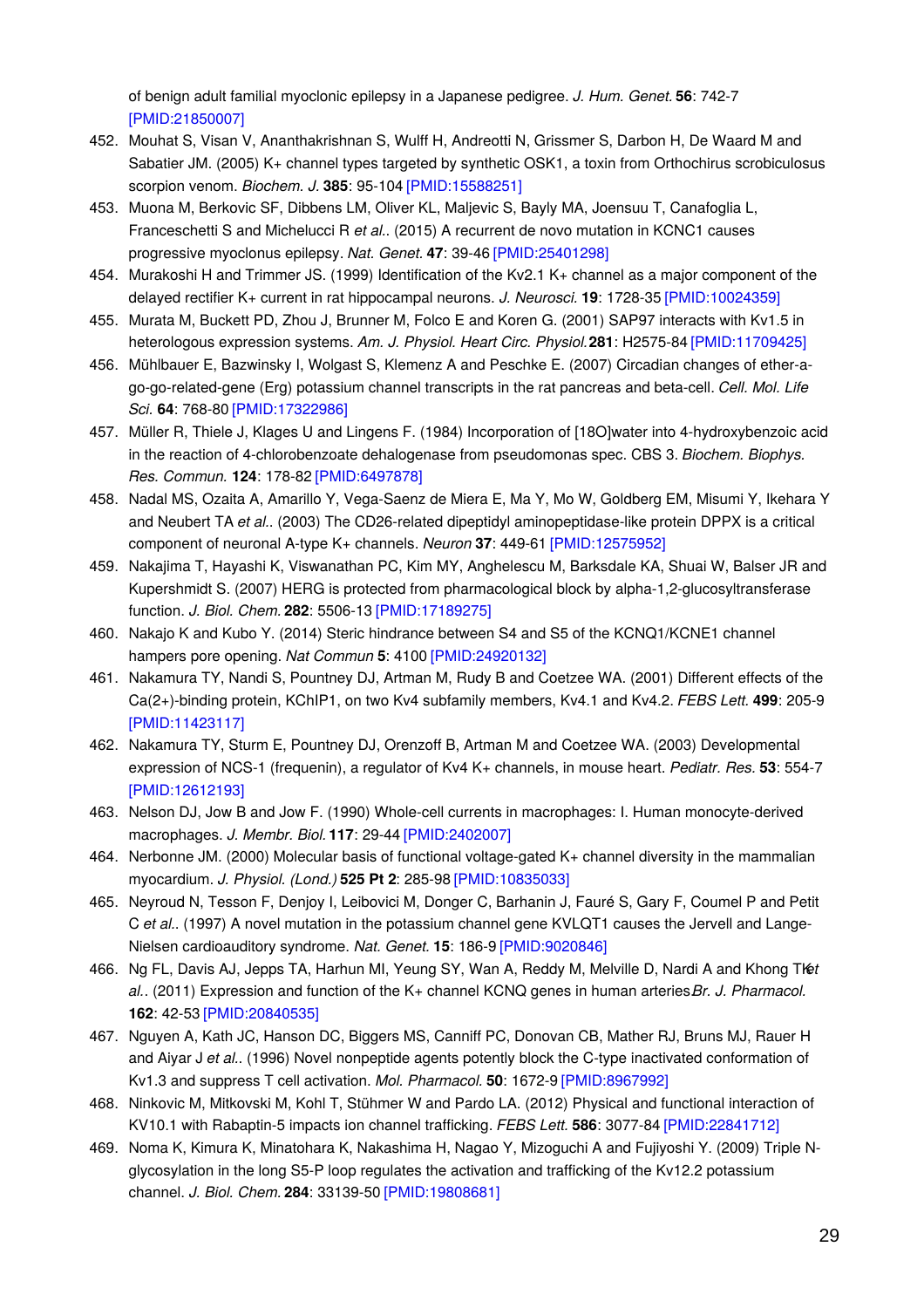- 470. Norris AJ and Nerbonne JM. (2010) Molecular dissection of I(A) in cortical pyramidal neurons reveals three distinct components encoded by Kv4.2, Kv4.3, and Kv1.4 alpha-subunits. *J. Neurosci.* **30**: 5092-101 [\[PMID:20371829\]](http://www.ncbi.nlm.nih.gov/pubmed/20371829?dopt=AbstractPlus)
- 471. O'Connell DJ, Bauer MC, O'Brien J, Johnson WM, Divizio CA, O'Kane SL, Berggård T, Merino A, Akerfeldt KS and Linse S *et al.*. (2010) Integrated protein array screening and high throughput validation of 70 novel neural calmodulin-binding proteins. *Mol. Cell Proteomics* **9**: 1118-32 [\[PMID:20068228\]](http://www.ncbi.nlm.nih.gov/pubmed/20068228?dopt=AbstractPlus)
- 472. O'Neill PM, Park BK, Shone AE, Maggs JL, Roberts P, Stocks PA, Biagini GA, Bray PG, Gibbons P and Berry N *et al.*. (2009) Candidate selection and preclinical evaluation of N-tert-butyl isoquine (GSK369796), an affordable and effective 4-aminoquinoline antimalarial for the 21st century. *J. Med. Chem.* **52**: 1408-15 [\[PMID:19222165\]](http://www.ncbi.nlm.nih.gov/pubmed/19222165?dopt=AbstractPlus)
- 473. Occhiodoro T, Bernheim L, Liu JH, Bijlenga P, Sinnreich M, Bader CR and Fischer-Lougheed J. (1998) Cloning of a human ether-a-go-go potassium channel expressed in myoblasts at the onset of fusion. *FEBS Lett.* **434**: 177-82 [\[PMID:9738473\]](http://www.ncbi.nlm.nih.gov/pubmed/9738473?dopt=AbstractPlus)
- 474. Ogawa Y, Oses-Prieto J, Kim MY, Horresh I, Peles E, Burlingame AL, Trimmer JS, Meijer D and Rasband MN. (2010) ADAM22, a Kv1 channel-interacting protein, recruits membrane-associated guanylate kinases to juxtaparanodes of myelinated axons. *J. Neurosci.* **30**: 1038-48 [\[PMID:20089912\]](http://www.ncbi.nlm.nih.gov/pubmed/20089912?dopt=AbstractPlus)
- 475. Ohya S, Sergeant GP, Greenwood IA and Horowitz B. (2003) Molecular variants of KCNQ channels expressed in murine portal vein myocytes: a role in delayed rectifier current. *Circ. Res.* **92**: 1016-23 [\[PMID:12690036\]](http://www.ncbi.nlm.nih.gov/pubmed/12690036?dopt=AbstractPlus)
- 476. Ohya S, Tanaka M, Oku T, Asai Y, Watanabe M, Giles WR and Imaizumi Y. (1997) Molecular cloning and tissue distribution of an alternatively spliced variant of an A-type K+ channel alpha-subunit, Kv4.3 in the rat. *FEBS Lett.* **420**: 47-53 [\[PMID:9450548\]](http://www.ncbi.nlm.nih.gov/pubmed/9450548?dopt=AbstractPlus)
- 477. Ohya S, Tanaka M, Oku T, Furuyama T, Mori N, Giles WR, Watanabe M and Imaizumi Y. (2001) Regional expression of the splice variants of Kv4.3 in rat brain and effects of C-terminus deletion on expressed K+ currents. *Life Sci.* **68**: 1703-16 [\[PMID:11270617\]](http://www.ncbi.nlm.nih.gov/pubmed/11270617?dopt=AbstractPlus)
- 478. Olesen MS, Refsgaard L, Holst AG, Larsen AP, Grubb S, Haunsø S, Svendsen JH, Olesen SP, Schmitt N and Calloe K. (2013) A novel KCND3 gain-of-function mutation associated with early-onset of persistent lone atrial fibrillation. *Cardiovasc. Res.* **98**: 488-95 [\[PMID:23400760\]](http://www.ncbi.nlm.nih.gov/pubmed/23400760?dopt=AbstractPlus)
- 479. Olson TM, Alekseev AE, Liu XK, Park S, Zingman LV, Bienengraeber M, Sattiraju S, Ballew JD, Jahangir A and Terzic A. (2006) Kv1.5 channelopathy due to KCNA5 loss-of-function mutation causes human atrial fibrillation. *Hum. Mol. Genet.* **15**: 2185-91 [\[PMID:16772329\]](http://www.ncbi.nlm.nih.gov/pubmed/16772329?dopt=AbstractPlus)
- 480. Ordög B, Brutyó E, Puskás LG, Papp JG, Varró A, Szabad J and Boldogkoi Z. (2006) Gene expression profiling of human cardiac potassium and sodium channels. *Int. J. Cardiol.* **111**: 386-93 [\[PMID:16257073\]](http://www.ncbi.nlm.nih.gov/pubmed/16257073?dopt=AbstractPlus)
- 481. Orias M, Bray-Ward P, Curran ME, Keating MT and Desir GV. (1997) Genomic localization of the human gene for KCNA10, a cGMP-activated K channel. *Genomics* **42**: 33-7 [\[PMID:9177773\]](http://www.ncbi.nlm.nih.gov/pubmed/9177773?dopt=AbstractPlus)
- 482. Osteen JD, Barro-Soria R, Robey S, Sampson KJ, Kass RS and Larsson HP. (2012) Allosteric gating mechanism underlies the flexible gating of KCNQ1 potassium channels. *Proc. Natl. Acad. Sci. U.S.A.* **109**: 7103-8 [\[PMID:22509038\]](http://www.ncbi.nlm.nih.gov/pubmed/22509038?dopt=AbstractPlus)
- 483. Osteen JD, Gonzalez C, Sampson KJ, Iyer V, Rebolledo S, Larsson HP and Kass RS. (2010) KCNE1 alters the voltage sensor movements necessary to open the KCNQ1 channel gate. *Proc. Natl. Acad. Sci. U.S.A.* **107**: 22710-5 [\[PMID:21149716\]](http://www.ncbi.nlm.nih.gov/pubmed/21149716?dopt=AbstractPlus)
- 484. Ota M, Ito T, Umemura T, Katsuyama Y, Yoshizawa K, Hamano H and Kawa S. (2011) Polymorphism in the KCNA3 gene is associated with susceptibility to autoimmune pancreatitis in the Japanese population. *Dis. Markers* **31**: 223-9 [\[PMID:22045429\]](http://www.ncbi.nlm.nih.gov/pubmed/22045429?dopt=AbstractPlus)
- 485. Ottschytsch N, Raes A, Van Hoorick D and Snyders DJ. (2002) Obligatory heterotetramerization of three previously uncharacterized Kv channel alpha-subunits identified in the human genome. *Proc. Natl. Acad. Sci. U.S.A.* **99**: 7986-91 [\[PMID:12060745\]](http://www.ncbi.nlm.nih.gov/pubmed/12060745?dopt=AbstractPlus)
- 486. Ouadid-Ahidouch H, Le Bourhis X, Roudbaraki M, Toillon RA, Delcourt P and Prevarskaya N. (2001) Changes in the K+ current-density of MCF-7 cells during progression through the cell cycle: possible involvement of a h-ether.a-gogo K+ channel. *Recept. Channels* **7**: 345-56 [\[PMID:11697078\]](http://www.ncbi.nlm.nih.gov/pubmed/11697078?dopt=AbstractPlus)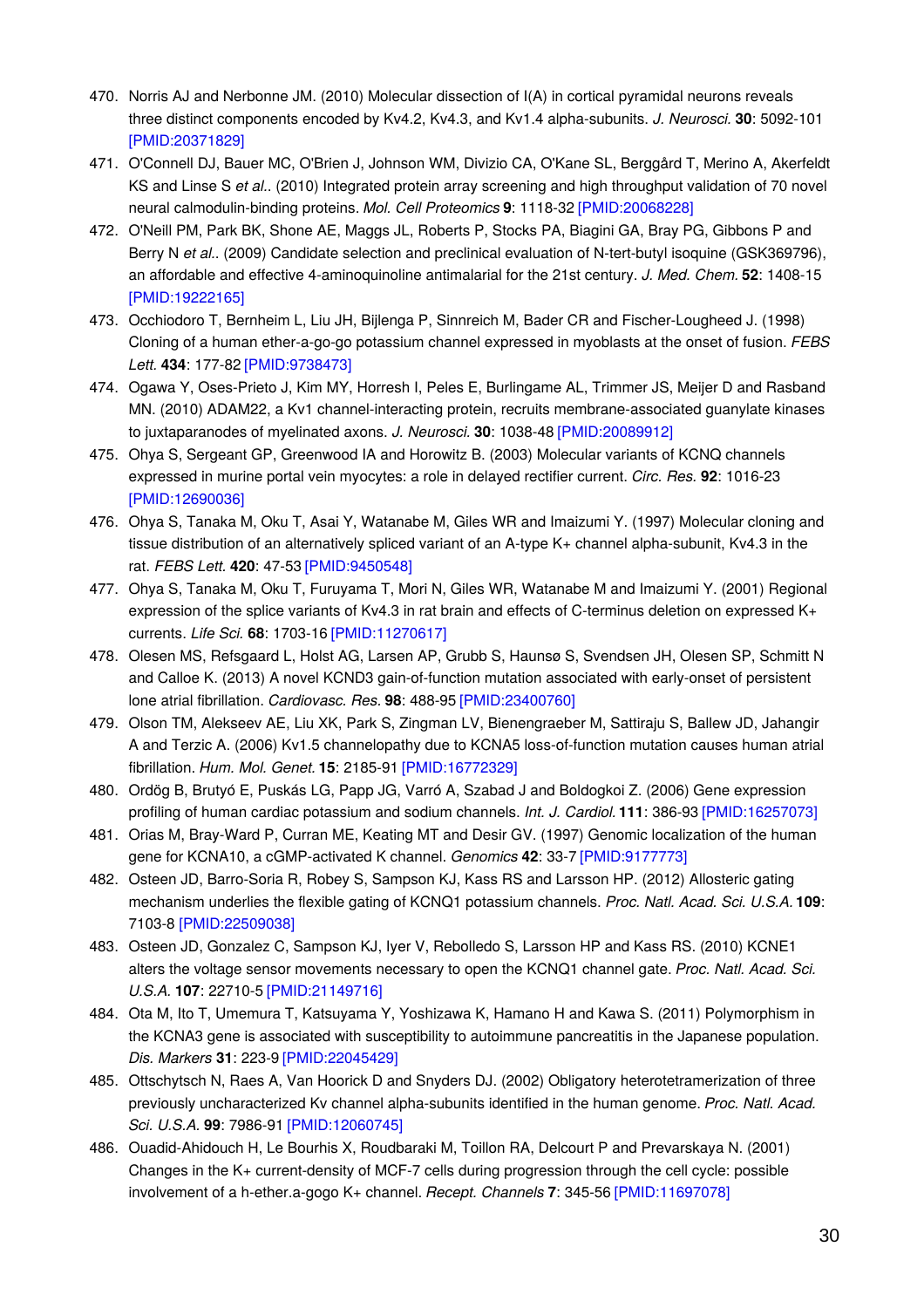- 487. Ousingsawat J, Spitzner M, Puntheeranurak S, Terracciano L, Tornillo L, Bubendorf L, Kunzelmann K and Schreiber R. (2007) Expression of voltage-gated potassium channels in human and mouse colonic carcinoma. *Clin. Cancer Res.* **13**: 824-31 [\[PMID:17289873\]](http://www.ncbi.nlm.nih.gov/pubmed/17289873?dopt=AbstractPlus)
- 488. Padilla K, Wickenden AD, Gerlach AC and McCormack K. (2009) The KCNQ2/3 selective channel opener ICA-27243 binds to a novel voltage-sensor domain site. *Neurosci. Lett.* **465**: 138-42 [\[PMID:19733209\]](http://www.ncbi.nlm.nih.gov/pubmed/19733209?dopt=AbstractPlus)
- 489. Pagon RA, Adam MP, Ardinger HH, Wallace SE, Amemiya A, Bean LJH, Bird TD, Dolan CR, Fong CT and Smith RJH *et al.*. (1993) Spinocerebellar Ataxia Type 13.*GeneReviews(®)* [\[PMID:20301404\]](http://www.ncbi.nlm.nih.gov/pubmed/20301404?dopt=AbstractPlus)
- 490. Pak MD, Baker K, Covarrubias M, Butler A, Ratcliffe A and Salkoff L. (1991) mShal, a subfamily of A-type K+ channel cloned from mammalian brain. *Proc. Natl. Acad. Sci. U.S.A.* **88**: 4386-90 [\[PMID:2034678\]](http://www.ncbi.nlm.nih.gov/pubmed/2034678?dopt=AbstractPlus)
- 491. Pal S, Hartnett KA, Nerbonne JM, Levitan ES and Aizenman E. (2003) Mediation of neuronal apoptosis by Kv2.1-encoded potassium channels. *J. Neurosci.* **23**: 4798-802 [\[PMID:12832499\]](http://www.ncbi.nlm.nih.gov/pubmed/12832499?dopt=AbstractPlus)
- 492. Pan Y, Xu X, Tong X and Wang X. (2004) Messenger RNA and protein expression analysis of voltagegated potassium channels in the brain of Abeta(25-35)-treated rats. *J. Neurosci. Res.* **77**: 94-9 [\[PMID:15197742\]](http://www.ncbi.nlm.nih.gov/pubmed/15197742?dopt=AbstractPlus)
- 493. Pan Z, Kao T, Horvath Z, Lemos J, Sul JY, Cranstoun SD, Bennett V, Scherer SS and Cooper EC. (2006) A common ankyrin-G-based mechanism retains KCNQ and NaV channels at electrically active domains of the axon. *J. Neurosci.* **26**: 2599-613 [\[PMID:16525039\]](http://www.ncbi.nlm.nih.gov/pubmed/16525039?dopt=AbstractPlus)
- 494. Panaghie G and Abbott GW. (2007) The role of S4 charges in voltage-dependent and voltage-independent KCNQ1 potassium channel complexes. *J. Gen. Physiol.* **129**: 121-33 [\[PMID:17227916\]](http://www.ncbi.nlm.nih.gov/pubmed/17227916?dopt=AbstractPlus)
- 495. Pannaccione A, Boscia F, Scorziello A, Adornetto A, Castaldo P, Sirabella R, Taglialatela M, Di Renzo GF and Annunziato L. (2007) Up-regulation and increased activity of KV3.4 channels and their accessory subunit MinK-related peptide 2 induced by amyloid peptide are involved in apoptotic neuronal death. *Mol. Pharmacol.* **72**: 665-73 [\[PMID:17495071\]](http://www.ncbi.nlm.nih.gov/pubmed/17495071?dopt=AbstractPlus)
- 496. Pardo LA, Brüggemann A, Camacho J and Stühmer W. (1998) Cell cycle-related changes in the conducting properties of r-eag K+ channels. *J. Cell Biol.* **143**: 767-75 [\[PMID:9813096\]](http://www.ncbi.nlm.nih.gov/pubmed/9813096?dopt=AbstractPlus)
- 497. Pardo LA, del Camino D, Sánchez A, Alves F, Brüggemann A, Beckh S and Stühmer W. (1999) Oncogenic potential of EAG K(+) channels. *EMBO J.* **18**: 5540-7 [\[PMID:10523298\]](http://www.ncbi.nlm.nih.gov/pubmed/10523298?dopt=AbstractPlus)
- 498. Pardo-Lopez L, Zhang M, Liu J, Jiang M, Possani LD and Tseng GN. (2002) Mapping the binding site of a human ether-a-go-go-related gene-specific peptide toxin (ErgTx) to the channel's outer vestibule. *J. Biol. Chem.* **277**: 16403-11 [\[PMID:11864985\]](http://www.ncbi.nlm.nih.gov/pubmed/11864985?dopt=AbstractPlus)
- 499. Patel AJ, Lazdunski M and Honoré E. (1999) Kv2.1/Kv9.3, an ATP-dependent delayed-rectifier K+ channel in pulmonary artery myocytes. *Ann. N. Y. Acad. Sci.* **868**: 438-41 [\[PMID:10414317\]](http://www.ncbi.nlm.nih.gov/pubmed/10414317?dopt=AbstractPlus)
- 500. Patel SP, Parai R, Parai R and Campbell DL. (2004) Regulation of Kv4.3 voltage-dependent gating kinetics by KChIP2 isoforms. *J. Physiol. (Lond.)* **557**: 19-41 [\[PMID:14724186\]](http://www.ncbi.nlm.nih.gov/pubmed/14724186?dopt=AbstractPlus)
- 501. Peltola MA, Kuja-Panula J, Lauri SE, Taira T and Rauvala H. (2011) AMIGO is an auxiliary subunit of the Kv2.1 potassium channel. *EMBO Rep.* **12**: 1293-9 [\[PMID:22056818\]](http://www.ncbi.nlm.nih.gov/pubmed/22056818?dopt=AbstractPlus)
- 502. Pennington MW, Byrnes ME, Zaydenberg I, Khaytin I, de Chastonay J, Krafte DS, Hill R, Mahnir VM, Volberg WA and Gorczyca W. (1995) Chemical synthesis and characterization of ShK toxin: a potent potassium channel inhibitor from a sea anemone. *Int. J. Pept. Protein Res.***46**: 354-8 [\[PMID:8567178\]](http://www.ncbi.nlm.nih.gov/pubmed/8567178?dopt=AbstractPlus)
- 503. Pereira LE, Villinger F, Wulff H, Sankaranarayanan A, Raman G and Ansari AA. (2007) Pharmacokinetics, toxicity, and functional studies of the selective Kv1.3 channel blocker 5-(4-phenoxybutoxy)psoralen in rhesus macaques. *Exp. Biol. Med. (Maywood)* **232**: 1338-54 [\[PMID:17959847\]](http://www.ncbi.nlm.nih.gov/pubmed/17959847?dopt=AbstractPlus)
- 504. Peretz A, Degani N, Nachman R, Uziyel Y, Gibor G, Shabat D and Attali B. (2005) Meclofenamic acid and diclofenac, novel templates of KCNQ2/Q3 potassium channel openers, depress cortical neuron activity and exhibit anticonvulsant properties. *Mol. Pharmacol.* **67**: 1053-66 [\[PMID:15598972\]](http://www.ncbi.nlm.nih.gov/pubmed/15598972?dopt=AbstractPlus)
- 505. Perney TM, Marshall J, Martin KA, Hockfield S and Kaczmarek LK. (1992) Expression of the mRNAs for the Kv3.1 potassium channel gene in the adult and developing rat brain. *J. Neurophysiol.* **68**: 756-66 [\[PMID:1432046\]](http://www.ncbi.nlm.nih.gov/pubmed/1432046?dopt=AbstractPlus)
- 506. Perry M, de Groot MJ, Helliwell R, Leishman D, Tristani-Firouzi M, Sanguinetti MC and Mitcheson J. (2004) Structural determinants of HERG channel block by clofilium and ibutilide. *Mol. Pharmacol.* **66**: 240-9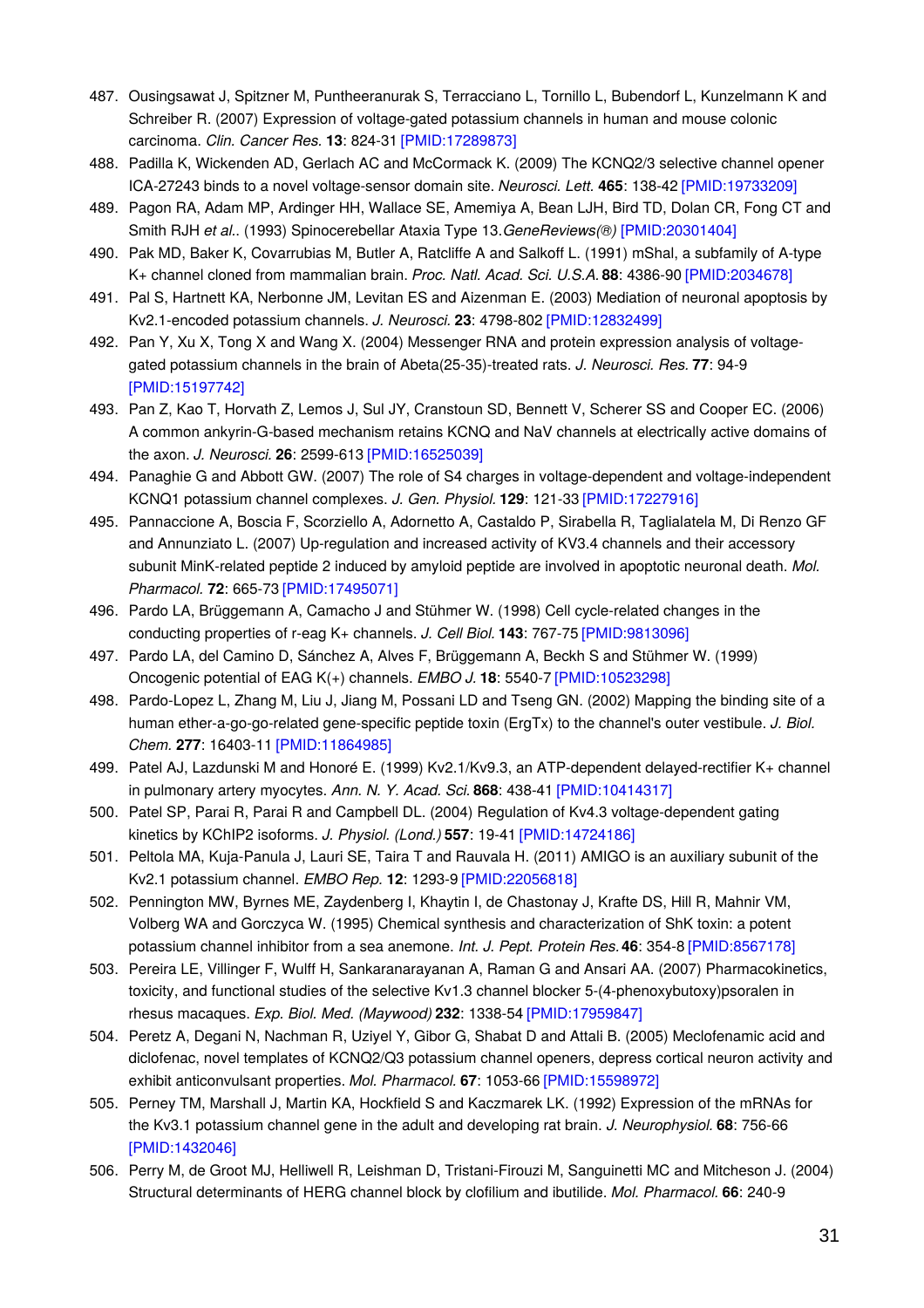[\[PMID:15266014\]](http://www.ncbi.nlm.nih.gov/pubmed/15266014?dopt=AbstractPlus)

- 507. Persson AS, Klement G, Almgren M, Sahlholm K, Nilsson J, Petersson S, Arhem P, Schalling M and Lavebratt C. (2005) A truncated Kv1.1 protein in the brain of the megencephaly mouse: expression and interaction. *BMC Neurosci* **6**: 65 [\[PMID:16305740\]](http://www.ncbi.nlm.nih.gov/pubmed/16305740?dopt=AbstractPlus)
- 508. Peters HC, Hu H, Pongs O, Storm JF and Isbrandt D. (2005) Conditional transgenic suppression of M channels in mouse brain reveals functions in neuronal excitability, resonance and behavior. *Nat. Neurosci.* **8**: 51-60 [\[PMID:15608631\]](http://www.ncbi.nlm.nih.gov/pubmed/15608631?dopt=AbstractPlus)
- 509. Petersson S, Persson AS, Johansen JE, Ingvar M, Nilsson J, Klement G, Arhem P, Schalling M and Lavebratt C. (2003) Truncation of the Shaker-like voltage-gated potassium channel, Kv1.1, causes megencephaly. *Eur. J. Neurosci.* **18**: 3231-40 [\[PMID:14686897\]](http://www.ncbi.nlm.nih.gov/pubmed/14686897?dopt=AbstractPlus)
- 510. Philipson LH, Hice RE, Schaefer K, LaMendola J, Bell GI, Nelson DJ and Steiner DF. (1991) Sequence and functional expression in Xenopus oocytes of a human insulinoma and islet potassium channel. *Proc. Natl. Acad. Sci. U.S.A.* **88**: 53-7 [\[PMID:1986382\]](http://www.ncbi.nlm.nih.gov/pubmed/1986382?dopt=AbstractPlus)
- 511. Philipson LH, Schaefer K, LaMendola J, Bell GI and Steiner DF. (1990) Sequence of a human fetal skeletal muscle potassium channel cDNA related to RCK4. *Nucleic Acids Res.* **18**: 7160 [\[PMID:2263489\]](http://www.ncbi.nlm.nih.gov/pubmed/2263489?dopt=AbstractPlus)
- 512. Phromchotikul T, Browne DL, Curran ME, Keating MT and Litt M. (1993) Dinucleotide repeat polymorphism at the KCNA5 locus. *Hum. Mol. Genet.* **2**: 1512 [\[PMID:8242092\]](http://www.ncbi.nlm.nih.gov/pubmed/8242092?dopt=AbstractPlus)
- 513. Piros ET, Shen L and Huang XY. (1999) Purification of an EH domain-binding protein from rat brain that modulates the gating of the rat ether-à-go-go channel. *J. Biol. Chem.* **274**: 33677-83 [\[PMID:10559257\]](http://www.ncbi.nlm.nih.gov/pubmed/10559257?dopt=AbstractPlus)
- 514. Plant LD, Boyle JP, Thomas NM, Hipkins NJ, Benedikz E, Hooper NM, Henderson Z, Vaughan PF, Peers C, Cowburn RF and Pearson HA. (2002) Presenilin-1 mutations alter K+ currents in the human neuroblastoma cell line, SH-SY5Y. *Neuroreport* **13**: 1553-6 [\[PMID:12218704\]](http://www.ncbi.nlm.nih.gov/pubmed/12218704?dopt=AbstractPlus)
- 515. Plant LD, Dowdell EJ, Dementieva IS, Marks JD and Goldstein SA. (2011) SUMO modification of cell surface Kv2.1 potassium channels regulates the activity of rat hippocampal neurons. *J. Gen. Physiol.* **137**: 441-54 [\[PMID:21518833\]](http://www.ncbi.nlm.nih.gov/pubmed/21518833?dopt=AbstractPlus)
- 516. Plant LD, Webster NJ, Boyle JP, Ramsden M, Freir DB, Peers C and Pearson HA. (2006) Amyloid beta peptide as a physiological modulator of neuronal 'A'-type K+ current. *Neurobiol. Aging* **27**: 1673-83 [\[PMID:16271805\]](http://www.ncbi.nlm.nih.gov/pubmed/16271805?dopt=AbstractPlus)
- 517. Platoshyn O, Remillard CV, Fantozzi I, Mandegar M, Sison TT, Zhang S, Burg E and Yuan JX. (2004) Diversity of voltage-dependent K+ channels in human pulmonary artery smooth muscle cells. *Am. J. Physiol. Lung Cell Mol. Physiol.* **287**: L226-38 [\[PMID:15047570\]](http://www.ncbi.nlm.nih.gov/pubmed/15047570?dopt=AbstractPlus)
- 518. Po S, Snyders DJ, Baker R, Tamkun MM and Bennett PB. (1992) Functional expression of an inactivating potassium channel cloned from human heart. *Circ. Res.* **71**: 732-6 [\[PMID:1499114\]](http://www.ncbi.nlm.nih.gov/pubmed/1499114?dopt=AbstractPlus)
- 519. Poliak S, Gollan L, Martinez R, Custer A, Einheber S, Salzer JL, Trimmer JS, Shrager P and Peles E. (1999) Caspr2, a new member of the neurexin superfamily, is localized at the juxtaparanodes of myelinated axons and associates with K+ channels. *Neuron* **24**: 1037-47 [\[PMID:10624965\]](http://www.ncbi.nlm.nih.gov/pubmed/10624965?dopt=AbstractPlus)
- 520. Poling JS, Rogawski MA, Salem Jr N and Vicini S. (1996) Anandamide, an endogenous cannabinoid, inhibits Shaker-related voltage-gated K+ channels. *Neuropharmacology* **35**: 983-91 [\[PMID:8938728\]](http://www.ncbi.nlm.nih.gov/pubmed/8938728?dopt=AbstractPlus)
- 521. Ponce A, Vega-Saenz de Miera E, Kentros C, Moreno H, Thornhill B and Rudy B. (1997) K+ channel subunit isoforms with divergent carboxy-terminal sequences carry distinct membrane targeting signals. *J. Membr. Biol.* **159**: 149-59 [\[PMID:9307441\]](http://www.ncbi.nlm.nih.gov/pubmed/9307441?dopt=AbstractPlus)
- 522. Post MA, Kirsch GE and Brown AM. (1996) Kv2.1 and electrically silent Kv6.1 potassium channel subunits combine and express a novel current. *FEBS Lett.* **399**: 177-82 [\[PMID:8980147\]](http://www.ncbi.nlm.nih.gov/pubmed/8980147?dopt=AbstractPlus)
- 523. Potet F, Lorinc AN, Chaigne S, Hopkins CR, Venkataraman R, Stepanovic SZ, Lewis LM, Days E, Sidorov VY and Engers DW *et al.*. (2012) Identification and characterization of a compound that protects cardiac tissue from human Ether-à-go-go-related gene (hERG)-related drug-induced arrhythmias. *J. Biol. Chem.* **287**: 39613-25 [\[PMID:23033485\]](http://www.ncbi.nlm.nih.gov/pubmed/23033485?dopt=AbstractPlus)
- 524. Pourrier M, Herrera D, Caballero R, Schram G, Wang Z and Nattel S. (2004) The Kv4.2 N-terminal restores fast inactivation and confers KChlP2 modulatory effects on N-terminal-deleted Kv1.4 channels. *Pflugers Arch.* **449**: 235-47 [\[PMID:15452711\]](http://www.ncbi.nlm.nih.gov/pubmed/15452711?dopt=AbstractPlus)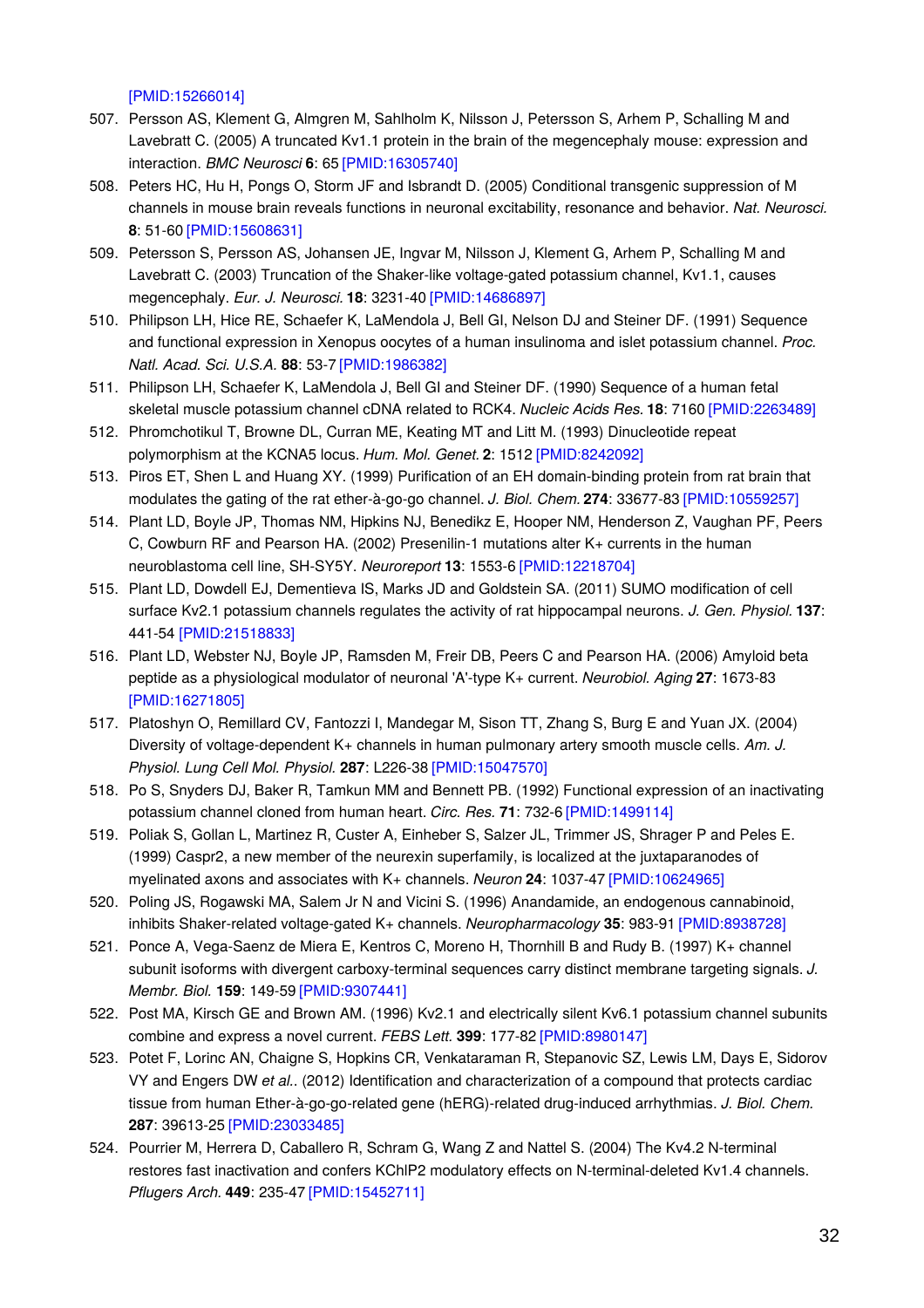- 525. Prole DL and Marrion NV. (2004) Ionic permeation and conduction properties of neuronal KCNQ2/KCNQ3 potassium channels. *Biophys. J.* **86**: 1454-69 [\[PMID:14990473\]](http://www.ncbi.nlm.nih.gov/pubmed/14990473?dopt=AbstractPlus)
- 526. Pulst SM and Otis TS. (2012) Repolarization matters: mutations in the Kv4.3 potassium channel cause SCA19/22. *Ann. Neurol.* **72**: 829-31 [\[PMID:23280833\]](http://www.ncbi.nlm.nih.gov/pubmed/23280833?dopt=AbstractPlus)
- 527. Punke MA and Friederich P. (2007) Amitriptyline is a potent blocker of human Kv1.1 and Kv7.2/7.3 channels. *Anesth. Analg.* **104**: 1256-64, tables of content[s\[PMID:17456683\]](http://www.ncbi.nlm.nih.gov/pubmed/17456683?dopt=AbstractPlus)
- 528. Pusch M. (1998) Increase of the single-channel conductance of KvLQT1 potassium channels induced by the association with minK. *Pflugers Arch.* **437**: 172-4 [\[PMID:9817805\]](http://www.ncbi.nlm.nih.gov/pubmed/9817805?dopt=AbstractPlus)
- 529. Qu YJ, Bondarenko VE, Xie C, Wang S, Awayda MS, Strauss HC and Morales MJ. (2007) W-7 modulates Kv4.3: pore block and Ca2+-calmodulin inhibition. *Am. J. Physiol. Heart Circ. Physiol.***292**: H2364-77 [\[PMID:17220193\]](http://www.ncbi.nlm.nih.gov/pubmed/17220193?dopt=AbstractPlus)
- 530. Racapé J, Lecoq A, Romi-Lebrun R, Liu J, Kohler M, Garcia ML, Ménez A and Gasparini S. (2002) Characterization of a novel radiolabeled peptide selective for a subpopulation of voltage-gated potassium channels in mammalian brain. *J. Biol. Chem.* **277**: 3886-93 [\[PMID:11707459\]](http://www.ncbi.nlm.nih.gov/pubmed/11707459?dopt=AbstractPlus)
- 531. Radicke S, Cotella D, Graf EM, Ravens U and Wettwer E. (2005) Expression and function of dipeptidylaminopeptidase-like protein 6 as a putative beta-subunit of human cardiac transient outward current encoded by Kv4.3. *J. Physiol. (Lond.)* **565**: 751-6 [\[PMID:15890703\]](http://www.ncbi.nlm.nih.gov/pubmed/15890703?dopt=AbstractPlus)
- 532. Rae JL and Shepard AR. (2000) Kv3.3 potassium channels in lens epithelium and corneal endothelium. *Exp. Eye Res.* **70**: 339-48 [\[PMID:10712820\]](http://www.ncbi.nlm.nih.gov/pubmed/10712820?dopt=AbstractPlus)
- 533. Rajamani S, Anderson CL, Anson BD and January CT. (2002) Pharmacological rescue of human K(+) channel long-QT2 mutations: human ether-a-go-go-related gene rescue without block. *Circulation* **105**: 2830-5 [\[PMID:12070109\]](http://www.ncbi.nlm.nih.gov/pubmed/12070109?dopt=AbstractPlus)
- 534. Ramaswami M, Gautam M, Kamb A, Rudy B, Tanouye MA and Mathew MK. (1990) Human potassium channel genes: Molecular cloning and functional expression. *Mol. Cell. Neurosci.* **1**: 214-23 [\[PMID:19912772\]](http://www.ncbi.nlm.nih.gov/pubmed/19912772?dopt=AbstractPlus)
- 535. Rampe D, Roy ML, Dennis A and Brown AM. (1997) A mechanism for the proarrhythmic effects of cisapride (Propulsid): high affinity blockade of the human cardiac potassium channel HERG. *FEBS Lett.* **417**: 28-32 [\[PMID:9395068\]](http://www.ncbi.nlm.nih.gov/pubmed/9395068?dopt=AbstractPlus)
- 536. Rampe D, Wang Z, Fermini B, Wible B, Dage RC and Nattel S. (1995) Voltage- and time-dependent block by perhexiline of K+ currents in human atrium and in cells expressing a Kv1.5-type cloned channel. *J. Pharmacol. Exp. Ther.* **274**: 444-9 [\[PMID:7616429\]](http://www.ncbi.nlm.nih.gov/pubmed/7616429?dopt=AbstractPlus)
- 537. Rangaraju S, Khoo KK, Feng ZP, Crossley G, Nugent D, Khaytin I, Chi V, Pham C, Calabresi P and Pennington MW *et al.*. (2010) Potassium channel modulation by a toxin domain in matrix metalloprotease 23. *J. Biol. Chem.* **285**: 9124-36 [\[PMID:19965868\]](http://www.ncbi.nlm.nih.gov/pubmed/19965868?dopt=AbstractPlus)
- 538. Rasband MN, Park EW, Vanderah TW, Lai J, Porreca F and Trimmer JS. (2001) Distinct potassium channels on pain-sensing neurons. *Proc. Natl. Acad. Sci. U.S.A.* **98**: 13373-8 [\[PMID:11698689\]](http://www.ncbi.nlm.nih.gov/pubmed/11698689?dopt=AbstractPlus)
- 539. Rasband MN and Trimmer JS. (2001) Subunit composition and novel localization of K+ channels in spinal cord. *J. Comp. Neurol.* **429**: 166-76 [\[PMID:11086297\]](http://www.ncbi.nlm.nih.gov/pubmed/11086297?dopt=AbstractPlus)
- 540. Rasband MN, Trimmer JS, Peles E, Levinson SR and Shrager P. (1999) K+ channel distribution and clustering in developing and hypomyelinated axons of the optic nerve. *J. Neurocytol.* **28**: 319-31 [\[PMID:10739574\]](http://www.ncbi.nlm.nih.gov/pubmed/10739574?dopt=AbstractPlus)
- 541. Rasband MN, Trimmer JS, Schwarz TL, Levinson SR, Ellisman MH, Schachner M and Shrager P. (1998) Potassium channel distribution, clustering, and function in remyelinating rat axons. *J. Neurosci.* **18**: 36-47 [\[PMID:9412484\]](http://www.ncbi.nlm.nih.gov/pubmed/9412484?dopt=AbstractPlus)
- 542. Redman PT, He K, Hartnett KA, Jefferson BS, Hu L, Rosenberg PA, Levitan ES and Aizenman E. (2007) Apoptotic surge of potassium currents is mediated by p38 phosphorylation of Kv2.1. *Proc. Natl. Acad. Sci. U.S.A.* **104**: 3568-73 [\[PMID:17360683\]](http://www.ncbi.nlm.nih.gov/pubmed/17360683?dopt=AbstractPlus)
- 543. Restano-Cassulini R, Korolkova YV, Diochot S, Gurrola G, Guasti L, Possani LD, Lazdunski M, Grishin EV, Arcangeli A and Wanke E. (2006) Species diversity and peptide toxins blocking selectivity of ether-ago-go-related gene subfamily K+ channels in the central nervous system. *Mol. Pharmacol.* **69**: 1673-83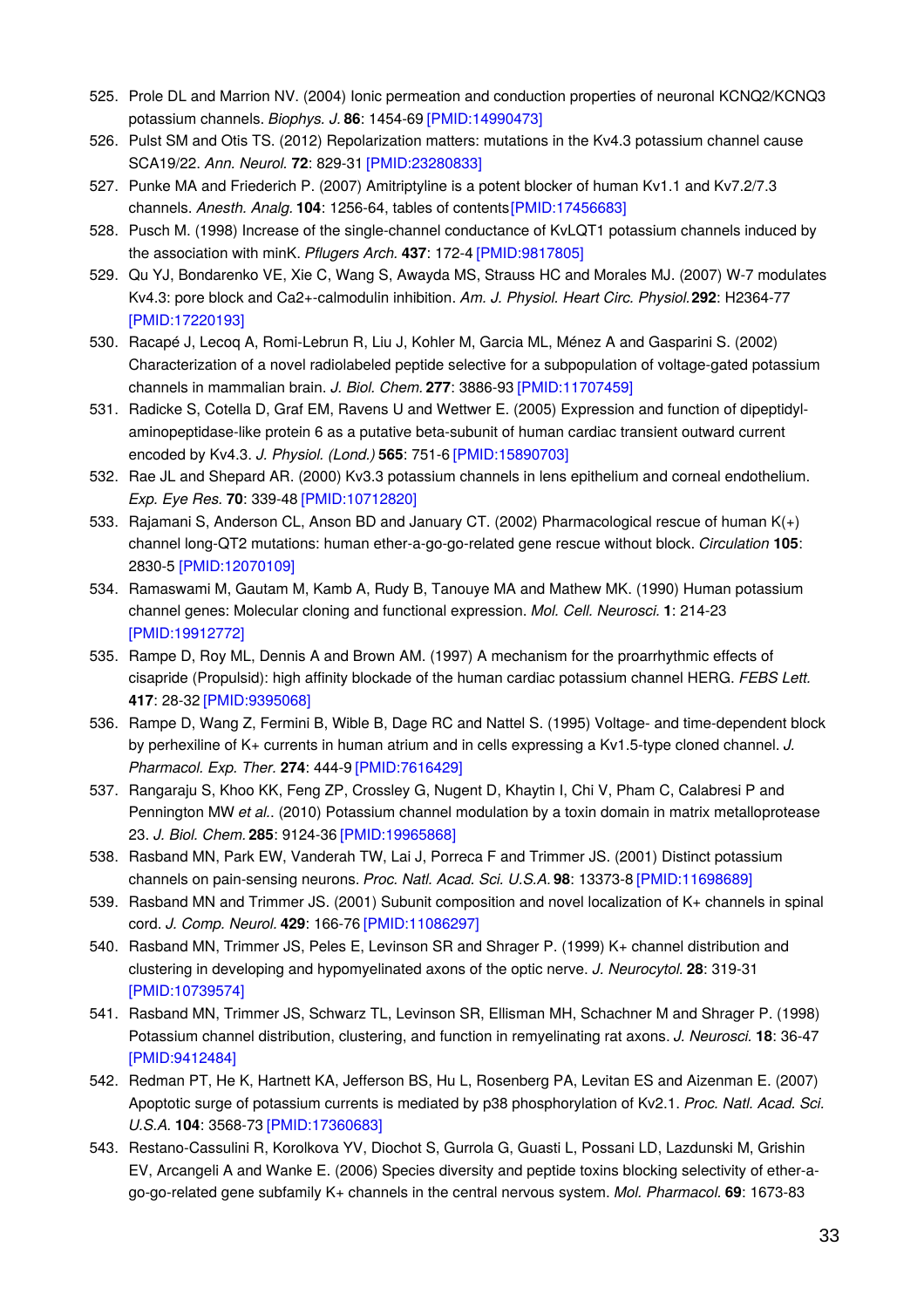[\[PMID:16497878\]](http://www.ncbi.nlm.nih.gov/pubmed/16497878?dopt=AbstractPlus)

- 544. Restano-Cassulini R, Olamendi-Portugal T, Zamudio F, Becerril B and Possani LD. (2008) Two novel ergtoxins, blockers of K+-channels, purified from the Mexican scorpion Centruroides elegans elegans. *Neurochem. Res.* **33**: 1525-33 [\[PMID:18338253\]](http://www.ncbi.nlm.nih.gov/pubmed/18338253?dopt=AbstractPlus)
- 545. Rettig J, Heinemann SH, Wunder F, Lorra C, Parcej DN, Dolly JO and Pongs O. (1994) Inactivation properties of voltage-gated K+ channels altered by presence of beta-subunit. *Nature* **369**: 289-94 [\[PMID:8183366\]](http://www.ncbi.nlm.nih.gov/pubmed/8183366?dopt=AbstractPlus)
- 546. Rettig J, Wunder F, Stocker M, Lichtinghagen R, Mastiaux F, Beckh S, Kues W, Pedarzani P, Schröter KH and Ruppersberg JP. (1992) Characterization of a Shaw-related potassium channel family in rat brain. *EMBO J.* **11**: 2473-86 [\[PMID:1378392\]](http://www.ncbi.nlm.nih.gov/pubmed/1378392?dopt=AbstractPlus)
- 547. Rhodes KJ, Carroll KI, Sung MA, Doliveira LC, Monaghan MM, Burke SL, Strassle BW, Buchwalder L, Menegola M and Cao J *et al.*. (2004) KChIPs and Kv4 alpha subunits as integral components of A-type potassium channels in mammalian brain. *J. Neurosci.* **24**: 7903-15 [\[PMID:15356203\]](http://www.ncbi.nlm.nih.gov/pubmed/15356203?dopt=AbstractPlus)
- 548. Rhodes KJ, Keilbaugh SA, Barrezueta NX, Lopez KL and Trimmer JS. (1995) Association and colocalization of K+ channel alpha- and beta-subunit polypeptides in rat brain. *J. Neurosci.* **15**: 5360-71 [\[PMID:7623158\]](http://www.ncbi.nlm.nih.gov/pubmed/7623158?dopt=AbstractPlus)
- 549. Rhodes KJ, Strassle BW, Monaghan MM, Bekele-Arcuri Z, Matos MF and Trimmer JS. (1997) Association and colocalization of the Kvbeta1 and Kvbeta2 beta-subunits with Kv1 alpha-subunits in mammalian brain K+ channel complexes. *J. Neurosci.* **17**: 8246-58 [\[PMID:9334400\]](http://www.ncbi.nlm.nih.gov/pubmed/9334400?dopt=AbstractPlus)
- 550. Riazanski V, Becker A, Chen J, Sochivko D, Lie A, Wiestler OD, Elger CE and Beck H. (2001) Functional and molecular analysis of transient voltage-dependent K+ currents in rat hippocampal granule cells. *J. Physiol. (Lond.)* **537**: 391-406 [\[PMID:11731573\]](http://www.ncbi.nlm.nih.gov/pubmed/11731573?dopt=AbstractPlus)
- 551. Richardson FC and Kaczmarek LK. (2000) Modification of delayed rectifier potassium currents by the Kv9.1 potassium channel subunit. *Hear. Res.* **147**: 21-30 [\[PMID:10962170\]](http://www.ncbi.nlm.nih.gov/pubmed/10962170?dopt=AbstractPlus)
- 552. Rivas A and Francis HW. (2005) Inner ear abnormalities in a Kcnq1 (Kvlqt1) knockout mouse: a model of Jervell and Lange-Nielsen syndrome. *Otol. Neurotol.* **26**: 415-24 [\[PMID:15891643\]](http://www.ncbi.nlm.nih.gov/pubmed/15891643?dopt=AbstractPlus)
- 553. Roberds SL, Knoth KM, Po S, Blair TA, Bennett PB, Hartshorne RP, Snyders DJ and Tamkun MM. (1993) Molecular biology of the voltage-gated potassium channels of the cardiovascular system. *J. Cardiovasc. Electrophysiol.* **4**: 68-80 [\[PMID:8287238\]](http://www.ncbi.nlm.nih.gov/pubmed/8287238?dopt=AbstractPlus)
- 554. Roberds SL and Tamkun MM. (1991) Cloning and tissue-specific expression of five voltage-gated potassium channel cDNAs expressed in rat heart. *Proc. Natl. Acad. Sci. U.S.A.* **88**: 1798-802 [\[PMID:1705709\]](http://www.ncbi.nlm.nih.gov/pubmed/1705709?dopt=AbstractPlus)
- 555. Robertson B, Owen D, Stow J, Butler C and Newland C. (1996) Novel effects of dendrotoxin homologues on subtypes of mammalian Kv1 potassium channels expressed in Xenopus oocytes. *FEBS Lett.* **383**: 26- 30 [\[PMID:8612784\]](http://www.ncbi.nlm.nih.gov/pubmed/8612784?dopt=AbstractPlus)
- 556. Rochat H, Kharrat R, Sabatier JM, Mansuelle P, Crest M, Martin-Eauclaire MF, Sampieri F, Oughideni R, Mabrouk K and Jacquet G *et al.*. (1998) Maurotoxin, a four disulfide bridges scorpion toxin acting on K+ channels. *Toxicon* **36**: 1609-11 [\[PMID:9792177\]](http://www.ncbi.nlm.nih.gov/pubmed/9792177?dopt=AbstractPlus)
- 557. Roe MW, Worley 3rd JF, Mittal AA, Kuznetsov A, DasGupta S, Mertz RJ, Witherspoon 3rd SM, Blair N, Lancaster ME and McIntyre MS *et al.*. (1996) Expression and function of pancreatic beta-cell delayed rectifier K+ channels. Role in stimulus-secretion coupling. *J. Biol. Chem.* **271**: 32241-6 [\[PMID:8943282\]](http://www.ncbi.nlm.nih.gov/pubmed/8943282?dopt=AbstractPlus)
- 558. Roeper J, Lorra C and Pongs O. (1997) Frequency-dependent inactivation of mammalian A-type K+ channel KV1.4 regulated by Ca2+/calmodulin-dependent protein kinase. *J. Neurosci.* **17**: 3379-91 [\[PMID:9133364\]](http://www.ncbi.nlm.nih.gov/pubmed/9133364?dopt=AbstractPlus)
- 559. Roeper J, Sewing S, Zhang Y, Sommer T, Wanner SG and Pongs O. (1998) NIP domain prevents N-type inactivation in voltage-gated potassium channels. *Nature* **391**: 390-3 [\[PMID:9450755\]](http://www.ncbi.nlm.nih.gov/pubmed/9450755?dopt=AbstractPlus)
- 560. Rosati B, Marchetti P, Crociani O, Lecchi M, Lupi R, Arcangeli A, Olivotto M and Wanke E. (2000) Glucose- and arginine-induced insulin secretion by human pancreatic beta-cells: the role of HERG  $K(+)$ channels in firing and release. *FASEB J.* **14**: 2601-10 [\[PMID:11099479\]](http://www.ncbi.nlm.nih.gov/pubmed/11099479?dopt=AbstractPlus)
- 561. Roti EC, Myers CD, Ayers RA, Boatman DE, Delfosse SA, Chan EK, Ackerman MJ, January CT and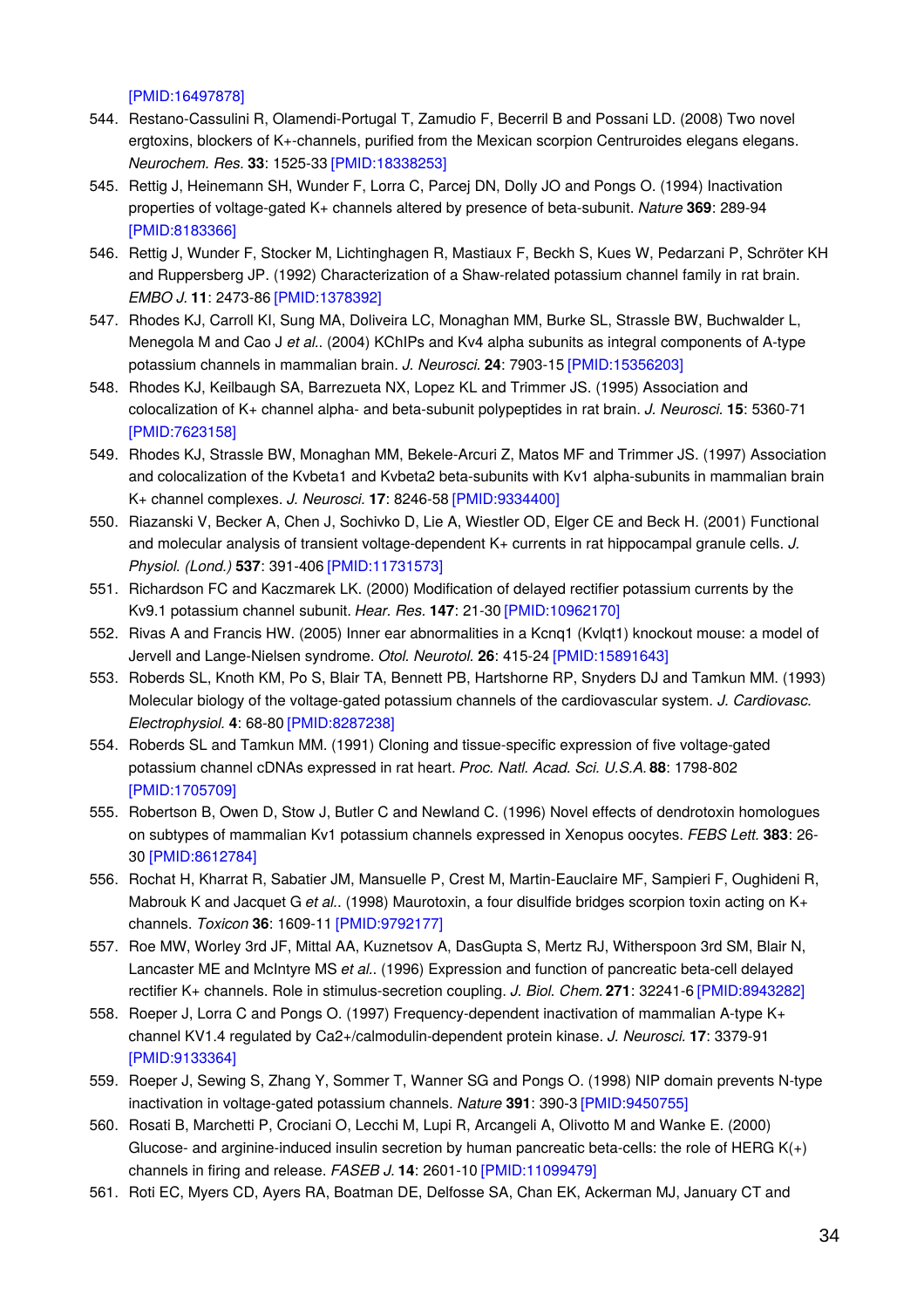Robertson GA. (2002) Interaction with GM130 during HERG ion channel trafficking. Disruption by type 2 congenital long QT syndrome mutations. Human Ether-à-go-go-Related Gene. *J. Biol. Chem.* **277**: 47779- 85 [\[PMID:12270925\]](http://www.ncbi.nlm.nih.gov/pubmed/12270925?dopt=AbstractPlus)

- 562. Roura-Ferrer M, Etxebarria A, Solé L, Oliveras A, Comes N, Villarroel A and Felipe A. (2009) Functional implications of KCNE subunit expression for the Kv7.5 (KCNQ5) channel. *Cell. Physiol. Biochem.* **24**: 325- 34 [\[PMID:19910673\]](http://www.ncbi.nlm.nih.gov/pubmed/19910673?dopt=AbstractPlus)
- 563. Rudy B, Chow A, Lau D, Amarillo Y, Ozaita A, Saganich M, Moreno H, Nadal MS, Hernandez-Pineda R and Hernandez-Cruz A *et al.*. (1999) Contributions of Kv3 channels to neuronal excitability.*Ann. N. Y. Acad. Sci.* **868**: 304-43 [\[PMID:10414303\]](http://www.ncbi.nlm.nih.gov/pubmed/10414303?dopt=AbstractPlus)
- 564. Rudy B, Sen K, Vega-Saenz de Miera E, Lau D, Ried T and Ward DC. (1991) Cloning of a human cDNA expressing a high voltage-activating, TEA-sensitive, type-A K+ channel which maps to chromosome 1 band p21. *J. Neurosci. Res.* **29**: 401-12 [\[PMID:1920536\]](http://www.ncbi.nlm.nih.gov/pubmed/1920536?dopt=AbstractPlus)
- 565. Sacco T, De Luca A and Tempia F. (2006) Properties and expression of Kv3 channels in cerebellar Purkinje cells. *Mol. Cell. Neurosci.* **33**: 170-9 [\[PMID:16949837\]](http://www.ncbi.nlm.nih.gov/pubmed/16949837?dopt=AbstractPlus)
- 566. Saganich MJ, Machado E and Rudy B. (2001) Differential expression of genes encoding subthresholdoperating voltage-gated K+ channels in brain. *J. Neurosci.* **21**: 4609-24 [\[PMID:11425889\]](http://www.ncbi.nlm.nih.gov/pubmed/11425889?dopt=AbstractPlus)
- 567. Saganich MJ, Vega-Saenz de Miera E, Nadal MS, Baker H, Coetzee WA and Rudy B. (1999) Cloning of components of a novel subthreshold-activating  $K(+)$  channel with a unique pattern of expression in the cerebral cortex. *J. Neurosci.* **19**: 10789-802 [\[PMID:10594062\]](http://www.ncbi.nlm.nih.gov/pubmed/10594062?dopt=AbstractPlus)
- 568. Sahoo N, Tröger J, Heinemann SH and Schönherr R. (2010) Current inhibition of human EAG1 potassium channels by the Ca2+ binding protein S100B. *FEBS Lett.* **584**: 3896-900 [\[PMID:20708613\]](http://www.ncbi.nlm.nih.gov/pubmed/20708613?dopt=AbstractPlus)
- 569. Salata JJ, Jurkiewicz NK, Wang J, Evans BE, Orme HT and Sanguinetti MC. (1998) A novel benzodiazepine that activates cardiac slow delayed rectifier K+ currents. *Mol. Pharmacol.* **54**: 220-30 [\[PMID:9658209\]](http://www.ncbi.nlm.nih.gov/pubmed/9658209?dopt=AbstractPlus)
- 570. Salinas M, de Weille J, Guillemare E, Lazdunski M and Hugnot JP. (1997) Modes of regulation of shab K+ channel activity by the Kv8.1 subunit. *J. Biol. Chem.* **272**: 8774-80 [\[PMID:9079713\]](http://www.ncbi.nlm.nih.gov/pubmed/9079713?dopt=AbstractPlus)
- 571. Salinas M, Duprat F, Heurteaux C, Hugnot JP and Lazdunski M. (1997) New modulatory alpha subunits for mammalian Shab K+ channels. *J. Biol. Chem.* **272**: 24371-9 [\[PMID:9305895\]](http://www.ncbi.nlm.nih.gov/pubmed/9305895?dopt=AbstractPlus)
- 572. Sands SB, Lewis RS and Cahalan MD. (1989) Charybdotoxin blocks voltage-gated K+ channels in human and murine T lymphocytes. *J. Gen. Physiol.* **93**: 1061-74 [\[PMID:2475579\]](http://www.ncbi.nlm.nih.gov/pubmed/2475579?dopt=AbstractPlus)
- 573. Sanguinetti MC. (2014) HERG1 channel agonists and cardiac arrhythmia.*Curr Opin Pharmacol* **15**: 22-7 [\[PMID:24721650\]](http://www.ncbi.nlm.nih.gov/pubmed/24721650?dopt=AbstractPlus)
- 574. Sanguinetti MC, Curran ME, Zou A, Shen J, Spector PS, Atkinson DL and Keating MT. (1996) Coassembly of K(V)LQT1 and minK (IsK) proteins to form cardiac I(Ks) potassium channel. *Nature* **384**: 80-3 [\[PMID:8900283\]](http://www.ncbi.nlm.nih.gov/pubmed/8900283?dopt=AbstractPlus)
- 575. Sanguinetti MC, Jiang C, Curran ME and Keating MT. (1995) A mechanistic link between an inherited and an acquired cardiac arrhythmia: HERG encodes the IKr potassium channel. *Cell* **81**: 299-307 [\[PMID:7736582\]](http://www.ncbi.nlm.nih.gov/pubmed/7736582?dopt=AbstractPlus)
- 576. Sanguinetti MC, Johnson JH, Hammerland LG, Kelbaugh PR, Volkmann RA, Saccomano NA and Mueller AL. (1997) Heteropodatoxins: peptides isolated from spider venom that block Kv4.2 potassium channels. *Mol. Pharmacol.* **51**: 491-8 [\[PMID:9058605\]](http://www.ncbi.nlm.nih.gov/pubmed/9058605?dopt=AbstractPlus)
- 577. Sanguinetti MC and Tristani-Firouzi M. (2006) hERG potassium channels and cardiac arrhythmia.*Nature* **440**: 463-9 [\[PMID:16554806\]](http://www.ncbi.nlm.nih.gov/pubmed/16554806?dopt=AbstractPlus)
- 578. Sano Y, Mochizuki S, Miyake A, Kitada C, Inamura K, Yokoi H, Nozawa K, Matsushime H and Furuichi K. (2002) Molecular cloning and characterization of Kv6.3, a novel modulatory subunit for voltage-gated K(+) channel Kv2.1. *FEBS Lett.* **512**: 230-4 [\[PMID:11852086\]](http://www.ncbi.nlm.nih.gov/pubmed/11852086?dopt=AbstractPlus)
- 579. Scheffer H, Brunt ER, Mol GJ, van der Vlies P, Stulp RP, Verlind E, Mantel G, Averyanov YN, Hofstra RM and Buys CH. (1998) Three novel KCNA1 mutations in episodic ataxia type I families. *Hum. Genet.* **102**: 464-6 [\[PMID:9600245\]](http://www.ncbi.nlm.nih.gov/pubmed/9600245?dopt=AbstractPlus)
- 580. Schenzer A, Friedrich T, Pusch M, Saftig P, Jentsch TJ, Grötzinger J and Schwake M. (2005) Molecular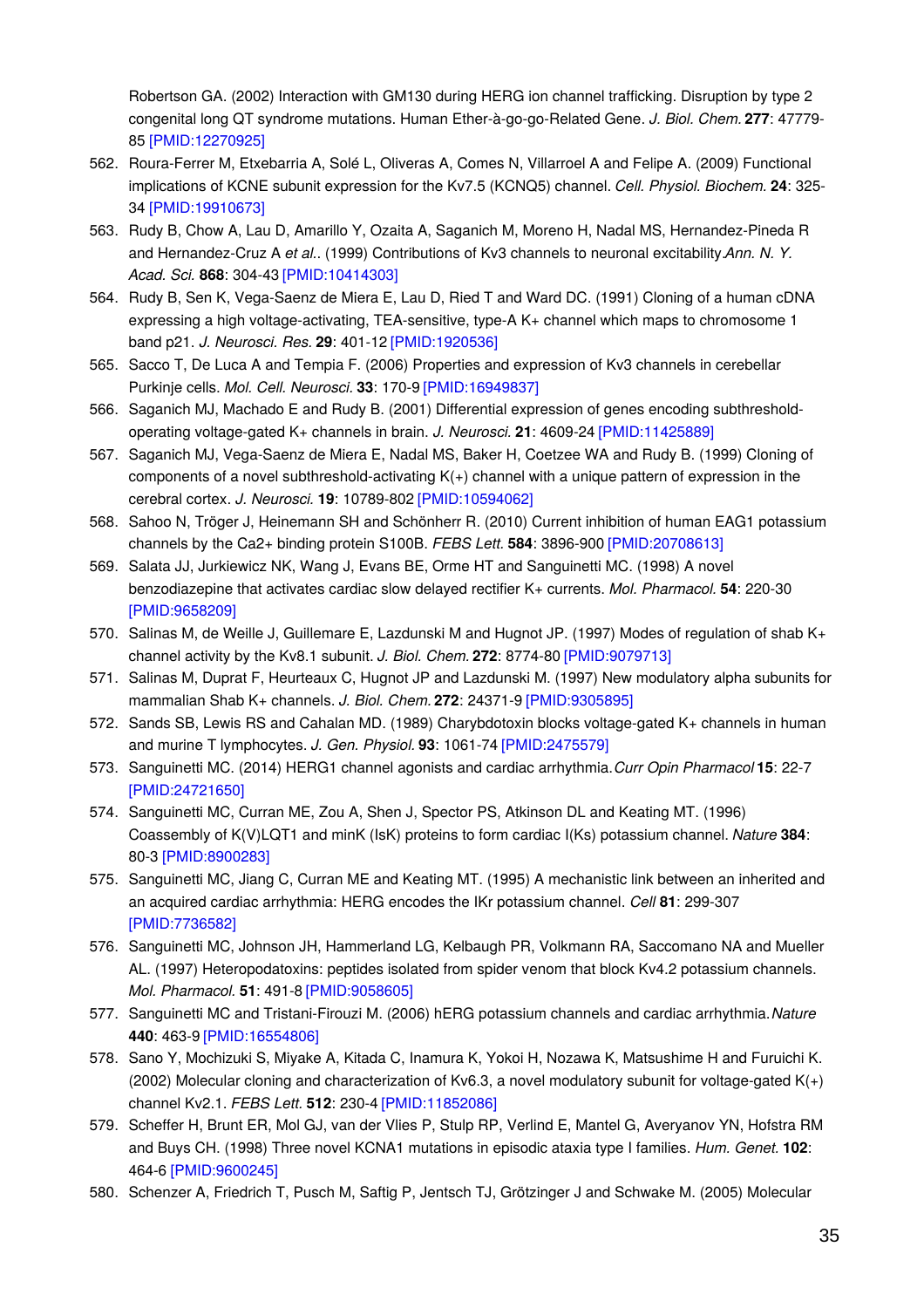determinants of KCNQ (Kv7) K+ channel sensitivity to the anticonvulsant retigabine. *J. Neurosci.* **25**: 5051- 60 [\[PMID:15901787\]](http://www.ncbi.nlm.nih.gov/pubmed/15901787?dopt=AbstractPlus)

- 581. Schledermann W, Wulfsen I, Schwarz JR and Bauer CK. (2001) Modulation of rat erg1, erg2, erg3 and HERG K+ currents by thyrotropin-releasing hormone in anterior pituitary cells via the native signal cascade. *J. Physiol. (Lond.)* **532**: 143-63 [\[PMID:11283231\]](http://www.ncbi.nlm.nih.gov/pubmed/11283231?dopt=AbstractPlus)
- 582. Schmalhofer WA, Bao J, McManus OB, Green B, Matyskiela M, Wunderler D, Bugianesi RM, Felix JP, Hanner M, Linde-Arias AR, Ponte CG, Velasco L, Koo G, Staruch MJ, Miao S, Parsons WH, Rupprecht K, Slaughter RS, Kaczorowski GJ and Garcia ML. (2002) Identification of a new class of inhibitors of the voltage-gated potassium channel, Kv1.3, with immunosuppressant properties. *Biochemistry* **41**: 7781-94 [\[PMID:12056910\]](http://www.ncbi.nlm.nih.gov/pubmed/12056910?dopt=AbstractPlus)
- 583. Schmalhofer WA, Slaughter RS, Matyskiela M, Felix JP, Tang YS, Rupprecht K, Kaczorowski GJ and Garcia ML. (2003) Di-substituted cyclohexyl derivatives bind to two identical sites with positive cooperativity on the voltage-gated potassium channel, K(v)1.3. *Biochemistry* **42**: 4733-43 [\[PMID:12705837\]](http://www.ncbi.nlm.nih.gov/pubmed/12705837?dopt=AbstractPlus)
- 584. Schmalz F, Kinsella J, Koh SD, Vogalis F, Schneider A, Flynn ER, Kenyon JL and Horowitz B. (1998) Molecular identification of a component of delayed rectifier current in gastrointestinal smooth muscles. *Am. J. Physiol.* **274**: G901-11 [\[PMID:9612272\]](http://www.ncbi.nlm.nih.gov/pubmed/9612272?dopt=AbstractPlus)
- 585. Schmitz A, Sankaranarayanan A, Azam P, Schmidt-Lassen K, Homerick D, Hänsel W and Wulff H. (2005) Design of PAP-1, a selective small molecule Kv1.3 blocker, for the suppression of effector memory T cells in autoimmune diseases. *Mol. Pharmacol.* **68**: 1254-70 [\[PMID:16099841\]](http://www.ncbi.nlm.nih.gov/pubmed/16099841?dopt=AbstractPlus)
- 586. Scholle A, Dugarmaa S, Zimmer T, Leonhardt M, Koopmann R, Engeland B, Pongs O and Benndorf K. (2004) Rate-limiting reactions determining different activation kinetics of Kv1.2 and Kv2.1 channels. *J. Membr. Biol.* **198**: 103-12 [\[PMID:15138750\]](http://www.ncbi.nlm.nih.gov/pubmed/15138750?dopt=AbstractPlus)
- 587. Schopperle WM, Holmqvist MH, Zhou Y, Wang J, Wang Z, Griffith LC, Keselman I, Kusinitz F, Dagan D and Levitan IB. (1998) Slob, a novel protein that interacts with the Slowpoke calcium-dependent potassium channel. *Neuron* **20**: 565-73 [\[PMID:9539129\]](http://www.ncbi.nlm.nih.gov/pubmed/9539129?dopt=AbstractPlus)
- 588. Schroeder BC, Hechenberger M, Weinreich F, Kubisch C and Jentsch TJ. (2000) KCNQ5, a novel potassium channel broadly expressed in brain, mediates M-type currents. *J. Biol. Chem.* **275**: 24089-95 [\[PMID:10816588\]](http://www.ncbi.nlm.nih.gov/pubmed/10816588?dopt=AbstractPlus)
- 589. Schroeder BC, Kubisch C, Stein V and Jentsch TJ. (1998) Moderate loss of function of cyclic-AMPmodulated KCNQ2/KCNQ3 K+ channels causes epilepsy. *Nature* **396**: 687-90 [\[PMID:9872318\]](http://www.ncbi.nlm.nih.gov/pubmed/9872318?dopt=AbstractPlus)
- 590. Schroeder BC, Waldegger S, Fehr S, Bleich M, Warth R, Greger R and Jentsch TJ. (2000) A constitutively open potassium channel formed by KCNQ1 and KCNE3. *Nature* **403**: 196-9 [\[PMID:10646604\]](http://www.ncbi.nlm.nih.gov/pubmed/10646604?dopt=AbstractPlus)
- 591. Schröter KH, Ruppersberg JP, Wunder F, Rettig J, Stocker M and Pongs O. (1991) Cloning and functional expression of a TEA-sensitive A-type potassium channel from rat brain. *FEBS Lett.* **278**: 211-6 [\[PMID:1840526\]](http://www.ncbi.nlm.nih.gov/pubmed/1840526?dopt=AbstractPlus)
- 592. Schrøder RL, Jespersen T, Christophersen P, Strøbaek D, Jensen BS and Olesen SP. (2001) KCNQ4 channel activation by BMS-204352 and retigabine. *Neuropharmacology* **40**: 888-98 [\[PMID:11378159\]](http://www.ncbi.nlm.nih.gov/pubmed/11378159?dopt=AbstractPlus)
- 593. Schulte U, Thumfart JO, Klöcker N, Sailer CA, Bildl W, Biniossek M, Dehn D, Deller T, Eble S and Abbass K *et al.*. (2006) The epilepsy-linked Lgi1 protein assembles into presynaptic Kv1 channels and inhibits inactivation by Kvbeta1. *Neuron* **49**: 697-706 [\[PMID:16504945\]](http://www.ncbi.nlm.nih.gov/pubmed/16504945?dopt=AbstractPlus)
- 594. Schönherr R, Gessner G, Löber K and Heinemann SH. (2002) Functional distinction of human EAG1 and EAG2 potassium channels. *FEBS Lett.* **514**: 204-8 [\[PMID:11943152\]](http://www.ncbi.nlm.nih.gov/pubmed/11943152?dopt=AbstractPlus)
- 595. Schönherr R and Heinemann SH. (1996) Molecular determinants for activation and inactivation of HERG, a human inward rectifier potassium channel. *J. Physiol. (Lond.)* **493 ( Pt 3)**: 635-42 [\[PMID:8799887\]](http://www.ncbi.nlm.nih.gov/pubmed/8799887?dopt=AbstractPlus)
- 596. Schönherr R, Löber K and Heinemann SH. (2000) Inhibition of human ether à go-go potassium channels by Ca(2+)/calmodulin. *EMBO J.* **19**: 3263-71 [\[PMID:10880439\]](http://www.ncbi.nlm.nih.gov/pubmed/10880439?dopt=AbstractPlus)
- 597. Schönherr R, Rosati B, Hehl S, Rao VG, Arcangeli A, Olivotto M, Heinemann SH and Wanke E. (1999) Functional role of the slow activation property of ERG K+ channels. *Eur. J. Neurosci.* **11**: 753-60 [\[PMID:10103069\]](http://www.ncbi.nlm.nih.gov/pubmed/10103069?dopt=AbstractPlus)
- 598. Scott VE, Rettig J, Parcej DN, Keen JN, Findlay JB, Pongs O and Dolly JO. (1994) Primary structure of a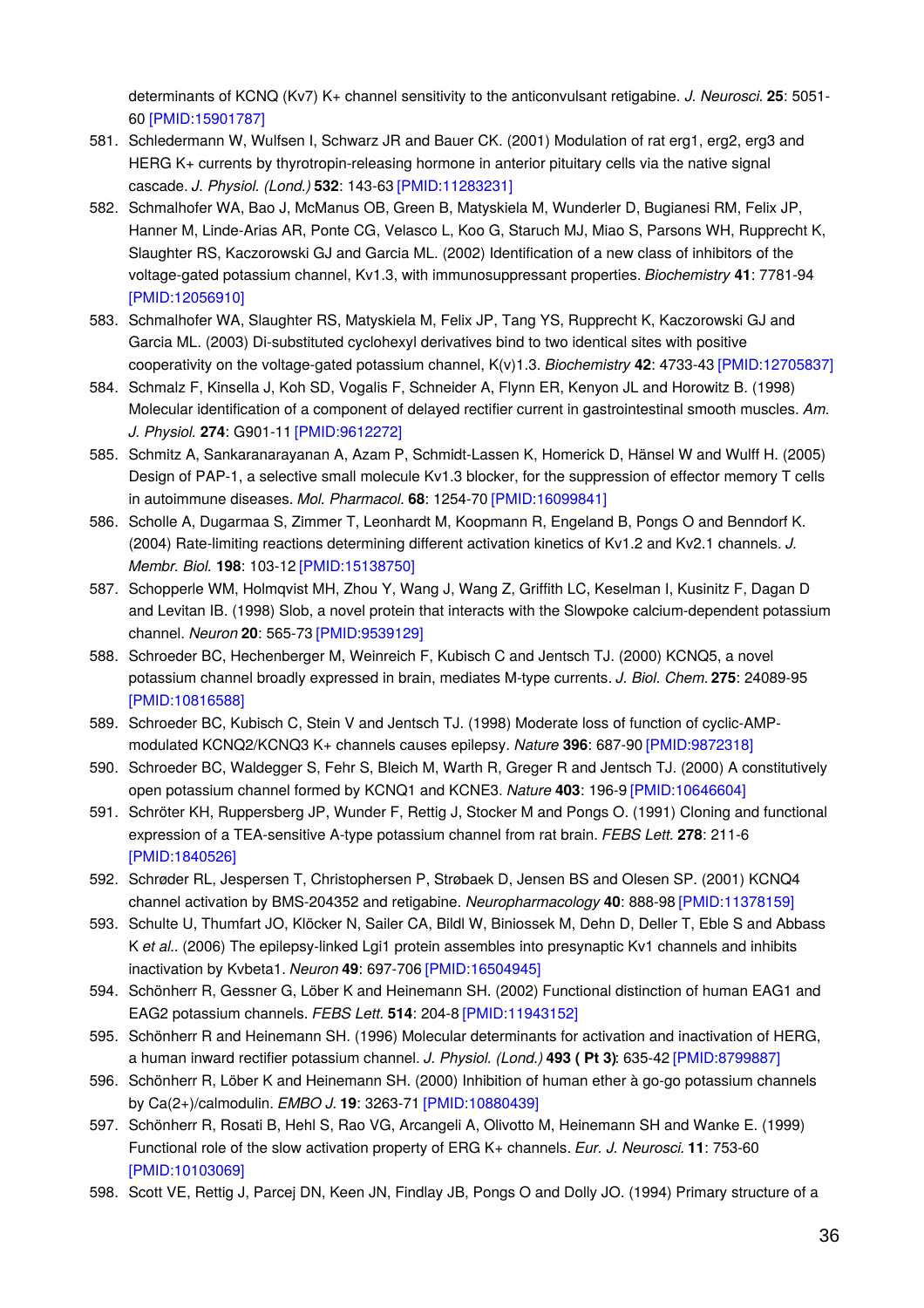beta subunit of alpha-dendrotoxin-sensitive K+ channels from bovine brain. *Proc. Natl. Acad. Sci. U.S.A.* **91**: 1637-41 [\[PMID:8127858\]](http://www.ncbi.nlm.nih.gov/pubmed/8127858?dopt=AbstractPlus)

- 599. Seebohm G, Chen J, Strutz N, Culberson C, Lerche C and Sanguinetti MC. (2003) Molecular determinants of KCNQ1 channel block by a benzodiazepine. *Mol. Pharmacol.* **64**: 70-7 [\[PMID:12815162\]](http://www.ncbi.nlm.nih.gov/pubmed/12815162?dopt=AbstractPlus)
- 600. Seebohm G, Lerche C, Pusch M, Steinmeyer K, Brüggemann A and Busch AE. (2001) A kinetic study on the stereospecific inhibition of KCNQ1 and I(Ks) by the chromanol 293B. *Br. J. Pharmacol.* **134**: 1647-54 [\[PMID:11739240\]](http://www.ncbi.nlm.nih.gov/pubmed/11739240?dopt=AbstractPlus)
- 601. Seebohm G, Strutz-Seebohm N, Baltaev R, Korniychuk G, Knirsch M, Engel J and Lang F. (2005) Regulation of KCNQ4 potassium channel prepulse dependence and current amplitude by SGK1 in Xenopus oocytes. *Cell. Physiol. Biochem.* **16**: 255-62 [\[PMID:16301825\]](http://www.ncbi.nlm.nih.gov/pubmed/16301825?dopt=AbstractPlus)
- 602. Selnick HG, Liverton NJ, Baldwin JJ, Butcher JW, Claremon DA, Elliott JM, Freidinger RM, King SA, Libby BE, McIntyre CJ, Pribush DA, Remy DC, Smith GR, Tebben AJ, Jurkiewicz NK, Lynch JJ, Salata JJ, Sanguinetti MC, Siegl PK, Slaughter DE and Vyas K. (1997) Class III antiarrhythmic activity in vivo by selective blockade of the slowly activating cardiac delayed rectifier potassium current IKs by (R)-2-(2,4 trifluoromethyl)-N-[2-oxo-5-phenyl-1-(2,2,2-trifluoroethyl)- 2, 3-dihydro-1H-benzo[e][1,4]diazepin-3 yl]acetamide. *J. Med. Chem.* **40**: 3865-8 [\[PMID:9397166\]](http://www.ncbi.nlm.nih.gov/pubmed/9397166?dopt=AbstractPlus)
- 603. Selyanko AA, Hadley JK, Wood IC, Abogadie FC, Jentsch TJ and Brown DA. (2000) Inhibition of KCNQ1- 4 potassium channels expressed in mammalian cells via M1 muscarinic acetylcholine receptors. *J. Physiol. (Lond.)* **522 Pt 3**: 349-55 [\[PMID:10713961\]](http://www.ncbi.nlm.nih.gov/pubmed/10713961?dopt=AbstractPlus)
- 604. Serôdio P and Rudy B. (1998) Differential expression of Kv4 K+ channel subunits mediating subthreshold transient K+ (A-type) currents in rat brain. *J. Neurophysiol.* **79**: 1081-91 [\[PMID:9463463\]](http://www.ncbi.nlm.nih.gov/pubmed/9463463?dopt=AbstractPlus)
- 605. Serôdio P, Vega-Saenz de Miera E and Rudy B. (1996) Cloning of a novel component of A-type K+ channels operating at subthreshold potentials with unique expression in heart and brain. *J. Neurophysiol.* **75**: 2174-9 [\[PMID:8734615\]](http://www.ncbi.nlm.nih.gov/pubmed/8734615?dopt=AbstractPlus)
- 606. Sesti F and Goldstein SA. (1998) Single-channel characteristics of wild-type IKs channels and channels formed with two minK mutants that cause long QT syndrome. *J. Gen. Physiol.* **112**: 651-63 [\[PMID:9834138\]](http://www.ncbi.nlm.nih.gov/pubmed/9834138?dopt=AbstractPlus)
- 607. Shah M, Mistry M, Marsh SJ, Brown DA and Delmas P. (2002) Molecular correlates of the M-current in cultured rat hippocampal neurons. *J. Physiol. (Lond.)* **544**: 29-37 [\[PMID:12356878\]](http://www.ncbi.nlm.nih.gov/pubmed/12356878?dopt=AbstractPlus)
- 608. Shah MM, Migliore M, Valencia I, Cooper EC and Brown DA. (2008) Functional significance of axonal Kv7 channels in hippocampal pyramidal neurons. *Proc. Natl. Acad. Sci. U.S.A.* **105**: 7869-74 [\[PMID:18515424\]](http://www.ncbi.nlm.nih.gov/pubmed/18515424?dopt=AbstractPlus)
- 609. Shahidullah M and Covarrubias M. (2003) The link between ion permeation and inactivation gating of Kv4 potassium channels. *Biophys. J.* **84**: 928-41 [\[PMID:12547775\]](http://www.ncbi.nlm.nih.gov/pubmed/12547775?dopt=AbstractPlus)
- 610. Shapiro MS and DeCoursey TE. (1991) Selectivity and gating of the type L potassium channel in mouse lymphocytes. *J. Gen. Physiol.* **97**: 1227-50 [\[PMID:1875188\]](http://www.ncbi.nlm.nih.gov/pubmed/1875188?dopt=AbstractPlus)
- 611. Shapiro MS and DeCoursey TE. (1991) Permeant ion effects on the gating kinetics of the type L potassium channel in mouse lymphocytes. *J. Gen. Physiol.* **97**: 1251-78 [\[PMID:1875189\]](http://www.ncbi.nlm.nih.gov/pubmed/1875189?dopt=AbstractPlus)
- 612. Shapiro MS, Roche JP, Kaftan EJ, Cruzblanca H, Mackie K and Hille B. (2000) Reconstitution of muscarinic modulation of the KCNQ2/KCNQ3 K(+) channels that underlie the neuronal M current. *J. Neurosci.* **20**: 1710-21 [\[PMID:10684873\]](http://www.ncbi.nlm.nih.gov/pubmed/10684873?dopt=AbstractPlus)
- 613. Sharma N, D'Arcangelo G, Kleinlaus A, Halegoua S and Trimmer JS. (1993) Nerve growth factor regulates the abundance and distribution of K+ channels in PC12 cells. *J. Cell Biol.* **123**: 1835-43 [\[PMID:8276901\]](http://www.ncbi.nlm.nih.gov/pubmed/8276901?dopt=AbstractPlus)
- 614. Sheng M, Liao YJ, Jan YN and Jan LY. (1993) Presynaptic A-current based on heteromultimeric K+ channels detected in vivo. *Nature* **365**: 72-5 [\[PMID:8361540\]](http://www.ncbi.nlm.nih.gov/pubmed/8361540?dopt=AbstractPlus)
- 615. Sheng M, Tsaur ML, Jan YN and Jan LY. (1992) Subcellular segregation of two A-type K+ channel proteins in rat central neurons. *Neuron* **9**: 271-84 [\[PMID:1497894\]](http://www.ncbi.nlm.nih.gov/pubmed/1497894?dopt=AbstractPlus)
- 616. Shepard AR and Rae JL. (1999) Electrically silent potassium channel subunits from human lens epithelium. *Am. J. Physiol.* **277**: C412-24 [\[PMID:10484328\]](http://www.ncbi.nlm.nih.gov/pubmed/10484328?dopt=AbstractPlus)
- 617. Shi G, Kleinklaus AK, Marrion NV and Trimmer JS. (1994) Properties of Kv2.1 K+ channels expressed in transfected mammalian cells. *J. Biol. Chem.* **269**: 23204-11 [\[PMID:8083226\]](http://www.ncbi.nlm.nih.gov/pubmed/8083226?dopt=AbstractPlus)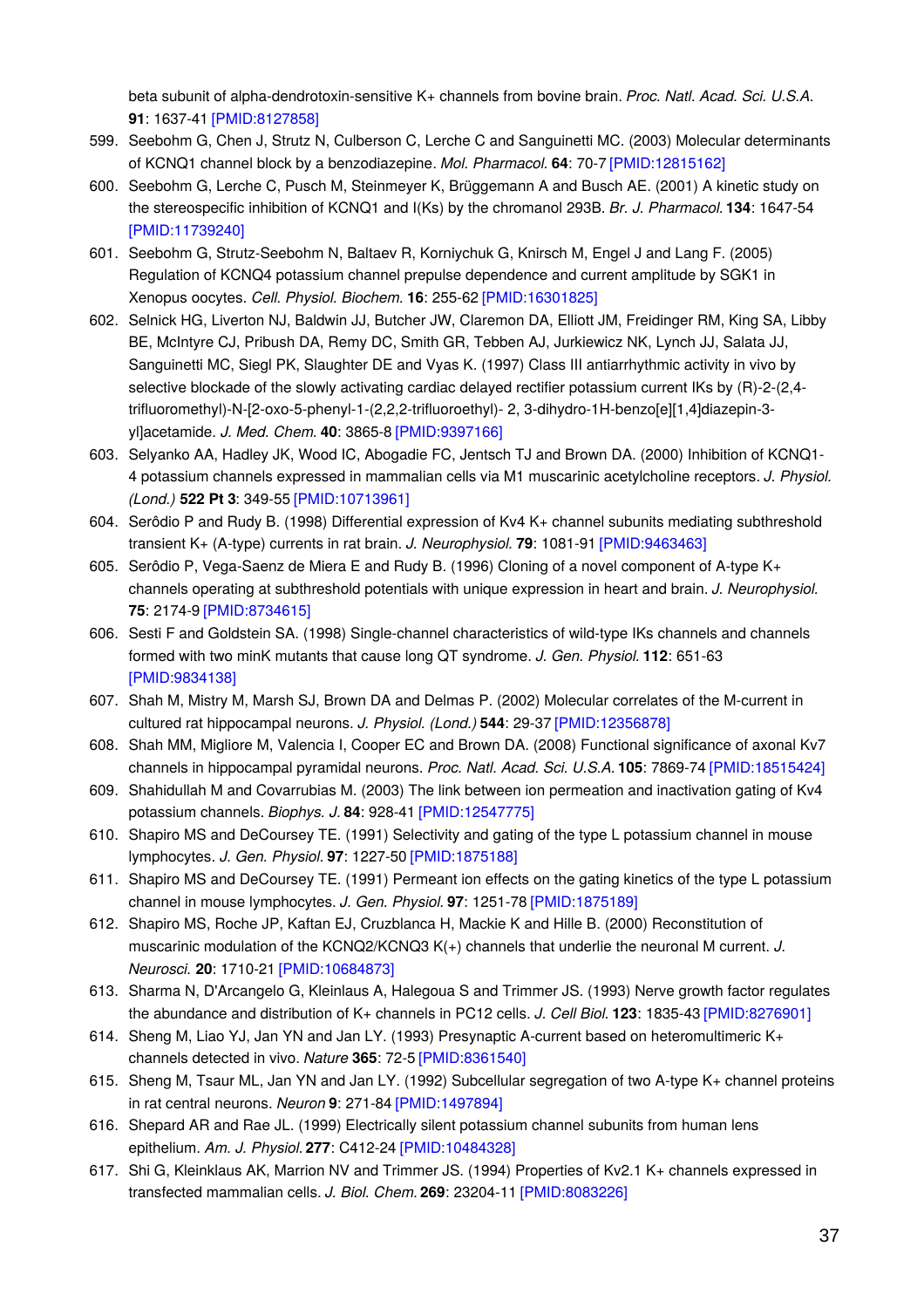- 618. Shi W, Wang HS, Pan Z, Wymore RS, Cohen IS, McKinnon D and Dixon JE. (1998) Cloning of a mammalian elk potassium channel gene and EAG mRNA distribution in rat sympathetic ganglia. *J. Physiol. (Lond.)* **511 ( Pt 3)**: 675-82 [\[PMID:9714851\]](http://www.ncbi.nlm.nih.gov/pubmed/9714851?dopt=AbstractPlus)
- 619. Shi W, Wymore RS, Wang HS, Pan Z, Cohen IS, McKinnon D and Dixon JE. (1997) Identification of two nervous system-specific members of the erg potassium channel gene family. *J. Neurosci.* **17**: 9423-32 [\[PMID:9390998\]](http://www.ncbi.nlm.nih.gov/pubmed/9390998?dopt=AbstractPlus)
- 620. Shibata R, Misonou H, Campomanes CR, Anderson AE, Schrader LA, Doliveira LC, Carroll KI, Sweatt JD, Rhodes KJ and Trimmer JS. (2003) A fundamental role for KChIPs in determining the molecular properties and trafficking of Kv4.2 potassium channels. *J. Biol. Chem.* **278**: 36445-54 [\[PMID:12829703\]](http://www.ncbi.nlm.nih.gov/pubmed/12829703?dopt=AbstractPlus)
- 621. Shumilina E, Lampert A, Lupescu A, Myssina S, Strutz-Seebohm N, Henke G, Grahammer F, Wulff P, Kuhl D and Lang F. (2005) Deranged Kv channel regulation in fibroblasts from mice lacking the serum and glucocorticoid inducible kinase SGK1. *J. Cell. Physiol.* **204**: 87-98 [\[PMID:15605386\]](http://www.ncbi.nlm.nih.gov/pubmed/15605386?dopt=AbstractPlus)
- 622. Silverman WR, Tang CY, Mock AF, Huh KB and Papazian DM. (2000) Mg(2+) modulates voltagedependent activation in ether-à-go-go potassium channels by binding between transmembrane segments S2 and S3. *J. Gen. Physiol.* **116**: 663-78 [\[PMID:11055995\]](http://www.ncbi.nlm.nih.gov/pubmed/11055995?dopt=AbstractPlus)
- 623. Singh B, Ogiwara I, Kaneda M, Tokonami N, Mazaki E, Baba K, Matsuda K, Inoue Y and Yamakawa K. (2006) A Kv4.2 truncation mutation in a patient with temporal lobe epilepsy. *Neurobiol. Dis.* **24**: 245-53 [\[PMID:16934482\]](http://www.ncbi.nlm.nih.gov/pubmed/16934482?dopt=AbstractPlus)
- 624. Singh NA, Charlier C, Stauffer D, DuPont BR, Leach RJ, Melis R, Ronen GM, Bjerre I, Quattlebaum T and Murphy JV *et al.*. (1998) A novel potassium channel gene, KCNQ2, is mutated in an inherited epilepsy of newborns. *Nat. Genet.* **18**: 25-9 [\[PMID:9425895\]](http://www.ncbi.nlm.nih.gov/pubmed/9425895?dopt=AbstractPlus)
- 625. Singh NA, Westenskow P, Charlier C, Pappas C, Leslie J, Dillon J, Anderson VE, Sanguinetti MC and Leppert MF. (2003) KCNQ2 and KCNQ3 potassium channel genes in benign familial neonatal convulsions: expansion of the functional and mutation spectrum. *Brain* **126**: 2726-37 [\[PMID:14534157\]](http://www.ncbi.nlm.nih.gov/pubmed/14534157?dopt=AbstractPlus)
- 626. Singleton DH, Boyd H, Steidl-Nichols JV, Deacon M, Groot MJ, Price D, Nettleton DO, Wallace NK, Troutman MD and Williams C *et al.*. (2007) Fluorescently labeled analogues of dofetilide as high-affinity fluorescence polarization ligands for the human ether-a-go-go-related gene (hERG) channel. *J. Med. Chem.* **50**: 2931-41 [\[PMID:17536794\]](http://www.ncbi.nlm.nih.gov/pubmed/17536794?dopt=AbstractPlus)
- 627. Smart SL, Bosma MM and Tempel BL. (1997) Identification of the delayed rectifier potassium channel, Kv1.6, in cultured astrocytes. *Glia* **20**: 127-34 [\[PMID:9179597\]](http://www.ncbi.nlm.nih.gov/pubmed/9179597?dopt=AbstractPlus)
- 628. Smart SL, Lopantsev V, Zhang CL, Robbins CA, Wang H, Chiu SY, Schwartzkroin PA, Messing A and Tempel BL. (1998) Deletion of the K(V)1.1 potassium channel causes epilepsy in mice. *Neuron* **20**: 809-19 [\[PMID:9581771\]](http://www.ncbi.nlm.nih.gov/pubmed/9581771?dopt=AbstractPlus)
- 629. Smets K, Duarri A, Deconinck T, Ceulemans B, van de Warrenburg BP, Züchner S, Gonzalez MA, Schüle R, Synofzik M and Van der Aa N *et al.*. (2015) First de novo KCND3 mutation causes severe Kv4.3 channel dysfunction leading to early onset cerebellar ataxia, intellectual disability, oral apraxia and epilepsy. *BMC Med. Genet.* **16**: 51 [\[PMID:26189493\]](http://www.ncbi.nlm.nih.gov/pubmed/26189493?dopt=AbstractPlus)
- 630. Smith JS, Iannotti CA, Dargis P, Christian EP and Aiyar J. (2001) Differential expression of kcnq2 splice variants: implications to m current function during neuronal development. *J. Neurosci.* **21**: 1096-103 [\[PMID:11160379\]](http://www.ncbi.nlm.nih.gov/pubmed/11160379?dopt=AbstractPlus)
- 631. Smith KE, Wilkie SE, Tebbs-Warner JT, Jarvis BJ, Gallasch L, Stocker M and Hunt DM. (2012) Functional analysis of missense mutations in Kv8.2 causing cone dystrophy with supernormal rod electroretinogram. *J. Biol. Chem.* **287**: 43972-83 [\[PMID:23115240\]](http://www.ncbi.nlm.nih.gov/pubmed/23115240?dopt=AbstractPlus)
- 632. Smith PL, Baukrowitz T and Yellen G. (1996) The inward rectification mechanism of the HERG cardiac potassium channel. *Nature* **379**: 833-6 [\[PMID:8587608\]](http://www.ncbi.nlm.nih.gov/pubmed/8587608?dopt=AbstractPlus)
- 633. Smith-Maxwell CJ, Ledwell JL and Aldrich RW. (1998) Role of the S4 in cooperativity of voltage-dependent potassium channel activation. *J. Gen. Physiol.* **111**: 399-420 [\[PMID:9482708\]](http://www.ncbi.nlm.nih.gov/pubmed/9482708?dopt=AbstractPlus)
- 634. Snyders DJ, Tamkun MM and Bennett PB. (1993) A rapidly activating and slowly inactivating potassium channel cloned from human heart. Functional analysis after stable mammalian cell culture expression. *J. Gen. Physiol.* **101**: 513-43 [\[PMID:8505626\]](http://www.ncbi.nlm.nih.gov/pubmed/8505626?dopt=AbstractPlus)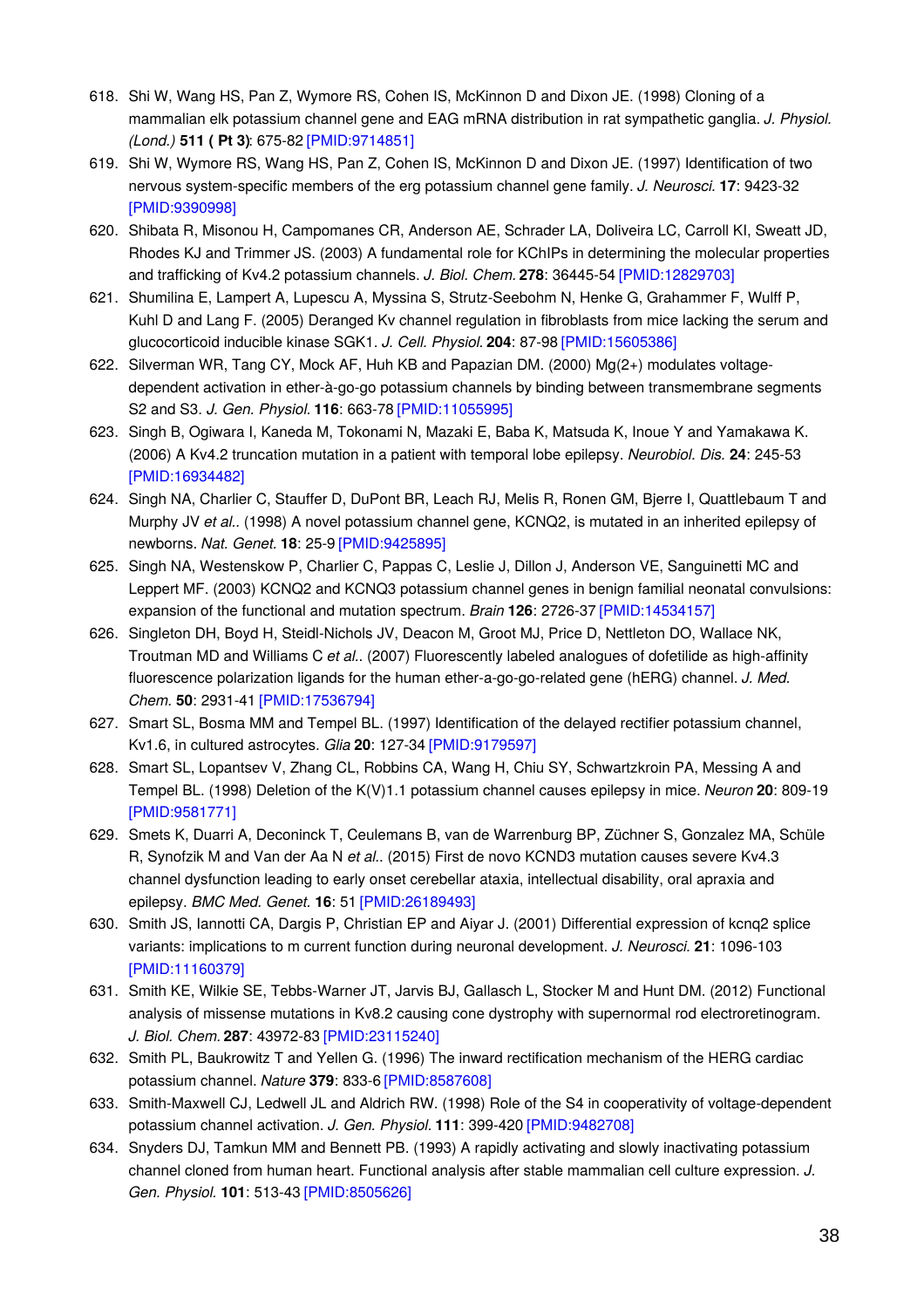- 635. Snyders J, Knoth KM, Roberds SL and Tamkun MM. (1992) Time-, voltage-, and state-dependent block by quinidine of a cloned human cardiac potassium channel. *Mol. Pharmacol.* **41**: 322-30 [\[PMID:1538710\]](http://www.ncbi.nlm.nih.gov/pubmed/1538710?dopt=AbstractPlus)
- 636. Sobko A, Peretz A and Attali B. (1998) Constitutive activation of delayed-rectifier potassium channels by a src family tyrosine kinase in Schwann cells. *EMBO J.* **17**: 4723-34 [\[PMID:9707431\]](http://www.ncbi.nlm.nih.gov/pubmed/9707431?dopt=AbstractPlus)
- 637. Sobko A, Peretz A, Shirihai O, Etkin S, Cherepanova V, Dagan D and Attali B. (1998) Heteromultimeric delayed-rectifier K+ channels in schwann cells: developmental expression and role in cell proliferation. *J. Neurosci.* **18**: 10398-408 [\[PMID:9852577\]](http://www.ncbi.nlm.nih.gov/pubmed/9852577?dopt=AbstractPlus)
- 638. Soldovieri MV, Boutry-Kryza N, Milh M, Doummar D, Heron B, Bourel E, Ambrosino P, Miceli F, De Maria M and Dorison N *et al.*. (2014) Novel KCNQ2 and KCNQ3 mutations in a large cohort of families with benign neonatal epilepsy: first evidence for an altered channel regulation by syntaxin-1A. *Hum. Mutat.* **35**: 356-67 [\[PMID:24375629\]](http://www.ncbi.nlm.nih.gov/pubmed/24375629?dopt=AbstractPlus)
- 639. Soldovieri MV, Cilio MR, Miceli F, Bellini G, Miraglia del Giudice E, Castaldo P, Hernandez CC, Shapiro MS, Pascotto A, Annunziato L and Taglialatela M. (2007) Atypical gating of M-type potassium channels conferred by mutations in uncharged residues in the S4 region of KCNQ2 causing benign familial neonatal convulsions. *J. Neurosci.* **27**: 4919-28 [\[PMID:17475800\]](http://www.ncbi.nlm.nih.gov/pubmed/17475800?dopt=AbstractPlus)
- 640. Song ZM, Hu J, Rudy B and Redman SJ. (2006) Developmental changes in the expression of calbindin and potassium-channel subunits Kv3.1b and Kv3.2 in mouse Renshaw cells. *Neuroscience* **139**: 531-8 [\[PMID:16460880\]](http://www.ncbi.nlm.nih.gov/pubmed/16460880?dopt=AbstractPlus)
- 641. Speake T, Kibble JD and Brown PD. (2004) Kv1.1 and Kv1.3 channels contribute to the delayed-rectifying K+ conductance in rat choroid plexus epithelial cells. *Am. J. Physiol., Cell Physiol.***286**: C611-20 [\[PMID:14602579\]](http://www.ncbi.nlm.nih.gov/pubmed/14602579?dopt=AbstractPlus)
- 642. Speca DJ, Ogata G, Mandikian D, Bishop HI, Wiler SW, Eum K, Wenzel HJ, Doisy ET, Matt L and Campi KL *et al.*. (2014) Deletion of the Kv2.1 delayed rectifier potassium channel leads to neuronal and behavioral hyperexcitability. *Genes Brain Behav.* **13**: 394-408 [\[PMID:24494598\]](http://www.ncbi.nlm.nih.gov/pubmed/24494598?dopt=AbstractPlus)
- 643. Spitzner M, Ousingsawat J, Scheidt K, Kunzelmann K and Schreiber R. (2007) Voltage-gated K+ channels support proliferation of colonic carcinoma cells. *FASEB J.* **21**: 35-44 [\[PMID:17135369\]](http://www.ncbi.nlm.nih.gov/pubmed/17135369?dopt=AbstractPlus)
- 644. Standen NB and Quayle JM. (1998) K+ channel modulation in arterial smooth muscle.*Acta Physiol. Scand.* **164**: 549-57 [\[PMID:9887977\]](http://www.ncbi.nlm.nih.gov/pubmed/9887977?dopt=AbstractPlus)
- 645. Stansfeld CE, Röper J, Ludwig J, Weseloh RM, Marsh SJ, Brown DA and Pongs O. (1996) Elevation of intracellular calcium by muscarinic receptor activation induces a block of voltage-activated rat ether-à-gogo channels in a stably transfected cell line. *Proc. Natl. Acad. Sci. U.S.A.* **93**: 9910-4 [\[PMID:8790430\]](http://www.ncbi.nlm.nih.gov/pubmed/8790430?dopt=AbstractPlus)
- 646. Stocker M and Kerschensteiner D. (1998) Cloning and tissue distribution of two new potassium channel alpha-subunits from rat brain. *Biochem. Biophys. Res. Commun.* **248**: 927-34 [\[PMID:9704029\]](http://www.ncbi.nlm.nih.gov/pubmed/9704029?dopt=AbstractPlus)
- 647. Storey NM, Gómez-Angelats M, Bortner CD, Armstrong DL and Cidlowski JA. (2003) Stimulation of Kv1.3 potassium channels by death receptors during apoptosis in Jurkat T lymphocytes. *J. Biol. Chem.* **278**: 33319-26 [\[PMID:12807917\]](http://www.ncbi.nlm.nih.gov/pubmed/12807917?dopt=AbstractPlus)
- 648. Stott JB, Jepps TA and Greenwood IA. (2014) K(V)7 potassium channels: a new therapeutic target in smooth muscle disorders. *Drug Discov. Today* **19**: 413-24 [\[PMID:24333708\]](http://www.ncbi.nlm.nih.gov/pubmed/24333708?dopt=AbstractPlus)
- 649. Strausberg RL, Feingold EA, Grouse LH, Derge JG, Klausner RD, Collins FS, Wagner L, Shenmen CM, Schuler GD and Altschul SF *et al.*. (2002) Generation and initial analysis of more than 15,000 full-length human and mouse cDNA sequences. *Proc. Natl. Acad. Sci. U.S.A.* **99**: 16899-903 [\[PMID:12477932\]](http://www.ncbi.nlm.nih.gov/pubmed/12477932?dopt=AbstractPlus)
- 650. Strauss KA, Markx S, Georgi B, Paul SM, Jinks RN, Hoshi T, McDonald A, First MB, Liu W and Benkert AR *et al.*. (2014) A population-based study of KCNH7 p.Arg394His and bipolar spectrum disorder.*Hum. Mol. Genet.* **23**: 6395-406 [\[PMID:24986916\]](http://www.ncbi.nlm.nih.gov/pubmed/24986916?dopt=AbstractPlus)
- 651. Street VA, Robinson LC, Erford SK and Tempel BL. (1995) Molecular genetic analysis of distal mouse chromosome 6 defines gene order and positions of the deafwaddler and opisthotonos mutations. *Genomics* **29**: 123-30 [\[PMID:8530061\]](http://www.ncbi.nlm.nih.gov/pubmed/8530061?dopt=AbstractPlus)
- 652. Street VA and Tempel BL. (1997) Physical mapping of potassium channel gene clusters on mouse chromosomes three and six. *Genomics* **44**: 110-7 [\[PMID:9286706\]](http://www.ncbi.nlm.nih.gov/pubmed/9286706?dopt=AbstractPlus)
- 653. Strop P, Bankovich AJ, Hansen KC, Garcia KC and Brunger AT. (2004) Structure of a human A-type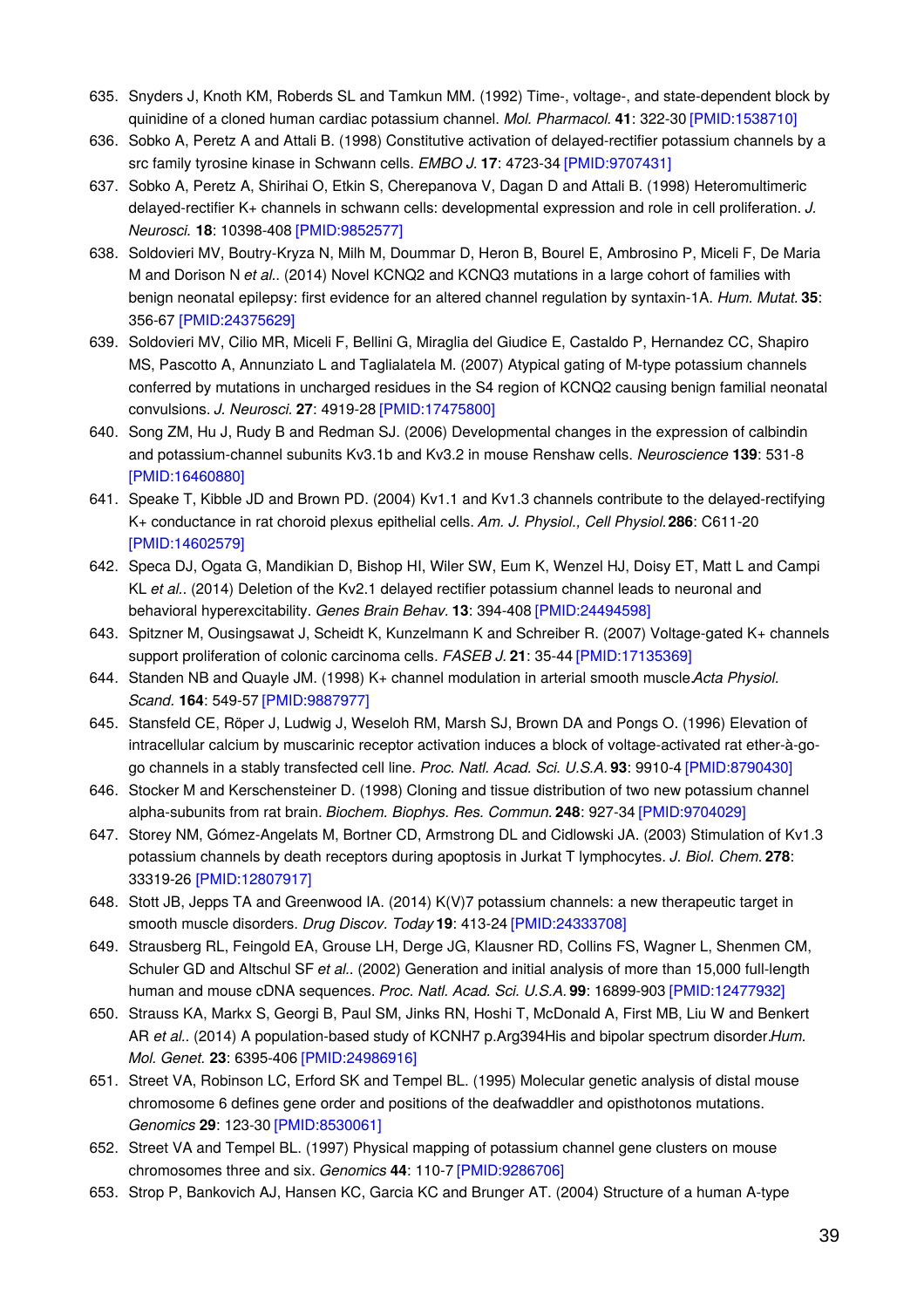potassium channel interacting protein DPPX, a member of the dipeptidyl aminopeptidase family. *J. Mol. Biol.* **343**: 1055-65 [\[PMID:15476821\]](http://www.ncbi.nlm.nih.gov/pubmed/15476821?dopt=AbstractPlus)

- 654. Sturm P, Wimmers S, Schwarz JR and Bauer CK. (2005) Extracellular potassium effects are conserved within the rat erg K+ channel family. *J. Physiol. (Lond.)* **564**: 329-45 [\[PMID:15705650\]](http://www.ncbi.nlm.nih.gov/pubmed/15705650?dopt=AbstractPlus)
- 655. Stühmer W, Ruppersberg JP, Schröter KH, Sakmann B, Stocker M, Giese KP, Perschke A, Baumann A and Pongs O. (1989) Molecular basis of functional diversity of voltage-gated potassium channels in mammalian brain. *EMBO J.* **8**: 3235-44 [\[PMID:2555158\]](http://www.ncbi.nlm.nih.gov/pubmed/2555158?dopt=AbstractPlus)
- 656. Su CC, Li SY, Yang JJ, Su MC and Lin MJ. (2006) Studies of the effect of ionomycin on the KCNQ4 channel expressed in Xenopus oocytes. *Biochem. Biophys. Res. Commun.* **348**: 295-300 [\[PMID:16876114\]](http://www.ncbi.nlm.nih.gov/pubmed/16876114?dopt=AbstractPlus)
- 657. Su J, Yu H, Lenka N, Hescheler J and Ullrich S. (2001) The expression and regulation of depolarizationactivated K+ channels in the insulin-secreting cell line INS-1. *Pflugers Arch.* **442**: 49-56 [\[PMID:11374068\]](http://www.ncbi.nlm.nih.gov/pubmed/11374068?dopt=AbstractPlus)
- 658. Su K, Kyaw H, Fan P, Zeng Z, Shell BK, Carter KC and Li Y. (1997) Isolation, characterization, and mapping of two human potassium channels. *Biochem. Biophys. Res. Commun.* **241**: 675-81 [\[PMID:9434767\]](http://www.ncbi.nlm.nih.gov/pubmed/9434767?dopt=AbstractPlus)
- 659. Su Z, Limberis J, Souers A, Kym P, Mikhail A, Houseman K, Diaz G, Liu X, Martin RL and Cox Blet al.. (2009) Electrophysiologic characterization of a novel hERG channel activator. *Biochem. Pharmacol.* **77**: 1383-90 [\[PMID:19426677\]](http://www.ncbi.nlm.nih.gov/pubmed/19426677?dopt=AbstractPlus)
- 660. Sun Y, Quan XQ, Fromme S, Cox RH, Zhang P, Zhang L, Guo D, Guo J, Patel C and Kowey PR*et al.*. (2011) A novel mutation in the KCNH2 gene associated with short QT syndrome. *J. Mol. Cell. Cardiol.***50**: 433-41 [\[PMID:21130771\]](http://www.ncbi.nlm.nih.gov/pubmed/21130771?dopt=AbstractPlus)
- 661. Suzuki H, Momoi N, Ono T, Maeda S, Shikama Y, Matsuoka I, Suzuki H and Kimura J. (2005) Inhibitory effect of thiopental on ultra-rapid delayed rectifier K+ current in H9c2 cells. *J. Pharmacol. Sci.* **99**: 177-84 [\[PMID:16217144\]](http://www.ncbi.nlm.nih.gov/pubmed/16217144?dopt=AbstractPlus)
- 662. Suzuki T and Takimoto K. (2004) Selective expression of HERG and Kv2 channels influences proliferation of uterine cancer cells. *Int. J. Oncol.* **25**: 153-9 [\[PMID:15202000\]](http://www.ncbi.nlm.nih.gov/pubmed/15202000?dopt=AbstractPlus)
- 663. Suzuki T and Takimoto K. (2005) Differential expression of Kv4 pore-forming and KChIP auxiliary subunits in rat uterus during pregnancy. *Am. J. Physiol. Endocrinol. Metab.***288**: E335-41 [\[PMID:15454398\]](http://www.ncbi.nlm.nih.gov/pubmed/15454398?dopt=AbstractPlus)
- 664. Swanson R, Marshall J, Smith JS, Williams JB, Boyle MB, Folander K, Luneau CJ, Antanavage J, Oliva C and Buhrow SA. (1990) Cloning and expression of cDNA and genomic clones encoding three delayed rectifier potassium channels in rat brain. *Neuron* **4**: 929-39 [\[PMID:2361015\]](http://www.ncbi.nlm.nih.gov/pubmed/2361015?dopt=AbstractPlus)
- 665. Swartz KJ and MacKinnon R. (1995) An inhibitor of the Kv2.1 potassium channel isolated from the venom of a Chilean tarantula. *Neuron* **15**: 941-9 [\[PMID:7576642\]](http://www.ncbi.nlm.nih.gov/pubmed/7576642?dopt=AbstractPlus)
- 666. Szabò I, Gulbins E, Apfel H, Zhang X, Barth P, Busch AE, Schlottmann K, Pongs O and Lang F. (1996) Tyrosine phosphorylation-dependent suppression of a voltage-gated K+ channel in T lymphocytes upon Fas stimulation. *J. Biol. Chem.* **271**: 20465-9 [\[PMID:8702786\]](http://www.ncbi.nlm.nih.gov/pubmed/8702786?dopt=AbstractPlus)
- 667. Søgaard R, Ljungstrøm T, Pedersen KA, Olesen SP and Jensen BS. (2001) KCNQ4 channels expressed in mammalian cells: functional characteristics and pharmacology. *Am. J. Physiol., Cell Physiol.***280**: C859- 66 [\[PMID:11245603\]](http://www.ncbi.nlm.nih.gov/pubmed/11245603?dopt=AbstractPlus)
- 668. Taglialatela M, Drewe JA and Brown AM. (1993) Barium blockade of a clonal potassium channel and its regulation by a critical pore residue. *Mol. Pharmacol.* **44**: 180-90 [\[PMID:8341271\]](http://www.ncbi.nlm.nih.gov/pubmed/8341271?dopt=AbstractPlus)
- 669. Taglialatela M, Drewe JA, Kirsch GE, De Biasi M, Hartmann HA and Brown AM. (1993) Regulation of K+/Rb+ selectivity and internal TEA blockade by mutations at a single site in K+ pores. *Pflugers Arch.* **423**: 104-12 [\[PMID:7683786\]](http://www.ncbi.nlm.nih.gov/pubmed/7683786?dopt=AbstractPlus)
- 670. Takimoto K, Fomina AF, Gealy R, Trimmer JS and Levitan ES. (1993) Dexamethasone rapidly induces Kv1.5 K+ channel gene transcription and expression in clonal pituitary cells. *Neuron* **11**: 359-69 [\[PMID:8352944\]](http://www.ncbi.nlm.nih.gov/pubmed/8352944?dopt=AbstractPlus)
- 671. Takimoto K, Li D, Hershman KM, Li P, Jackson EK and Levitan ES. (1997) Decreased expression of Kv4.2 and novel Kv4.3 K+ channel subunit mRNAs in ventricles of renovascular hypertensive rats. *Circ. Res.* **81**: 533-9 [\[PMID:9314834\]](http://www.ncbi.nlm.nih.gov/pubmed/9314834?dopt=AbstractPlus)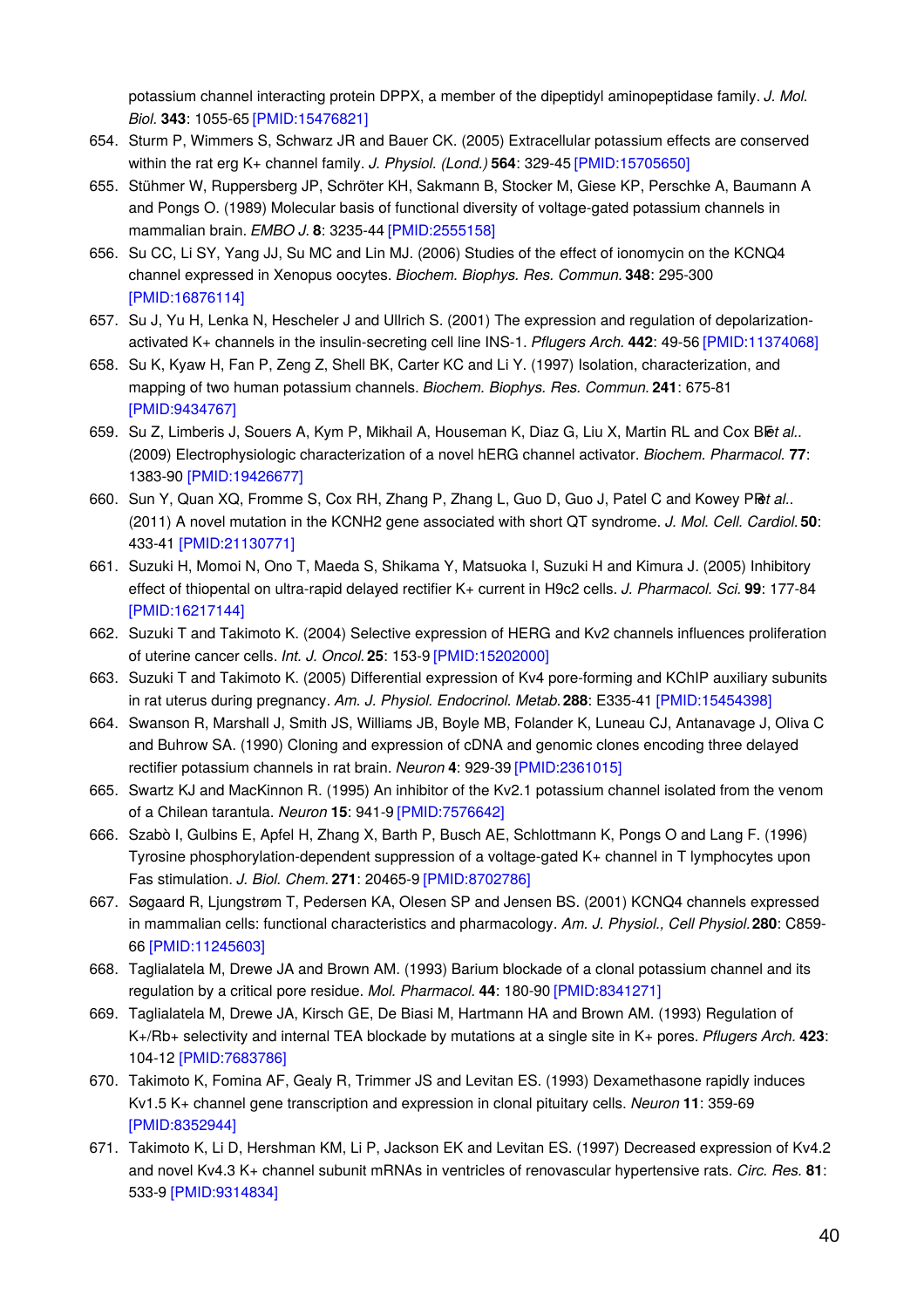- 672. Talebizadeh Z, Kelley PM, Askew JW, Beisel KW and Smith SD. (1999) Novel mutation in the KCNQ4 gene in a large kindred with dominant progressive hearing loss. *Hum. Mutat.* **14**: 493-501 [\[PMID:10571947\]](http://www.ncbi.nlm.nih.gov/pubmed/10571947?dopt=AbstractPlus)
- 673. Tamkun MM, Knoth KM, Walbridge JA, Kroemer H, Roden DM and Glover DM. (1991) Molecular cloning and characterization of two voltage-gated K+ channel cDNAs from human ventricle. *FASEB J.* **5**: 331-7 [\[PMID:2001794\]](http://www.ncbi.nlm.nih.gov/pubmed/2001794?dopt=AbstractPlus)
- 674. Tanner MR, Tajhya RB, Huq R, Gehrmann EJ, Rodarte KE, Atik MA, Norton RS, Pennington MW and Beeton C. (2017) Prolonged immunomodulation in inflammatory arthritis using the selective Kv1.3 channel blocker HsTX1[R14A] and its PEGylated analog. *Clin. Immunol.* **180**: 45-57 [\[PMID:28389388\]](http://www.ncbi.nlm.nih.gov/pubmed/28389388?dopt=AbstractPlus)
- 675. Tansey EP, Chow A, Rudy B and McBain CJ. (2002) Developmental expression of potassium-channel subunit Kv3.2 within subpopulations of mouse hippocampal inhibitory interneurons. *Hippocampus* **12**: 137- 48 [\[PMID:12000114\]](http://www.ncbi.nlm.nih.gov/pubmed/12000114?dopt=AbstractPlus)
- 676. Tatulian L, Delmas P, Abogadie FC and Brown DA. (2001) Activation of expressed KCNQ potassium currents and native neuronal M-type potassium currents by the anti-convulsant drug retigabine. *J. Neurosci.* **21**: 5535-45 [\[PMID:11466425\]](http://www.ncbi.nlm.nih.gov/pubmed/11466425?dopt=AbstractPlus)
- 677. Tempel BL, Jan YN and Jan LY. (1988) Cloning of a probable potassium channel gene from mouse brain. *Nature* **332**: 837-9 [\[PMID:2451788\]](http://www.ncbi.nlm.nih.gov/pubmed/2451788?dopt=AbstractPlus)
- 678. Terlau H, Ludwig J, Steffan R, Pongs O, Stühmer W and Heinemann SH. (1996) Extracellular Mg2+ regulates activation of rat eag potassium channel. *Pflugers Arch.* **432**: 301-12 [\[PMID:8662307\]](http://www.ncbi.nlm.nih.gov/pubmed/8662307?dopt=AbstractPlus)
- 679. Terrenoire C, Houslay MD, Baillie GS and Kass RS. (2009) The cardiac IKs potassium channel macromolecular complex includes the phosphodiesterase PDE4D3. *J. Biol. Chem.* **284**: 9140-6 [\[PMID:19218243\]](http://www.ncbi.nlm.nih.gov/pubmed/19218243?dopt=AbstractPlus)
- 680. Teutsch C, Kondo RP, Dederko DA, Chrast J, Chien KR and Giles WR. (2007) Spatial distributions of Kv4 channels and KChip2 isoforms in the murine heart based on laser capture microdissection. *Cardiovasc. Res.* **73**: 739-49 [\[PMID:17289005\]](http://www.ncbi.nlm.nih.gov/pubmed/17289005?dopt=AbstractPlus)
- 681. Thomas D, Karle CA and Kiehn J. (2006) The cardiac hERG/IKr potassium channel as pharmacological target: structure, function, regulation, and clinical applications. *Curr. Pharm. Des.* **12**: 2271-83 [\[PMID:16787254\]](http://www.ncbi.nlm.nih.gov/pubmed/16787254?dopt=AbstractPlus)
- 682. Thorneloe KS, Chen TT, Kerr PM, Grier EF, Horowitz B, Cole WC and Walsh MP. (2001) Molecular composition of 4-aminopyridine-sensitive voltage-gated K(+) channels of vascular smooth muscle. *Circ. Res.* **89**: 1030-7 [\[PMID:11717160\]](http://www.ncbi.nlm.nih.gov/pubmed/11717160?dopt=AbstractPlus)
- 683. Thorneloe KS and Nelson MT. (2003) Properties and molecular basis of the mouse urinary bladder voltage-gated K+ current. *J. Physiol. (Lond.)* **549**: 65-74 [\[PMID:12679374\]](http://www.ncbi.nlm.nih.gov/pubmed/12679374?dopt=AbstractPlus)
- 684. Tian S, Liu W, Wu Y, Rafi H, Segal AS and Desir GV. (2002) Regulation of the voltage-gated K+ channel KCNA10 by KCNA4B, a novel beta-subunit. *Am. J. Physiol. Renal Physiol.***283**: F142-9 [\[PMID:12060596\]](http://www.ncbi.nlm.nih.gov/pubmed/12060596?dopt=AbstractPlus)
- 685. Tiffany AM, Manganas LN, Kim E, Hsueh YP, Sheng M and Trimmer JS. (2000) PSD-95 and SAP97 exhibit distinct mechanisms for regulating K(+) channel surface expression and clustering. *J. Cell Biol.* **148**: 147-58 [\[PMID:10629225\]](http://www.ncbi.nlm.nih.gov/pubmed/10629225?dopt=AbstractPlus)
- 686. Tinel N, Lauritzen I, Chouabe C, Lazdunski M and Borsotto M. (1998) The KCNQ2 potassium channel: splice variants, functional and developmental expression. Brain localization and comparison with KCNQ3. *FEBS Lett.* **438**: 171-6 [\[PMID:9827540\]](http://www.ncbi.nlm.nih.gov/pubmed/9827540?dopt=AbstractPlus)
- 687. Topinka JR and Bredt DS. (1998) N-terminal palmitoylation of PSD-95 regulates association with cell membranes and interaction with K+ channel Kv1.4. *Neuron* **20**: 125-34 [\[PMID:9459448\]](http://www.ncbi.nlm.nih.gov/pubmed/9459448?dopt=AbstractPlus)
- 688. Trapani JG, Andalib P, Consiglio JF and Korn SJ. (2006) Control of single channel conductance in the outer vestibule of the Kv2.1 potassium channel. *J. Gen. Physiol.* **128**: 231-46 [\[PMID:16880266\]](http://www.ncbi.nlm.nih.gov/pubmed/16880266?dopt=AbstractPlus)
- 689. Trimmer JS. (1991) Immunological identification and characterization of a delayed rectifier K+ channel polypeptide in rat brain. *Proc. Natl. Acad. Sci. U.S.A.* **88**: 10764-8 [\[PMID:1961744\]](http://www.ncbi.nlm.nih.gov/pubmed/1961744?dopt=AbstractPlus)
- 690. Tristani-Firouzi M and Sanguinetti MC. (1998) Voltage-dependent inactivation of the human K+ channel KvLQT1 is eliminated by association with minimal K+ channel (minK) subunits. *J. Physiol. (Lond.)* **510 ( Pt 1)**: 37-45 [\[PMID:9625865\]](http://www.ncbi.nlm.nih.gov/pubmed/9625865?dopt=AbstractPlus)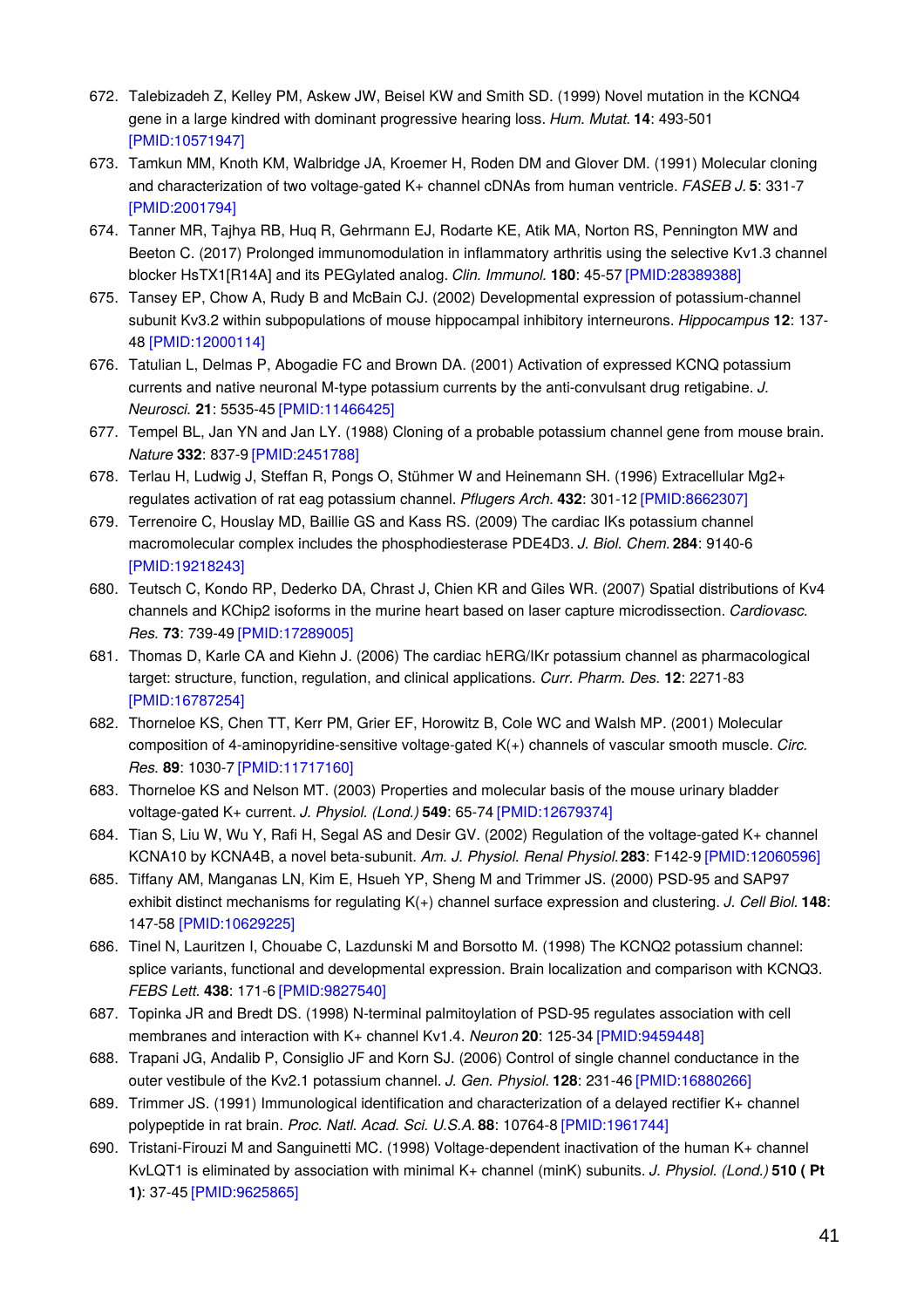- 691. Trudeau MC, Titus SA, Branchaw JL, Ganetzky B and Robertson GA. (1999) Functional analysis of a mouse brain Elk-type K+ channel. *J. Neurosci.* **19**: 2906-18 [\[PMID:10191308\]](http://www.ncbi.nlm.nih.gov/pubmed/10191308?dopt=AbstractPlus)
- 692. Trudeau MC, Warmke JW, Ganetzky B and Robertson GA. (1995) HERG, a human inward rectifier in the voltage-gated potassium channel family. *Science* **269**: 92-5 [\[PMID:7604285\]](http://www.ncbi.nlm.nih.gov/pubmed/7604285?dopt=AbstractPlus)
- 693. Tsantoulas C, Zhu L, Yip P, Grist J, Michael GJ and McMahon SB. (2014) Kv2 dysfunction after peripheral axotomy enhances sensory neuron responsiveness to sustained input. *Exp. Neurol.* **251**: 115-26 [\[PMID:24252178\]](http://www.ncbi.nlm.nih.gov/pubmed/24252178?dopt=AbstractPlus)
- 694. Tsaur ML, Chou CC, Shih YH and Wang HL. (1997) Cloning, expression and CNS distribution of Kv4.3, an A-type K+ channel alpha subunit. *FEBS Lett.* **400**: 215-20 [\[PMID:9001401\]](http://www.ncbi.nlm.nih.gov/pubmed/9001401?dopt=AbstractPlus)
- 695. Tsaur ML, Sheng M, Lowenstein DH, Jan YN and Jan LY. (1992) Differential expression of K+ channel mRNAs in the rat brain and down-regulation in the hippocampus following seizures. *Neuron* **8**: 1055-67 [\[PMID:1610565\]](http://www.ncbi.nlm.nih.gov/pubmed/1610565?dopt=AbstractPlus)
- 696. Tschritter O, Machicao F, Stefan N, Schäfer S, Weigert C, Staiger H, Spieth C, Häring HU and Fritsche A. (2006) A new variant in the human Kv1.3 gene is associated with low insulin sensitivity and impaired glucose tolerance. *J. Clin. Endocrinol. Metab.* **91**: 654-8 [\[PMID:16317062\]](http://www.ncbi.nlm.nih.gov/pubmed/16317062?dopt=AbstractPlus)
- 697. Tseng-Crank JC, Tseng GN, Schwartz A and Tanouye MA. (1990) Molecular cloning and functional expression of a potassium channel cDNA isolated from a rat cardiac library. *FEBS Lett.* **268**: 63-8 [\[PMID:2384173\]](http://www.ncbi.nlm.nih.gov/pubmed/2384173?dopt=AbstractPlus)
- 698. Tzingounis AV, Heidenreich M, Kharkovets T, Spitzmaul G, Jensen HS, Nicoll RA and Jentsch TJ. (2010) The KCNQ5 potassium channel mediates a component of the afterhyperpolarization current in mouse hippocampus. *Proc. Natl. Acad. Sci. U.S.A.* **107**: 10232-7 [\[PMID:20534576\]](http://www.ncbi.nlm.nih.gov/pubmed/20534576?dopt=AbstractPlus)
- 699. Uebele VN, England SK, Chaudhary A, Tamkun MM and Snyders DJ. (1996) Functional differences in Kv1.5 currents expressed in mammalian cell lines are due to the presence of endogenous Kv beta 2.1 subunits. *J. Biol. Chem.* **271**: 2406-12 [\[PMID:8576199\]](http://www.ncbi.nlm.nih.gov/pubmed/8576199?dopt=AbstractPlus)
- 700. Vacher H, Diochot S, Bougis PE, Martin-Eauclaire MF and Mourre C. (2006) Kv4 channels sensitive to BmTX3 in rat nervous system: autoradiographic analysis of their distribution during brain ontogenesis. *Eur. J. Neurosci.* **24**: 1325-40 [\[PMID:16987219\]](http://www.ncbi.nlm.nih.gov/pubmed/16987219?dopt=AbstractPlus)
- 701. Vaeth M and Feske S. (2018) Ion channelopathies of the immune system.*Curr. Opin. Immunol.* **52**: 39-50 [\[PMID:29635109\]](http://www.ncbi.nlm.nih.gov/pubmed/29635109?dopt=AbstractPlus)
- 702. Valverde P, Kawai T and Taubman MA. (2004) Selective blockade of voltage-gated potassium channels reduces inflammatory bone resorption in experimental periodontal disease. *J. Bone Miner. Res.***19**: 155-64 [\[PMID:14753747\]](http://www.ncbi.nlm.nih.gov/pubmed/14753747?dopt=AbstractPlus)
- 703. Van Camp G, Coucke PJ, Akita J, Fransen E, Abe S, De Leenheer EM, Huygen PL, Cremers CW and Usami S. (2002) A mutational hot spot in the KCNQ4 gene responsible for autosomal dominant hearing impairment. *Hum. Mutat.* **20**: 15-9 [\[PMID:12112653\]](http://www.ncbi.nlm.nih.gov/pubmed/12112653?dopt=AbstractPlus)
- 704. Van Hauwe P, Coucke PJ, Ensink RJ, Huygen P, Cremers CW and Van Camp G. (2000) Mutations in the KCNQ4 K+ channel gene, responsible for autosomal dominant hearing loss, cluster in the channel pore region. *Am. J. Med. Genet.* **93**: 184-7 [\[PMID:10925378\]](http://www.ncbi.nlm.nih.gov/pubmed/10925378?dopt=AbstractPlus)
- 705. Van Wagoner DR, Pond AL, McCarthy PM, Trimmer JS and Nerbonne JM. (1997) Outward K+ current densities and Kv1.5 expression are reduced in chronic human atrial fibrillation. *Circ. Res.* **80**: 772-81 [\[PMID:9168779\]](http://www.ncbi.nlm.nih.gov/pubmed/9168779?dopt=AbstractPlus)
- 706. Vandendriessche T, Kopljar I, Jenkins DP, Diego-Garcia E, Abdel-Mottaleb Y, Vermassen E, Clynen E, Schoofs L, Wulff H and Snyders D *et al.*. (2012) Purification, molecular cloning and functional characterization of HelaTx1 (Heterometrus laoticus): the first member of a new κ-KTX subfamily. *Biochem. Pharmacol.* **83**: 1307-17 [\[PMID:22305749\]](http://www.ncbi.nlm.nih.gov/pubmed/22305749?dopt=AbstractPlus)
- 707. VanDongen AM, Frech GC, Drewe JA, Joho RH and Brown AM. (1990) Alteration and restoration of K+ channel function by deletions at the N- and C-termini. *Neuron* **5**: 433-43 [\[PMID:2206531\]](http://www.ncbi.nlm.nih.gov/pubmed/2206531?dopt=AbstractPlus)
- 708. Veeramah KR, Johnstone L, Karafet TM, Wolf D, Sprissler R, Salogiannis J, Barth-Maron A, Greenberg ME, Stuhlmann T and Weinert S *et al.*. (2013) Exome sequencing reveals new causal mutations in children with epileptic encephalopathies. *Epilepsia* **54**: 1270-81 [\[PMID:23647072\]](http://www.ncbi.nlm.nih.gov/pubmed/23647072?dopt=AbstractPlus)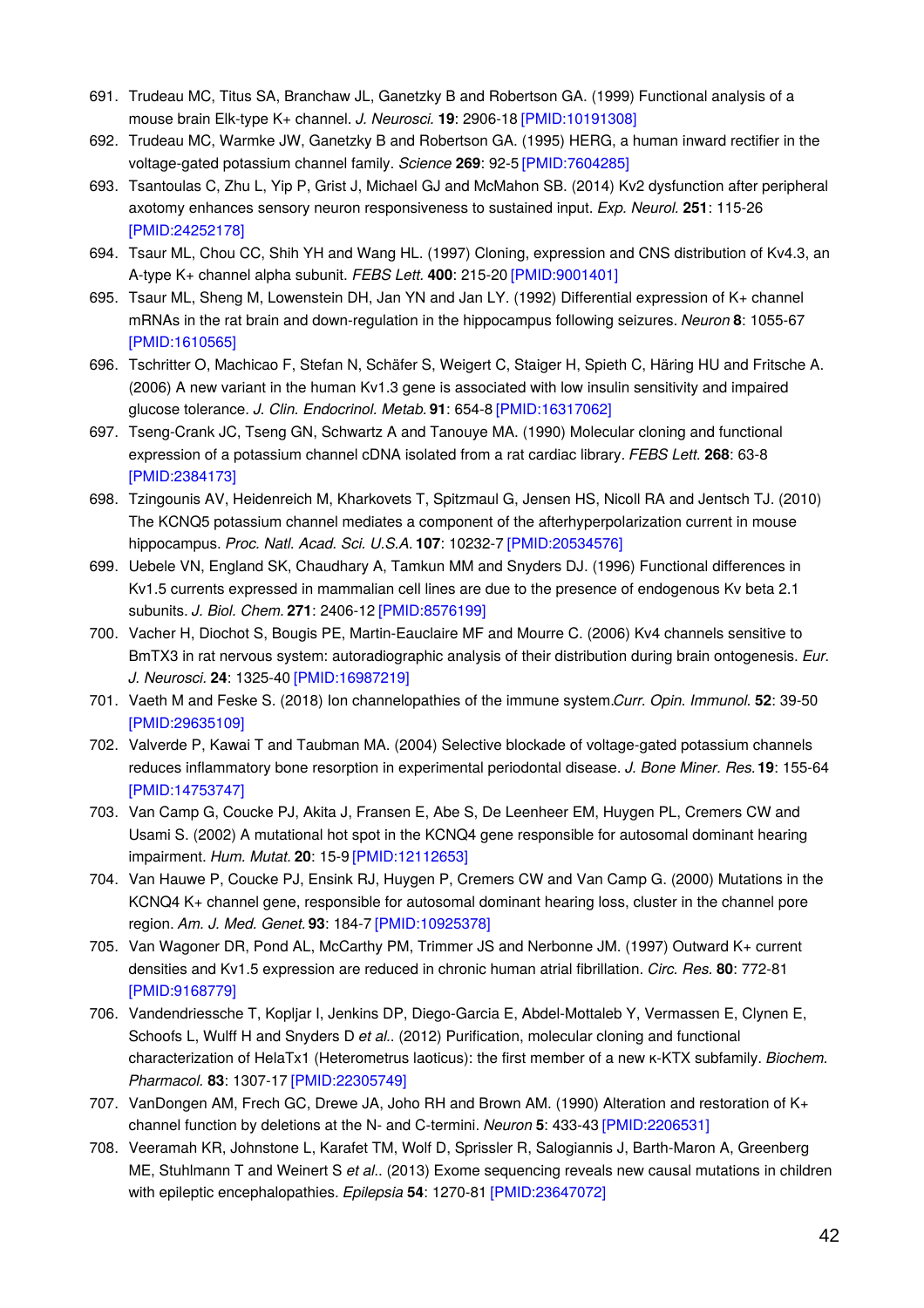- 709. Vega-Saenz de Miera E, Moreno H, Fruhling D, Kentros C and Rudy B. (1992) Cloning of ShIII (Shaw-like) cDNAs encoding a novel high-voltage-activating, TEA-sensitive, type-A K+ channel. *Proc. Biol. Sci.* **248**: 9- 18 [\[PMID:1381835\]](http://www.ncbi.nlm.nih.gov/pubmed/1381835?dopt=AbstractPlus)
- 710. Vega-Saenz de Miera EC. (2004) Modification of Kv2.1 K+ currents by the silent Kv10 subunits.*Brain Res. Mol. Brain Res.* **123**: 91-103 [\[PMID:15046870\]](http://www.ncbi.nlm.nih.gov/pubmed/15046870?dopt=AbstractPlus)
- 711. Veh RW, Lichtinghagen R, Sewing S, Wunder F, Grumbach IM and Pongs O. (1995) Immunohistochemical localization of five members of the Kv1 channel subunits: contrasting subcellular locations and neuron-specific co-localizations in rat brain. *Eur. J. Neurosci.* **7**: 2189-205 [\[PMID:8563969\]](http://www.ncbi.nlm.nih.gov/pubmed/8563969?dopt=AbstractPlus)
- 712. Verma-Kurvari S, Border B and Joho RH. (1997) Regional and cellular expression patterns of four K+ channel mRNAs in the adult rat brain. *Brain Res. Mol. Brain Res.***46**: 54-62 [\[PMID:9191078\]](http://www.ncbi.nlm.nih.gov/pubmed/9191078?dopt=AbstractPlus)
- 713. Vicente R, Escalada A, Coma M, Fuster G, Sánchez-Tilló E, López-Iglesias C, Soler C, Solsona C, Celada A and Felipe A. (2003) Differential voltage-dependent K+ channel responses during proliferation and activation in macrophages. *J. Biol. Chem.* **278**: 46307-20 [\[PMID:12923194\]](http://www.ncbi.nlm.nih.gov/pubmed/12923194?dopt=AbstractPlus)
- 714. Vicente R, Escalada A, Villalonga N, Texidó L, Roura-Ferrer M, Martín-Satué M, López-Iglesias C, Soler C, Solsona C and Tamkun MM *et al.*. (2006) Association of Kv1.5 and Kv1.3 contributes to the major voltagedependent K+ channel in macrophages. *J. Biol. Chem.* **281**: 37675-85 [\[PMID:17038323\]](http://www.ncbi.nlm.nih.gov/pubmed/17038323?dopt=AbstractPlus)
- 715. Villarroel A and Schwarz TL. (1996) Inhibition of the Kv4 (Shal) family of transient K+ currents by arachidonic acid. *J. Neurosci.* **16**: 2522-32 [\[PMID:8786428\]](http://www.ncbi.nlm.nih.gov/pubmed/8786428?dopt=AbstractPlus)
- 716. Viloria CG, Barros F, Giráldez T, Gómez-Varela D and de la Peña P. (2000) Differential effects of aminoterminal distal and proximal domains in the regulation of human erg K(+) channel gating. *Biophys. J.* **79**: 231-46 [\[PMID:10866950\]](http://www.ncbi.nlm.nih.gov/pubmed/10866950?dopt=AbstractPlus)
- 717. Walker VE, Atanasiu R, Lam H and Shrier A. (2007) Co-chaperone FKBP38 promotes HERG trafficking.*J. Biol. Chem.* **282**: 23509-16 [\[PMID:17569659\]](http://www.ncbi.nlm.nih.gov/pubmed/17569659?dopt=AbstractPlus)
- 718. Wang D and Schreurs BG. (2006) Characteristics of IA currents in adult rabbit cerebellar Purkinje cells. *Brain Res.* **1096**: 85-96 [\[PMID:16716270\]](http://www.ncbi.nlm.nih.gov/pubmed/16716270?dopt=AbstractPlus)
- 719. Wang H, Kunkel DD, Martin TM, Schwartzkroin PA and Tempel BL. (1993) Heteromultimeric K+ channels in terminal and juxtaparanodal regions of neurons. *Nature* **365**: 75-9 [\[PMID:8361541\]](http://www.ncbi.nlm.nih.gov/pubmed/8361541?dopt=AbstractPlus)
- 720. Wang H, Shi H and Wang Z. (1999) Nicotine depresses the functions of multiple cardiac potassium channels. *Life Sci.* **65**: PL143-9 [\[PMID:10503950\]](http://www.ncbi.nlm.nih.gov/pubmed/10503950?dopt=AbstractPlus)
- 721. Wang H, Shi H, Zhang L, Pourrier M, Yang B, Nattel S and Wang Z. (2000) Nicotine is a potent blocker of the cardiac A-type K(+) channels. Effects on cloned Kv4.3 channels and native transient outward current. *Circulation* **102**: 1165-71 [\[PMID:10973847\]](http://www.ncbi.nlm.nih.gov/pubmed/10973847?dopt=AbstractPlus)
- 722. Wang HS, Brown BS, McKinnon D and Cohen IS. (2000) Molecular basis for differential sensitivity of KCNQ and I(Ks) channels to the cognitive enhancer XE991. *Mol. Pharmacol.* **57**: 1218-23 [\[PMID:10825393\]](http://www.ncbi.nlm.nih.gov/pubmed/10825393?dopt=AbstractPlus)
- 723. Wang HS, Pan Z, Shi W, Brown BS, Wymore RS, Cohen IS, Dixon JE and McKinnon D. (1998) KCNQ2 and KCNQ3 potassium channel subunits: molecular correlates of the M-channel. *Science* **282**: 1890-3 [\[PMID:9836639\]](http://www.ncbi.nlm.nih.gov/pubmed/9836639?dopt=AbstractPlus)
- 724. Wang J, Juhaszova M, Rubin LJ and Yuan XJ. (1997) Hypoxia inhibits gene expression of voltage-gated K+ channel alpha subunits in pulmonary artery smooth muscle cells. *J. Clin. Invest.* **100**: 2347-53 [\[PMID:9410914\]](http://www.ncbi.nlm.nih.gov/pubmed/9410914?dopt=AbstractPlus)
- 725. Wang J, Myers CD and Robertson GA. (2000) Dynamic control of deactivation gating by a soluble aminoterminal domain in HERG K(+) channels. *J. Gen. Physiol.* **115**: 749-58 [\[PMID:10828248\]](http://www.ncbi.nlm.nih.gov/pubmed/10828248?dopt=AbstractPlus)
- 726. Wang J, Trudeau MC, Zappia AM and Robertson GA. (1998) Regulation of deactivation by an amino terminal domain in human ether-à-go-go-related gene potassium channels. *J. Gen. Physiol.* **112**: 637-47 [\[PMID:9806971\]](http://www.ncbi.nlm.nih.gov/pubmed/9806971?dopt=AbstractPlus)
- 727. Wang J, Weigand L, Wang W, Sylvester JT and Shimoda LA. (2005) Chronic hypoxia inhibits Kv channel gene expression in rat distal pulmonary artery. *Am. J. Physiol. Lung Cell Mol. Physiol.***288**: L1049-58 [\[PMID:15665041\]](http://www.ncbi.nlm.nih.gov/pubmed/15665041?dopt=AbstractPlus)
- 728. Wang LY, Gan L, Forsythe ID and Kaczmarek LK. (1998) Contribution of the Kv3.1 potassium channel to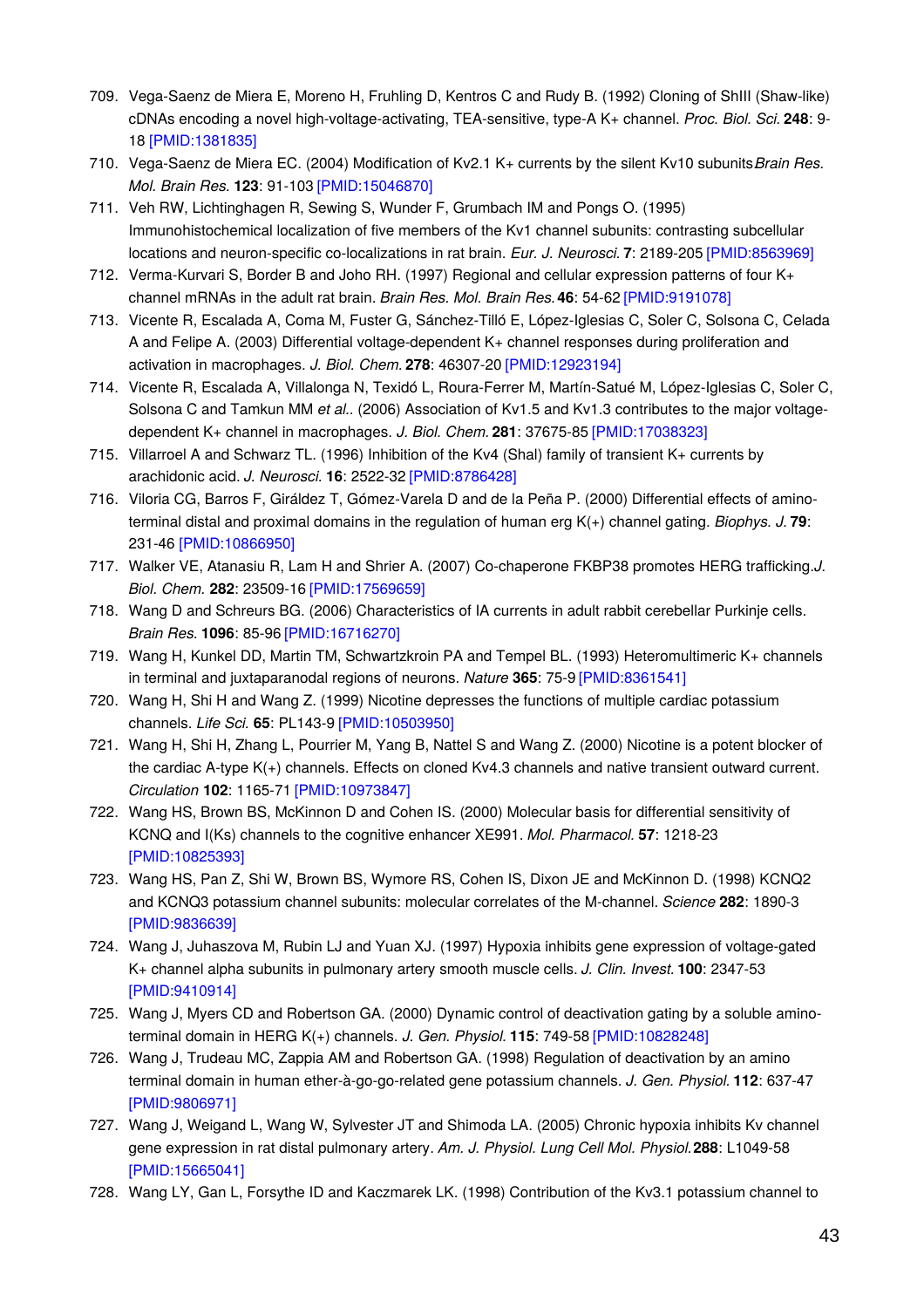high-frequency firing in mouse auditory neurones. *J. Physiol. (Lond.)* **509 ( Pt 1)**: 183-94 [\[PMID:9547392\]](http://www.ncbi.nlm.nih.gov/pubmed/9547392?dopt=AbstractPlus)

- 729. Wang Q, Curran ME, Splawski I, Burn TC, Millholland JM, VanRaay TJ, Shen J, Timothy KW, Vincent GM and de Jager T *et al.*. (1996) Positional cloning of a novel potassium channel gene: KVLQT1 mutations cause cardiac arrhythmias. *Nat. Genet.* **12**: 17-23 [\[PMID:8528244\]](http://www.ncbi.nlm.nih.gov/pubmed/8528244?dopt=AbstractPlus)
- 730. Wang Z, Fermini B and Nattel S. (1993) Sustained depolarization-induced outward current in human atrial myocytes. Evidence for a novel delayed rectifier K+ current similar to Kv1.5 cloned channel currents. *Circ. Res.* **73**: 1061-76 [\[PMID:8222078\]](http://www.ncbi.nlm.nih.gov/pubmed/8222078?dopt=AbstractPlus)
- 731. Wang Z, Kiehn J, Yang Q, Brown AM and Wible BA. (1996) Comparison of binding and block produced by alternatively spliced Kvbeta1 subunits. *J. Biol. Chem.* **271**: 28311-7 [\[PMID:8910452\]](http://www.ncbi.nlm.nih.gov/pubmed/8910452?dopt=AbstractPlus)
- 732. Wanke E and Restano-Cassulini R. (2007) Toxins interacting with ether-à-go-go-related gene voltagedependent potassium channels. *Toxicon* **49**: 239-48 [\[PMID:17097705\]](http://www.ncbi.nlm.nih.gov/pubmed/17097705?dopt=AbstractPlus)
- 733. Waters MF, Minassian NA, Stevanin G, Figueroa KP, Bannister JP, Nolte D, Mock AF, Evidente VG, Fee DB and Müller U *et al.*. (2006) Mutations in voltage-gated potassium channel KCNC3 cause degenerative and developmental central nervous system phenotypes. *Nat. Genet.* **38**: 447-51 [\[PMID:16501573\]](http://www.ncbi.nlm.nih.gov/pubmed/16501573?dopt=AbstractPlus)
- 734. Weber C, Mello de Queiroz F, Downie BR, Suckow A, Stühmer W and Pardo LA. (2006) Silencing the activity and proliferative properties of the human EagI Potassium Channel by RNA Interference. *J. Biol. Chem.* **281**: 13030-7 [\[PMID:16537547\]](http://www.ncbi.nlm.nih.gov/pubmed/16537547?dopt=AbstractPlus)
- 735. Weerapura M, Nattel S, Chartier D, Caballero R and Hébert TE. (2002) A comparison of currents carried by HERG, with and without coexpression of MiRP1, and the native rapid delayed rectifier current. Is MiRP1 the missing link? *J. Physiol. (Lond.)* **540**: 15-27 [\[PMID:11927665\]](http://www.ncbi.nlm.nih.gov/pubmed/11927665?dopt=AbstractPlus)
- 736. Weiser M, Bueno E, Sekirnjak C, Martone ME, Baker H, Hillman D, Chen S, Thornhill W, Ellisman M and Rudy B. (1995) The potassium channel subunit KV3.1b is localized to somatic and axonal membranes of specific populations of CNS neurons. *J. Neurosci.* **15**: 4298-314 [\[PMID:7790912\]](http://www.ncbi.nlm.nih.gov/pubmed/7790912?dopt=AbstractPlus)
- 737. Weiser M, Vega-Saenz de Miera E, Kentros C, Moreno H, Franzen L, Hillman D, Baker H and Rudy B. (1994) Differential expression of Shaw-related K+ channels in the rat central nervous system. *J. Neurosci.* **14**: 949-72 [\[PMID:8120636\]](http://www.ncbi.nlm.nih.gov/pubmed/8120636?dopt=AbstractPlus)
- 738. Wenzel HJ, Vacher H, Clark E, Trimmer JS, Lee AL, Sapolsky RM, Tempel BL and Schwartzkroin PA. (2007) Structural consequences of Kcna1 gene deletion and transfer in the mouse hippocampus. *Epilepsia* **48**: 2023-46 [\[PMID:17651419\]](http://www.ncbi.nlm.nih.gov/pubmed/17651419?dopt=AbstractPlus)
- 739. Werry D, Eldstrom J, Wang Z and Fedida D. (2013) Single-channel basis for the slow activation of the repolarizing cardiac potassium current, I(Ks). *Proc. Natl. Acad. Sci. U.S.A.* **110**: E996-1005 [\[PMID:23431135\]](http://www.ncbi.nlm.nih.gov/pubmed/23431135?dopt=AbstractPlus)
- 740. Wible BA, Yang Q, Kuryshev YA, Accili EA and Brown AM. (1998) Cloning and expression of a novel K+ channel regulatory protein, KChAP. *J. Biol. Chem.* **273**: 11745-51 [\[PMID:9565597\]](http://www.ncbi.nlm.nih.gov/pubmed/9565597?dopt=AbstractPlus)
- 741. Wickenden AD, Jegla TJ, Kaprielian R and Backx PH. (1999) Regional contributions of Kv1.4, Kv4.2, and Kv4.3 to transient outward K+ current in rat ventricle. *Am. J. Physiol.* **276**: H1599-607 [\[PMID:10330244\]](http://www.ncbi.nlm.nih.gov/pubmed/10330244?dopt=AbstractPlus)
- 742. Wickenden AD, Roeloffs R, McNaughton-Smith G and Rigdon GC. (2004) KCNQ potassium channels: drug targets for the treatment of epilepsy and pain. *Expert Opin Ther Pat* **14**: 1-13
- 743. Wickenden AD, Yu W, Zou A, Jegla T and Wagoner PK. (2000) Retigabine, a novel anti-convulsant, enhances activation of KCNQ2/Q3 potassium channels. *Mol. Pharmacol.* **58**: 591-600 [\[PMID:10953053\]](http://www.ncbi.nlm.nih.gov/pubmed/10953053?dopt=AbstractPlus)
- 744. Wickenden AD, Zou A, Wagoner PK and Jegla T. (2001) Characterization of KCNQ5/Q3 potassium channels expressed in mammalian cells. *Br. J. Pharmacol.* **132**: 381-4 [\[PMID:11159685\]](http://www.ncbi.nlm.nih.gov/pubmed/11159685?dopt=AbstractPlus)
- 745. Wimmers S, Bauer CK and Schwarz JR. (2002) Biophysical properties of heteromultimeric erg K+ channels. *Pflugers Arch.* **445**: 423-30 [\[PMID:12466946\]](http://www.ncbi.nlm.nih.gov/pubmed/12466946?dopt=AbstractPlus)
- 746. Wisniewska MB, Nagalski A, Dabrowski M, Misztal K and Kuznicki J. (2012) Novel β-catenin target genes identified in thalamic neurons encode modulators of neuronal excitability. *BMC Genomics* **13**: 635 [\[PMID:23157480\]](http://www.ncbi.nlm.nih.gov/pubmed/23157480?dopt=AbstractPlus)
- 747. Wissinger B, Dangel S, Jägle H, Hansen L, Baumann B, Rudolph G, Wolf C, Bonin M, Koeppen K and Ladewig T *et al.*. (2008) Cone dystrophy with supernormal rod response is strictly associated with mutations in KCNV2. *Invest. Ophthalmol. Vis. Sci.* **49**: 751-7 [\[PMID:18235024\]](http://www.ncbi.nlm.nih.gov/pubmed/18235024?dopt=AbstractPlus)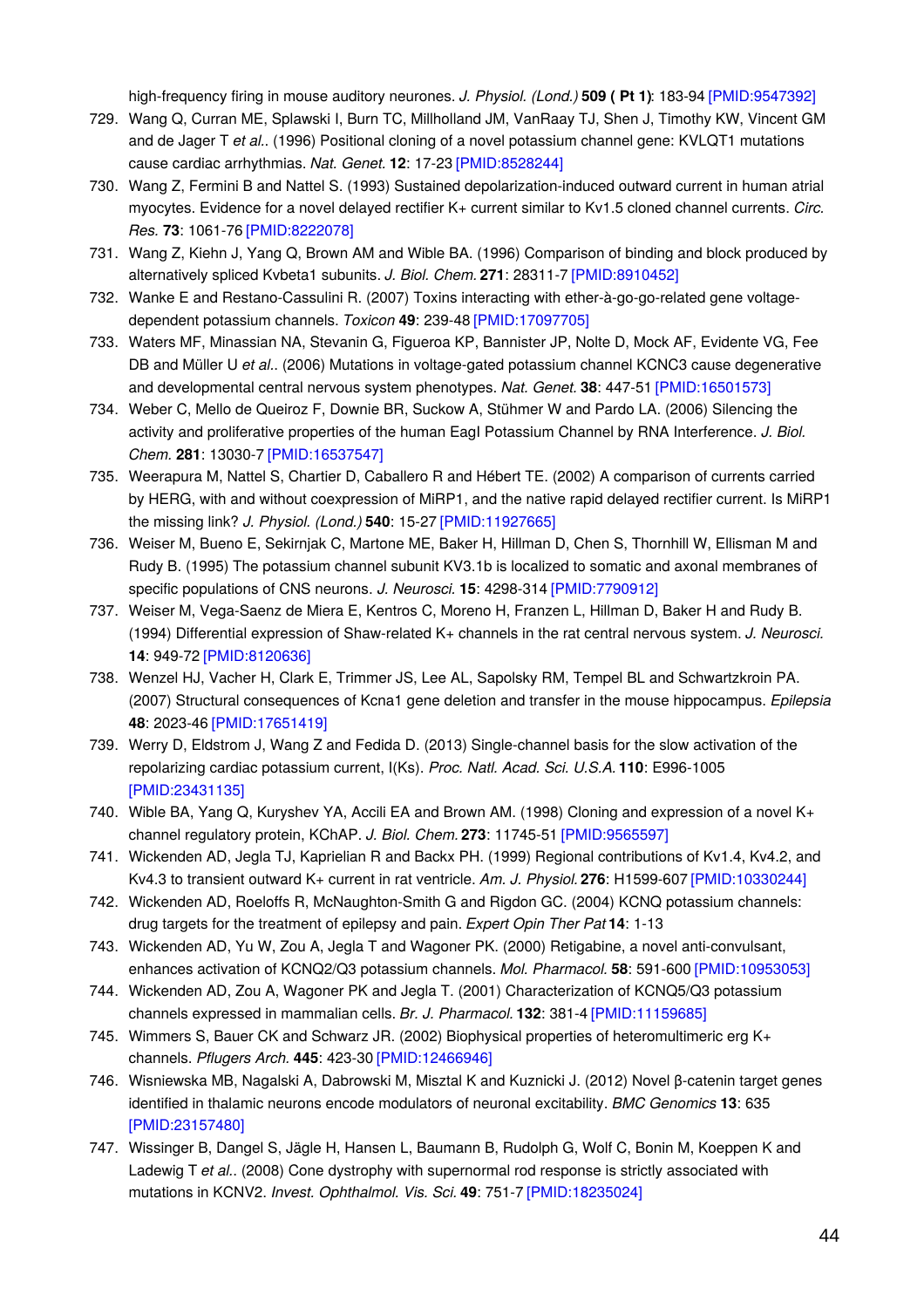- 748. Wissinger B, Schaich S, Baumann B, Bonin M, Jägle H, Friedburg C, Varsányi B, Hoyng CB, Dollfus H and Heckenlively JR *et al.*. (2011) Large deletions of the KCNV2 gene are common in patients with cone dystrophy with supernormal rod response. *Hum. Mutat.* **32**: 1398-406 [\[PMID:21882291\]](http://www.ncbi.nlm.nih.gov/pubmed/21882291?dopt=AbstractPlus)
- 749. Wolf-Goldberg T, Michaelevski I, Sheu L, Gaisano HY, Chikvashvili D and Lotan I. (2006) Target soluble N-ethylmaleimide-sensitive factor attachment protein receptors (t-SNAREs) differently regulate activation and inactivation gating of Kv2.2 and Kv2.1: Implications on pancreatic islet cell Kv channels. *Mol. Pharmacol.* **70**: 818-28 [\[PMID:16754785\]](http://www.ncbi.nlm.nih.gov/pubmed/16754785?dopt=AbstractPlus)
- 750. Wollnik B, Schroeder BC, Kubisch C, Esperer HD, Wieacker P and Jentsch TJ. (1997) Pathophysiological mechanisms of dominant and recessive KVLQT1 K+ channel mutations found in inherited cardiac arrhythmias. *Hum. Mol. Genet.* **6**: 1943-9 [\[PMID:9302275\]](http://www.ncbi.nlm.nih.gov/pubmed/9302275?dopt=AbstractPlus)
- 751. Wu C, Hayama E, Imamura S, Matsuoka R and Nakanishi T. (2007) Developmental changes in the expression of voltage-gated potassium channels in the ductus arteriosus of the fetal rat. *Heart Vessels* **22**: 34-40 [\[PMID:17285444\]](http://www.ncbi.nlm.nih.gov/pubmed/17285444?dopt=AbstractPlus)
- 752. Wu DM, Jiang M, Zhang M, Liu XS, Korolkova YV and Tseng GN. (2006) KCNE2 is colocalized with KCNQ1 and KCNE1 in cardiac myocytes and may function as a negative modulator of I(Ks) current amplitude in the heart. *Heart rhythm : the official journal of the Heart Rhythm Society***3**: 1469-80 [\[PMID:17161791\]](http://www.ncbi.nlm.nih.gov/pubmed/17161791?dopt=AbstractPlus)
- 753. Wu H, Cowing JA, Michaelides M, Wilkie SE, Jeffery G, Jenkins SA, Mester V, Bird AC, Robson AG, Holder GE, Moore AT, Hunt DM and Webster AR. (2006) Mutations in the gene KCNV2 encoding a voltage-gated potassium channel subunit cause "cone dystrophy with supernormal rod electroretinogram" in humans. *Am. J. Hum. Genet.***79**: 574-9 [\[PMID:16909397\]](http://www.ncbi.nlm.nih.gov/pubmed/16909397?dopt=AbstractPlus)
- 754. Wu YJ, Boissard CG, Greco C, Gribkoff VK, Harden DG, He H, L'Heureux A, Kang SH, Kinney GG, Knox RJ, Natale J, Newton AE, Lehtinen-Oboma S, Sinz MW, Sivarao DV, Starrett JE, Sun LQ, Tertyshnikova S, Thompson MW, Weaver D, Wong HS, Zhang L and Dworetzky SI. (2003) (S)-N-[1-(3-morpholin-4 ylphenyl)ethyl]- 3-phenylacrylamide: an orally bioavailable KCNQ2 opener with significant activity in a cortical spreading depression model of migraine. *J. Med. Chem.* **46**: 3197-200 [\[PMID:12852750\]](http://www.ncbi.nlm.nih.gov/pubmed/12852750?dopt=AbstractPlus)
- 755. Wua YJ and Dworetzky SI. (2005) Recent developments on KCNQ potassium channel openers.*Curr. Med. Chem.* **12**: 453-60 [\[PMID:15720253\]](http://www.ncbi.nlm.nih.gov/pubmed/15720253?dopt=AbstractPlus)
- 756. Wulff H, Calabresi PA, Allie R, Yun S, Pennington M, Beeton C and Chandy KG. (2003) The voltage-gated Kv1.3 K(+) channel in effector memory T cells as new target for MS. *J. Clin. Invest.* **111**: 1703-13 [\[PMID:12782673\]](http://www.ncbi.nlm.nih.gov/pubmed/12782673?dopt=AbstractPlus)
- 757. Wulff H, Knaus HG, Pennington M and Chandy KG. (2004) K+ channel expression during B cell differentiation: implications for immunomodulation and autoimmunity. *J. Immunol.* **173**: 776-86 [\[PMID:15240664\]](http://www.ncbi.nlm.nih.gov/pubmed/15240664?dopt=AbstractPlus)
- 758. Wulfsen I, Hauber HP, Schiemann D, Bauer CK and Schwarz JR. (2000) Expression of mRNA for voltagedependent and inward-rectifying K channels in GH3/B6 cells and rat pituitary. *J. Neuroendocrinol.* **12**: 263- 72 [\[PMID:10718922\]](http://www.ncbi.nlm.nih.gov/pubmed/10718922?dopt=AbstractPlus)
- 759. Wymore RS, Gintant GA, Wymore RT, Dixon JE, McKinnon D and Cohen IS. (1997) Tissue and species distribution of mRNA for the IKr-like K+ channel, erg. *Circ. Res.* **80**: 261-8 [\[PMID:9012748\]](http://www.ncbi.nlm.nih.gov/pubmed/9012748?dopt=AbstractPlus)
- 760. Wymore RS, Korenberg JR, Kinoshita KD, Aiyar J, Coyne C, Chen XN, Hustad CM, Copeland NG, Gutman GA and Jenkins NA *et al.*. (1994) Genomic organization, nucleotide sequence, biophysical properties, and localization of the voltage-gated K+ channel gene KCNA4/Kv1.4 to mouse chromosome 2/human 11p14 and mapping of KCNC1/Kv3.1 to mouse 7/human 11p14.3-p15.2 and KCNA1/Kv1.1 to human 12p13. *Genomics* **20**: 191-202 [\[PMID:8020965\]](http://www.ncbi.nlm.nih.gov/pubmed/8020965?dopt=AbstractPlus)
- 761. Xie C, Su H, Guo T, Yan Y, Peng X, Cao R, Wang Y, Chen P, Wang X and Liang S. (2014) Synaptotagmin I delays the fast inactivation of Kv1.4 channel through interaction with its N-terminus. *Mol Brain* **7**: 4 [\[PMID:24423395\]](http://www.ncbi.nlm.nih.gov/pubmed/24423395?dopt=AbstractPlus)
- 762. Xie G, Harrison J, Clapcote SJ, Huang Y, Zhang JY, Wang LY and Roder JC. (2010) A new Kv1.2 channelopathy underlying cerebellar ataxia. *J. Biol. Chem.* **285**: 32160-73 [\[PMID:20696761\]](http://www.ncbi.nlm.nih.gov/pubmed/20696761?dopt=AbstractPlus)
- 763. Xiong Q, Sun H and Li M. (2007) Zinc pyrithione-mediated activation of voltage-gated KCNQ potassium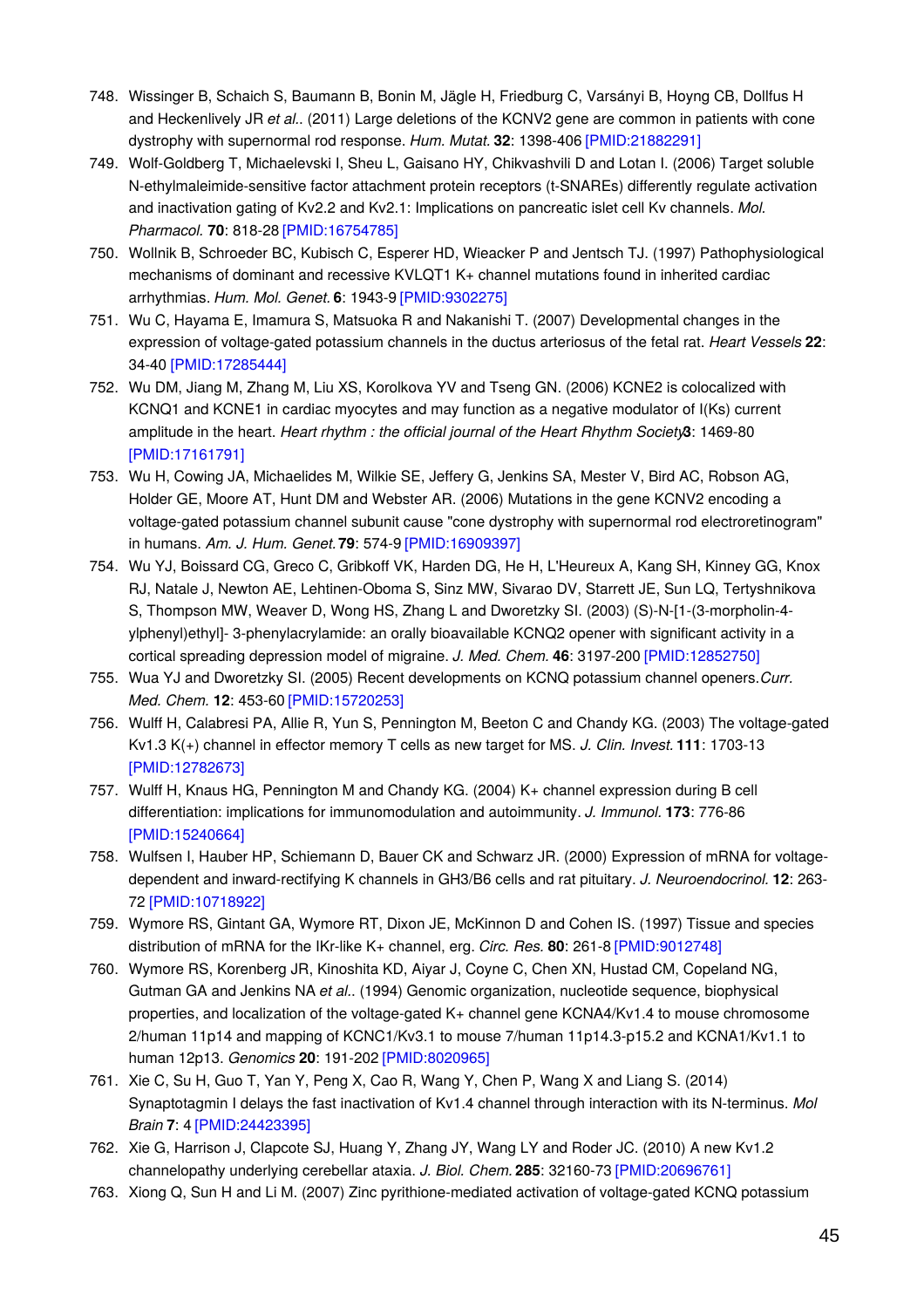channels rescues epileptogenic mutants. *Nat. Chem. Biol.* **3**: 287-96 [\[PMID:17435769\]](http://www.ncbi.nlm.nih.gov/pubmed/17435769?dopt=AbstractPlus)

- 764. Xu C, Lu Y, Tang G and Wang R. (1999) Expression of voltage-dependent K(+) channel genes in mesenteric artery smooth muscle cells. *Am. J. Physiol.* **277**: G1055-63 [\[PMID:10564112\]](http://www.ncbi.nlm.nih.gov/pubmed/10564112?dopt=AbstractPlus)
- 765. Xu H, Dixon JE, Barry DM, Trimmer JS, Merlie JP, McKinnon D and Nerbonne JM. (1996) Developmental analysis reveals mismatches in the expression of K+ channel alpha subunits and voltage-gated K+ channel currents in rat ventricular myocytes. *J. Gen. Physiol.* **108**: 405-19 [\[PMID:8923266\]](http://www.ncbi.nlm.nih.gov/pubmed/8923266?dopt=AbstractPlus)
- 766. Xu J, Wang P, Li Y, Li G, Kaczmarek LK, Wu Y, Koni PA, Flavell RA and Desir GV. (2004) The voltagegated potassium channel Kv1.3 regulates peripheral insulin sensitivity. *Proc. Natl. Acad. Sci. U.S.A.* **101**: 3112-7 [\[PMID:14981264\]](http://www.ncbi.nlm.nih.gov/pubmed/14981264?dopt=AbstractPlus)
- 767. Xu M, Cao R, Xiao R, Zhu MX and Gu C. (2007) The axon-dendrite targeting of Kv3 (Shaw) channels is determined by a targeting motif that associates with the T1 domain and ankyrin G. *J. Neurosci.* **27**: 14158- 70 [\[PMID:18094255\]](http://www.ncbi.nlm.nih.gov/pubmed/18094255?dopt=AbstractPlus)
- 768. Xu Q, Chang A, Tolia A and Minor Jr DL. (2013) Structure of a Ca(2+)/CaM:Kv7.4 (KCNQ4) B-helix complex provides insight into M current modulation. *J. Mol. Biol.* **425**: 378-94 [\[PMID:23178170\]](http://www.ncbi.nlm.nih.gov/pubmed/23178170?dopt=AbstractPlus)
- 769. Yamagishi T, Ishii K and Taira N. (1995) Antiarrhythmic and bradycardic drugs inhibit currents of cloned K+ channels, KV1.2 and KV1.4. *Eur. J. Pharmacol.* **281**: 151-9 [\[PMID:7589202\]](http://www.ncbi.nlm.nih.gov/pubmed/7589202?dopt=AbstractPlus)
- 770. Yan L, Figueroa DJ, Austin CP, Liu Y, Bugianesi RM, Slaughter RS, Kaczorowski GJ and Kohler MG. (2004) Expression of voltage-gated potassium channels in human and rhesus pancreatic islets. *Diabetes* **53**: 597-607 [\[PMID:14988243\]](http://www.ncbi.nlm.nih.gov/pubmed/14988243?dopt=AbstractPlus)
- 771. Yan L, Herrington J, Goldberg E, Dulski PM, Bugianesi RM, Slaughter RS, Banerjee P, Brochu RM, Priest BT and Kaczorowski GJ *et al.*. (2005) Stichodactyla helianthus peptide, a pharmacological tool for studying Kv3.2 channels. *Mol. Pharmacol.* **67**: 1513-21 [\[PMID:15709110\]](http://www.ncbi.nlm.nih.gov/pubmed/15709110?dopt=AbstractPlus)
- 772. Yang T, Kupershmidt S and Roden DM. (1995) Anti-minK antisense decreases the amplitude of the rapidly activating cardiac delayed rectifier K+ current. *Circ. Res.* **77**: 1246-53 [\[PMID:7586238\]](http://www.ncbi.nlm.nih.gov/pubmed/7586238?dopt=AbstractPlus)
- 773. Yang T, Yang P, Roden DM and Darbar D. (2010) Novel KCNA5 mutation implicates tyrosine kinase signaling in human atrial fibrillation. *Heart Rhythm* **7**: 1246-52 [\[PMID:20638934\]](http://www.ncbi.nlm.nih.gov/pubmed/20638934?dopt=AbstractPlus)
- 774. Yang WP, Levesque PC, Little WA, Conder ML, Ramakrishnan P, Neubauer MG and Blanar MA. (1998) Functional expression of two KvLQT1-related potassium channels responsible for an inherited idiopathic epilepsy. *J. Biol. Chem.* **273**: 19419-23 [\[PMID:9677360\]](http://www.ncbi.nlm.nih.gov/pubmed/9677360?dopt=AbstractPlus)
- 775. Yang Y, Li J, Lin X, Yang Y, Hong K, Wang L, Liu J, Li L, Yan D and Liang **Det al.**. (2009) Novel KCNA5 loss-of-function mutations responsible for atrial fibrillation. *J. Hum. Genet.* **54**: 277-83 [\[PMID:19343045\]](http://www.ncbi.nlm.nih.gov/pubmed/19343045?dopt=AbstractPlus)
- 776. Yang Y and Sigworth FJ. (1998) Single-channel properties of IKs potassium channels.*J. Gen. Physiol.* **112**: 665-78 [\[PMID:9834139\]](http://www.ncbi.nlm.nih.gov/pubmed/9834139?dopt=AbstractPlus)
- 777. Yang Y, Vasylyev DV, Dib-Hajj F, Veeramah KR, Hammer MF, Dib-Hajj SD and Waxman SG. (2013) Multistate structural modeling and voltage-clamp analysis of epilepsy/autism mutation Kv10.2-R327H demonstrate the role of this residue in stabilizing the channel closed state. *J. Neurosci.* **33**: 16586-93 [\[PMID:24133262\]](http://www.ncbi.nlm.nih.gov/pubmed/24133262?dopt=AbstractPlus)
- 778. Yao X, Liu Y, Tung F and Desir GV. (1996) Genomic structure and regulation of Kcn1, a cGMP-gated potassium channel. *Am. J. Physiol.* **271**: F37-41 [\[PMID:8760241\]](http://www.ncbi.nlm.nih.gov/pubmed/8760241?dopt=AbstractPlus)
- 779. Yao X, Segal AS, Welling P, Zhang X, McNicholas CM, Engel D, Boulpaep EL and Desir GV. (1995) Primary structure and functional expression of a cGMP-gated potassium channel. *Proc. Natl. Acad. Sci. U.S.A.* **92**: 11711-5 [\[PMID:8524834\]](http://www.ncbi.nlm.nih.gov/pubmed/8524834?dopt=AbstractPlus)
- 780. Yao X, Tian S, Chan HY, Biemesderfer D and Desir GV. (2002) Expression of KCNA10, a voltage-gated K channel, in glomerular endothelium and at the apical membrane of the renal proximal tubule. *J. Am. Soc. Nephrol.* **13**: 2831-9 [\[PMID:12444201\]](http://www.ncbi.nlm.nih.gov/pubmed/12444201?dopt=AbstractPlus)
- 781. Ye H, Ma WL, Yang ML, Liu SY and Wang DX. (2004) Effect of chronic cigarette smoking on largeconductance calcium-activated potassium channel and Kv1.5 expression in bronchial smooth muscle cells of rats. *Sheng li xue bao : [Acta physiologica Sinica]***56**: 573-8 [\[PMID:15497036\]](http://www.ncbi.nlm.nih.gov/pubmed/15497036?dopt=AbstractPlus)
- 782. Yeung SY, Ohya S, Sergeant GP, Pucovský V and Greenwood IA. (2006) Pharmacological and molecular evidence for the involvement of Kv4.3 in ultra-fast activating K+ currents in murine portal vein myocytes.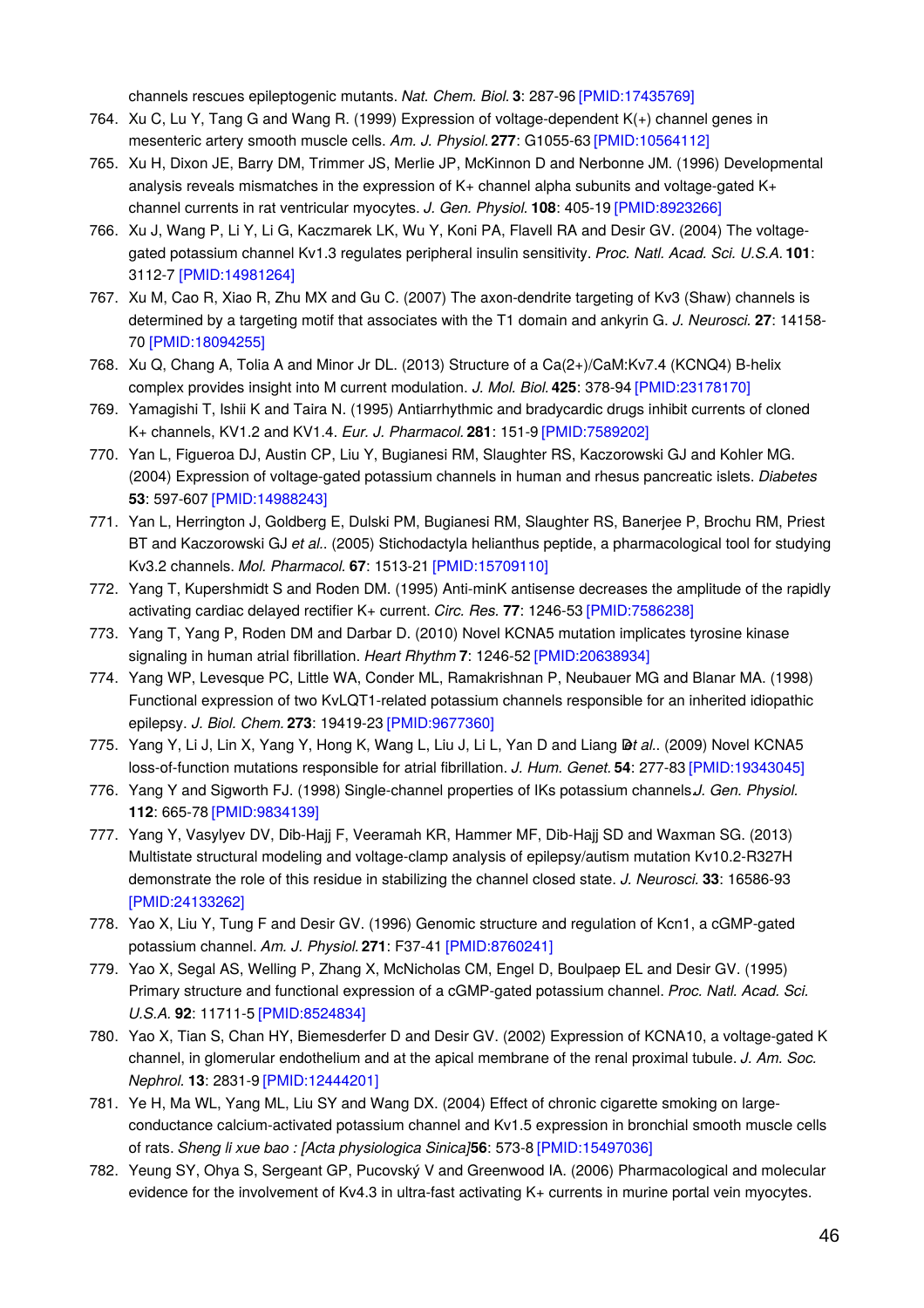*Br. J. Pharmacol.* **149**: 676-86 [\[PMID:17016508\]](http://www.ncbi.nlm.nih.gov/pubmed/17016508?dopt=AbstractPlus)

- 783. Yeung SY, Thompson D, Wang Z, Fedida D and Robertson B. (2005) Modulation of Kv3 subfamily potassium currents by the sea anemone toxin BDS: significance for CNS and biophysical studies. *J. Neurosci.* **25**: 8735-45 [\[PMID:16177043\]](http://www.ncbi.nlm.nih.gov/pubmed/16177043?dopt=AbstractPlus)
- 784. Yokoyama S, Imoto K, Kawamura T, Higashida H, Iwabe N, Miyata T and Numa S. (1989) Potassium channels from NG108-15 neuroblastoma-glioma hybrid cells. Primary structure and functional expression from cDNAs. *FEBS Lett.* **259**: 37-42 [\[PMID:2599109\]](http://www.ncbi.nlm.nih.gov/pubmed/2599109?dopt=AbstractPlus)
- 785. You T, Mao W, Cai B, Li F and Xu H. (2015) Two novel Brugada syndrome-associated mutations increase KV4.3 membrane expression and function. *Int. J. Mol. Med.* **36**: 309-15 [\[PMID:26016905\]](http://www.ncbi.nlm.nih.gov/pubmed/26016905?dopt=AbstractPlus)
- 786. Ypey DL and Clapham DE. (1984) Development of a delayed outward-rectifying K+ conductance in cultured mouse peritoneal macrophages. *Proc. Natl. Acad. Sci. U.S.A.* **81**: 3083-7 [\[PMID:6328495\]](http://www.ncbi.nlm.nih.gov/pubmed/6328495?dopt=AbstractPlus)
- 787. Yu H, Wu M, Townsend SD, Zou B, Long S, Daniels JS, McManus OB, Li M, Lindsley CW and Hopkins CR. (2011) Discovery, Synthesis, and Structure Activity Relationship of a Series of N-Arylbicyclo[2.2.1]heptane-2-carboxamides: Characterization of ML213 as a Novel KCNQ2 and KCNQ4 Potassium Channel Opener. *ACS Chem Neurosci* **2**: 572-577 [\[PMID:22125664\]](http://www.ncbi.nlm.nih.gov/pubmed/22125664?dopt=AbstractPlus)
- 788. Yu SP, Yeh CH, Sensi SL, Gwag BJ, Canzoniero LM, Farhangrazi ZS, Ying HS, Tian M, Dugan LL and Choi DW. (1997) Mediation of neuronal apoptosis by enhancement of outward potassium current. *Science* **278**: 114-7 [\[PMID:9311914\]](http://www.ncbi.nlm.nih.gov/pubmed/9311914?dopt=AbstractPlus)
- 789. Yuan LL, Chen X, Kunjilwar K, Pfaffinger P and Johnston D. (2006) Acceleration of K+ channel inactivation by MEK inhibitor U0126. *Am. J. Physiol., Cell Physiol.***290**: C165-71 [\[PMID:16135544\]](http://www.ncbi.nlm.nih.gov/pubmed/16135544?dopt=AbstractPlus)
- 790. Yuan XJ, Wang J, Juhaszova M, Golovina VA and Rubin LJ. (1998) Molecular basis and function of voltage-gated K+ channels in pulmonary arterial smooth muscle cells. *Am. J. Physiol.* **274**: L621-35 [\[PMID:9575881\]](http://www.ncbi.nlm.nih.gov/pubmed/9575881?dopt=AbstractPlus)
- 791. Yue C and Yaari Y. (2004) KCNQ/M channels control spike afterdepolarization and burst generation in hippocampal neurons. *J. Neurosci.* **24**: 4614-24 [\[PMID:15140933\]](http://www.ncbi.nlm.nih.gov/pubmed/15140933?dopt=AbstractPlus)
- 792. Zadeh AD, Cheng Y, Xu H, Wong N, Wang Z, Goonasekara C, Steele DF and Fedida D. (2009) Kif5b is an essential forward trafficking motor for the Kv1.5 cardiac potassium channel. *J. Physiol. (Lond.)* **587**: 4565- 74 [\[PMID:19675065\]](http://www.ncbi.nlm.nih.gov/pubmed/19675065?dopt=AbstractPlus)
- 793. Zagha E, Lang EJ and Rudy B. (2008) Kv3.3 channels at the Purkinje cell soma are necessary for generation of the classical complex spike waveform. *J. Neurosci.* **28**: 1291-300 [\[PMID:18256249\]](http://www.ncbi.nlm.nih.gov/pubmed/18256249?dopt=AbstractPlus)
- 794. Zagha E, Manita S, Ross WN and Rudy B. (2010) Dendritic Kv3.3 potassium channels in cerebellar purkinje cells regulate generation and spatial dynamics of dendritic Ca2+ spikes. *J. Neurophysiol.* **103**: 3516-25 [\[PMID:20357073\]](http://www.ncbi.nlm.nih.gov/pubmed/20357073?dopt=AbstractPlus)
- 795. Zagha E, Ozaita A, Chang SY, Nadal MS, Lin U, Saganich MJ, McCormack T, Akinsanya KO, Qi SY and Rudy B. (2005) DPP10 modulates Kv4-mediated A-type potassium channels. *J. Biol. Chem.* **280**: 18853-61 [\[PMID:15671030\]](http://www.ncbi.nlm.nih.gov/pubmed/15671030?dopt=AbstractPlus)
- 796. Zaks-Makhina E, Kim Y, Aizenman E and Levitan ES. (2004) Novel neuroprotective K+ channel inhibitor identified by high-throughput screening in yeast. *Mol. Pharmacol.* **65**: 214-9 [\[PMID:14722253\]](http://www.ncbi.nlm.nih.gov/pubmed/14722253?dopt=AbstractPlus)
- 797. Zeng H, Lozinskaya IM, Lin Z, Willette RN, Brooks DP and Xu X. (2006) Mallotoxin is a novel human ethera-go-go-related gene (hERG) potassium channel activator. *J. Pharmacol. Exp. Ther.***319**: 957-62 [\[PMID:16928897\]](http://www.ncbi.nlm.nih.gov/pubmed/16928897?dopt=AbstractPlus)
- 798. Zerr P, Adelman JP and Maylie J. (1998) Episodic ataxia mutations in Kv1.1 alter potassium channel function by dominant negative effects or haploinsufficiency. *J. Neurosci.* **18**: 2842-8 [\[PMID:9526001\]](http://www.ncbi.nlm.nih.gov/pubmed/9526001?dopt=AbstractPlus)
- 799. Zhang CL, Messing A and Chiu SY. (1999) Specific alteration of spontaneous GABAergic inhibition in cerebellar purkinje cells in mice lacking the potassium channel Kv1. 1. *J. Neurosci.* **19**: 2852-64 [\[PMID:10191303\]](http://www.ncbi.nlm.nih.gov/pubmed/10191303?dopt=AbstractPlus)
- 800. Zhang F, Mi Y, Qi JL, Li JW, Si M, Guan BC, Du XN, An HL and Zhang HL. (2013) Modulation of K(v)7 potassium channels by a novel opener pyrazolo[1,5-a]pyrimidin-7(4H)-one compound QO-58. *Br. J. Pharmacol.* **168**: 1030-42 [\[PMID:23013484\]](http://www.ncbi.nlm.nih.gov/pubmed/23013484?dopt=AbstractPlus)
- 801. Zhang M, Liu XS, Diochot S, Lazdunski M and Tseng GN. (2007) APETx1 from sea anemone Anthopleura